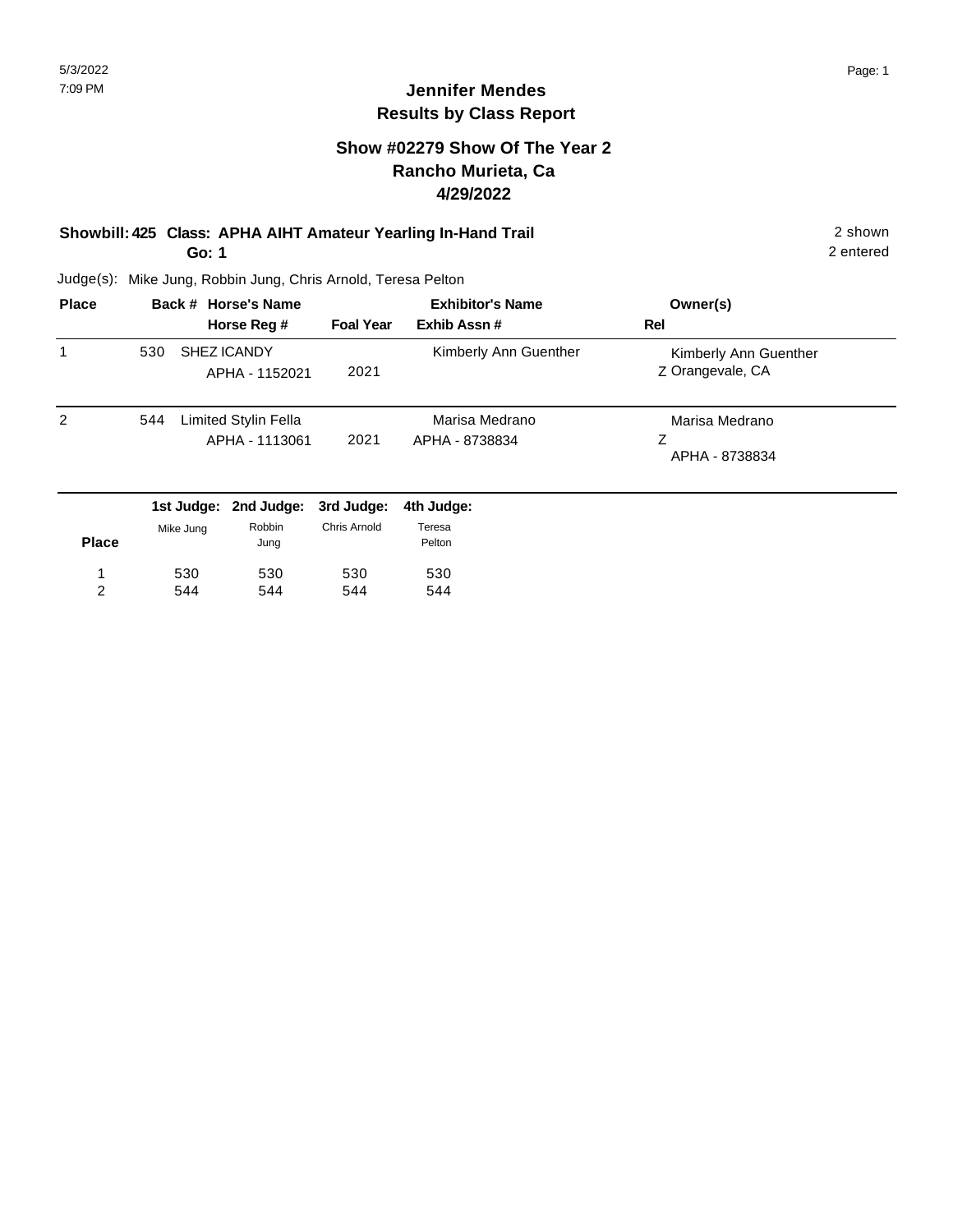#### **Show #02279 Show Of The Year 2 Rancho Murieta, Ca 4/29/2022**

# **Showbill: 426 Class: APHA IHT Yearling In-Hand Trail** 2 shown

**Go: 1**

2 entered

| <b>Place</b> |     | Back # Horse's Name                    |                  | <b>Exhibitor's Name</b>          | Owner(s)                                  |
|--------------|-----|----------------------------------------|------------------|----------------------------------|-------------------------------------------|
|              |     | Horse Reg #                            | <b>Foal Year</b> | Exhib Assn#                      | Rel                                       |
|              | 530 | SHEZ ICANDY<br>APHA - 1152021          | 2021             | Kimberly Ann Guenther            | Kimberly Ann Guenther<br>Z Orangevale, CA |
| 2            | 544 | Limited Stylin Fella<br>APHA - 1113061 | 2021             | Marisa Medrano<br>APHA - 8738834 | Marisa Medrano<br>Z<br>APHA - 8738834     |
|              |     | 1st Judge: 2nd Judge: 3rd Judge:       |                  | 4th Judge:                       |                                           |

|              | .         | $-11999990$    | viu vuunvi   | TUI VUUVU        |
|--------------|-----------|----------------|--------------|------------------|
| <b>Place</b> | Mike Jung | Robbin<br>Jung | Chris Arnold | Teresa<br>Pelton |
| 1            | 530       | 530            | 530          | 530              |
| っ            | 544       | 544            | 544          | 544              |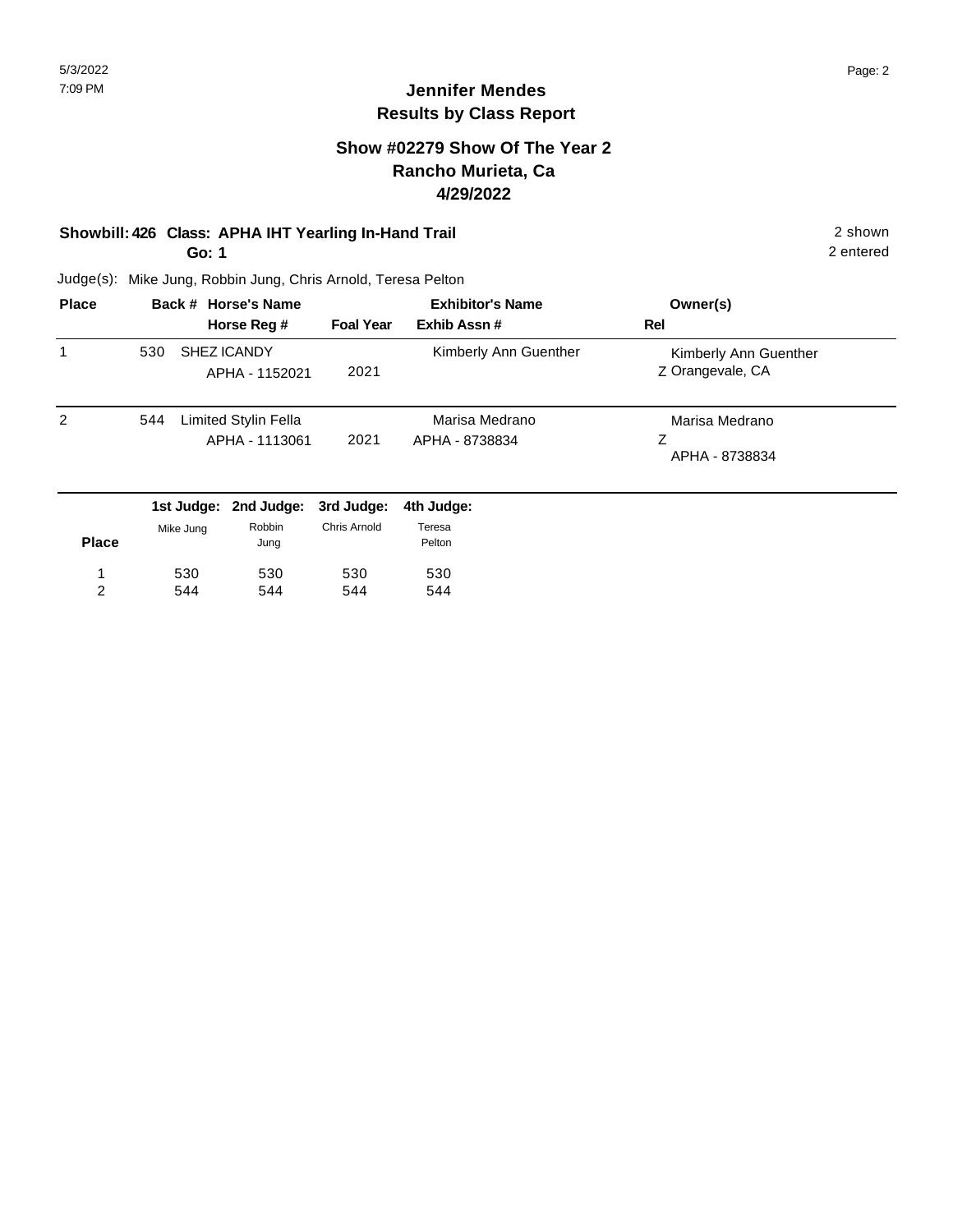#### **Show #02279 Show Of The Year 2 Rancho Murieta, Ca 4/29/2022**

# **Showbill: 427 Class: OPEN 1012 ALL BREED W/T TRAIL Open** 24 shown

**Go: 1**

604 557 558

5 6 7 519 604 520

472 443 604

519 604 557

Judge(s): Mike Jung, Robbin Jung, Chris Arnold, Teresa Pelton

| <b>Place</b>            |     |            | Back # Horse's Name        |                  | <b>Exhibitor's Name</b>         | Owner(s)                                         |
|-------------------------|-----|------------|----------------------------|------------------|---------------------------------|--------------------------------------------------|
|                         |     |            | Horse Reg #                | <b>Foal Year</b> | Exhib Assn #                    | Rel                                              |
| $\mathbf{1}$            | 529 |            | That Sweet Thing           | 2002             | <b>Brita Martinez</b>           | <b>Brita Martinez</b><br>Z                       |
| $\overline{2}$          | 472 |            | A Gentlemens Invite        | 2009             | Jane Lee                        | Jane Lee<br>Z Medford, OR                        |
| $\overline{2}$          | 618 |            | Pdf Simon Sez              | 2018             | Roger Deromedi                  | <b>Patricia Wells</b><br>Azel, TX                |
| $\overline{4}$          | 519 |            | JZA Im Spotless            | 2010             | <b>Emily Gottschalk-Minners</b> | <b>Emily Gottschalk-Minners</b><br>Z POTOMAC, MD |
| 5                       | 557 |            | Lookin Goodinthedark       |                  | Robin Colleen Van Slack         | Robin Colleen Van Slack<br>Z                     |
| 6                       | 604 |            | <b>Original Daisy Duke</b> | 2016             | Rhonda Heiner                   | Jessica Ann Tate<br>O                            |
| $\overline{7}$          | 443 |            | One N Only Sensation       | 2014             | Dana L Brown                    | Dana L Brown<br>Z Happy Valley, OR               |
|                         |     | 1st Judge: | 2nd Judge:                 | 3rd Judge:       | 4th Judge:                      |                                                  |
| <b>Place</b>            |     | Mike Jung  | Robbin<br>Jung             | Chris Arnold     | Teresa<br>Pelton                |                                                  |
| 1                       |     | 529        | 529                        | 529              | 472                             |                                                  |
| $\overline{\mathbf{c}}$ |     | 472        | 472                        | 618              | 618                             |                                                  |
| 3                       |     | 618        | 618                        | 519              | 529                             |                                                  |
| 4                       |     | 519        | 557                        | 557              | 443                             |                                                  |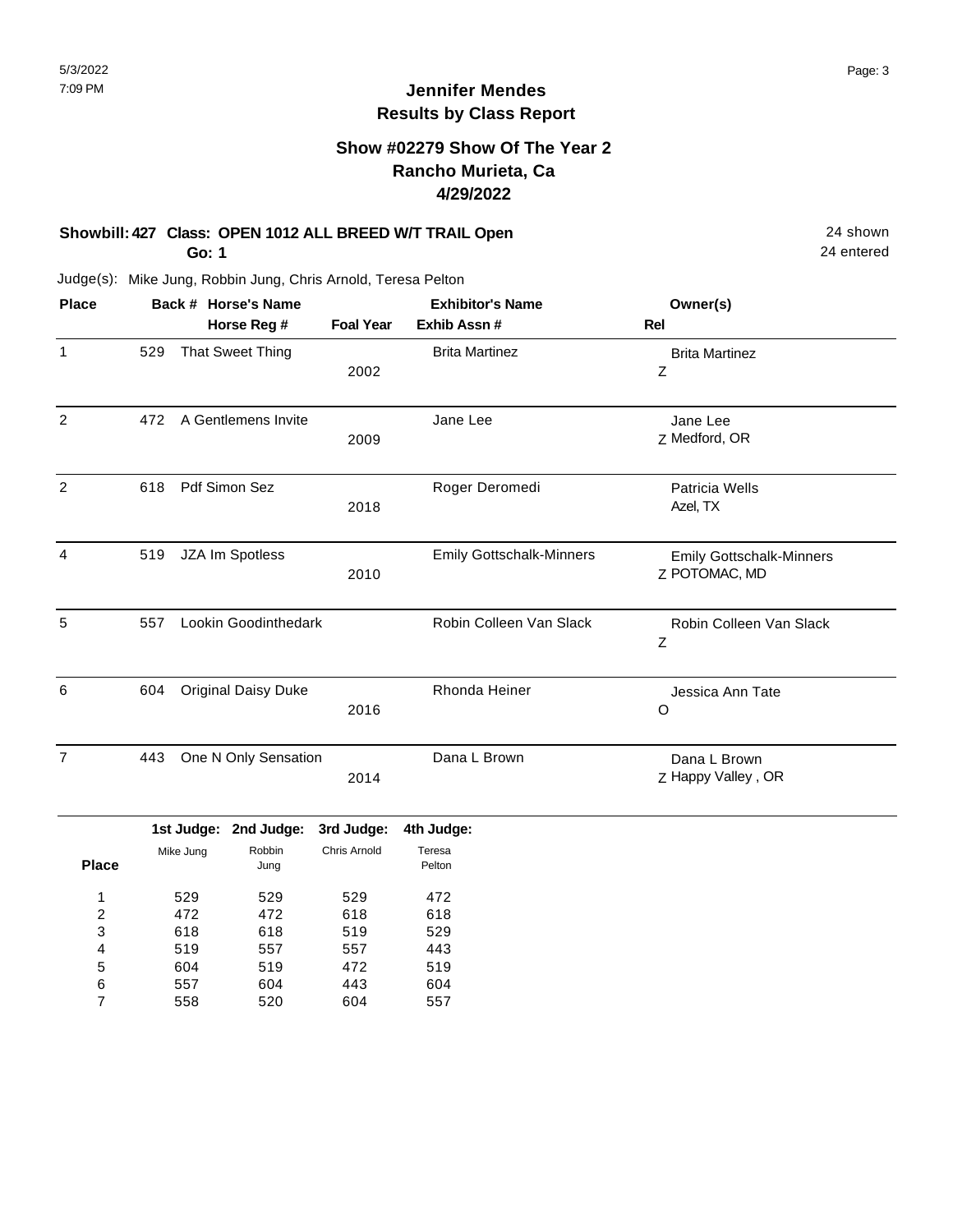### **Show #02279 Show Of The Year 2 Rancho Murieta, Ca 4/29/2022**

# **Showbill: 428 Class: APHA WT04 Youth Walk Trot Trail 1 Shown 1 shown 1 shown**

**Go: 1**

Judge(s): Mike Jung, Robbin Jung, Chris Arnold, Teresa Pelton

| <b>Place</b> | Back # Horse's Name                           |                  | <b>Exhibitor's Name</b>         |                  | Owner(s)                                         |
|--------------|-----------------------------------------------|------------------|---------------------------------|------------------|--------------------------------------------------|
|              | Horse Reg #                                   | <b>Foal Year</b> | Exhib Assn#                     | <b>Birthdate</b> | Rel                                              |
|              | SPECIALS IN THE HOUSE<br>471<br>APHA - 947422 | 2008             | Emily Labelle<br>APHA - 9177595 |                  | Emily Labelle<br>Z Jackson, CA<br>APHA - 9177595 |
|              | $\blacksquare$                                |                  |                                 |                  |                                                  |

|              |           | 1st Judge: 2nd Judge: 3rd Judge: 4th Judge: |              |                  |  |
|--------------|-----------|---------------------------------------------|--------------|------------------|--|
| <b>Place</b> | Mike Jung | Robbin<br>Jung                              | Chris Arnold | Teresa<br>Pelton |  |
|              | 471       | 471                                         | 471          | 471              |  |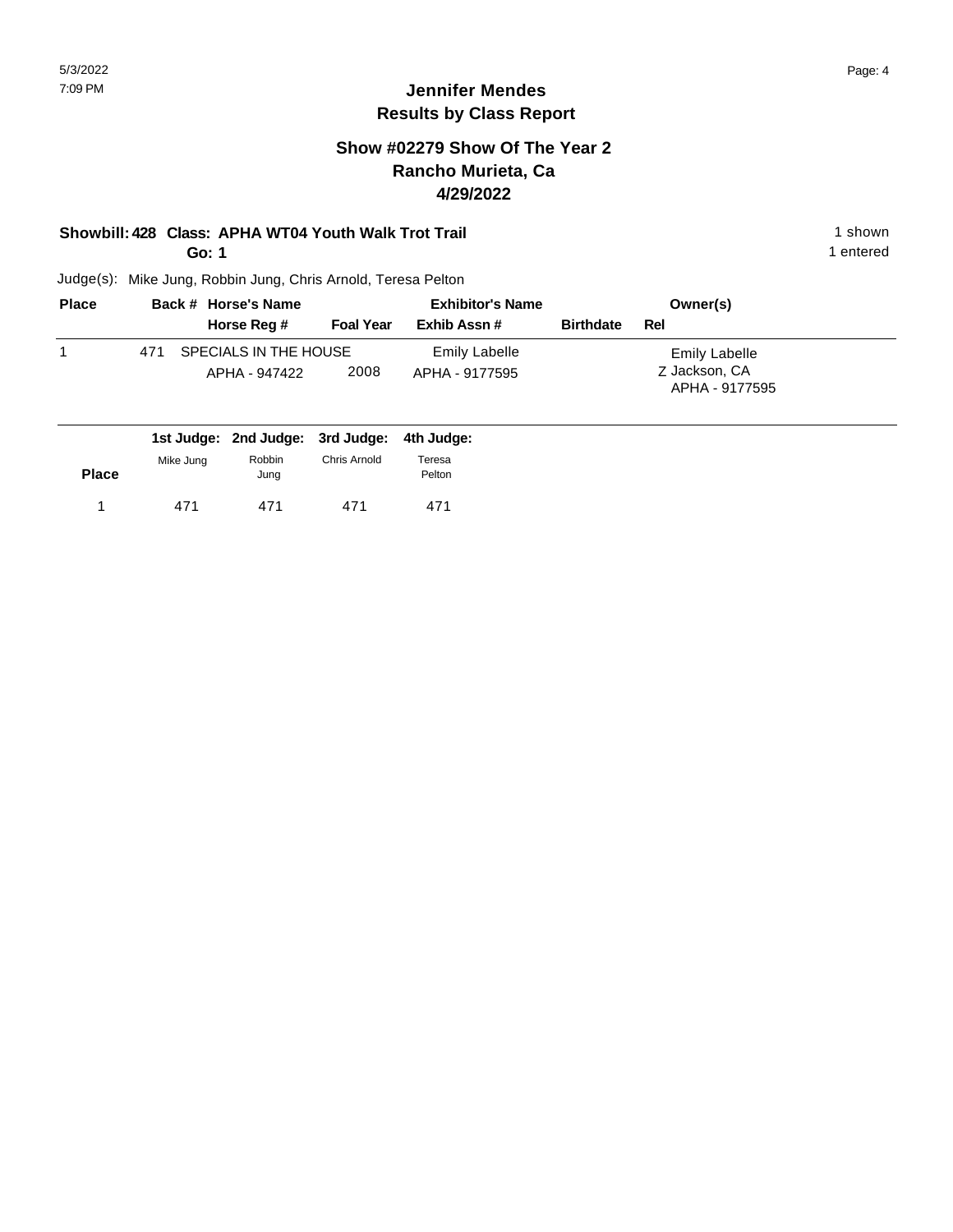#### **Show #02279 Show Of The Year 2 Rancho Murieta, Ca 4/29/2022**

# **Showbill: 429 Class: APHA AWT4 Amateur Walk Trot Trail** 26 shown

**Go: 1**

Judge(s): Mike Jung, Robbin Jung, Chris Arnold, Teresa Pelton

**Back # Horse's Name Place Owner(s) Horse Reg # Exhib Assn # Foal Year Rel Exhibitor's Name** 1 Z MORGAN HILL, CA Judy Mcnabb APHA - 7058310 2018 574 Tats Classical Rhythm APHA - 1081900 Judy Mcnabb APHA - 7058310 2 Z Scottsdale, AZ Wendy Brown APHA - 9150400 2016 My Midas Maserati APHA - 1058987 Wendy Brown APHA - 9150400 579 3 Z Bend , OR Shelley Lynn Tuma APHA - 8242152 2014 Faith Is Certain APHA - 1058210 Shelley Lynn Tuma APHA - 8242152 459 4 Z Kelly Rhodes APHA - 141446 2018 Lazy Krymsun Luvah APHA - 1082112 Kelly Rhodes APHA - 141446 516 5 591 Old Gold Rhythm Tia Hurley Tia Hurley APHA - 9195387 2001 APHA - 607593 Tia Hurley APHA - 9195387 591 6 Z Amy Thomasson APHA - 8392877 2016 Keepthedoublescomin APHA - 1069244 Amy Thomasson APHA - 8392877 577 7 Z Jaimie Savage APHA - 8080616 2007 442 Ima White Sensation APHA - 931941 Jaimie Savage APHA - 8080616 7 Z Medford, OR Jane Lee APHA - 0130435 2009 A Gentlemens Invite 472 APHA - 972457 Jane Lee APHA - 0130435

|                |           | 1st Judge: 2nd Judge: 3rd Judge: 4th Judge: |              |                  |
|----------------|-----------|---------------------------------------------|--------------|------------------|
| <b>Place</b>   | Mike Jung | Robbin<br>Jung                              | Chris Arnold | Teresa<br>Pelton |
| 1              | 574       | 579                                         | 574          | 574              |
| $\overline{2}$ | 459       | 574                                         | 459          | 579              |
| 3              | 579       | 516                                         | 579          | 459              |
| $\overline{4}$ | 516       | 442                                         | 577          | 516              |
| 5              | 591       | 591                                         | 472          | 591              |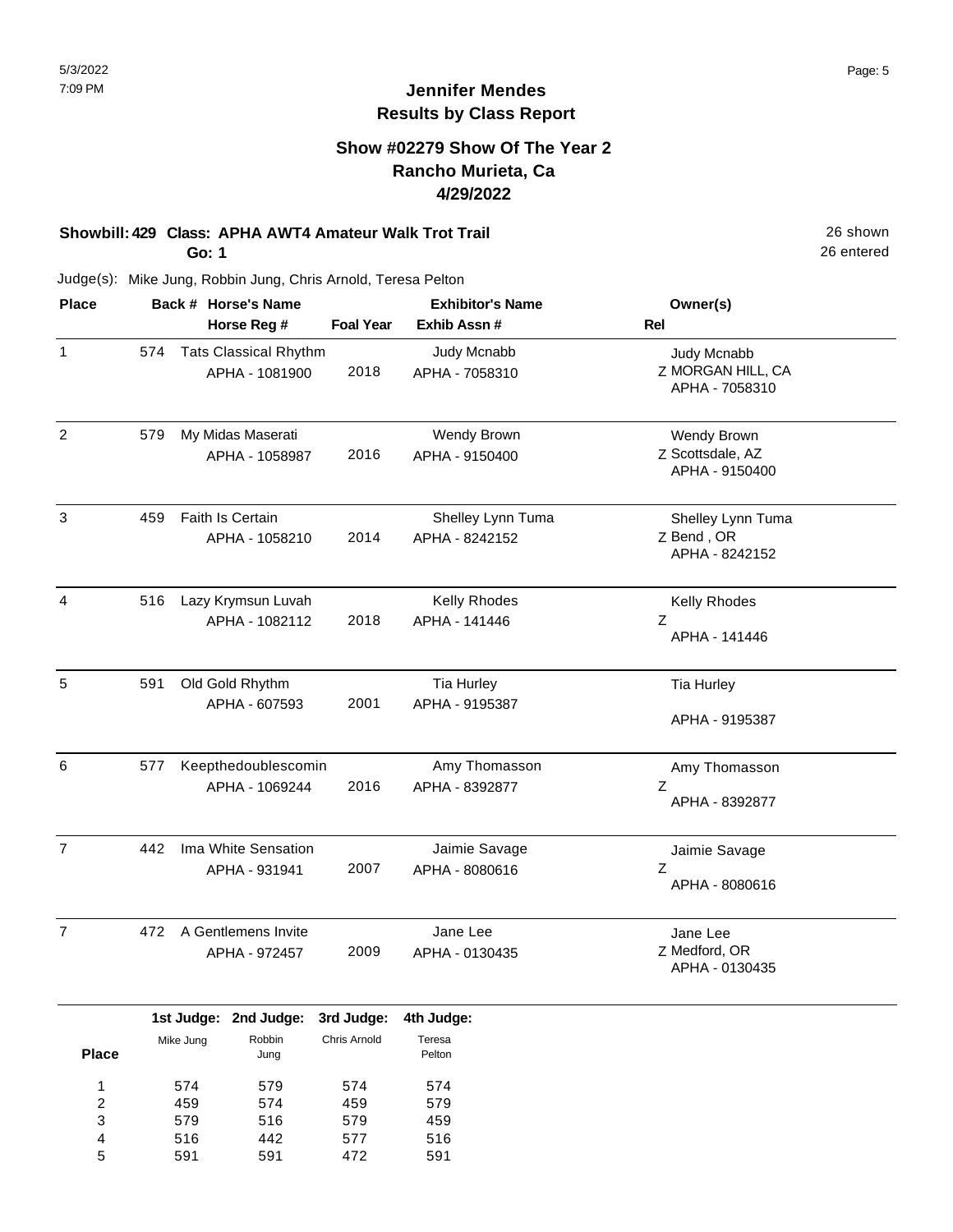## **Show #02279 Show Of The Year 2 Rancho Murieta, Ca 4/29/2022**

| 6              | 586 | 577 | 445 | 606 |
|----------------|-----|-----|-----|-----|
| $\overline{7}$ | 472 | 459 | 516 | 445 |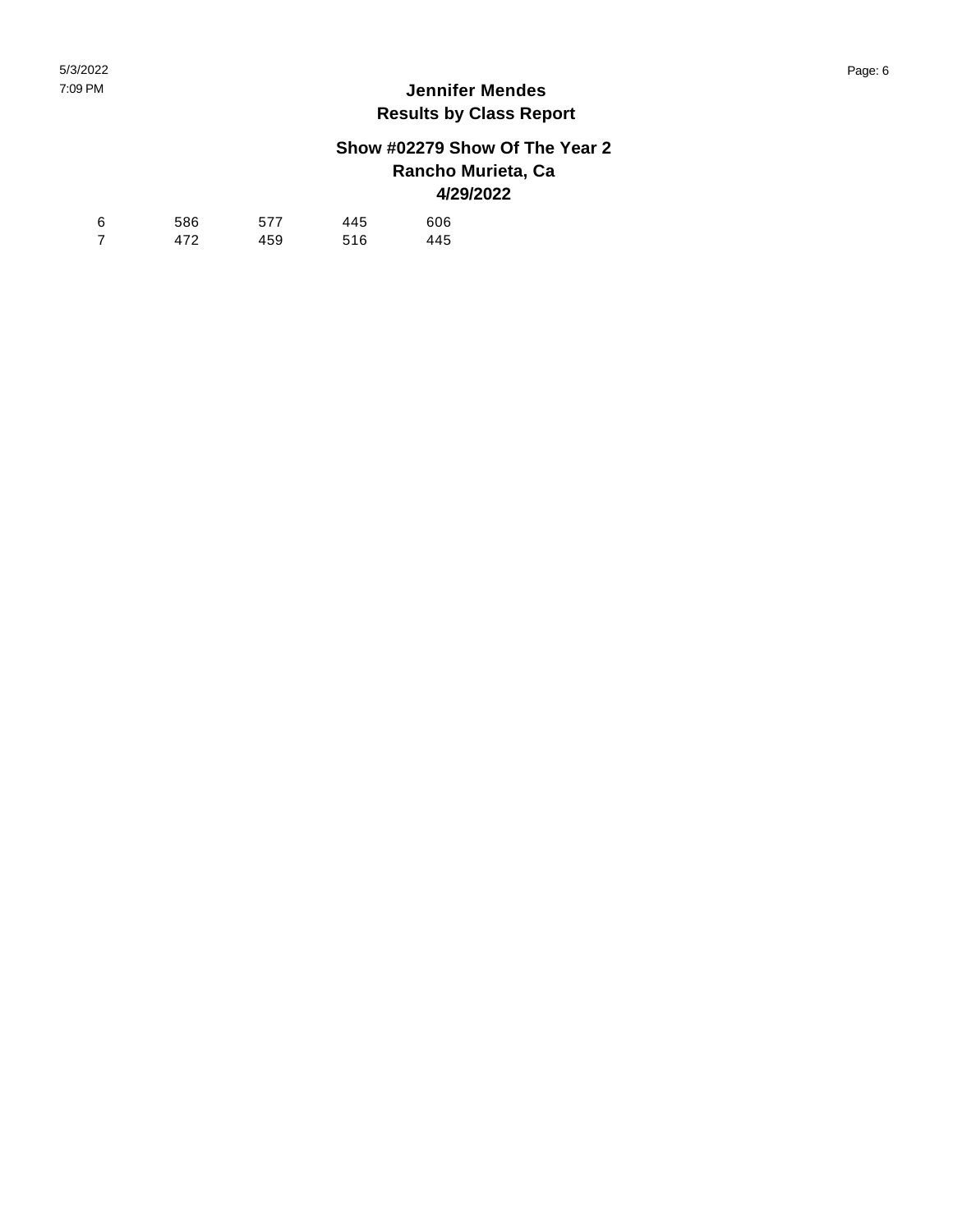#### **Show #02279 Show Of The Year 2 Rancho Murieta, Ca 4/29/2022**

# **Showbill: 430 Class: APHA WT14 APHA Youth W/T Trail 11-18** 5 Shown

**Go: 1**

Judge(s): Mike Jung, Robbin Jung, Chris Arnold, Teresa Pelton

| <b>Place</b> |     | Back # Horse's Name                         | <b>Exhibitor's Name</b> |                                           |                  | Owner(s)                                              |
|--------------|-----|---------------------------------------------|-------------------------|-------------------------------------------|------------------|-------------------------------------------------------|
|              |     | Horse Reg #                                 | <b>Foal Year</b>        | Exhib Assn#                               | <b>Birthdate</b> | <b>Rel</b>                                            |
| 1            | 583 | Make Me A Proposition<br>APHA - 1029402     | 2013                    | Asta Oelsner<br>APHA - 9173632            |                  | Karla Oelsner<br>C San Jose, CA<br>APHA - 9172190     |
| 2            | 436 | <b>Fashionly Famous</b><br>APHA - 946341    | 2007                    | Gemma Chababi<br>APHA - 9173331           |                  | Gemma Chababi<br>$\overline{z}$<br>APHA - 9173331     |
| 3            | 624 | Fancy White Nikes<br>APHA - 1009777         | 2011                    | <b>Whitney Lutz</b><br>APHA - 148902      |                  | Sarah Lutz<br>C RIDGEFIELD, WA<br>APHA - 8994806      |
| 4            | 597 | <b>Just Call Me Steve</b><br>APHA - 1060155 | 2014                    | <b>Faith Fleeman</b><br>APHA - 9167513    |                  | Jayme Fleeman<br>D Three Rivers, CA<br>APHA - 8515544 |
| 5            | 432 | Living A Double Life<br>APHA - 1080823      | 2018                    | <b>ASHLEY LIGHTFOOT</b><br>APHA - 9196034 |                  | Michele Guerra<br>∩<br>APHA - 8917851                 |
|              |     | 1st Judge: 2nd Judge:                       | 3rd Judge:              | 4th Judge:                                |                  |                                                       |

|              |           | 1st Judge: 2nd Judge: | 3rd Judge:   | 4th Judge        |
|--------------|-----------|-----------------------|--------------|------------------|
| <b>Place</b> | Mike Jung | Robbin<br>Jung        | Chris Arnold | Teresa<br>Pelton |
| 1            | 583       | 583                   | 436          | 583              |
| 2            | 436       | 436                   | 583          | 436              |
| 3            | 624       | 624                   | 624          | 624              |
| 4            | 597       | 597                   | 597          | 597              |
| 5            | 432       | 432                   | 432          | 432              |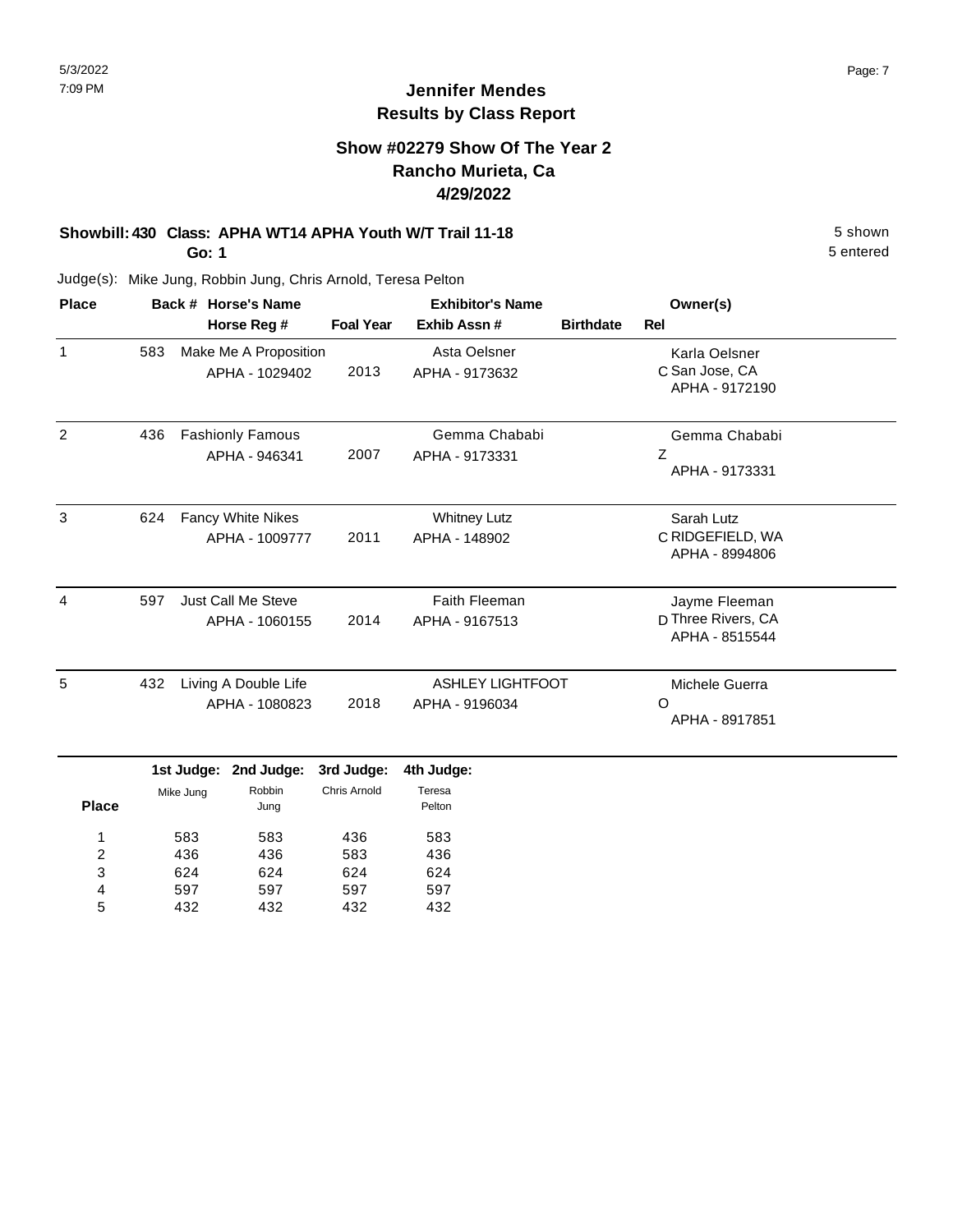### **Show #02279 Show Of The Year 2 Rancho Murieta, Ca 4/29/2022**

#### **Showbill: 431 Class: OPEN 5041 ALL BREED OPEN TRAIL** 8 Shown 8 shown

**Go: 1**

8 entered

| <b>Place</b>   |                             |                      | Back # Horse's Name   |                  | <b>Exhibitor's Name</b> | Owner(s)                                       |
|----------------|-----------------------------|----------------------|-----------------------|------------------|-------------------------|------------------------------------------------|
|                |                             |                      | Horse Reg #           | <b>Foal Year</b> | Exhib Assn #            | <b>Rel</b>                                     |
| $\mathbf{1}$   | 600                         |                      | Im Fantasized         | 2013             | Anthony Wilson          | Jocelynn Krieg                                 |
| $\overline{2}$ | 539                         |                      | Im Good Anyway        | 2012             | Samantha Shaner         | Patricia Gonsalves-Shaner<br>C Brentwood, CA   |
| 3              | 641                         | A Certain Talent     |                       | 2016             | Angela Gewondjan        | Steve Or Angela Gewondjan<br>American Fork, UT |
| 3              | 646                         | Shes A Smokin Memory |                       |                  | Elaine Spotswood        | Arielle Spotswood                              |
| 5              | 518                         |                      | Kg Unzipped At Last   | 2001             | Suzanna Robinson        | Linda Stanich                                  |
| 6              | 429                         |                      | The Next Episode      | 2014             | Savannah C Mcguire      | Bhavana Reddy<br>O Portland, OR                |
| $\overline{7}$ | We Skip To The Music<br>623 |                      | 2002                  | Mikina McCreery  | Courtney Robinson       |                                                |
|                |                             |                      | 1st Judge: 2nd Judge: | 3rd Judge:       | 4th Judge:              |                                                |
| <b>Place</b>   |                             | Mike Jung            | Robbin<br>Jung        | Chris Arnold     | Teresa<br>Pelton        |                                                |
| 1              |                             | 600                  | 600                   | 539              | 600                     |                                                |
| 2              |                             | 539                  | 539                   | 600              | 539                     |                                                |
| 3              |                             | 641                  | 641                   | 646              | 646                     |                                                |
| 4              |                             | 646                  | 646                   | 641              | 641                     |                                                |
| 5              |                             | 518                  | 429                   | 429              | 518                     |                                                |
| 6              |                             | 623                  | 623                   | 518              | 623                     |                                                |
| 7              |                             | 429                  | 518                   | 623              | 429                     |                                                |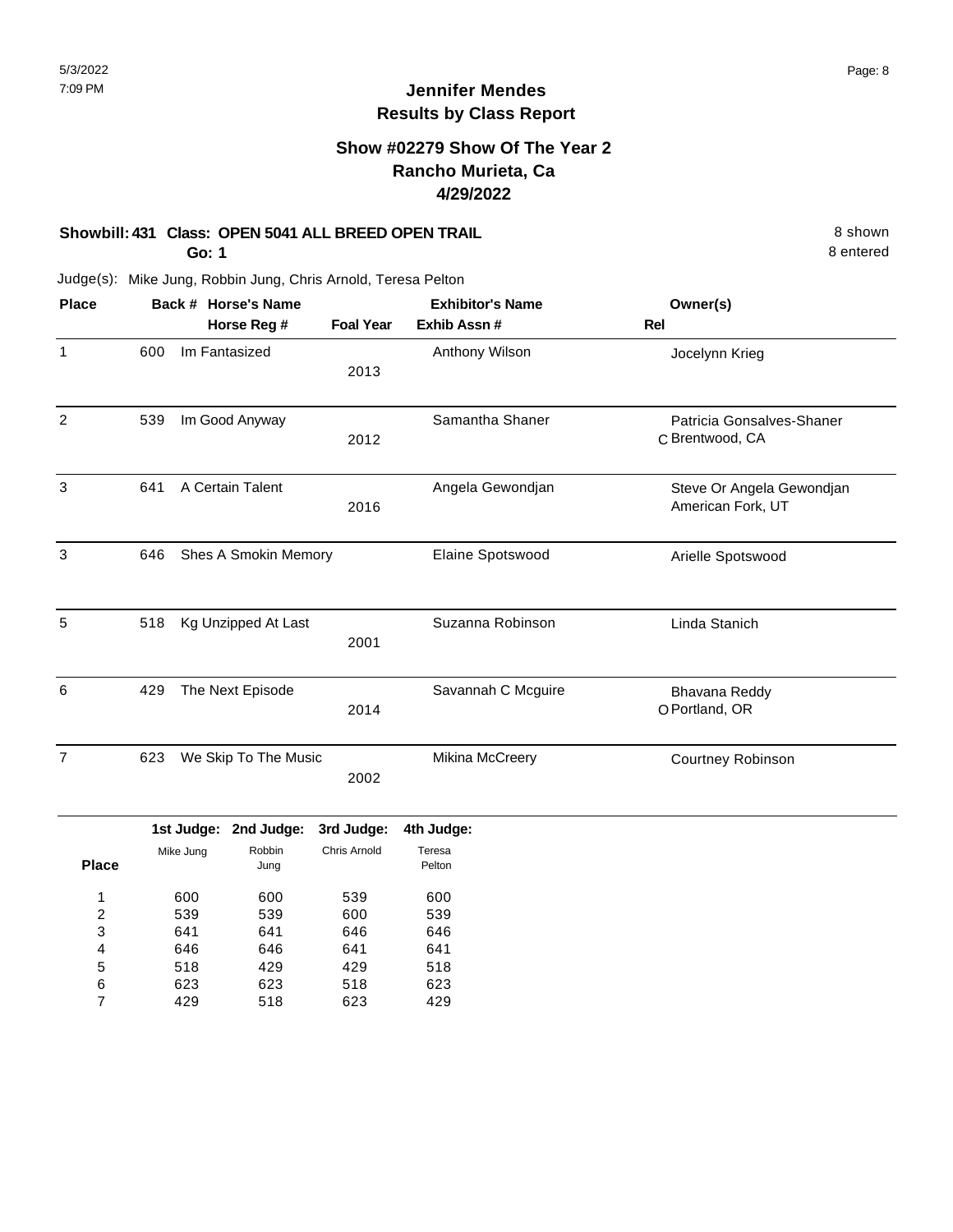#### **Show #02279 Show Of The Year 2 Rancho Murieta, Ca 4/29/2022**

## **Showbill: 432 Class: APHA VT1 Novice Youth Trail 10 Shown 10 Shown 10 Shown**

**Go: 1**

10 entered

| <b>Place</b>   |     | Back # Horse's Name                    |        |                            | <b>Exhibitor's Name</b>             | Owner(s)                                         |  |
|----------------|-----|----------------------------------------|--------|----------------------------|-------------------------------------|--------------------------------------------------|--|
|                |     | Horse Reg #                            |        | <b>Foal Year</b>           | Exhib Assn #                        | Rel                                              |  |
| 1              | 526 | No Comparison<br>APHA - 1048981        |        | 2013                       | Cynthia Miller<br>APHA - 9184891    | Cynthia Miller<br>Z<br>APHA - 9184891            |  |
| $\overline{2}$ | 511 | Greta Comin In Hott<br>APHA - 1068651  |        | 2016                       | Lauren Helms<br>APHA - 9187758      | Lauren Helms<br>Z Conway, WA<br>APHA - 9187758   |  |
| 3              | 609 | <b>Purely Dynamic</b><br>APHA - 946309 |        | 2008                       | Kendall Gaspar<br>APHA - 9145201    | Kendall Gaspar<br>Ζ<br>APHA - 9145201            |  |
| $\overline{4}$ | 572 | A Little Bit Fancy<br>APHA - 1037766   |        | 2012                       | Cody Dulin<br>APHA - 8981478        | Megan Dulin<br>C                                 |  |
| 5              | 466 | Arap N Amaze N<br>APHA - 1022006       |        | 2012                       | Aryha Carter<br>APHA - 0147701      | Aryha Carter<br>Z<br>APHA - 0147701              |  |
| 6              | 435 | <b>GD Flaming Fox</b><br>APHA - 618501 |        | 2001                       | <b>Audrey May</b><br>APHA - 8091791 | <b>Audrey May</b><br>Z<br>APHA - 8091791         |  |
| 6              | 570 | Hotnblazing Only<br>APHA - 1058702     |        | 2015                       | Colten Dulin<br>APHA - 8993661      | Earlynn M Chase<br>D Nampa, ID<br>APHA - 8981468 |  |
|                |     | 1st Judge: 2nd Judge:<br>Mike Juna     | Robbin | 3rd Judge:<br>Chris Arnold | 4th Judge:<br>Teresa                |                                                  |  |

|              | iar ouugo. | <b>ENG VUUYV.</b> | vru vuugu.          | mu vuugu         |
|--------------|------------|-------------------|---------------------|------------------|
| <b>Place</b> | Mike Jung  | Robbin<br>Jung    | <b>Chris Arnold</b> | Teresa<br>Pelton |
| 1            | 526        | 526               | 526                 | 526              |
| 2            | 511        | 609               | 572                 | 511              |
| 3            | 609        | 511               | 511                 | 609              |
| 4            | 572        | 466               | 609                 | 466              |
| 5            | 466        | 572               | 466                 | 572              |
| 6            | 435        | 570               | 570                 | 435              |
| 7            | 570        | 435               | 435                 | 570              |
|              |            |                   |                     |                  |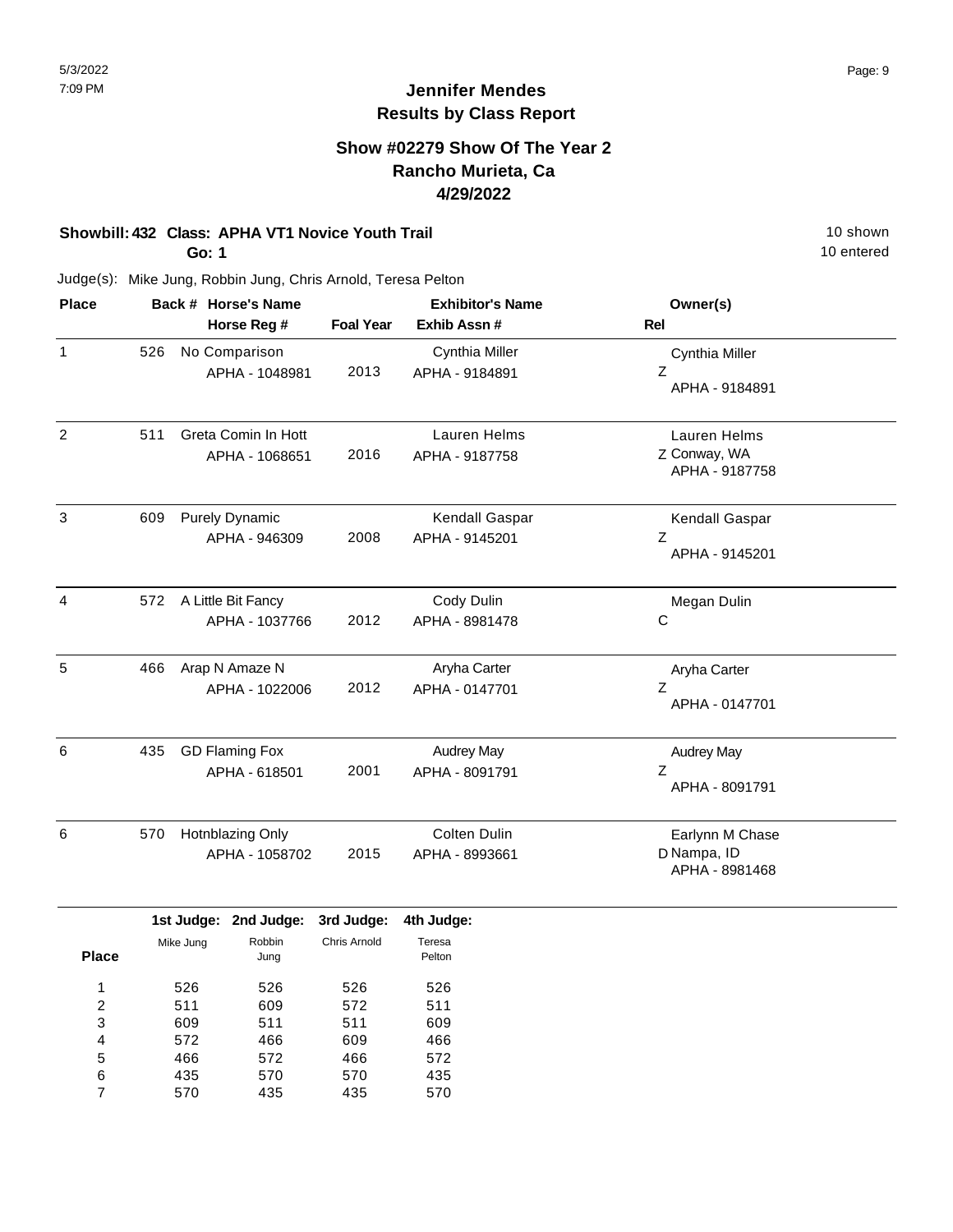### **Show #02279 Show Of The Year 2 Rancho Murieta, Ca 4/29/2022**

## **Showbill: 433 Class: APHA GTR Green Trail All Ages** 24 shown

**Go: 1**

552 586 453

5 6 7 560 586 453

552 453 429

552 586 561

24 entered

|     |     |                         |                                                                                                                                                                              | <b>Exhibitor's Name</b>                                                                                                                                                                                    | Owner(s)                    |
|-----|-----|-------------------------|------------------------------------------------------------------------------------------------------------------------------------------------------------------------------|------------------------------------------------------------------------------------------------------------------------------------------------------------------------------------------------------------|-----------------------------|
|     |     |                         | <b>Foal Year</b>                                                                                                                                                             | Exhib Assn #                                                                                                                                                                                               | Rel                         |
| 563 |     |                         |                                                                                                                                                                              | Monica Webb                                                                                                                                                                                                | Shawn Kingma                |
|     |     |                         | 2016                                                                                                                                                                         | APHA - 8776444                                                                                                                                                                                             |                             |
|     |     |                         |                                                                                                                                                                              |                                                                                                                                                                                                            | APHA - 8391736              |
| 610 |     |                         |                                                                                                                                                                              | <b>BOBBIE EMMONS</b>                                                                                                                                                                                       | Half A Dime Horse Ranch LLC |
|     |     |                         | 2014                                                                                                                                                                         | APHA - 8346488                                                                                                                                                                                             |                             |
| 574 |     |                         |                                                                                                                                                                              | <b>Karen Qualls</b>                                                                                                                                                                                        | Judy Mcnabb                 |
|     |     |                         | 2018                                                                                                                                                                         | APHA - 8418556                                                                                                                                                                                             | MORGAN HILL, CA             |
|     |     |                         |                                                                                                                                                                              |                                                                                                                                                                                                            | APHA - 7058310              |
| 560 |     |                         |                                                                                                                                                                              | MICHAEL DAVIS                                                                                                                                                                                              | Esperanza Tervalon-Garrett  |
|     |     |                         | 2016                                                                                                                                                                         | APHA - 8317254                                                                                                                                                                                             |                             |
|     |     |                         |                                                                                                                                                                              |                                                                                                                                                                                                            | APHA - 8857604              |
| 552 |     |                         |                                                                                                                                                                              | <b>Karen Qualls</b>                                                                                                                                                                                        | Jerri Brown                 |
|     |     |                         | 2014                                                                                                                                                                         | APHA - 8418556                                                                                                                                                                                             |                             |
| 586 |     |                         |                                                                                                                                                                              | Melissa Sachs                                                                                                                                                                                              | <b>Kristine Lee</b>         |
|     |     |                         | 2017                                                                                                                                                                         | APHA - 8335161                                                                                                                                                                                             |                             |
|     |     |                         |                                                                                                                                                                              |                                                                                                                                                                                                            | APHA - 8757847              |
| 453 |     |                         |                                                                                                                                                                              | <b>Gabrielle Lopes</b>                                                                                                                                                                                     | Kathleen E Lickiss          |
|     |     |                         | 2018                                                                                                                                                                         | APHA - 8907684                                                                                                                                                                                             |                             |
|     |     |                         |                                                                                                                                                                              |                                                                                                                                                                                                            | APHA - 8527129              |
|     |     |                         | 3rd Judge:                                                                                                                                                                   | 4th Judge:                                                                                                                                                                                                 |                             |
|     |     | Robbin                  | Chris Arnold                                                                                                                                                                 | Teresa                                                                                                                                                                                                     |                             |
|     |     |                         |                                                                                                                                                                              |                                                                                                                                                                                                            |                             |
|     | 563 | 610                     | 563                                                                                                                                                                          | 563                                                                                                                                                                                                        |                             |
|     |     |                         |                                                                                                                                                                              |                                                                                                                                                                                                            |                             |
|     | 574 | 552                     | 574                                                                                                                                                                          | 560                                                                                                                                                                                                        |                             |
|     |     | Mike Jung<br>610<br>560 | Back # Horse's Name<br>Horse Reg #<br>APHA - 1060111<br>Wise Men Talk<br>Ms Originality<br>APHA - 1040331<br>Surely A Goodbar<br>1st Judge: 2nd Judge:<br>Jung<br>563<br>574 | Daddys First Recruit<br>APHA - 1052616<br><b>Tats Classical Rhythm</b><br>APHA - 1081900<br>Never Doubt A Cowboy<br>APHA - 1077988<br>Hot N Lopin Cowboy<br>APHA - 1078096<br>APHA - 1085752<br>610<br>560 | Pelton<br>610<br>574        |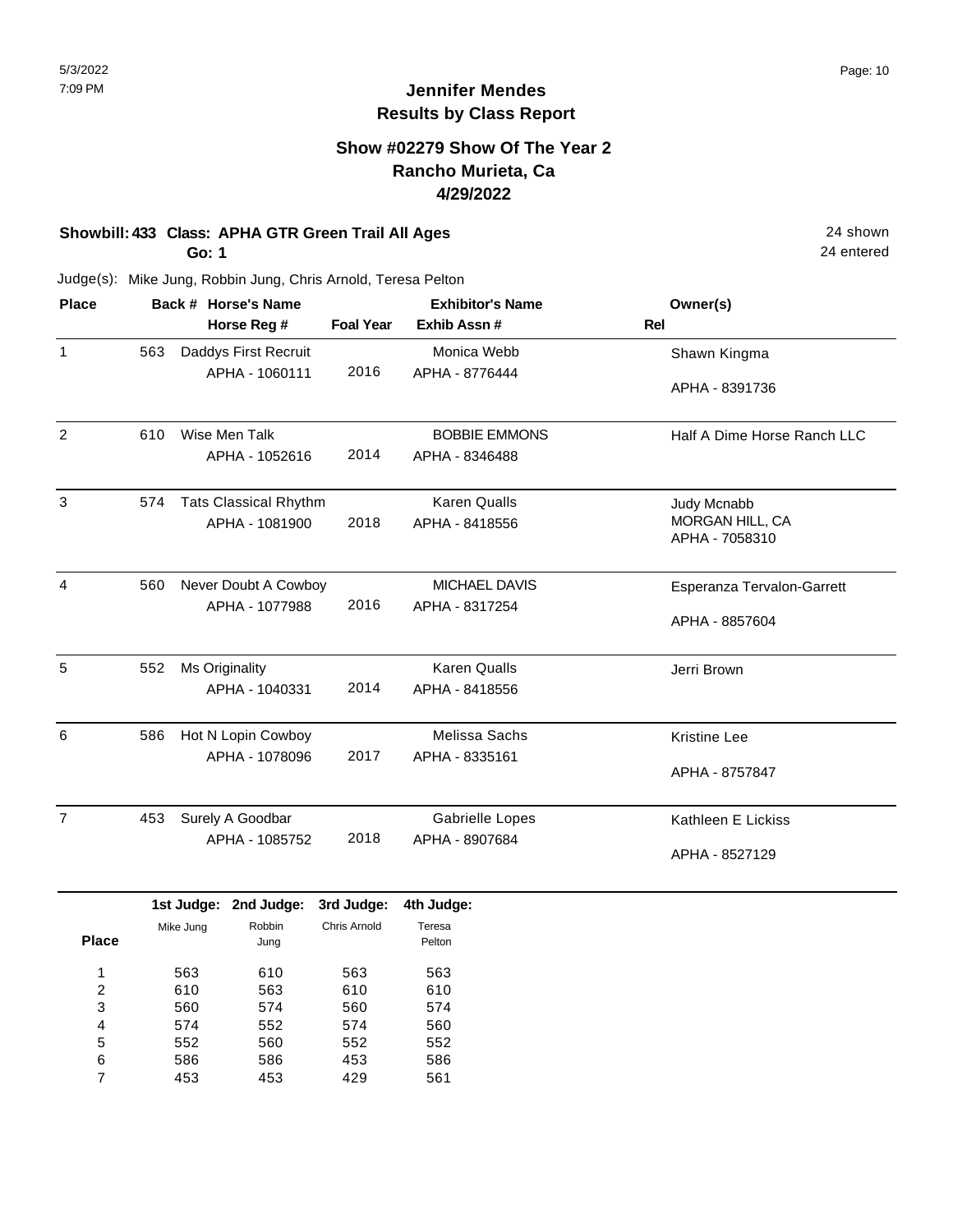### **Show #02279 Show Of The Year 2 Rancho Murieta, Ca 4/29/2022**

# **Showbill: 434 Class: APHA NT1 Novice Amateur Trail 10 Shown 10 Shown 10 Shown**

**Go: 1**

488 624 481

5 6 7 485 481 624

485 547 624 488 481 624 10 entered

| <b>Place</b>   |     |            | Back # Horse's Name        |                  | <b>Exhibitor's Name</b> | Owner(s)                   |
|----------------|-----|------------|----------------------------|------------------|-------------------------|----------------------------|
|                |     |            | Horse Reg #                | <b>Foal Year</b> | Exhib Assn #            | <b>Rel</b>                 |
| $\mathbf{1}$   | 449 |            | U DONT KNOW ME             |                  | Mary W Belen            | Mary W Belen               |
|                |     |            | APHA - 1088434             | 2008             | APHA - 9170189          | Z Solvang, CA              |
|                |     |            |                            |                  |                         | APHA - 9170189             |
| $\overline{2}$ | 470 |            | Fancy Huslers Necoia       |                  | <b>Betsy Ninekirk</b>   | <b>Betsy Ninekirk</b>      |
|                |     |            | APHA - 1004590             | 2011             | APHA - 8815129          | Z Eureka, CA               |
|                |     |            |                            |                  |                         | APHA - 8815129             |
| $\mathbf{3}$   | 488 |            | Make Me A Cowboy           |                  | Jennifer Chan           | Jennifer Or Margie Chan    |
|                |     |            | APHA - 1080039             | 2017             | APHA - 7127146          | Z                          |
|                |     |            |                            |                  |                         | APHA - 8204287             |
| $\overline{4}$ | 547 |            | <b>Nighttime Sensation</b> |                  | Therese C Weiser        | Christine Weiser Zimmerman |
|                |     |            | APHA - 847610              | 2005             | APHA - 8758294          | M                          |
|                |     |            |                            |                  |                         | APHA - 8521284             |
| 5              | 485 |            | <b>Oceans Of Assets</b>    |                  | Melissa Neill           | Melissa Neill              |
|                |     |            | APHA - 1054012             | 2015             | APHA - 8246386          | Z                          |
|                |     |            |                            |                  |                         | APHA - 8246386             |
| 6              | 481 |            | A Cowboy Invitation        |                  | <b>Crystal Fallon</b>   | Kim Ferguson               |
|                |     |            | APHA - 1087181             | 2019             | APHA - 8931916          |                            |
| $\overline{7}$ | 624 |            | Fancy White Nikes          |                  | Sarah Lutz              | Sarah Lutz                 |
|                |     |            | APHA - 1009777             | 2011             | APHA - 8994806          | Z RIDGEFIELD, WA           |
|                |     |            |                            |                  |                         | APHA - 8994806             |
|                |     |            | 1st Judge: 2nd Judge:      | 3rd Judge:       | 4th Judge:              |                            |
|                |     | Mike Jung  | Robbin                     | Chris Arnold     | Teresa                  |                            |
| <b>Place</b>   |     |            | Jung                       |                  | Pelton                  |                            |
| 1              |     | 449        | 449                        | 488              | 449                     |                            |
| 2              |     | 470        | 470                        | 470              | 547                     |                            |
| 3<br>4         |     | 547<br>485 | 488<br>547                 | 449<br>481       | 470<br>485              |                            |
|                |     |            |                            |                  |                         |                            |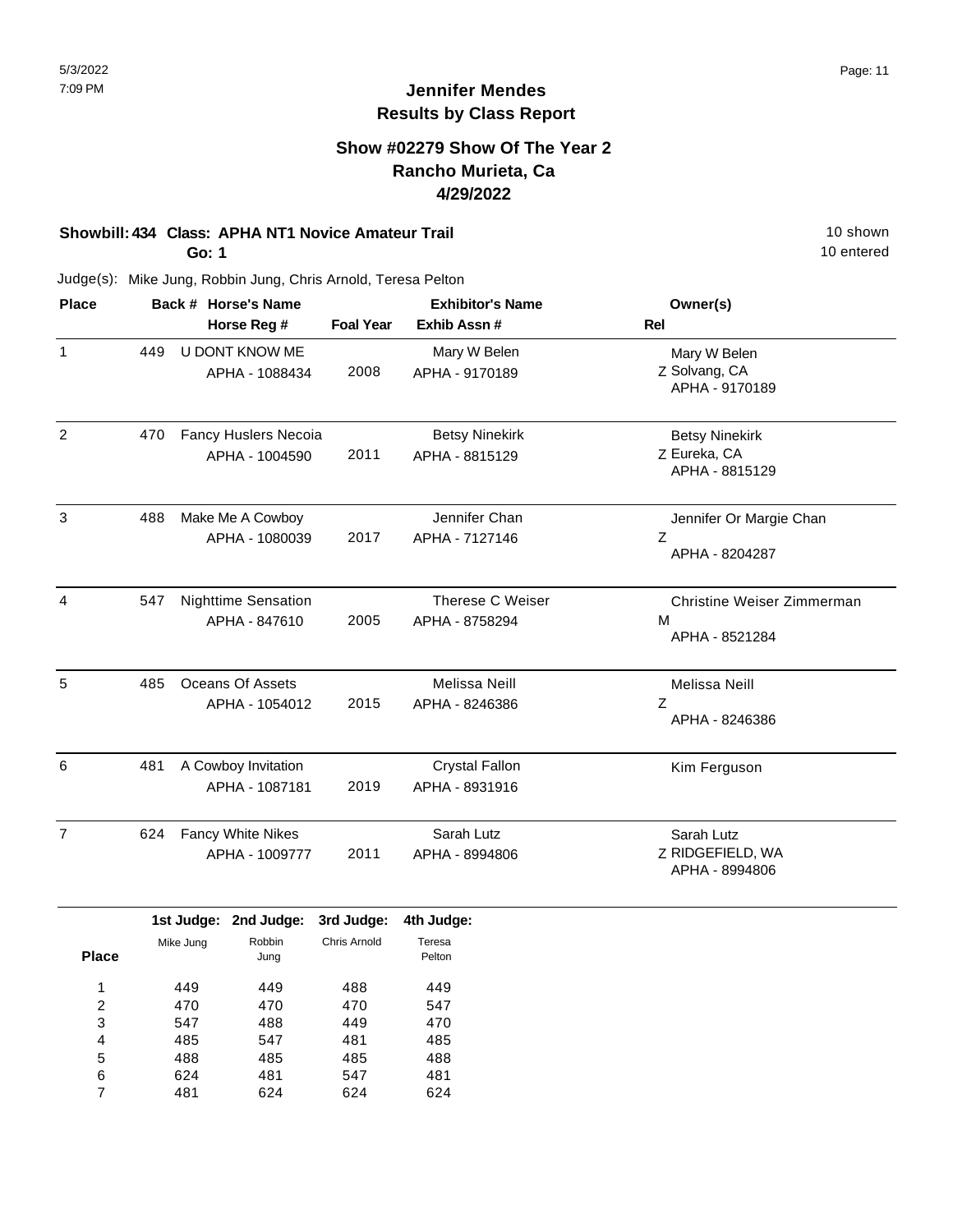#### **Show #02279 Show Of The Year 2 Rancho Murieta, Ca 4/29/2022**

#### **Showbill: 435 Class: AQHA 138004 L1 Trail** 8 shown

**Go: 1**

Judge(s): Mike Jung, Robbin Jung

| <b>Place</b>   |     | Back # Horse's Name               |                  | <b>Exhibitor's Name</b>                  | Owner(s)                          |
|----------------|-----|-----------------------------------|------------------|------------------------------------------|-----------------------------------|
|                |     | Horse Reg #                       | <b>Foal Year</b> | Exhib Assn#                              | <b>Rel</b>                        |
| $\mathbf{1}$   | 537 | Vs Sweet N Slow<br>AQHA - 5825891 | 2017             | Mrs Jennifer L Wheeler<br>AQHA - 3059113 | Emma Wickham                      |
|                |     |                                   |                  |                                          | AQHA - 4312371                    |
| 2              | 513 | Made Um Good                      |                  | Monica Webb                              | Debra D Nelson Chapin             |
|                |     |                                   |                  | AQHA - 2738694                           | Graham, WA<br>AQHA - 0623450      |
| $\overline{2}$ | 539 | Im Good Anyway                    |                  | Samantha Shaner                          | Patricia Gonsalves-Shaner         |
|                |     | AQHA - 5466012                    | 2012             | AQHA - 4180129                           | C Brentwood, CA<br>AQHA - 4179416 |
| 4              | 453 | Surely A Goodbar                  |                  | <b>Gabrielle Lopes</b>                   | Kathleen E Lickiss                |
|                |     | AQHA - 5977843                    | 2018             | AQHA - 4223847                           | AQHA - 611875                     |
| 5              | 523 | Only Blue At Night                |                  | Nicole Marie Misner                      | Nicole Marie Misner               |
|                |     | AQHA - 5780380                    | 2016             | AQHA - 659008                            | Z<br>AQHA - 659008                |
| 5              | 560 | Never Doubt A Cowboy              |                  | <b>MICHAEL DAVIS</b>                     | Esperanza Tervalon-Garrett        |
|                |     | AQHA - 5821216                    | 2016             | AQHA - 2688352                           | AQHA - 4255619                    |
| $\overline{7}$ | 635 | <b>Flirting Inthe Batcave</b>     |                  | <b>BARBARA Ann FLETCHER</b>              | Sandy M Millard                   |
|                |     | AQHA - 5861193                    | 2017             | AQHA - 2269445                           | AQHA - 483942                     |

|       |           | 1st Judge: 2nd Judge: |
|-------|-----------|-----------------------|
|       | Mike Jung | Robbin                |
| Place |           | Jung                  |
| 1     | 537       | 537                   |
| 2     | 513       | 539                   |
| 3     | 539       | 513                   |
| 4     | 453       | 453                   |
| 5     | 523       | 560                   |
| 6     | 560       | 523                   |
|       | 635       | 635                   |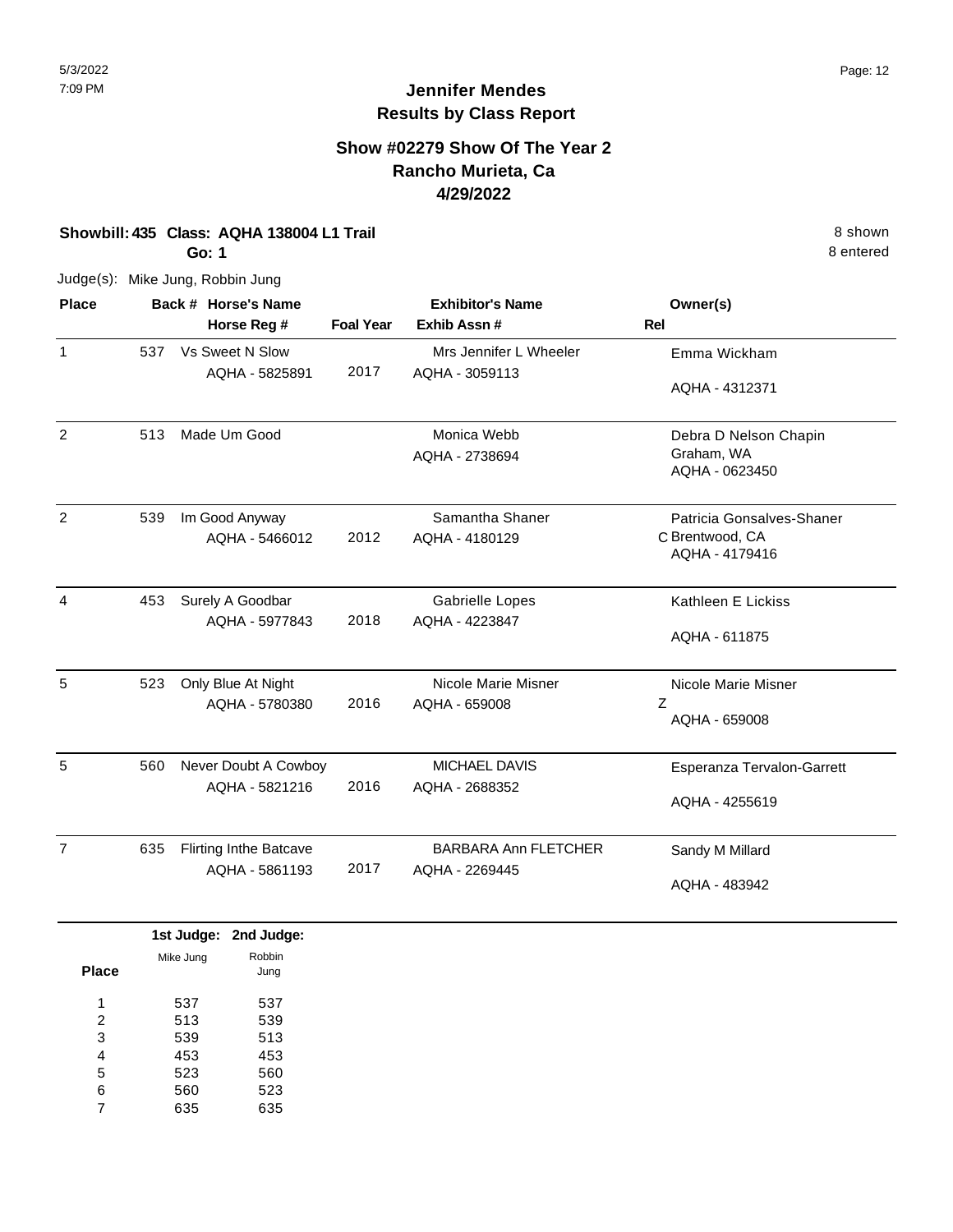### **Show #02279 Show Of The Year 2 Rancho Murieta, Ca 4/29/2022**

#### **Showbill: 436 Class: AQHA 238002 L1 Amt Trail** 8 shown

**Go: 1**

Judge(s): Mike Jung, Robbin Jung

| <b>Place</b>   |     | Back # Horse's Name<br>Horse Reg # | <b>Foal Year</b> | <b>Exhibitor's Name</b><br>Exhib Assn# | Owner(s)<br><b>Rel</b>                                         |
|----------------|-----|------------------------------------|------------------|----------------------------------------|----------------------------------------------------------------|
| 1              | 449 | U DONT KNOW ME<br>AQHA - 5099168   | 2008             | Mary W Belen<br>AQHA - 4069472         | Mary W Belen<br>Z Solvang, CA<br>AQHA - 4069472                |
| 2              | 473 | Flat Otto Money<br>AQHA - 5879865  | 2017             | Taylor Lauren Deppen<br>AQHA - 3534662 | <b>Taylor Lauren Deppen</b><br>Z Redding, CA<br>AQHA - 3534662 |
| 3              | 498 | All Figered Out<br>AQHA - 5244130  | 2009             | Sue Fox<br>AQHA - 2566311              | Sue Fox<br>Z Petaluma, CA<br>AQHA - 2566311                    |
| 4              | 455 | Gotta Luva Lazy<br>AQHA - 5735965  | 2016             | Andrea Fink<br>AQHA - 2698813          | Andrea Fink<br>Z<br>AQHA - 2698813                             |
| 4              | 539 | Im Good Anyway<br>AQHA - 5466012   | 2012             | Samantha Shaner<br>AQHA - 4180129      | Patricia Gonsalves-Shaner<br>C Brentwood, CA<br>AQHA - 4179416 |
| 6              | 646 | Shes A Smokin Memory               |                  | Elaine Spotswood                       | Arielle Spotswood                                              |
|                |     |                                    |                  |                                        | AQHA - 4263748                                                 |
| $\overline{7}$ | 660 | Ima Big Impulse<br>AQHA - 3377773  | 1995             | <b>Kelsey Robles</b>                   | Laura Rae Kellejian                                            |

|       |           | 1st Judge: 2nd Judge: |
|-------|-----------|-----------------------|
| Place | Mike Jung | Robbin<br>Jung        |
| 1     | 449       | 473                   |
| 2     | 498       | 449                   |
| 3     | 473       | 498                   |
| 4     | 646       | 539                   |
| 5     | 455       | 455                   |
| 6     | 539       | 660                   |
|       | 660       | 646                   |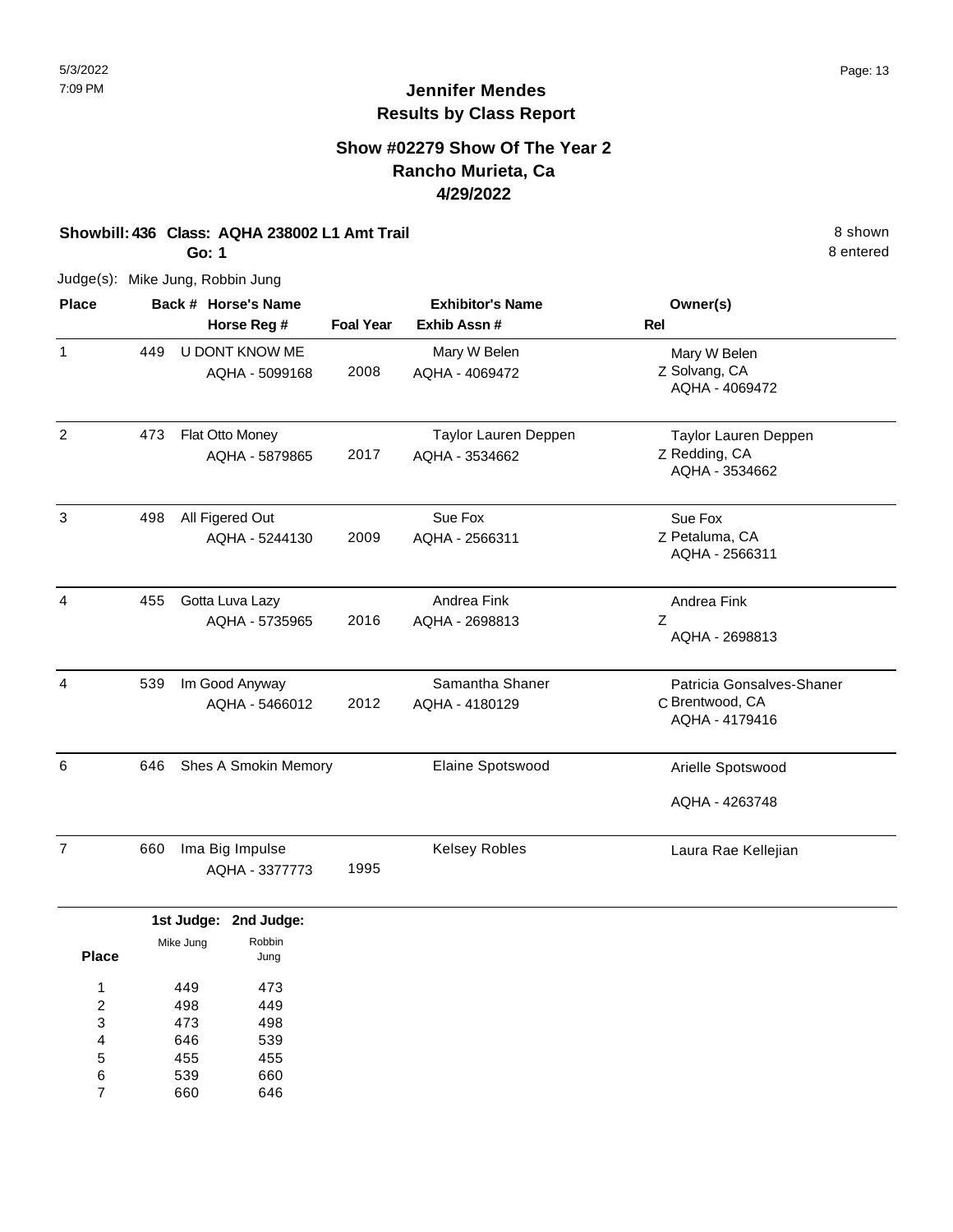#### **Show #02279 Show Of The Year 2 Rancho Murieta, Ca 4/29/2022**

#### **Showbill: 437 Class: APHA TRL2 Jr Trail** 1 shown

**Go: 1**

1 entered

| <b>Place</b> | Back # Horse's Name                         |                  | <b>Exhibitor's Name</b>         | Owner(s)                       |
|--------------|---------------------------------------------|------------------|---------------------------------|--------------------------------|
|              | Horse Reg #                                 | <b>Foal Year</b> | Exhib Assn #                    | Rel                            |
|              | Hot N Lopin Cowboy<br>586<br>APHA - 1078096 | 2017             | Melissa Sachs<br>APHA - 8335161 | Kristine Lee<br>APHA - 8757847 |
|              | 1st Judge: 2nd Judge: 3rd Judge:            |                  | 4th Judge:                      |                                |

| <b>Place</b> | Mike Jung | Robbin<br>Jung | Chris Arnold | Teresa<br>Pelton |
|--------------|-----------|----------------|--------------|------------------|
|              | 586       | 586            | 586          | 586              |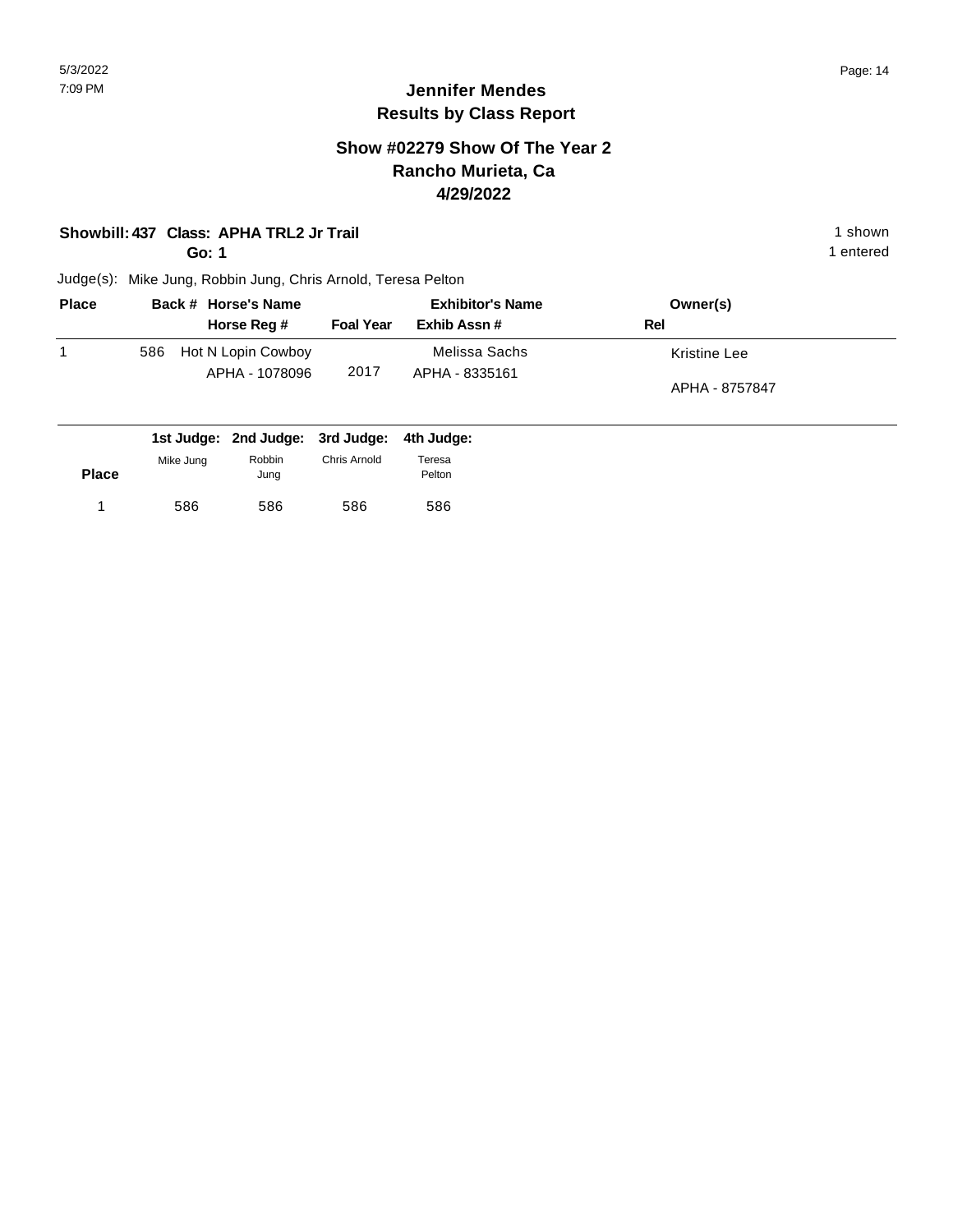### **Show #02279 Show Of The Year 2 Rancho Murieta, Ca 4/29/2022**

## **Showbill: 439 Class: APHA YT2 Youth Trail 13 & Under** 6 **Shown** 6 shown

**Go: 1**

Judge(s): Mike Jung, Robbin Jung, Chris Arnold, Teresa Pelton

| <b>Place</b> |     | Back # Horse's Name                    |                  | <b>Exhibitor's Name</b>             | Owner(s)                                         |
|--------------|-----|----------------------------------------|------------------|-------------------------------------|--------------------------------------------------|
|              |     | Horse Reg #                            | <b>Foal Year</b> | Exhib Assn#                         | <b>Rel</b>                                       |
| 1            | 600 | Im Fantasized<br>APHA - 1027720        | 2013             | Jocelynn Krieg<br>APHA - 9168075    | Jocelynn Krieg<br>Z<br>APHA - 9168075            |
| 2            | 609 | <b>Purely Dynamic</b><br>APHA - 946309 | 2008             | Kendall Gaspar<br>APHA - 9145201    | Kendall Gaspar<br>Ζ<br>APHA - 9145201            |
| 3            | 435 | <b>GD Flaming Fox</b><br>APHA - 618501 | 2001             | <b>Audrey May</b><br>APHA - 8091791 | <b>Audrey May</b><br>Z<br>APHA - 8091791         |
| 4            | 511 | Greta Comin In Hott<br>APHA - 1068651  | 2016             | Lauren Helms<br>APHA - 9187758      | Lauren Helms<br>Z Conway, WA<br>APHA - 9187758   |
| 5            | 466 | Arap N Amaze N<br>APHA - 1022006       | 2012             | Aryha Carter<br>APHA - 0147701      | Aryha Carter<br>Z<br>APHA - 0147701              |
| 6            | 570 | Hotnblazing Only<br>APHA - 1058702     | 2015             | Colten Dulin<br>APHA - 8993661      | Earlynn M Chase<br>D Nampa, ID<br>APHA - 8981468 |

|              |           | 1st Judge: 2nd Judge: 3rd Judge: |              | 4th Judge:       |
|--------------|-----------|----------------------------------|--------------|------------------|
| <b>Place</b> | Mike Jung | Robbin<br>Jung                   | Chris Arnold | Teresa<br>Pelton |
|              | 600       | 600                              | 511          | 600              |
| 2            | 609       | 435                              | 600          | 609              |
| 3            | 435       | 609                              | 609          | 435              |
| 4            | 511       | 511                              | 435          | 511              |
| 5            | 466       | 466                              | 466          | 466              |
| 6            | 570       | 570                              | 570          | 570              |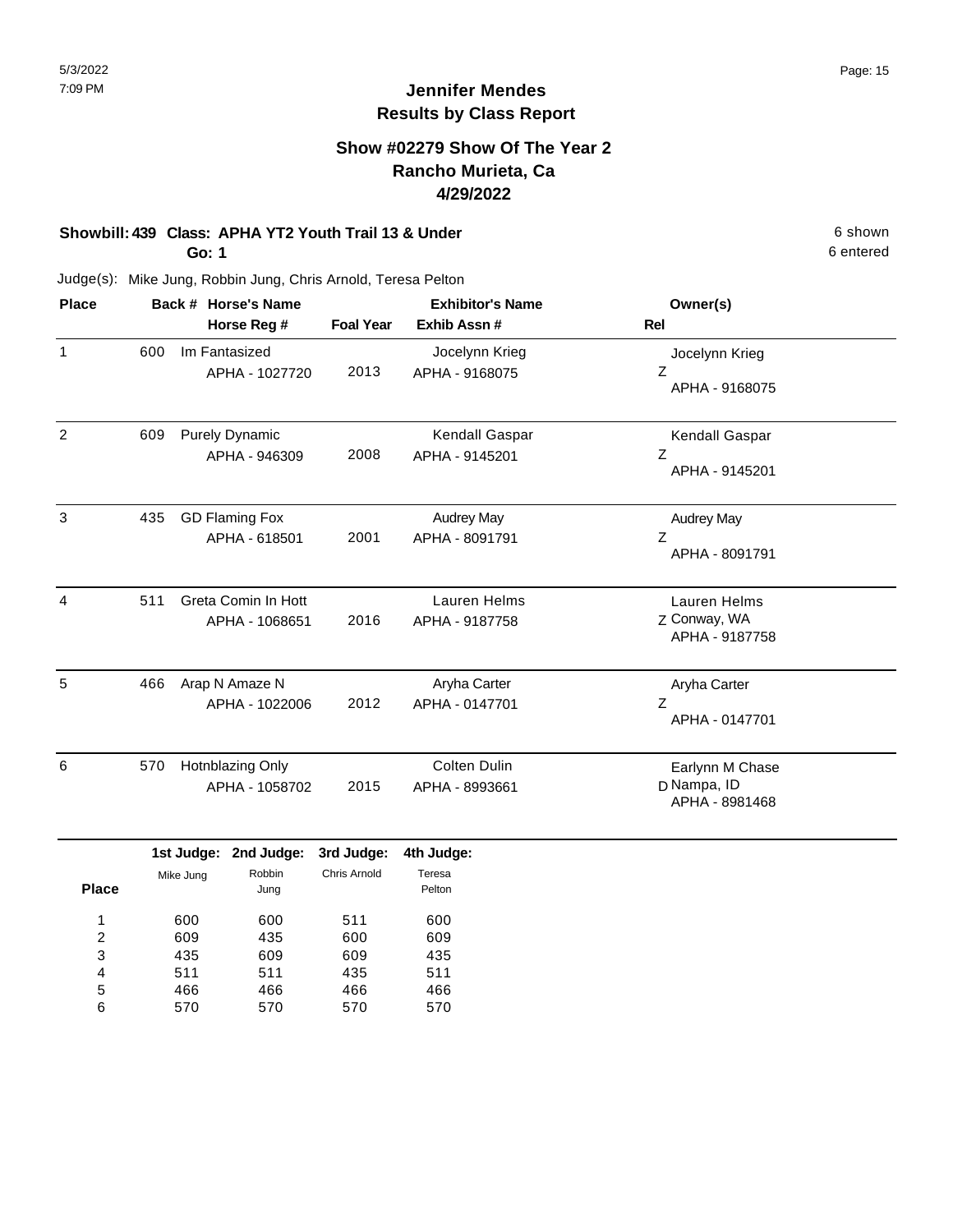5 entered

## **Jennifer Mendes Results by Class Report**

### **Show #02279 Show Of The Year 2 Rancho Murieta, Ca 4/29/2022**

#### **Showbill: 440 Class: APHA YT1 Youth Trail 18 & Under** 5 Shown 5 shown

**Go: 1**

572

4

572

572

572

| <b>Place</b>            |     |                                      | Back # Horse's Name                    |                     | <b>Exhibitor's Name</b>             | Owner(s)         |                                                                |
|-------------------------|-----|--------------------------------------|----------------------------------------|---------------------|-------------------------------------|------------------|----------------------------------------------------------------|
|                         |     |                                      | Horse Reg #                            | <b>Foal Year</b>    | Exhib Assn#                         | <b>Birthdate</b> | Rel                                                            |
| 1                       | 576 |                                      | Rhythm Of Tats Heart<br>APHA - 1049306 | 2015                | Ashley Mclaughlin<br>APHA - 0142609 |                  | Ashley Mclaughlin<br>Z San Juan Bautista, CA<br>APHA - 0142609 |
| $\overline{2}$          | 506 |                                      | Elite Le Zipped Up<br>APHA - 906273    | 2007                | Alyssa Martin<br>APHA - 9156078     |                  | <b>Marta Martin</b><br>C Centralia, WA<br>APHA - 9155420       |
| 3                       | 483 | <b>Dirty Options</b>                 | APHA - 1051099                         | 2014                | Lauren Hall<br>APHA - 0129358       |                  | Lauren Hall<br>Sammamish, WA<br>APHA - 0129358                 |
| 4                       | 572 | A Little Bit Fancy<br>APHA - 1037766 |                                        | 2012                | Cody Dulin<br>APHA - 8981478        |                  | Megan Dulin<br>C                                               |
|                         |     | 1st Judge:                           | 2nd Judge:                             | 3rd Judge:          | 4th Judge:                          |                  |                                                                |
| <b>Place</b>            |     | Mike Jung                            | Robbin<br>Jung                         | <b>Chris Arnold</b> | Teresa<br>Pelton                    |                  |                                                                |
| 1                       |     | 576                                  | 576                                    | 576                 | 506                                 |                  |                                                                |
| $\overline{\mathbf{c}}$ |     | 506                                  | 506                                    | 506                 | 576                                 |                  |                                                                |
| 3                       |     | 483                                  | 483                                    | 483                 | 483                                 |                  |                                                                |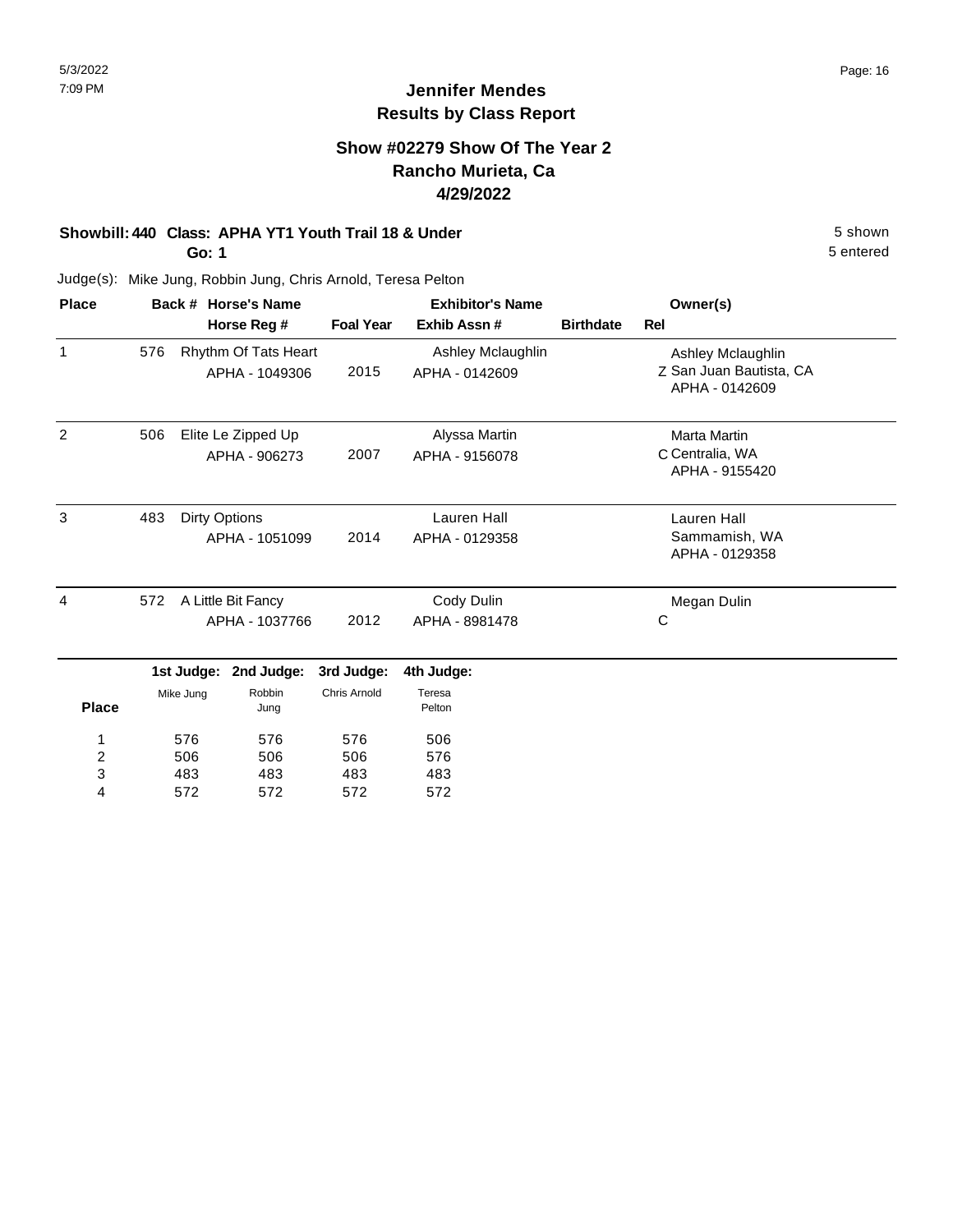#### **Show #02279 Show Of The Year 2 Rancho Murieta, Ca 4/29/2022**

## **Showbill: 441 Class: APHA AT1 Amateur Trail All Ages** 10 shown

**Go: 1**

10 entered

| <b>Place</b>        | Back # Horse's Name<br>Horse Reg # |                                       |                                             | <b>Exhibitor's Name</b>    |                                              | Owner(s)                                                      |  |
|---------------------|------------------------------------|---------------------------------------|---------------------------------------------|----------------------------|----------------------------------------------|---------------------------------------------------------------|--|
|                     |                                    |                                       |                                             | <b>Foal Year</b>           | Exhib Assn#                                  | Rel                                                           |  |
| $\mathbf{1}$        | 547                                |                                       | <b>Nighttime Sensation</b><br>APHA - 847610 | 2005                       | Christine Weiser Zimmerman<br>APHA - 8521284 | Christine Weiser Zimmerman<br>Z<br>APHA - 8521284             |  |
| $\overline{2}$      | 458                                |                                       | The Perfect Machine<br>APHA - 981089        | 2010                       | <b>Emily Tuma</b><br>APHA - 8325007          | Shelley Lynn Tuma<br>C Bend, OR<br>APHA - 8242152             |  |
| 3                   | 585                                |                                       | Plenty Of Tats Rhythm<br>APHA - 882713      | 2006                       | Kelly Henningsen<br>APHA - 8873513           | Kelly Henningsen<br>APHA - 8873513                            |  |
| 4                   | 587                                |                                       | Borntobesensational<br>APHA - 870265        | 2006                       | <b>Riley Supertino</b><br>APHA - 8940110     | <b>Riley Supertino</b><br>Z Bakersfield, CA<br>APHA - 8940110 |  |
| 5                   | 606                                |                                       | <b>Flauntin My Assets</b><br>APHA - 1014600 | 2012                       | <b>Emily Podshadley</b><br>APHA - 8763702    | Laurie Podshadley<br>C Gilroy, CA<br>APHA - 8565229           |  |
| 6                   | 492                                | Chipalicious Invite<br>APHA - 1011321 |                                             | 2011                       | Scott Cooper<br>APHA - 122930                | Scott Cooper<br>Z Los Angeles, CA<br>APHA - 122930            |  |
| $\overline{7}$      | 605                                |                                       | Certainly A Sensation<br>APHA - 1024816     | 2012                       | Stephanie Proft<br>APHA - 8847512            | Stephanie Proft<br>Z Napa, CA<br>APHA - 8847512               |  |
| <b>Place</b>        |                                    | 1st Judge:<br>Mike Jung               | 2nd Judge:<br>Robbin<br>Jung                | 3rd Judge:<br>Chris Arnold | 4th Judge:<br>Teresa<br>Pelton               |                                                               |  |
| 1<br>$\overline{2}$ |                                    | 547<br>458                            | 547<br>458                                  | 547<br>458                 | 547<br>458                                   |                                                               |  |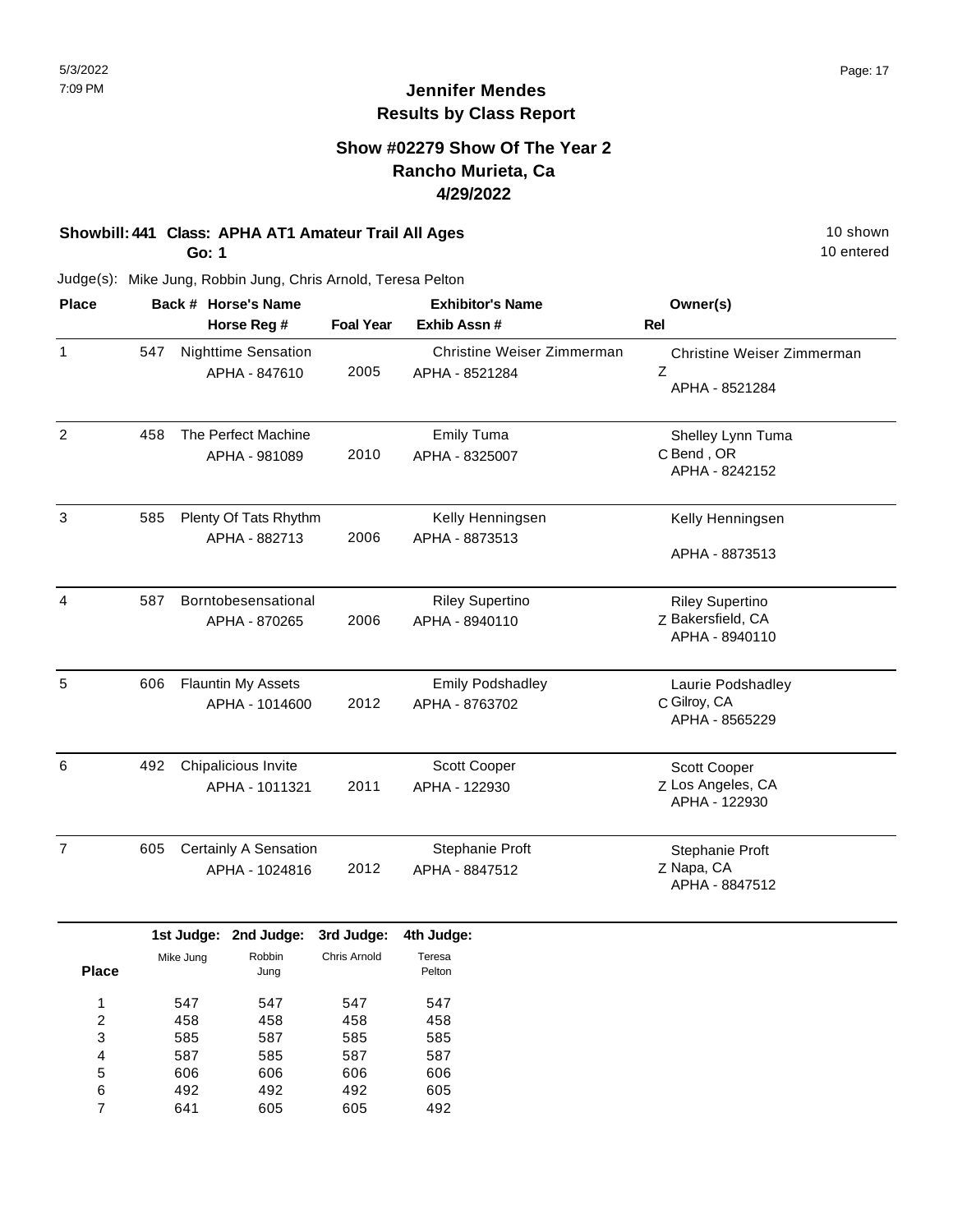#### **Show #02279 Show Of The Year 2 Rancho Murieta, Ca 4/29/2022**

#### **Showbill: 442 Class: APHA AT6 Amateur Trail 45 & Over** 12 Shown 12 shown **Go: 1**

Judge(s): Mike Jung, Robbin Jung, Chris Arnold, Teresa Pelton

| <b>Place</b>   |     | Back # Horse's Name                   | <b>Exhibitor's Name</b> |                                            | Owner(s)                                                    |
|----------------|-----|---------------------------------------|-------------------------|--------------------------------------------|-------------------------------------------------------------|
|                |     | Horse Reg #                           | <b>Foal Year</b>        | Exhib Assn #                               | Rel                                                         |
| $\mathbf{1}$   | 555 | Goodnight Charlie<br>APHA - 911285    | 2007                    | Randy Raykovich<br>APHA - 8682244          | Spencer R Chelwick<br>MOrange, CA<br>APHA - 8763343         |
| $\overline{2}$ | 491 | Gota Take A Chance<br>APHA - 788629   | 2003                    | Michelle Vondran<br>APHA - 8391419         | Michelle Vondran<br>$\mathsf Z$<br>APHA - 8391419           |
| 2              | 584 | Arapped In Black<br>APHA - 937038     | 2008                    | <b>JERI-LOU BIGGS</b><br>APHA - 8440553    | <b>JERI-LOU BIGGS</b><br>Z COTTONWOOD, CA<br>APHA - 8440553 |
| $\overline{4}$ | 548 | Im Real Sensational<br>APHA - 993205  | 2010                    | Linda Rice<br>APHA - 8297641               | Linda Rice<br>Z Pismo Beach, CA<br>APHA - 8297641           |
| 5              | 452 | Two Timin Gentlemen<br>APHA - 1006178 | 2011                    | Sue Merchant<br>APHA - 8296487             | Dennis & Sue Merchant<br>Z Santa Ynez, CA<br>APHA - 8522091 |
| 6              | 499 | Im Good With It<br>APHA - 999533      | 2010                    | Nancy Parkison<br>APHA - 8971806           | Nancy Parkison<br>Z<br>APHA - 8971806                       |
| $\overline{7}$ | 553 | Barlnk Page Who<br>APHA - 984329      | 2010                    | <b>Shannon Tomes</b><br>APHA - 8833623     | <b>Shannon Tomes</b><br>Z Medford, OR<br>APHA - 8833623     |
| $\overline{7}$ | 607 | Who Sez<br>APHA - 768711              | 2003                    | <b>Barbara Messinger</b><br>APHA - 8771677 | Barbara Messinger<br>Z ARCADIA, CA<br>APHA - 8771677        |

|              |           | 1st Judge: 2nd Judge: 3rd Judge: |              | 4th Judge: |
|--------------|-----------|----------------------------------|--------------|------------|
|              | Mike Jung | Robbin                           | Chris Arnold | Teresa     |
| <b>Place</b> |           | Jung                             |              | Pelton     |
| 4            | 555       | 452                              | 584          | 555        |
| 2            | 499       | 555                              | 548          | 584        |
| 3            | 491       | 491                              | 555          | 491        |
| 4            | 584       | 548                              | 491          | 548        |
| 5            | 452       | 553                              | 499          | 452        |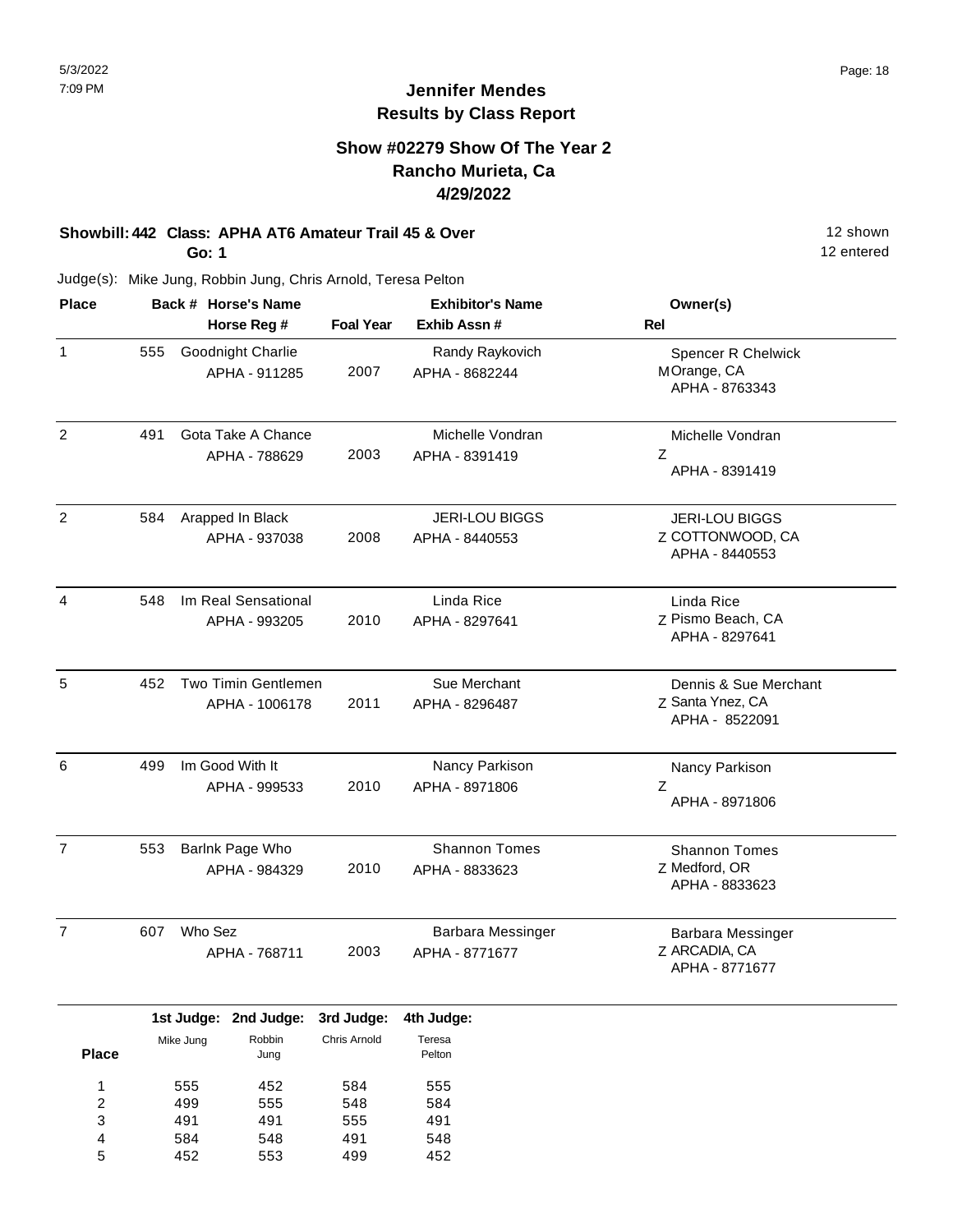## **Show #02279 Show Of The Year 2 Rancho Murieta, Ca 4/29/2022**

| -6 | 548 | 584 | 607 | 499 |
|----|-----|-----|-----|-----|
|    | 607 | 499 | 553 | 607 |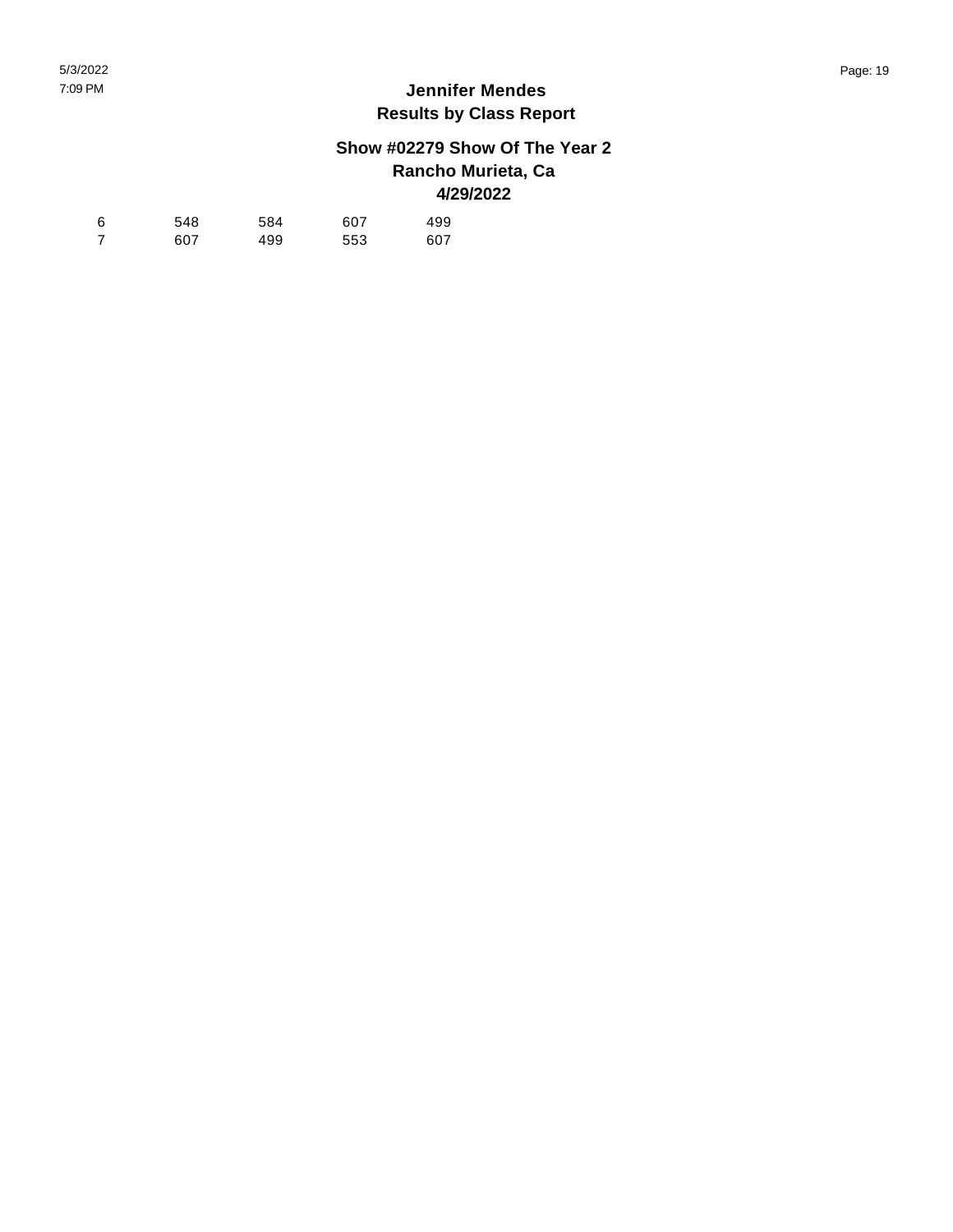#### **Show #02279 Show Of The Year 2 Rancho Murieta, Ca 4/29/2022**

#### **Showbill: 443 Class: AQHA 238000 Amt Trail** 2 shown

**Go: 1**

Judge(s): Mike Jung, Robbin Jung

| <b>Place</b>   |     | Back # Horse's Name<br>Horse Reg #              | <b>Foal Year</b> | <b>Exhibitor's Name</b><br>Exhib Assn#  | Owner(s)<br>Rel                                             |
|----------------|-----|-------------------------------------------------|------------------|-----------------------------------------|-------------------------------------------------------------|
|                | 553 | Barlnk Page Who<br>AQHA - 5269172               | 2010             | <b>Shannon Tomes</b><br>AQHA - 4441925  | <b>Shannon Tomes</b><br>Z Medford, OR<br>AQHA - 4441925     |
| $\overline{2}$ | 528 | Always The Talk<br>AQHA - 4451001               | 2003             | Kimberly Ann Guenther<br>AQHA - 2332792 | Kimberly Ann Guenther<br>Z Orangevale, CA<br>AQHA - 2332792 |
|                |     | 1st Judge:<br>2nd Judge:<br>Robbin<br>Mike Jung |                  |                                         |                                                             |

| <b>Place</b> | <b>MIKE JUNG</b> | <b>RUDDILI</b><br>Jung |
|--------------|------------------|------------------------|
| 1            | 553              | 553                    |
| 2            | 528              | 528                    |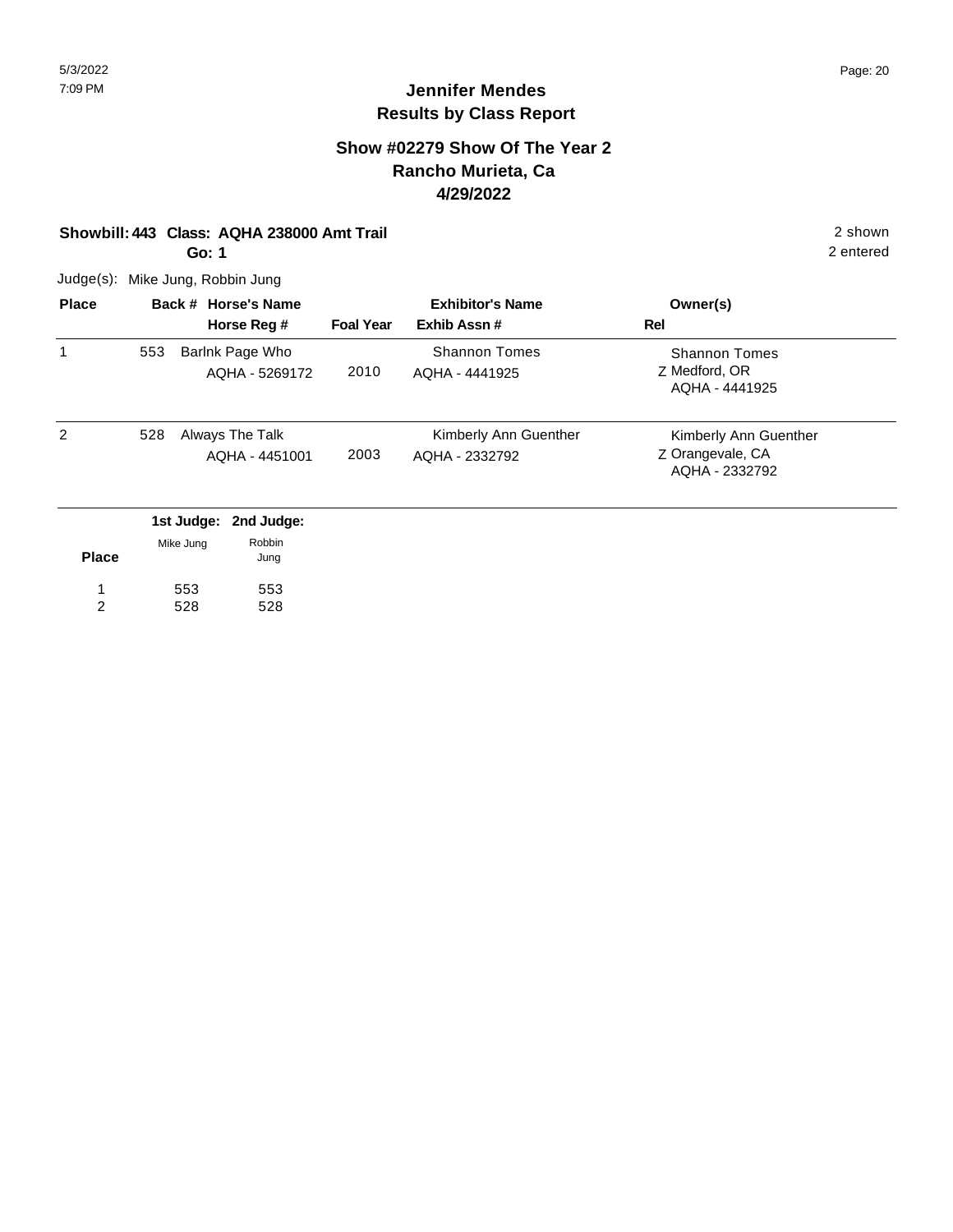#### **Show #02279 Show Of The Year 2 Rancho Murieta, Ca 4/29/2022**

#### **Showbill: 446 Class: APHA TRL3 Sr Trail** 22 shown

**Go: 1**

22 entered

| <b>Place</b>   |     | Back # Horse's Name                        | <b>Exhibitor's Name</b> |                                       | Owner(s)                                                  |
|----------------|-----|--------------------------------------------|-------------------------|---------------------------------------|-----------------------------------------------------------|
|                |     | Horse Reg #                                | <b>Foal Year</b>        | Exhib Assn #                          | <b>Rel</b>                                                |
| $\mathbf{1}$   | 584 | Arapped In Black<br>APHA - 937038          | 2008                    | <b>Karen Qualls</b><br>APHA - 8418556 | <b>JERI-LOU BIGGS</b><br>COTTONWOOD, CA<br>APHA - 8440553 |
| $\overline{c}$ | 548 | Im Real Sensational<br>APHA - 993205       | 2010                    | <b>Karen Qualls</b><br>APHA - 8418556 | Linda Rice<br>Pismo Beach, CA<br>APHA - 8297641           |
| 3              | 608 | <b>All Star Sensation</b><br>APHA - 897306 | 2006                    | <b>Karen Qualls</b><br>APHA - 8418556 | Wendy Hull<br>O Corvallis, OR<br>APHA - 8336148           |
| 4              | 633 | One Good Cuervo<br>APHA - 1053546          | 2013                    | Monica Webb<br>APHA - 8776444         | Lori Woehler                                              |
| 5              | 499 | Im Good With It<br>APHA - 999533           | 2010                    | Kara Whitsell<br>APHA - 8764048       | Nancy Parkison<br>$\circ$<br>APHA - 8971806               |
| 6              | 585 | Plenty Of Tats Rhythm<br>APHA - 882713     | 2006                    | Melissa Sachs<br>APHA - 8335161       | Kelly Henningsen<br>APHA - 8873513                        |
| $\overline{7}$ | 555 | Goodnight Charlie<br>APHA - 911285         | 2007                    | <b>Karen Qualls</b><br>APHA - 8418556 | <b>Spencer R Chelwick</b><br>Orange, CA<br>APHA - 8763343 |

|              |           | 1st Judge: 2nd Judge: | 3rd Judge:   | 4th Judge:       |
|--------------|-----------|-----------------------|--------------|------------------|
| <b>Place</b> | Mike Jung | Robbin<br>Jung        | Chris Arnold | Teresa<br>Pelton |
| 1            | 584       | 548                   | 584          | 584              |
| 2            | 608       | 584                   | 548          | 548              |
| 3            | 633       | 608                   | 608          | 608              |
| 4            | 548       | 633                   | 499          | 585              |
| 5            | 585       | 555                   | 555          | 452              |
| 6            | 499       | 459                   | 633          | 633              |
| 7            | 459       | 499                   | 459          | 499              |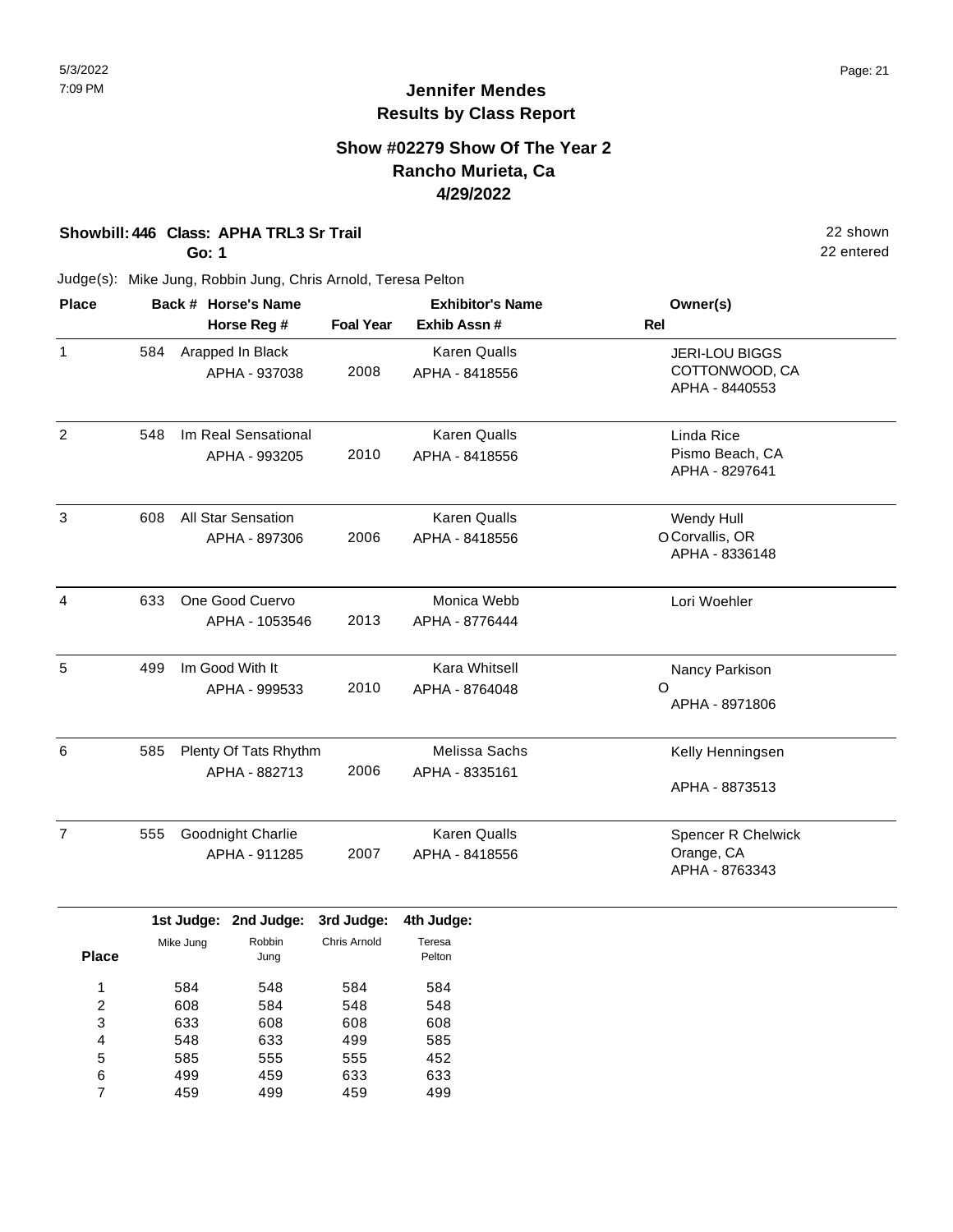#### **Jennifer Mendes Results by Class Report**

### **Show #02279 Show Of The Year 2 Rancho Murieta, Ca 4/29/2022**

| Showbill: 501 Class: OPEN 1016 All Breed Walk Jog Western Pleasure Open | 25 shown   |
|-------------------------------------------------------------------------|------------|
| Go: 1                                                                   | 25 entered |

Judge(s): Mike Jung, Robbin Jung, Chris Arnold, Teresa Pelton

| <b>Place</b>   |     |            | Back # Horse's Name           |                  | <b>Exhibitor's Name</b>         | Owner(s)                                         |
|----------------|-----|------------|-------------------------------|------------------|---------------------------------|--------------------------------------------------|
|                |     |            | Horse Reg #                   | <b>Foal Year</b> | Exhib Assn #                    | Rel                                              |
| 1              | 635 |            | <b>Flirting Inthe Batcave</b> | 2017             | <b>BARBARA Ann FLETCHER</b>     | Sandy M Millard                                  |
| $\overline{2}$ | 606 |            | <b>Flauntin My Assets</b>     | 2012             | <b>Emily Podshadley</b>         | Laurie Podshadley<br>C Gilroy, CA                |
| $\mathfrak{Z}$ | 519 |            | JZA Im Spotless               | 2010             | <b>Emily Gottschalk-Minners</b> | <b>Emily Gottschalk-Minners</b><br>Z POTOMAC, MD |
| 4              | 509 |            | <b>Radical Recall</b>         | 2003             | Lisa Shields                    | Lisa Shields<br>Z Winton, CA                     |
| 5              | 585 |            | Plenty Of Tats Rhythm         | 2006             | Kelly Henningsen                | Kelly Henningsen                                 |
| 6              | 618 |            | Pdf Simon Sez                 | 2018             | Roger Deromedi                  | Patricia Wells<br>Azel, TX                       |
| $\overline{7}$ | 579 |            | My Midas Maserati             | 2016             | Wendy Brown                     | Wendy Brown<br>Z Scottsdale, AZ                  |
|                |     | 1st Judge: | 2nd Judge:                    | 3rd Judge:       | 4th Judge:                      |                                                  |
| <b>Place</b>   |     | Mike Jung  | Robbin<br>Jung                | Chris Arnold     | Teresa<br>Pelton                |                                                  |
| 1              |     | 606        | 579                           | 635              | 519                             |                                                  |
| $\overline{c}$ |     | 635        | 661                           | 509              | 585                             |                                                  |
| 3              |     | 618        | 635                           | 519              | 606                             |                                                  |
| 4              |     | 585        | 509                           | 477              | 602                             |                                                  |
| 5              |     | 514        | 480                           | 606              | 618                             |                                                  |
| 6              |     | 519        | 477                           | 565              | 509                             |                                                  |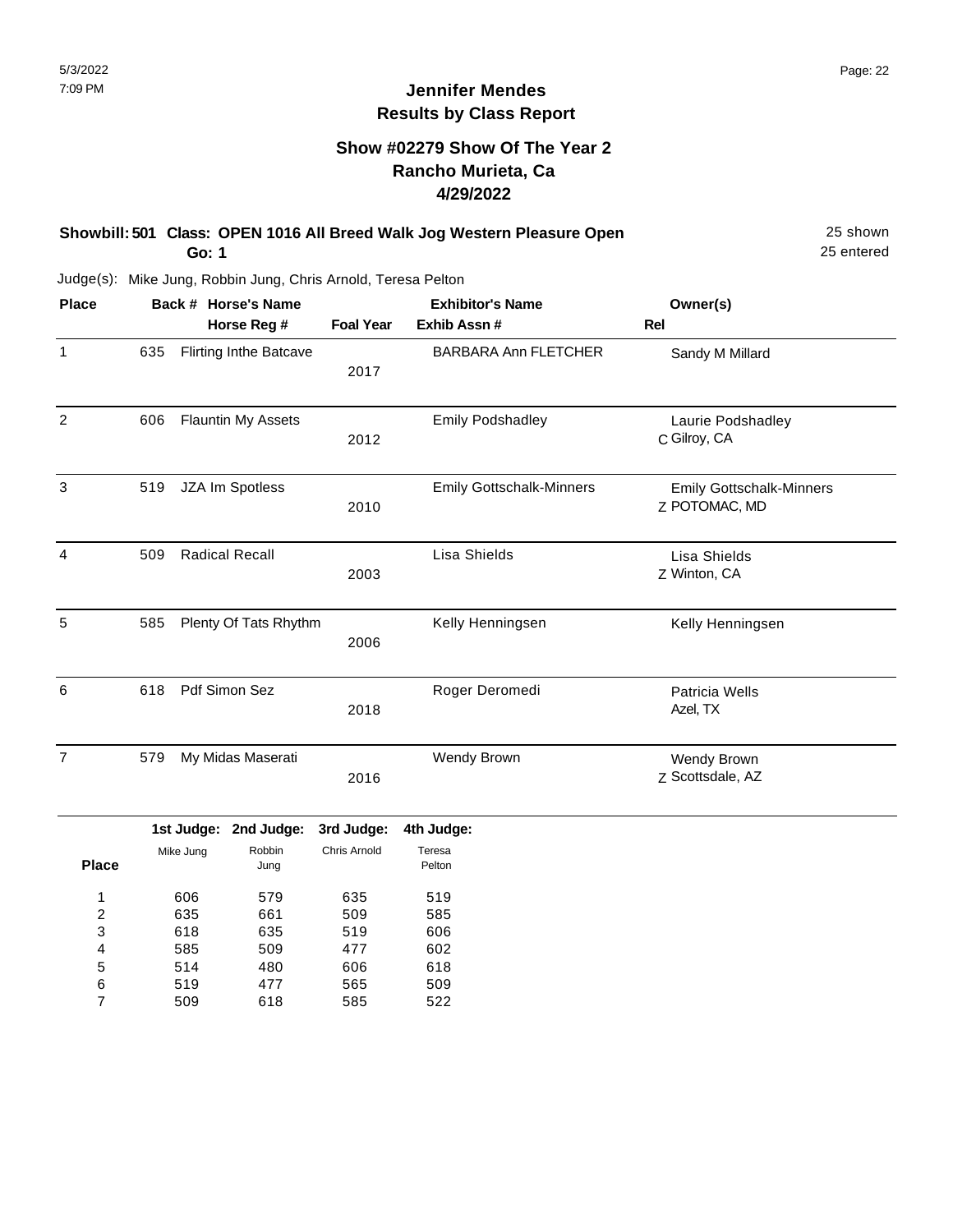## **Show #02279 Show Of The Year 2 Rancho Murieta, Ca 4/29/2022**

#### **Showbill: 502 Class: APHA WT02 Youth Walk Trot Western Pleasure** 3 shown **Go: 1**

3 entered

| <b>Place</b> |     | Back # Horse's Name                 |                                    |                     | <b>Exhibitor's Name</b>         | Owner(s)         |                                                                  |
|--------------|-----|-------------------------------------|------------------------------------|---------------------|---------------------------------|------------------|------------------------------------------------------------------|
|              |     |                                     | Horse Reg #                        | <b>Foal Year</b>    | Exhib Assn#                     | <b>Birthdate</b> | Rel                                                              |
| 1            | 471 |                                     | SPECIALS IN THE HOUSE              |                     | <b>Emily Labelle</b>            |                  | <b>Emily Labelle</b>                                             |
|              |     |                                     | APHA - 947422                      | 2008                | APHA - 9177595                  |                  | Z Jackson, CA<br>APHA - 9177595                                  |
| 2            | 641 |                                     | A Certain Talent<br>APHA - 1062649 | 2016                | Avery Gewondjan                 |                  | Steve Or Angela Gewondjan<br>American Fork, UT<br>APHA - 9159271 |
| 3<br>533     |     | Zippos Magic Image<br>APHA - 804829 |                                    | 2004                | Autumn Kerner<br>APHA - 9195284 |                  | Autumn Kerner<br>Ζ<br>APHA - 9195284                             |
|              |     | 1st Judge:                          | 2nd Judge:                         | 3rd Judge:          | 4th Judge:                      |                  |                                                                  |
| <b>Place</b> |     | Mike Jung                           | Robbin<br>Jung                     | <b>Chris Arnold</b> | Teresa<br>Pelton                |                  |                                                                  |
|              |     | 471                                 | 471                                | 641                 | 471                             |                  |                                                                  |
| 2            |     | 641                                 | 641                                | 471                 | 641                             |                  |                                                                  |
| 3            |     | 533                                 | 533                                | 533                 | 533                             |                  |                                                                  |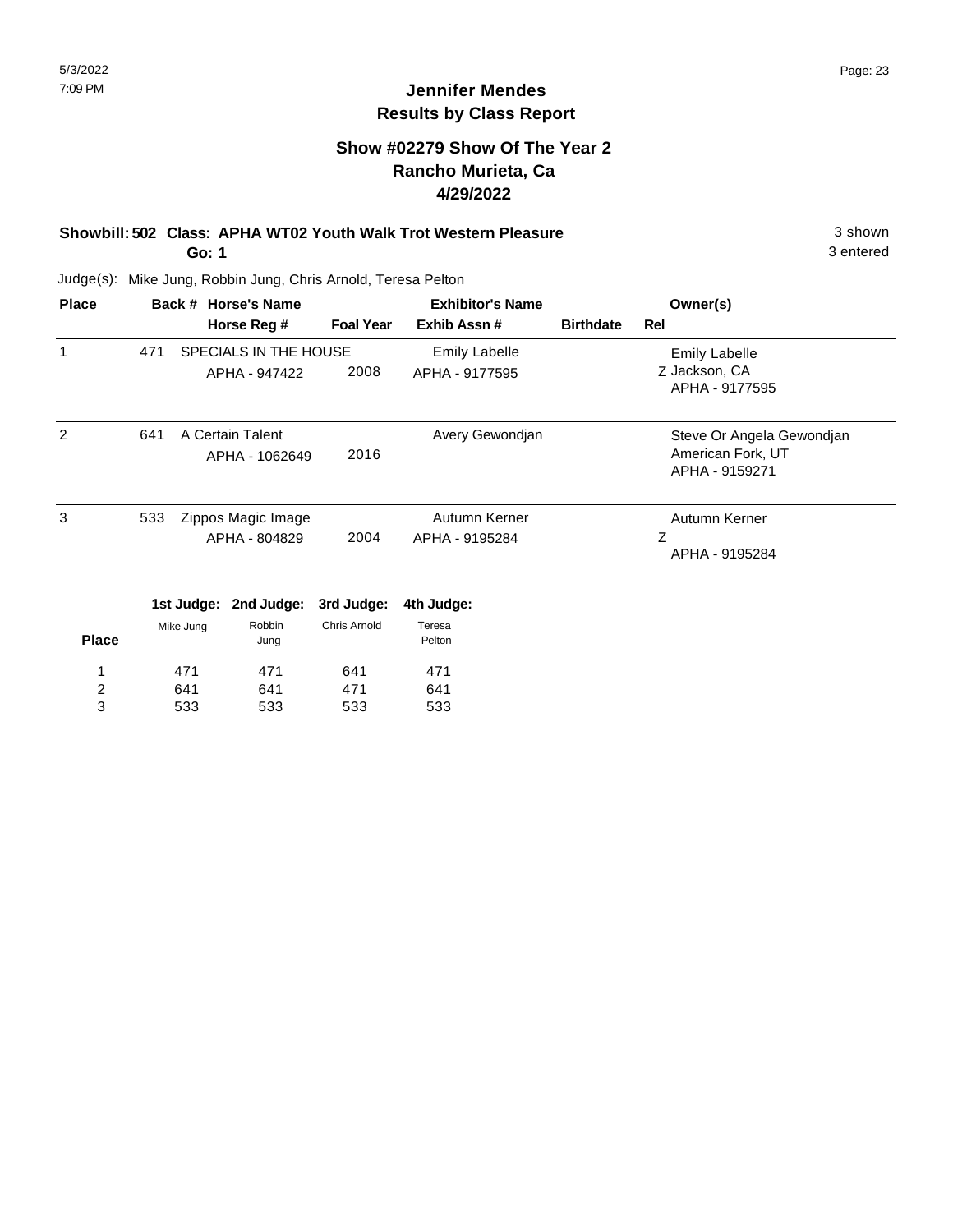### **Show #02279 Show Of The Year 2 Rancho Murieta, Ca 4/29/2022**

#### **Showbill: 503 Class: APHA AWT2 Amateur Walk Trot Western Pleasure** 26 Shown **Go: 1**

26 entered

| <b>Place</b>   |     | Back # Horse's Name                            |                  | <b>Exhibitor's Name</b>                      | Owner(s)                                              |  |
|----------------|-----|------------------------------------------------|------------------|----------------------------------------------|-------------------------------------------------------|--|
|                |     | Horse Reg #                                    | <b>Foal Year</b> | Exhib Assn#                                  | <b>Rel</b>                                            |  |
| $\mathbf{1}$   | 598 | Joe Walsh<br>APHA - 1060225                    | 2016             | Jayme Fleeman<br>APHA - 8515544              | Kacie Fleeman<br>Y Three Rivers, CA<br>APHA - 8577651 |  |
| $\overline{2}$ | 606 | <b>Flauntin My Assets</b><br>APHA - 1014600    | 2012             | Laurie Podshadley<br>APHA - 8565229          | Laurie Podshadley<br>Z Gilroy, CA<br>APHA - 8565229   |  |
| 3              | 574 | <b>Tats Classical Rhythm</b><br>APHA - 1081900 | 2018             | Judy Mcnabb<br>APHA - 7058310                | Judy Mcnabb<br>Z MORGAN HILL, CA<br>APHA - 7058310    |  |
| 4              | 442 | Ima White Sensation<br>APHA - 931941           | 2007             | Jaimie Savage<br>APHA - 8080616              | Jaimie Savage<br>Z<br>APHA - 8080616                  |  |
| 4              | 446 | A Good Mechanic<br>APHA - 1068468              | 2016             | <b>Sherri Rossmiller</b><br>APHA - 8985315   | Sherri Rossmiller<br>Z Everson, WA<br>APHA - 8985315  |  |
| 6              | 558 | Good Bars Only<br>APHA - 1023339               | 2012             | Jamie Bansen<br>APHA - 8951566               | Jamie Bansen<br>Z<br>APHA - 8951566                   |  |
| 6              | 560 | Never Doubt A Cowboy<br>APHA - 1077988         | 2016             | Esperanza Tervalon-Garrett<br>APHA - 8857604 | Esperanza Tervalon-Garrett<br>Ζ<br>APHA - 8857604     |  |

|              |           | 1st Judge: 2nd Judge: | 3rd Judge:   | 4th Judge:       |
|--------------|-----------|-----------------------|--------------|------------------|
| <b>Place</b> | Mike Jung | Robbin<br>Jung        | Chris Arnold | Teresa<br>Pelton |
|              |           |                       |              |                  |
| 1            | 598       | 598                   | 598          | 598              |
| 2            | 606       | 574                   | 446          | 574              |
| 3            | 560       | 558                   | 442          | 606              |
| 4            | 446       | 579                   | 574          | 459              |
| 5            | 442       | 606                   | 606          | 525              |
| 6            | 618       | 442                   | 560          | 558              |
| 7            | 459       | 618                   |              | 618              |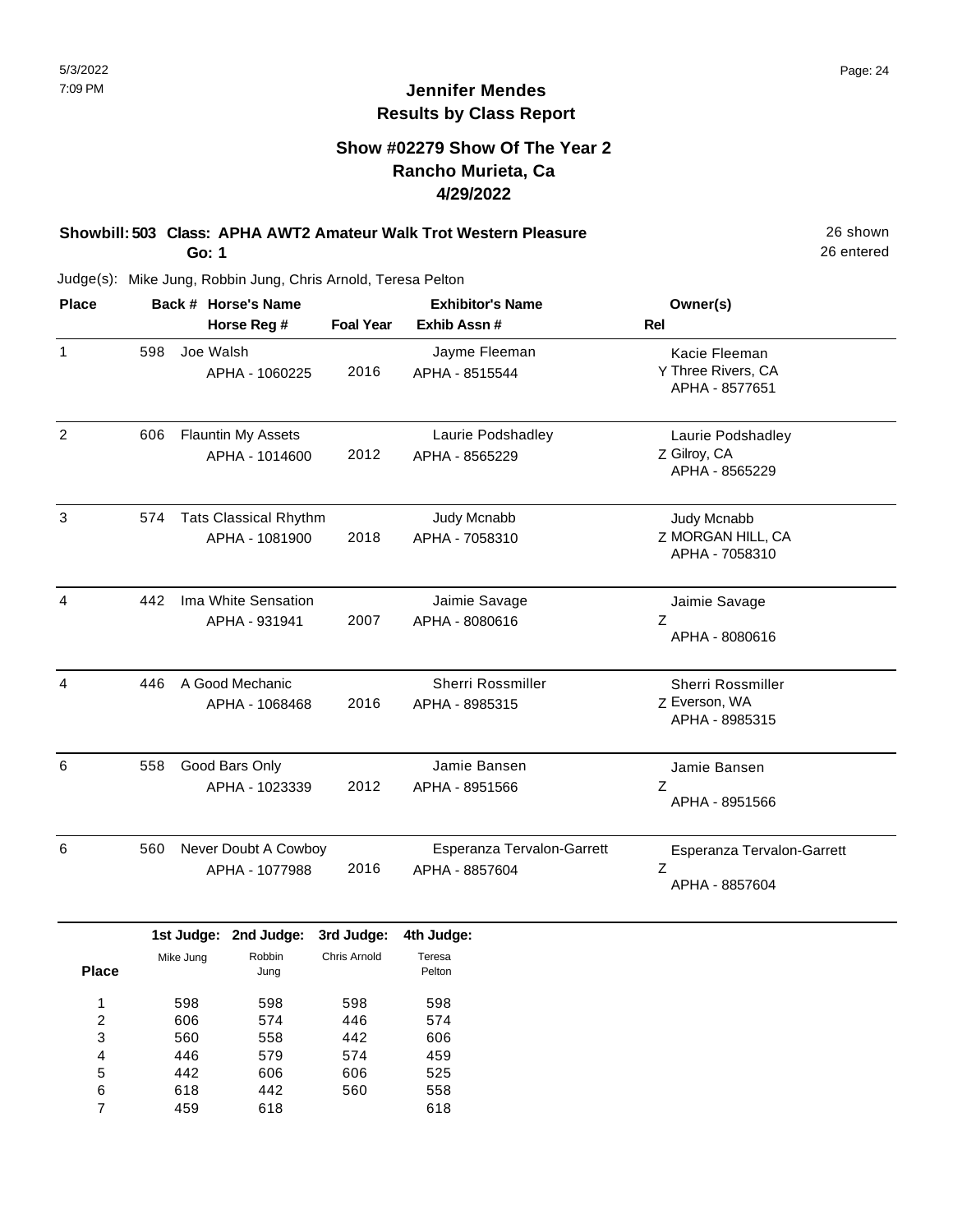## **Show #02279 Show Of The Year 2 Rancho Murieta, Ca 4/29/2022**

**Showbill: 504 Class: AQHA 242102 L1 Amt Walk Trot Western Pleasure** 10 Shown **Go: 1**

10 entered

Judge(s): Mike Jung, Robbin Jung

560 522

1 2

522 560

| <b>Place</b>   |     | Back # Horse's Name                         | <b>Exhibitor's Name</b> |                                              | Owner(s)                                                   |  |
|----------------|-----|---------------------------------------------|-------------------------|----------------------------------------------|------------------------------------------------------------|--|
|                |     | Horse Reg #                                 | <b>Foal Year</b>        | Exhib Assn #                                 | Rel                                                        |  |
| $\mathbf{1}$   | 522 | Born Hot N Southern<br>AQHA - 5920010       | 2018                    | <b>Cheri Gamette</b><br>AQHA - 4439563       | <b>Cheri Gamette</b><br>$\boldsymbol{Z}$<br>AQHA - 4439563 |  |
| $\mathbf{1}$   | 560 | Never Doubt A Cowboy<br>AQHA - 5821216      | 2016                    | Esperanza Tervalon-Garrett<br>AQHA - 4255619 | Esperanza Tervalon-Garrett<br>Z<br>AQHA - 4255619          |  |
| $\mathbf{3}$   | 529 | That Sweet Thing<br>AQHA - 4310945          | 2002                    | <b>Brita Martinez</b><br>AQHA - 3192792      | <b>Brita Martinez</b><br>Z<br>AQHA - 3192792               |  |
| 4              | 627 | My Options Are Hot<br>AQHA - X0699731       | 2011                    | Mary Kay Lightfoot<br>AQHA - 1376277         | Mary Kay Lightfoot<br>Z<br>AQHA - 1376277                  |  |
| 5              | 625 | PDF Original Aura<br>AQHA - 5707755         | 2015                    | <b>Brenda K Carlisle</b><br>AQHA - 3730112   | Jando Guerra<br>Madera, CA<br>AQHA - 2913930               |  |
| $\,6\,$        | 438 | LopingTo Boston<br>AQHA - 5865428           | 2015                    | <b>Mike Rucks</b><br>AQHA - 2026006          | <b>Mike Rucks</b><br>Z<br>AQHA - 2026006                   |  |
| $\overline{7}$ | 640 | Huntin For My Harley<br>AQHA - 5731319      |                         | Annette Vaughan                              | Annette Vaughan<br>$\boldsymbol{Z}$                        |  |
| 8              | 432 | Living A Double Life<br>AQHA - X0732038     | 2018                    | Michele Guerra<br>AQHA - 4101768             | Michele Guerra<br>Z<br>AQHA - 4101768                      |  |
| 9              | 440 | <b>Hes Costin Dollars</b><br>AQHA - 5056859 | 2008                    | Amanda Betzler                               | Amanda Betzler                                             |  |
|                |     | 1st Judge: 2nd Judge:                       |                         |                                              |                                                            |  |
| <b>Place</b>   |     | Robbin<br>Mike Jung<br>Jung                 |                         |                                              |                                                            |  |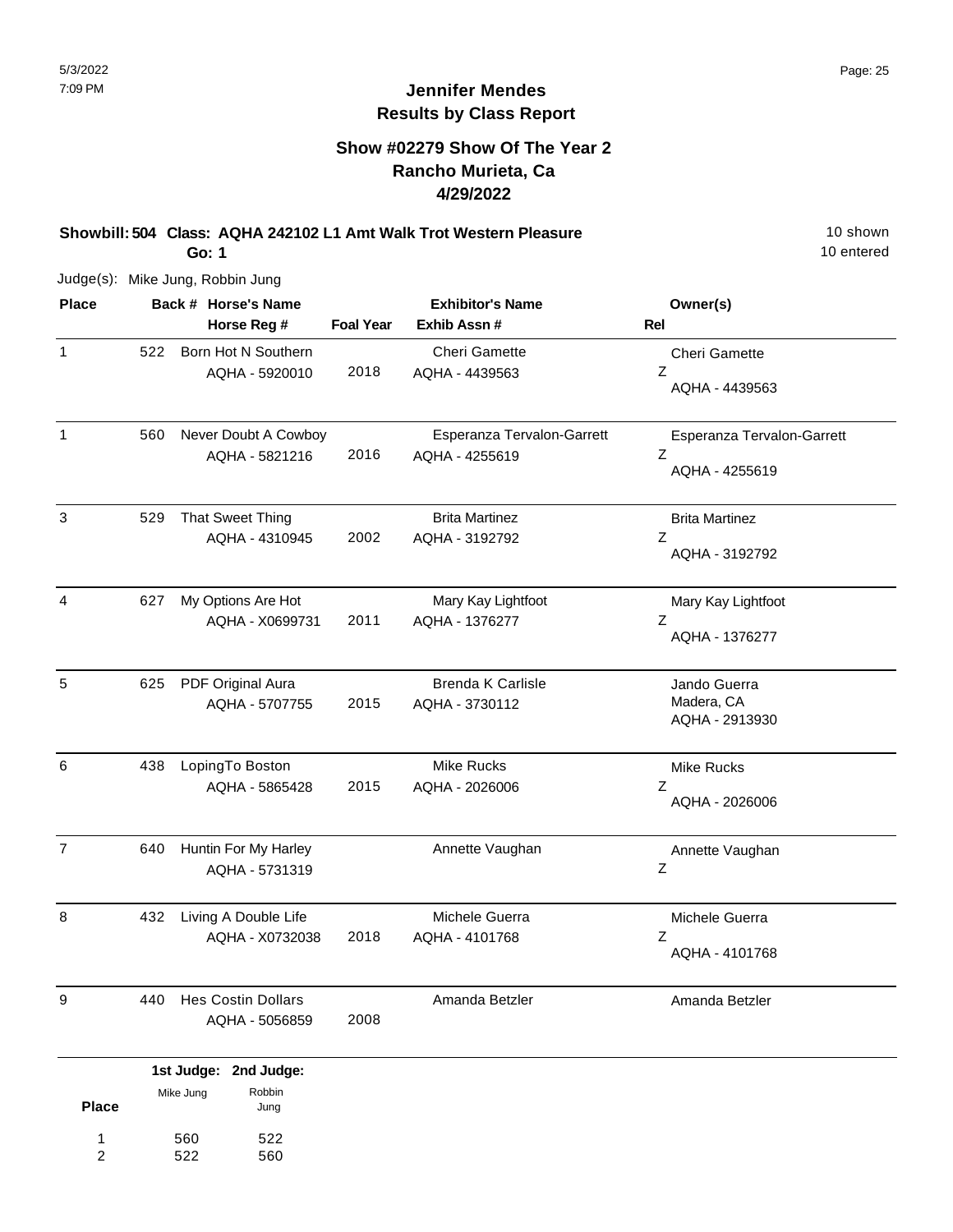#### **Show #02279 Show Of The Year 2 Rancho Murieta, Ca 4/29/2022**

| 3 | 438 | 529 |
|---|-----|-----|
| 4 | 627 | 625 |
| 5 | 529 | 627 |
| 6 | 625 | 640 |
| 7 | 432 | 440 |
| 8 | 640 | 432 |
| 9 | 440 | 438 |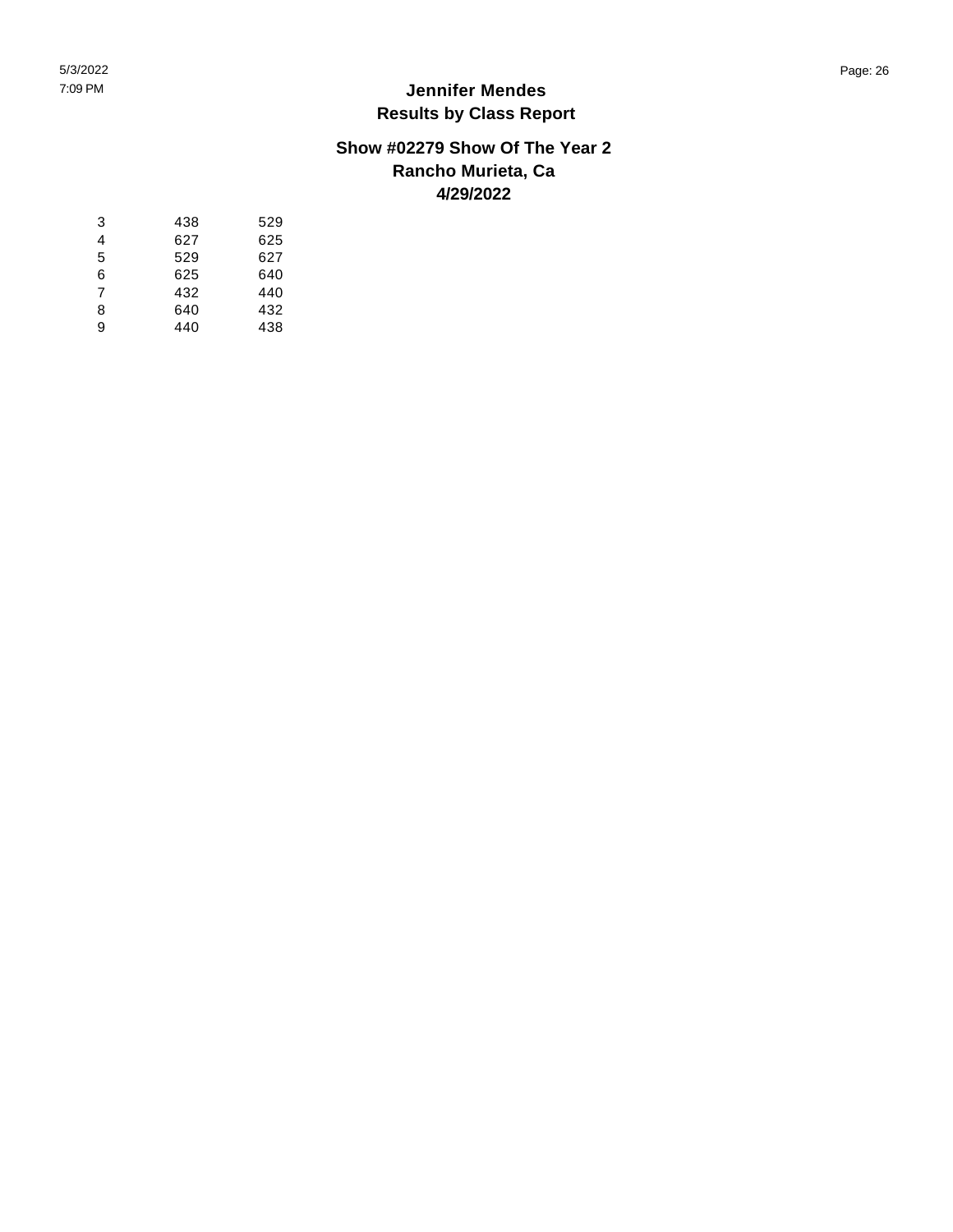### **Show #02279 Show Of The Year 2 Rancho Murieta, Ca 4/29/2022**

# **Showbill: 505 Class: APHA WT12 APHA W/T Western Pleasure 11-18** 7 Shown

**Go: 1**

Judge(s): Mike Jung, Robbin Jung, Chris Arnold, Teresa Pelton

| <b>Place</b>   |     | Back # Horse's Name<br>Horse Reg #       | <b>Foal Year</b> | <b>Exhibitor's Name</b><br>Exhib Assn #   | Owner(s)<br><b>Rel</b>                                           |
|----------------|-----|------------------------------------------|------------------|-------------------------------------------|------------------------------------------------------------------|
| $\mathbf{1}$   | 514 | Drivnwithmyeyesclosed<br>APHA - 1078778  | 2017             | <b>Madison Peters</b><br>APHA - 9192085   | Cori Kennedy<br>Ζ<br>APHA - 9170684                              |
| $\overline{2}$ | 583 | Make Me A Proposition<br>APHA - 1029402  | 2013             | Asta Oelsner<br>APHA - 9173632            | Karla Oelsner<br>C San Jose, CA<br>APHA - 9172190                |
| 3              | 641 | A Certain Talent<br>APHA - 1062649       | 2016             | Avery Gewondjan                           | Steve Or Angela Gewondjan<br>American Fork, UT<br>APHA - 9159271 |
| 4              | 436 | <b>Fashionly Famous</b><br>APHA - 946341 | 2007             | Gemma Chababi<br>APHA - 9173331           | Gemma Chababi<br>Z<br>APHA - 9173331                             |
| 4              | 602 | <b>Good Directions</b><br>APHA - 1025697 | 2012             | <b>Kaci Averill</b><br>APHA - 150528      | <b>Carrie Averill</b><br>C<br>APHA - 8659966                     |
| 6              | 597 | Just Call Me Steve<br>APHA - 1060155     | 2014             | Faith Fleeman<br>APHA - 9167513           | Jayme Fleeman<br>D Three Rivers, CA<br>APHA - 8515544            |
| $\overline{7}$ | 432 | Living A Double Life<br>APHA - 1080823   | 2018             | <b>ASHLEY LIGHTFOOT</b><br>APHA - 9196034 | Michele Guerra<br>Ω<br>APHA - 8917851                            |

|       |           | 1st Judge: 2nd Judge: | 3rd Judge:   | 4th Judge:       |
|-------|-----------|-----------------------|--------------|------------------|
| Place | Mike Jung | Robbin<br>Jung        | Chris Arnold | Teresa<br>Pelton |
| 1     | 514       | 583                   | 514          | 514              |
| 2     | 641       | 514                   | 583          | 583              |
| 3     | 583       | 436                   | 436          | 602              |
| 4     | 602       | 641                   | 641          | 641              |
| 5     | 597       | 602                   | 432          | 597              |
| 6     | 436       | 597                   | 602          | 436              |
|       | 432       | 432                   | 597          | 432              |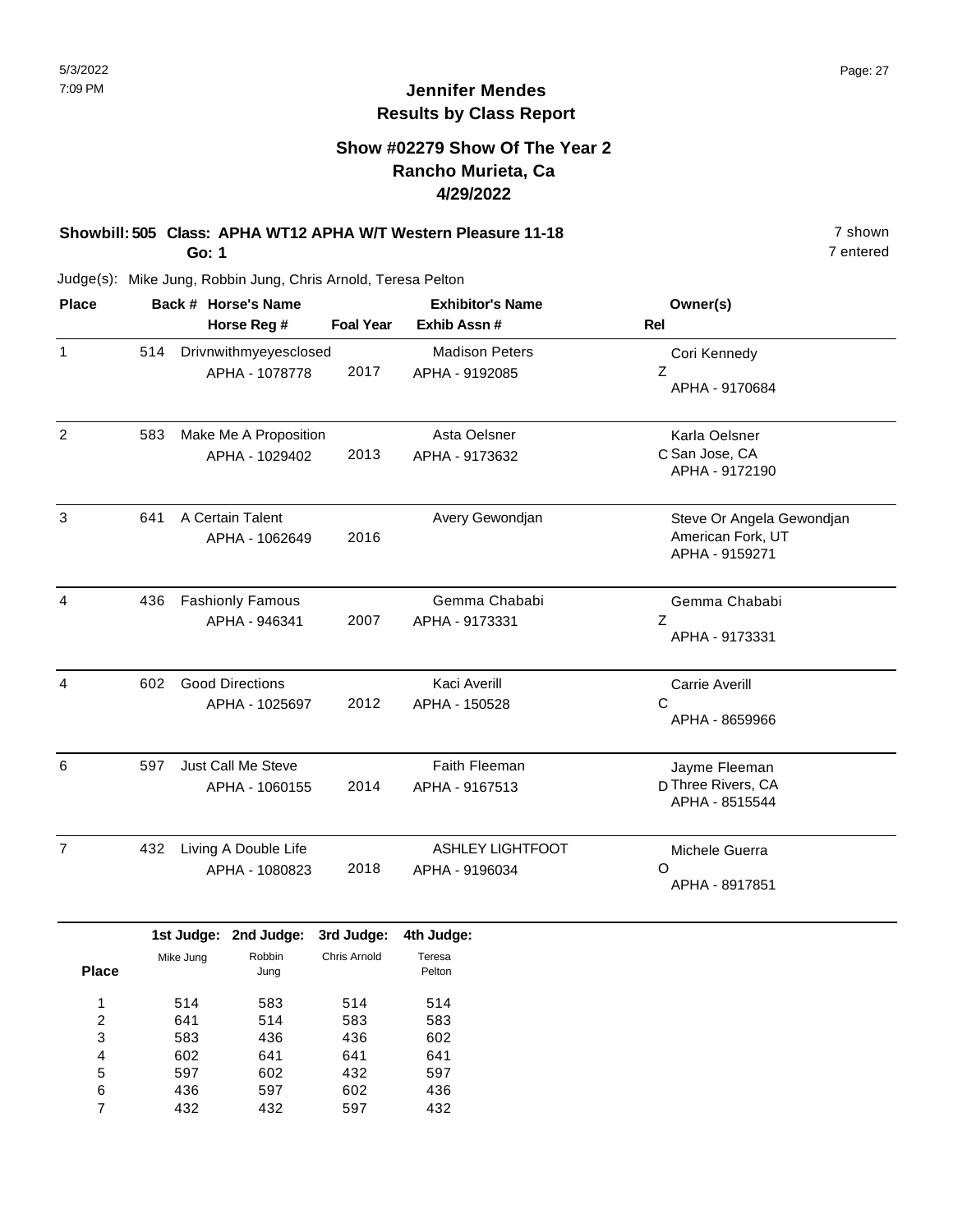## **Show #02279 Show Of The Year 2 Rancho Murieta, Ca 4/29/2022**

#### **Showbill: 506 Class: OPEN 1019 All Breed Western Pleasure Open** 7 shown 7 shown **Go: 1**

7 entered

Judge(s): Mike Jung, Robbin Jung, Chris Arnold, Teresa Pelton

| <b>Place</b>   |                         | Back # Horse's Name |                               |                     | <b>Exhibitor's Name</b>         | Owner(s)                                         |
|----------------|-------------------------|---------------------|-------------------------------|---------------------|---------------------------------|--------------------------------------------------|
|                |                         |                     | Horse Reg #                   | <b>Foal Year</b>    | Exhib Assn #                    | <b>Rel</b>                                       |
| $\mathbf{1}$   | 606                     |                     | <b>Flauntin My Assets</b>     | 2012                | <b>Emily Podshadley</b>         | Laurie Podshadley<br>C Gilroy, CA                |
| $\mathbf{1}$   | 635                     |                     | <b>Flirting Inthe Batcave</b> | 2017                | <b>BARBARA Ann FLETCHER</b>     | Sandy M Millard                                  |
| 3              | 610                     | Wise Men Talk       |                               | 2014                | <b>BOBBIE EMMONS</b>            | Half A Dime Horse Ranch LLC                      |
| $\overline{4}$ | 642                     | LP Surely Talented  |                               | 2018                | Angela Gewondjan                | Steve Or Angela Gewondjan<br>American Fork, UT   |
| 5              | 565                     | Luvin Lazy          |                               | 2019                | <b>Brandi Payer</b>             | Meredith Biasca<br>Loleta, CA                    |
| 6              | 519                     | JZA Im Spotless     |                               | 2010                | <b>Emily Gottschalk-Minners</b> | <b>Emily Gottschalk-Minners</b><br>Z POTOMAC, MD |
| $\overline{7}$ | Good And Thirsty<br>433 |                     | 2008                          | Katie Rathburn      | Katie Rathburn<br>Z             |                                                  |
|                |                         |                     | 1st Judge: 2nd Judge:         | 3rd Judge:          | 4th Judge:                      |                                                  |
| <b>Place</b>   |                         | Mike Jung           | Robbin<br>Jung                | <b>Chris Arnold</b> | Teresa<br>Pelton                |                                                  |
| 1<br>2<br>3    |                         | 635<br>606<br>642   | 642<br>606<br>610             | 610<br>606<br>635   | 635<br>610<br>606               |                                                  |
| 4<br>5<br>6    |                         | 610<br>565<br>519   | 635<br>565<br>519             | 642<br>565<br>519   | 642<br>565<br>519               |                                                  |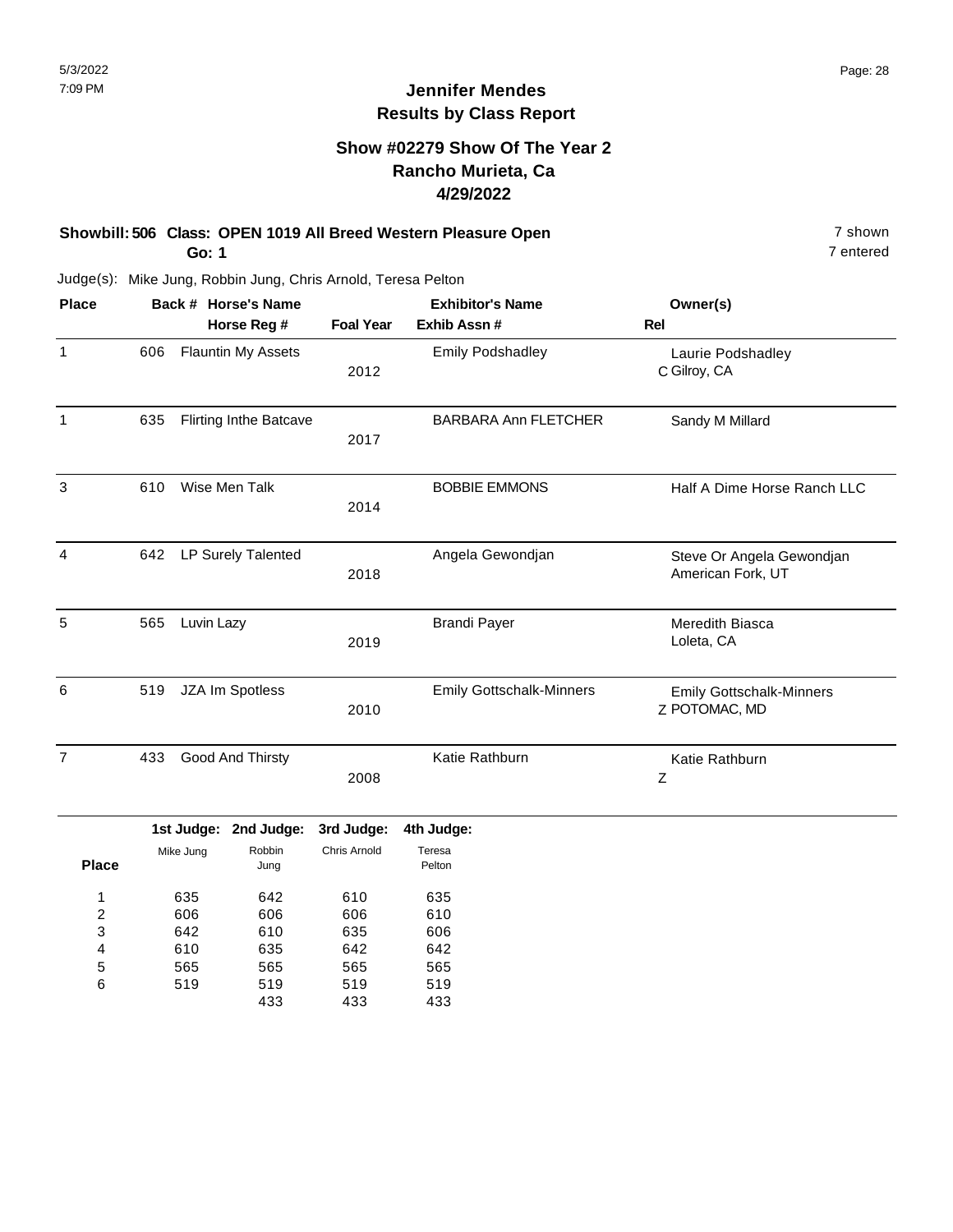### **Show #02279 Show Of The Year 2 Rancho Murieta, Ca 4/29/2022**

#### **Showbill: 507 Class: APHA VWP1 Novice Youth Western Pleasure** 15 Shown 15 shown **Go: 1**

15 entered

| <b>Place</b>   | Back # Horse's Name<br>Horse Reg # |                      | <b>Foal Year</b> | <b>Exhibitor's Name</b><br>Exhib Assn # | Owner(s)<br>Rel                           |
|----------------|------------------------------------|----------------------|------------------|-----------------------------------------|-------------------------------------------|
|                |                                    |                      |                  |                                         |                                           |
| $\mathbf{1}$   | 639                                | Shesa Hot Suggestion |                  | Ella Mccullough                         | Ella Mccullough                           |
|                |                                    | APHA - 1075220       | 2016             | APHA - 151154                           | Z<br>APHA - 151154                        |
| $\overline{2}$ | 600                                | Im Fantasized        |                  | Jocelynn Krieg                          | Jocelynn Krieg                            |
|                |                                    | APHA - 1027720       | 2013             | APHA - 9168075                          | Z<br>APHA - 9168075                       |
| 3              | 570                                | Hotnblazing Only     |                  | <b>Colten Dulin</b>                     | Earlynn M Chase                           |
|                |                                    | APHA - 1058702       | 2015             | APHA - 8993661                          | D Nampa, ID<br>APHA - 8981468             |
| $\overline{4}$ | 580                                | Sirtainly No Doubt   |                  | Marley Halse                            | Marley Halse                              |
|                |                                    | APHA - 1020871       | 2012             | APHA - 9141541                          | Z Mountlake Terrace, WA<br>APHA - 9141541 |
| 5              | 501                                | Lawless Zippo        |                  | Dakota Hagel                            | Dakota Hagel                              |
|                |                                    | APHA - 1043251       | 2014             | APHA - 9174345                          | APHA - 9174345                            |
| 5              | 569                                | Only One I Want      |                  | Hannah Dutton                           | Hannah Dutton                             |
|                |                                    | APHA - 1033670       | 2013             | APHA - 9189112                          | Z<br>APHA - 9189112                       |
| $\overline{7}$ | 429                                | The Next Episode     |                  | Rachel Casper                           | Bhavana Reddy                             |
|                |                                    | APHA - 1054677       | 2014             | APHA - 8084965                          | Portland, OR<br>APHA - 8957809            |
|                |                                    |                      |                  |                                         |                                           |

|              |           | 1st Judge: 2nd Judge: | 3rd Judge:   | 4th Judge: |
|--------------|-----------|-----------------------|--------------|------------|
|              | Mike Jung | Robbin                | Chris Arnold | Teresa     |
| <b>Place</b> |           | Jung                  |              | Pelton     |
| 1            | 639       | 580                   | 639          | 600        |
| 2            | 501       | 639                   | 570          | 570        |
| 3            | 580       | 600                   | 429          | 501        |
| 4            | 600       | 569                   | 600          | 569        |
| 5            | 570       | 466                   | 569          | 580        |
| 6            | 526       | 570                   | 468          | 429        |
| 7            | 569       | 571                   | 501          | 639        |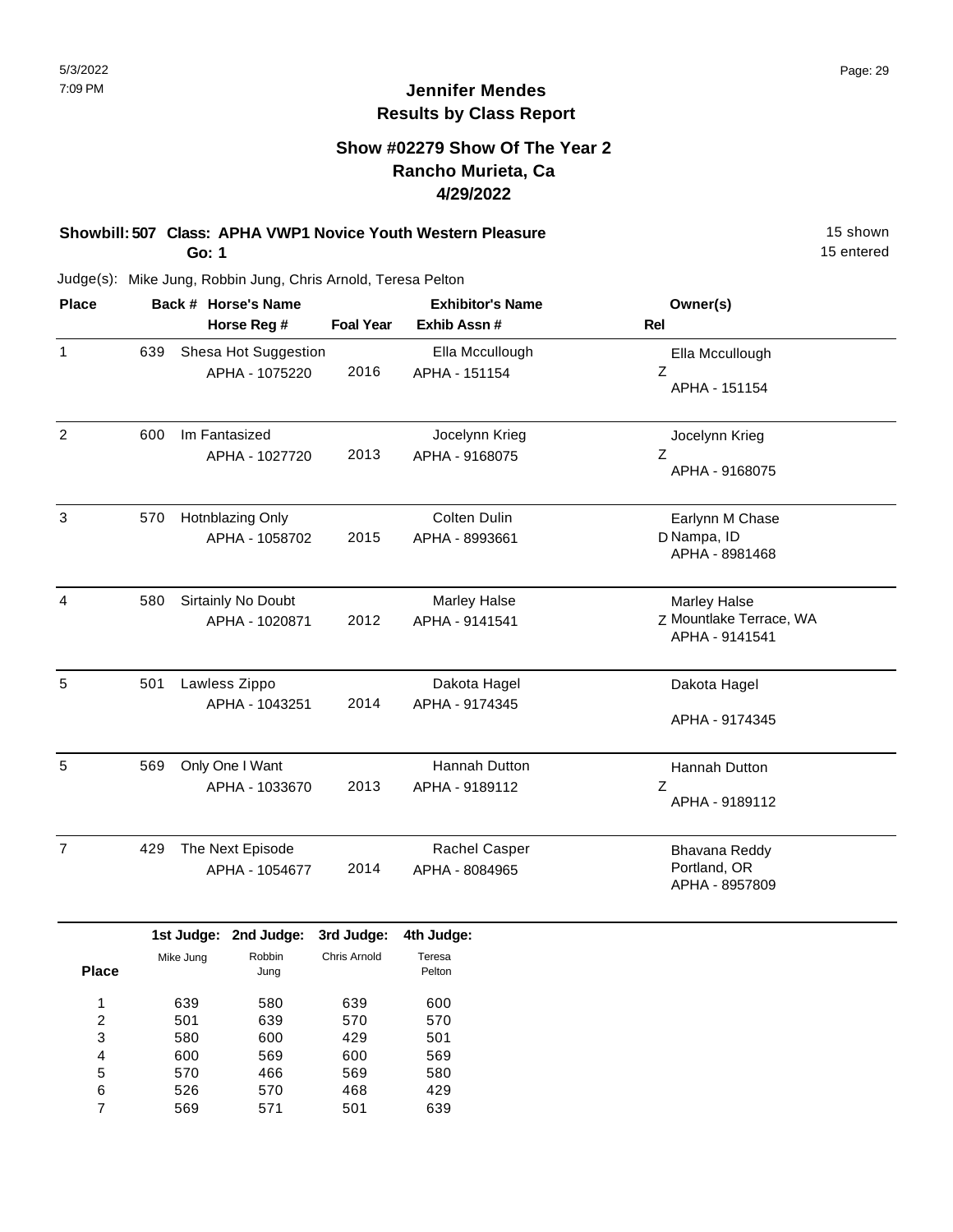#### **Show #02279 Show Of The Year 2 Rancho Murieta, Ca 4/29/2022**

#### **Showbill: 508 Class: APHA GWP Green Western Pleasure All Ages** 13 Shown 13 shown **Go: 1**

13 entered

|     | Back # Horse's Name        | <b>Exhibitor's Name</b> |                                          | Owner(s)                      |  |
|-----|----------------------------|-------------------------|------------------------------------------|-------------------------------|--|
|     | Horse Reg #                | <b>Foal Year</b>        | Exhib Assn#                              | Rel                           |  |
| 632 | <b>Flat Out Perfect</b>    |                         | Monica Webb                              | <b>Evette Hart</b>            |  |
|     | APHA - 1068640             |                         | APHA - 8776444                           |                               |  |
| 637 | <b>Gotta Kiss The Girl</b> |                         | Anthony Wilson                           | Victoria L Moller             |  |
|     | APHA - 1096299             | 2018                    | APHA - 8543586                           | APHA - 8991387                |  |
| 611 | <b>Justified Sensation</b> |                         | <b>BOBBIE EMMONS</b>                     | Half A Dime Horse Ranch LLC   |  |
|     | APHA - 1081585             | 2018                    | APHA - 8346488                           | $\circ$                       |  |
| 626 | <b>Especially Lazy</b>     |                         | Kara Whitsell                            | Ella Storch                   |  |
|     | APHA - 1062987             | 2016                    | APHA - 8764048                           | Redmond, OR<br>APHA - 8994339 |  |
| 659 | <b>I LOPE</b>              |                         | Mark Gilmore                             | <b>CHRISTINE MENG</b>         |  |
|     | APHA - 1101974             | 2019                    | APHA - 8253092                           |                               |  |
| 642 | LP Surely Talented         |                         | Angela Gewondjan                         | Steve Or Angela Gewondjan     |  |
|     | APHA - 1083188             | 2018                    | APHA - 9165609                           | American Fork, UT             |  |
|     |                            |                         |                                          | APHA - 9159271                |  |
| 630 | A Real Creation            |                         | Savannah C Mcguire                       | Sheila Beckett                |  |
|     | APHA - 1077141             | 2017                    | APHA - 8644724                           | APHA - 137189                 |  |
|     |                            |                         |                                          |                               |  |
|     |                            |                         | 2016<br>1st Judge: 2nd Judge: 3rd Judge: | 4th Judge:                    |  |

|                | ----      | ---- <b>--</b> - | -----        | -----            |
|----------------|-----------|------------------|--------------|------------------|
| <b>Place</b>   | Mike Jung | Robbin<br>Jung   | Chris Arnold | Teresa<br>Pelton |
| 1              | 632       | 632              | 637          | 632              |
| $\overline{2}$ | 642       | 637              | 611          | 626              |
| 3              | 611       | 659              | 630          | 637              |
| 4              | 637       | 626              | 632          | 659              |
| 5              | 659       | 642              | 642          | 611              |
| 6              | 636       | 611              | 626          | 479              |
|                | 626       | 479              | 659          | 636              |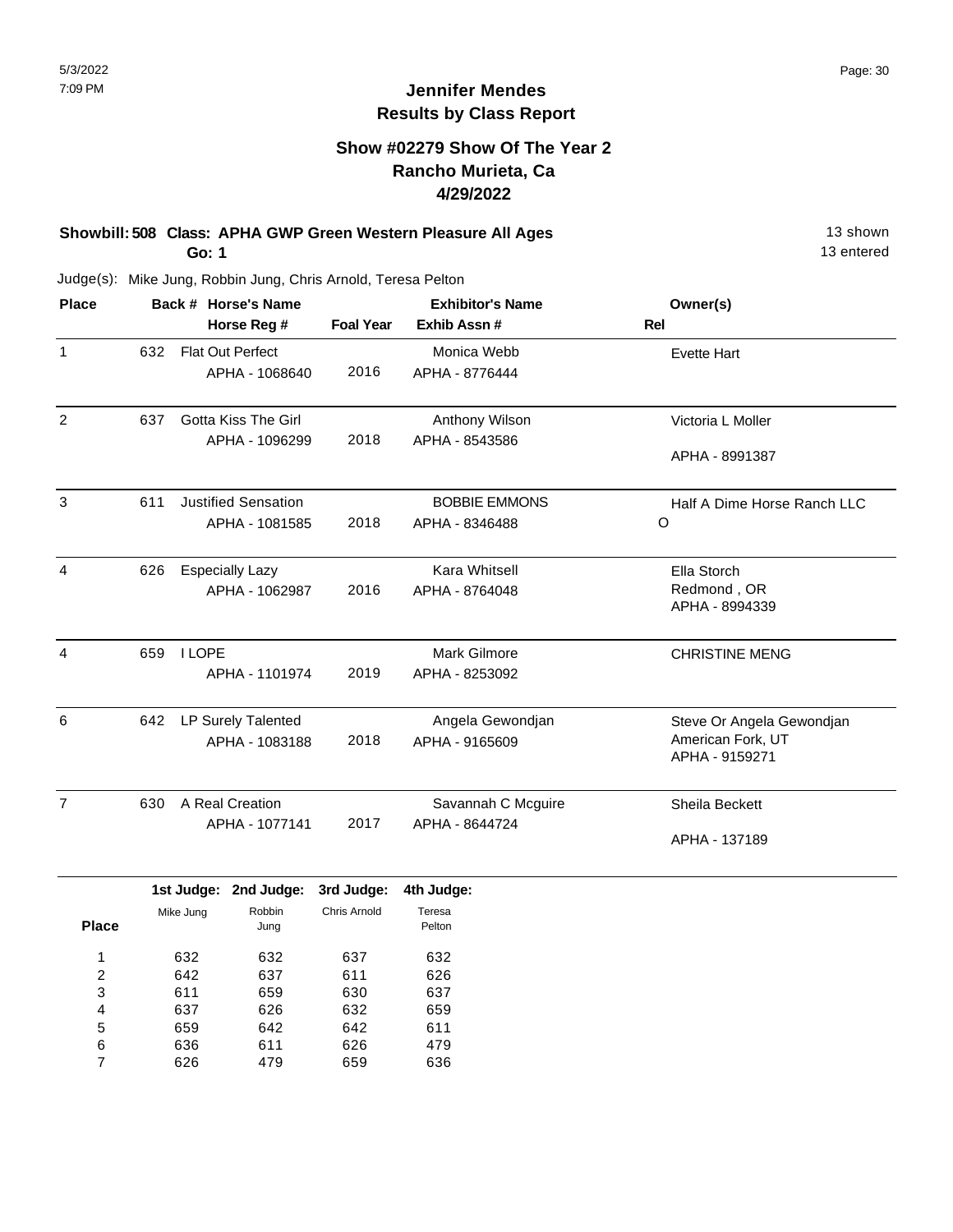#### **Show #02279 Show Of The Year 2 Rancho Murieta, Ca 4/29/2022**

**Showbill: 509 Class: APHA YWP2 Youth Western Pleasure 13 & Under** 8 Shown **Go: 1**

8 entered

Judge(s): Mike Jung, Robbin Jung, Chris Arnold, Teresa Pelton

609 466 535

5 6 7 429 511 435 511 609 535 609 511 535

| Back # Horse's Name                           |  |                   |                                                                                                                                                                 | <b>Exhibitor's Name</b>                             | Owner(s)                                         |
|-----------------------------------------------|--|-------------------|-----------------------------------------------------------------------------------------------------------------------------------------------------------------|-----------------------------------------------------|--------------------------------------------------|
|                                               |  |                   | <b>Foal Year</b>                                                                                                                                                | Exhib Assn#                                         | <b>Rel</b>                                       |
| 600                                           |  |                   | 2013                                                                                                                                                            | Jocelynn Krieg<br>APHA - 9168075                    | Jocelynn Krieg<br>Ζ<br>APHA - 9168075            |
| 570                                           |  |                   | 2015                                                                                                                                                            | Colten Dulin<br>APHA - 8993661                      | Earlynn M Chase<br>D Nampa, ID<br>APHA - 8981468 |
| 429<br>The Next Episode                       |  | 2014              | Rachel Casper<br>APHA - 8084965                                                                                                                                 | Bhavana Reddy<br>Portland, OR<br>APHA - 8957809     |                                                  |
| 466                                           |  |                   | 2012                                                                                                                                                            | Aryha Carter<br>APHA - 0147701                      | Aryha Carter<br>Z<br>APHA - 0147701              |
| Greta Comin In Hott<br>511<br>APHA - 1068651  |  | 2016              | Lauren Helms<br>APHA - 9187758                                                                                                                                  | Lauren Helms<br>Z Conway, WA<br>APHA - 9187758      |                                                  |
| 535<br>Jacks A Lady Too<br>APHA - 752961      |  | 2003              | April Gray<br>APHA - 149699                                                                                                                                     | April Gray<br>Z Citrus Heights, CA<br>APHA - 149699 |                                                  |
| 609<br><b>Purely Dynamic</b><br>APHA - 946309 |  |                   | 2008                                                                                                                                                            | Kendall Gaspar<br>APHA - 9145201                    | Kendall Gaspar<br>$\mathsf Z$<br>APHA - 9145201  |
|                                               |  | 2nd Judge:        | 3rd Judge:                                                                                                                                                      | 4th Judge:                                          |                                                  |
| Mike Jung<br><b>Place</b>                     |  | Robbin<br>Jung    | Chris Arnold                                                                                                                                                    | Teresa<br>Pelton                                    |                                                  |
| 570<br>600<br>429                             |  | 600<br>570<br>535 | 600<br>570<br>429                                                                                                                                               | 600<br>570<br>429                                   |                                                  |
|                                               |  | 511               | Horse Reg #<br>Im Fantasized<br>APHA - 1027720<br>Hotnblazing Only<br>APHA - 1058702<br>APHA - 1054677<br>Arap N Amaze N<br>APHA - 1022006<br>1st Judge:<br>466 | 466                                                 | 466                                              |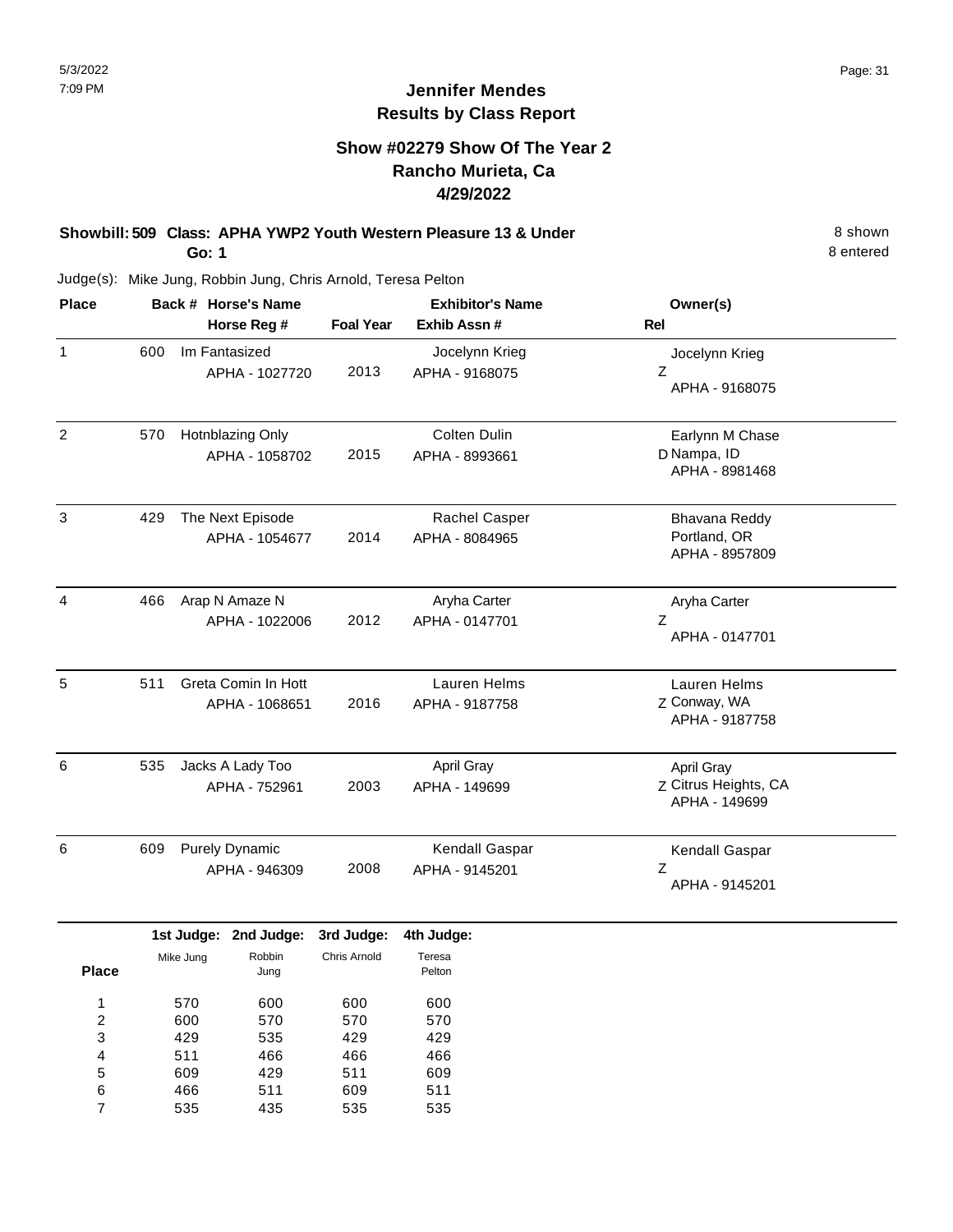#### **Show #02279 Show Of The Year 2 Rancho Murieta, Ca 4/29/2022**

#### **Showbill: 510 Class: APHA YWP1 Youth Western Pleasure 18 & Under** 7 shown **Go: 1**

7 entered

Judge(s): Mike Jung, Robbin Jung, Chris Arnold, Teresa Pelton

| <b>Place</b>   | Back # Horse's Name<br>Horse Reg # |                      |                       | <b>Exhibitor's Name</b> |                     |                  | Owner(s)                |  |
|----------------|------------------------------------|----------------------|-----------------------|-------------------------|---------------------|------------------|-------------------------|--|
|                |                                    |                      |                       | <b>Foal Year</b>        | Exhib Assn #        | <b>Birthdate</b> | <b>Rel</b>              |  |
| 1              | 483                                | <b>Dirty Options</b> |                       |                         | <b>Lauren Hall</b>  |                  | Lauren Hall             |  |
|                |                                    |                      | APHA - 1051099        | 2014                    | APHA - 0129358      |                  | Sammamish, WA           |  |
|                |                                    |                      |                       |                         |                     |                  | APHA - 0129358          |  |
| $\overline{2}$ | 506<br>Elite Le Zipped Up          |                      |                       |                         | Alyssa Martin       |                  | Marta Martin            |  |
|                |                                    |                      | APHA - 906273         | 2007                    | APHA - 9156078      |                  | C Centralia, WA         |  |
|                |                                    |                      |                       |                         |                     |                  | APHA - 9155420          |  |
| $\overline{2}$ | 580                                | Sirtainly No Doubt   |                       |                         | <b>Marley Halse</b> |                  | <b>Marley Halse</b>     |  |
|                |                                    |                      | APHA - 1020871        | 2012                    | APHA - 9141541      |                  | Z Mountlake Terrace, WA |  |
|                |                                    |                      |                       |                         |                     |                  | APHA - 9141541          |  |
| $\overline{4}$ | 501                                | Lawless Zippo        |                       |                         | Dakota Hagel        |                  | Dakota Hagel            |  |
|                |                                    |                      | APHA - 1043251        | 2014                    | APHA - 9174345      |                  |                         |  |
|                |                                    |                      |                       |                         |                     |                  | APHA - 9174345          |  |
| 5              | 594                                |                      | Sirtain Kinda Dream   |                         | Peyton Staat        |                  | Peyton Staat            |  |
|                |                                    |                      | APHA - 985018         | 2010                    | APHA - 8846258      |                  | Bakersfield, CA         |  |
|                |                                    |                      |                       |                         |                     |                  | APHA - 8846258          |  |
| 6              | 572                                |                      | A Little Bit Fancy    |                         | Cody Dulin          |                  | Megan Dulin             |  |
|                |                                    |                      | APHA - 1037766        | 2012                    | APHA - 8981478      |                  | C                       |  |
| $\overline{7}$ | 468                                |                      | Hotroddin N The USA   |                         | Layla K Perrine     |                  | Layla K Perrine         |  |
|                | APHA - 1056729                     |                      |                       | 2015                    | APHA - 0140304      |                  | Z TACOMA, WA            |  |
|                |                                    |                      |                       |                         |                     |                  | APHA - 0140304          |  |
|                |                                    |                      | 1st Judge: 2nd Judge: | 3rd Judge:              | 4th Judge:          |                  |                         |  |
|                | Robbin<br>Mike Jung                |                      | Chris Arnold          | Teresa                  |                     |                  |                         |  |
| <b>Place</b>   |                                    |                      | Jung                  |                         | Pelton              |                  |                         |  |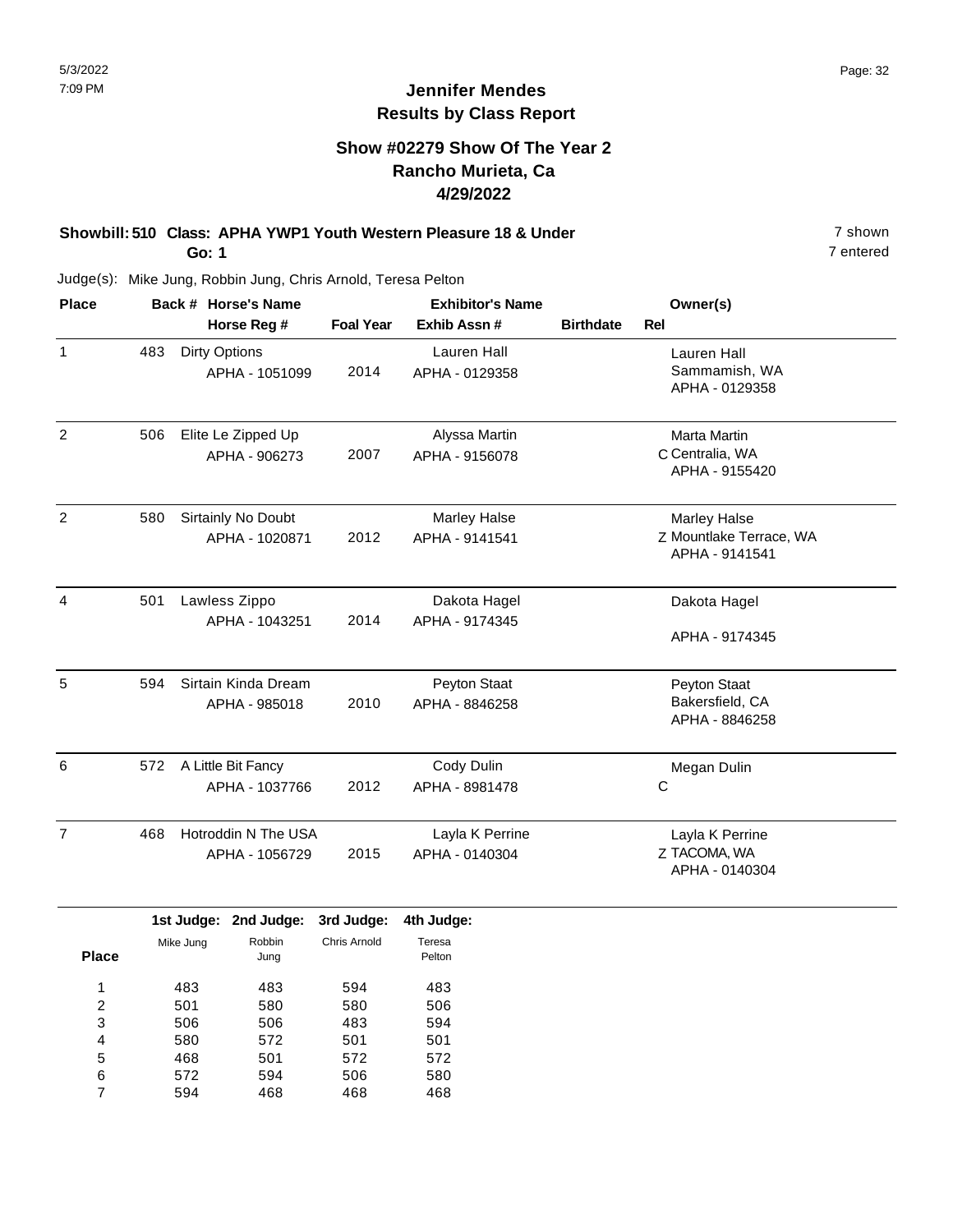#### **Show #02279 Show Of The Year 2 Rancho Murieta, Ca 4/29/2022**

#### **Showbill: 511 Class: AQHA 242002 L1 Amt Western Pleasure** 4 shown

**Go: 1**

Judge(s): Mike Jung, Robbin Jung, Chris Arnold, Teresa Pelton

| <b>Place</b> |     | Back # Horse's Name<br>Horse Reg #     | <b>Foal Year</b> | <b>Exhibitor's Name</b><br>Exhib Assn#  | Owner(s)<br>Rel<br>Jennifer Or Margie Chan<br>Z<br>AQHA - 2980827 |  |
|--------------|-----|----------------------------------------|------------------|-----------------------------------------|-------------------------------------------------------------------|--|
| 1            | 488 | Make Me A Cowboy<br>AQHA - 5847444     | 2017             | Jennifer Chan<br>AQHA - 4043267         |                                                                   |  |
| 1            | 513 | Made Um Good                           |                  | Debra D Nelson Chapin<br>AQHA - 0623450 | Debra D Nelson Chapin<br>Z Graham, WA<br>AQHA - 0623450           |  |
| 3            | 439 | Wait Up Willi<br>AQHA - 5565903        | 2013             | Melissa Marden                          | Melissa Marden<br>Ζ                                               |  |
| 3            | 532 | Kruzin For A Cowgirl<br>AQHA - 5836898 | 2017             | Lisa Pezzi-Forrest<br>AQHA - 374623     | Lisa Pezzi-Forrest<br>Z<br>AQHA - 374623                          |  |

|              |           | 1st Judge: 2nd Judge: 3rd Judge: 4th Judge: |              |                  |
|--------------|-----------|---------------------------------------------|--------------|------------------|
| <b>Place</b> | Mike Jung | Robbin<br>Jung                              | Chris Arnold | Teresa<br>Pelton |
|              | 513       | 488                                         |              |                  |
| 2            | 488       | 513                                         |              |                  |
| 3            | 532       | 439                                         |              |                  |
| 4            | 439       | 532                                         |              |                  |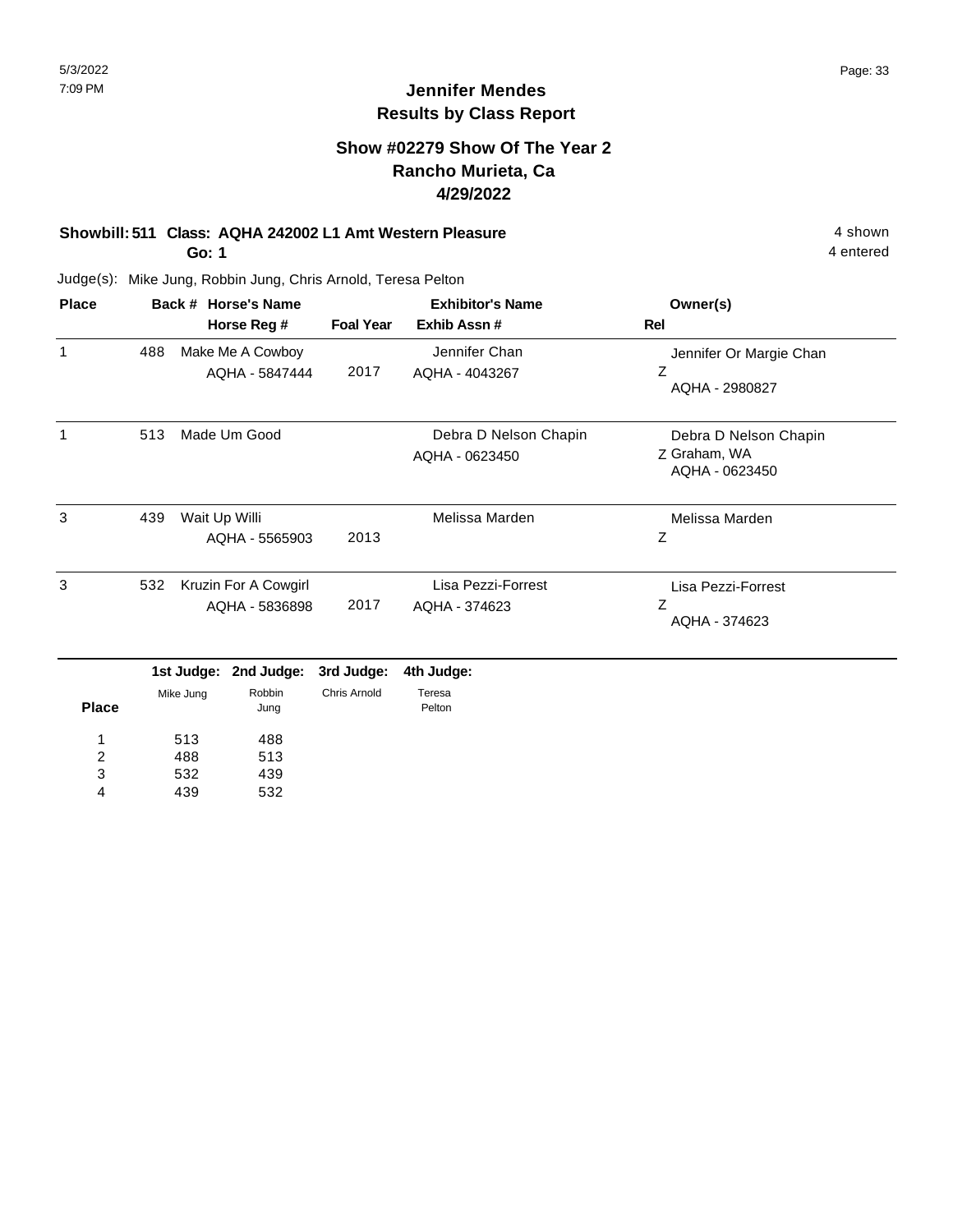#### **Show #02279 Show Of The Year 2 Rancho Murieta, Ca 4/29/2022**

#### **Showbill: 512 Class: APHA WP2 Jr Western Pleasure** 4 shown

**Go: 1**

4 entered

| <b>Place</b> |                |            | Back # Horse's Name |                     | <b>Exhibitor's Name</b> | Owner(s)<br>Rel           |  |
|--------------|----------------|------------|---------------------|---------------------|-------------------------|---------------------------|--|
|              |                |            | Horse Reg #         | <b>Foal Year</b>    | Exhib Assn#             |                           |  |
| 1            | 567            |            | Good To Know        |                     | Kara Whitsell           | Tammi Ocumpaugh           |  |
|              |                |            | APHA - 1072307      | 2017                | APHA - 8764048          | O                         |  |
|              |                |            |                     |                     |                         | APHA - 8396242            |  |
| 2            | 642            |            | LP Surely Talented  |                     | Angela Gewondjan        | Steve Or Angela Gewondjan |  |
|              |                |            | APHA - 1083188      | 2018                | APHA - 9165609          | American Fork, UT         |  |
|              |                |            |                     |                     |                         | APHA - 9159271            |  |
| 3            | 637            |            | Gotta Kiss The Girl |                     | Anthony Wilson          | Victoria L Moller         |  |
|              |                |            | APHA - 1096299      | 2018                | APHA - 8543586          |                           |  |
|              |                |            |                     |                     |                         | APHA - 8991387            |  |
| 4            | 481            |            | A Cowboy Invitation |                     | <b>Crystal Fallon</b>   | Kim Ferguson              |  |
|              | APHA - 1087181 |            | 2019                | APHA - 8931916      |                         |                           |  |
|              |                | 1st Judge: | 2nd Judge:          | 3rd Judge:          | 4th Judge:              |                           |  |
|              |                | Mike Jung  | Robbin              | <b>Chris Arnold</b> | Teresa                  |                           |  |
| <b>Place</b> |                |            | Jung                |                     | Pelton                  |                           |  |
| 1            | 642            |            | 567                 | 637                 | 567                     |                           |  |
| 2            |                | 567<br>642 |                     | 567                 | 642                     |                           |  |
| 3            | 637<br>637     |            |                     | 642                 | 637                     |                           |  |
| 4            | 481            |            | 481                 | 481                 | 481                     |                           |  |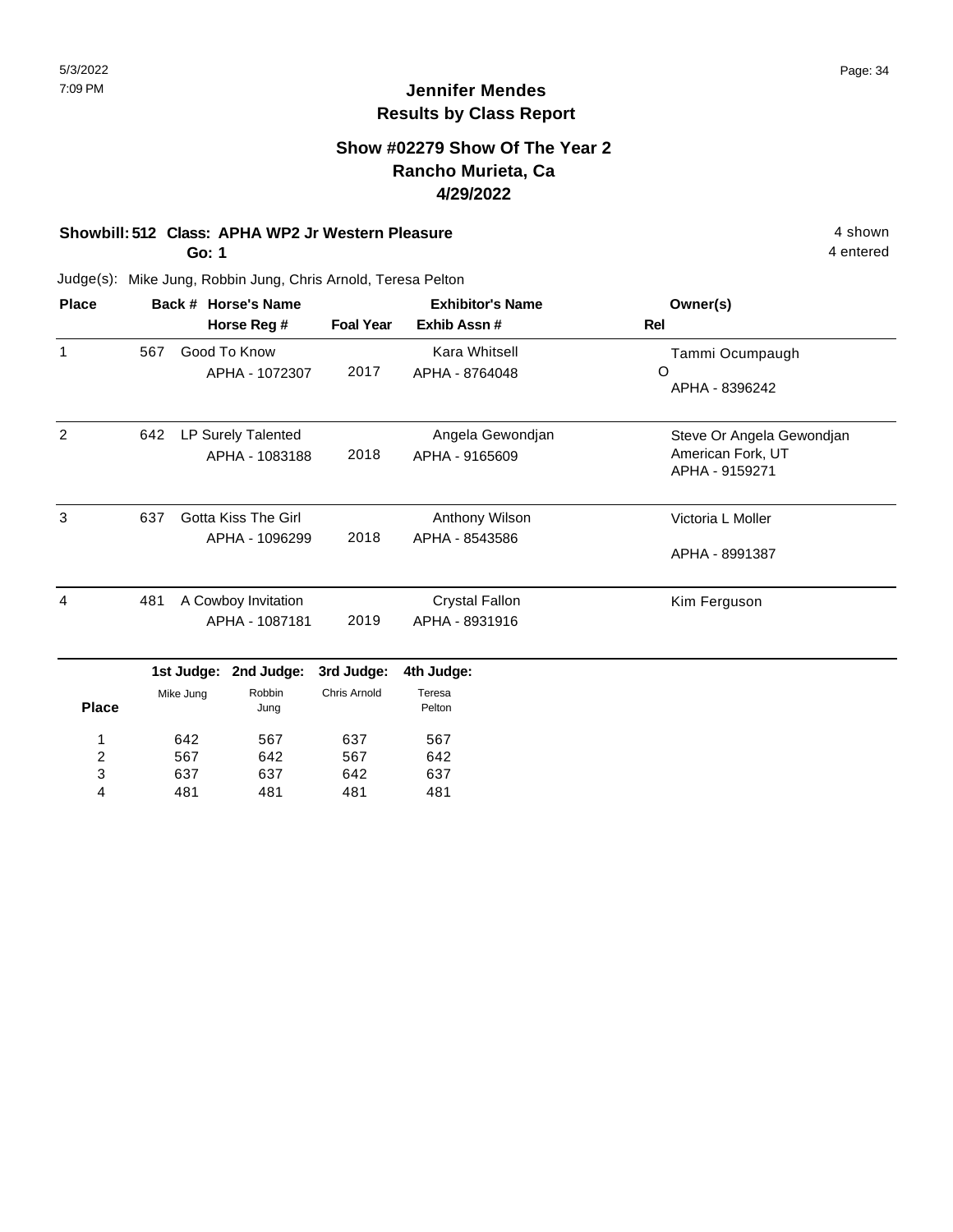4 entered

### **Jennifer Mendes Results by Class Report**

### **Show #02279 Show Of The Year 2 Rancho Murieta, Ca 4/29/2022**

### **Showbill: 513 Class: APHA WP5 3 Yr Old Western Pleasure** 4 shown

**Go: 1**

565 628

3 4 476 628 479 628

476 628

| <b>Place</b>   |                                                |                                   | Back # Horse's Name               | <b>Exhibitor's Name</b>       |                                                  | Owner(s)                                         |
|----------------|------------------------------------------------|-----------------------------------|-----------------------------------|-------------------------------|--------------------------------------------------|--------------------------------------------------|
|                |                                                |                                   | Horse Reg #                       | <b>Foal Year</b>              | Exhib Assn#                                      | Rel                                              |
| 1              | 479                                            | Cowgirl Wannabe<br>APHA - 1098843 |                                   | 2019                          | Sue Love<br>APHA - 8458080                       | Sue Love<br>Z Oroville, CA<br>APHA - 8458080     |
| $\overline{2}$ | 476                                            |                                   | Beyond The Best<br>APHA - 1096923 | 2019                          | <b>BOBBIE EMMONS</b><br>APHA - 8346488           | Ashley Smith<br>Carmichael, CA<br>APHA - 0137526 |
| 3              | 565                                            | Luvin Lazy                        | APHA - 1092404                    | 2019                          | <b>Brandi Payer</b><br>APHA - 8420770            | Meredith Biasca<br>Loleta, CA<br>APHA - 7149698  |
| 4              | 628<br>Request An Invitation<br>APHA - 1093566 |                                   | 2019                              | Greg Gibson<br>APHA - 8865425 | Jodi Gibson<br>Porterville, CA<br>APHA - 8508279 |                                                  |
|                |                                                | 1st Judge:                        | 2nd Judge:                        | 3rd Judge:                    | 4th Judge:                                       |                                                  |
| <b>Place</b>   |                                                | Robbin<br>Mike Jung<br>Jung       |                                   | <b>Chris Arnold</b>           | Teresa<br>Pelton                                 |                                                  |
| 1              | 476<br>479                                     |                                   | 476<br>565                        | 479                           |                                                  |                                                  |
|                | $\overline{c}$                                 |                                   | 479<br>565                        |                               | 565                                              |                                                  |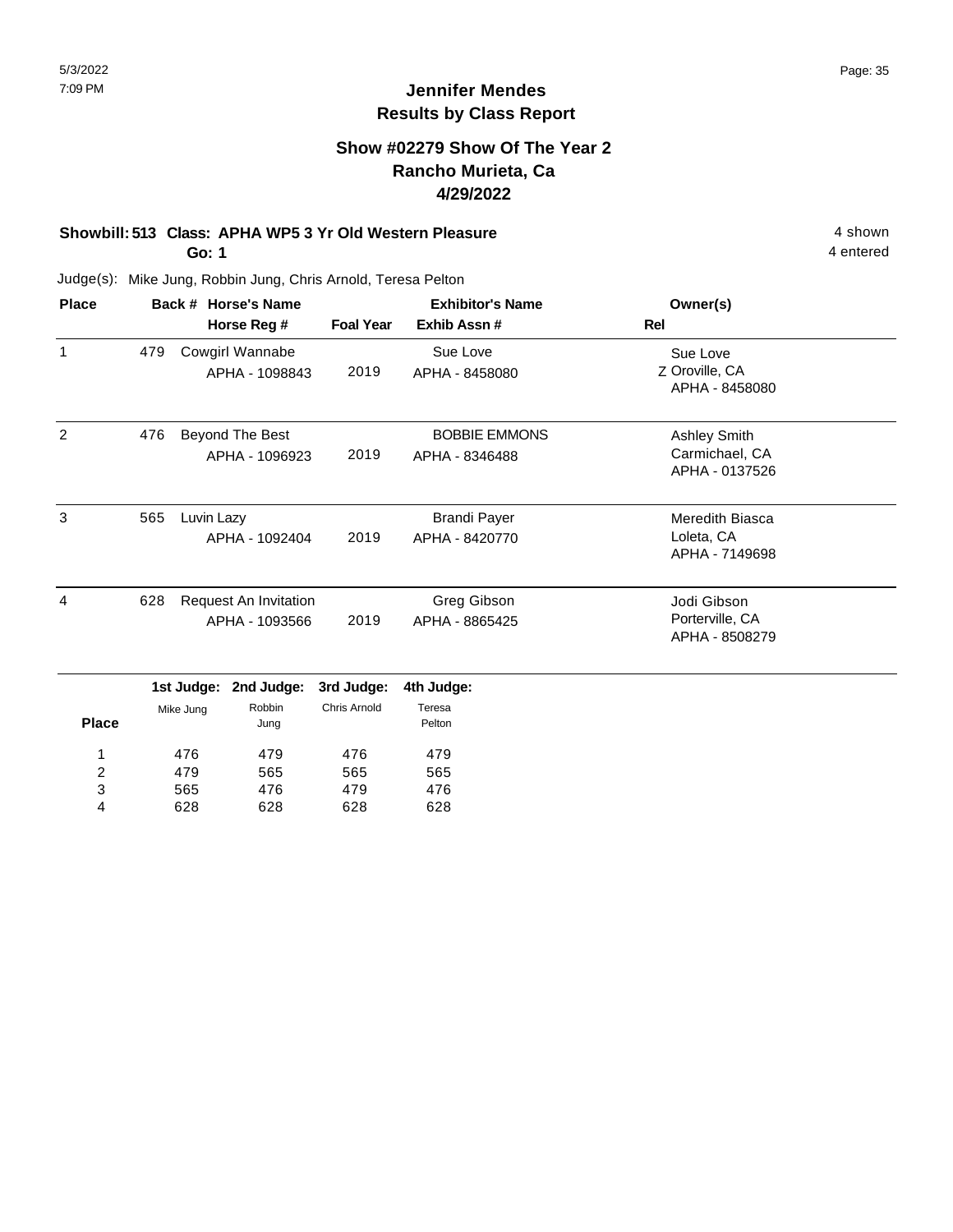### **Show #02279 Show Of The Year 2 Rancho Murieta, Ca 4/29/2022**

#### **Showbill: 514 Class: APHA NWP1 Novice Amateur Western Pleasure** 15 Shown **Go: 1**

15 entered

Judge(s): Mike Jung, Robbin Jung, Chris Arnold, Teresa Pelton

515

6

449

497

605

| <b>Place</b>                 |     |                       | Back # Horse's Name   |                  | <b>Exhibitor's Name</b> |                  | Owner(s)                |
|------------------------------|-----|-----------------------|-----------------------|------------------|-------------------------|------------------|-------------------------|
|                              |     |                       | Horse Reg #           | <b>Foal Year</b> | Exhib Assn #            | <b>Birthdate</b> | Rel                     |
| 1                            | 598 |                       | Joe Walsh             |                  | Kacie Fleeman           |                  | Kacie Fleeman           |
|                              |     |                       | APHA - 1060225        | 2016             | APHA - 8577651          |                  | Z Three Rivers, CA      |
|                              |     |                       |                       |                  |                         |                  | APHA - 8577651          |
| $\overline{2}$               | 638 |                       | A Good Made Machine   |                  | Kylee Miller            |                  | Kaitlyn Ferguson        |
|                              |     |                       | APHA - 1051630        | 2014             | APHA - 8907913          |                  | Battle Ground, WA       |
|                              |     |                       |                       |                  |                         |                  | APHA - 9147801          |
| 3                            | 497 |                       | Williwanna Kiss This  |                  | Sue Fox                 |                  | Sue Fox                 |
|                              |     |                       | APHA - 1061576        | 2016             | APHA - 8618289          |                  | Z Petaluma, CA          |
|                              |     |                       |                       |                  |                         |                  | APHA - 8618289          |
| $\mathbf{3}$                 | 563 |                       | Daddys First Recruit  |                  | Shawn Kingma            |                  | Shawn Kingma            |
|                              |     |                       | APHA - 1060111        | 2016             | APHA - 8391736          |                  | Ζ                       |
|                              |     |                       |                       |                  |                         |                  | APHA - 8391736          |
| 5                            | 515 |                       | Sensational Sangria   |                  | <b>Chelsea Peters</b>   |                  | <b>Chelsea Peters</b>   |
|                              |     |                       | APHA - 1077541        | 2017             | APHA - 8434427          |                  |                         |
|                              |     |                       |                       |                  |                         |                  | APHA - 8434427          |
| $\,6$                        | 585 | Plenty Of Tats Rhythm |                       |                  | Kelly Henningsen        |                  | Kelly Henningsen        |
|                              |     | APHA - 882713         |                       |                  | APHA - 8873513          |                  |                         |
|                              |     |                       |                       |                  |                         |                  | APHA - 8873513          |
| $\overline{7}$               | 481 |                       | A Cowboy Invitation   |                  | <b>Crystal Fallon</b>   |                  | Kim Ferguson            |
|                              |     | APHA - 1087181        |                       | 2019             | APHA - 8931916          |                  |                         |
| $\overline{7}$               | 488 |                       | Make Me A Cowboy      |                  | Jennifer Chan           |                  | Jennifer Or Margie Chan |
|                              |     |                       | APHA - 1080039        | 2017             | APHA - 7127146          |                  | Ζ                       |
|                              |     |                       |                       |                  |                         |                  | APHA - 8204287          |
|                              |     |                       | 1st Judge: 2nd Judge: | 3rd Judge:       | 4th Judge:              |                  |                         |
| <b>Place</b>                 |     | Mike Jung             | Robbin<br>Jung        | Chris Arnold     | Teresa<br>Pelton        |                  |                         |
|                              |     |                       |                       |                  |                         |                  |                         |
| $\mathbf{1}$                 |     | 598<br>638            | 638                   | 563              | 638                     |                  |                         |
| $\overline{\mathbf{c}}$<br>3 |     | 563                   | 585<br>598            | 598<br>488       | 497<br>515              |                  |                         |
| 4                            |     | 497                   | 605                   | 481              | 598                     |                  |                         |
| 5                            |     | 481                   | 497                   | 515              | 563                     |                  |                         |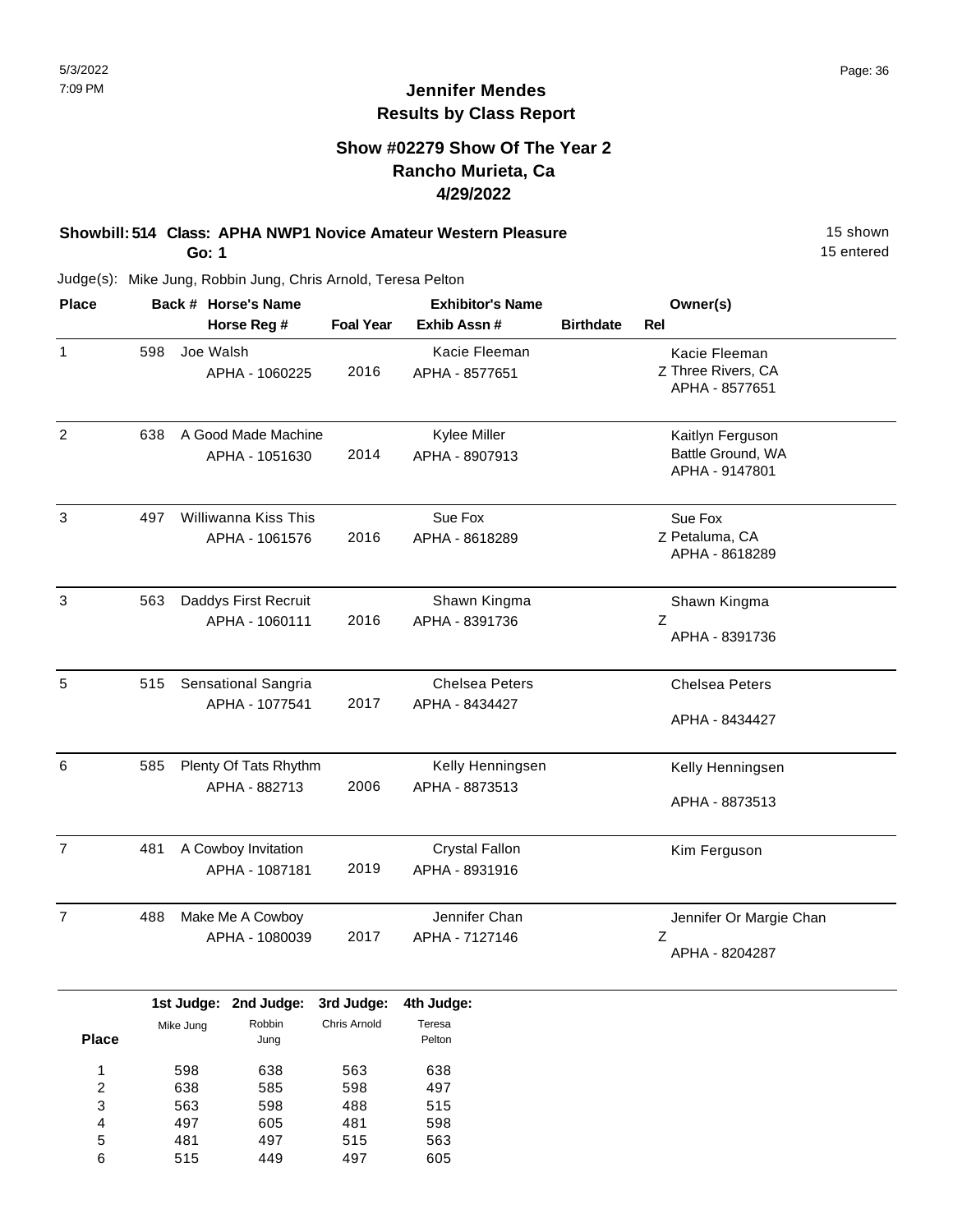## **Show #02279 Show Of The Year 2 Rancho Murieta, Ca 4/29/2022**

7 585 488 585 488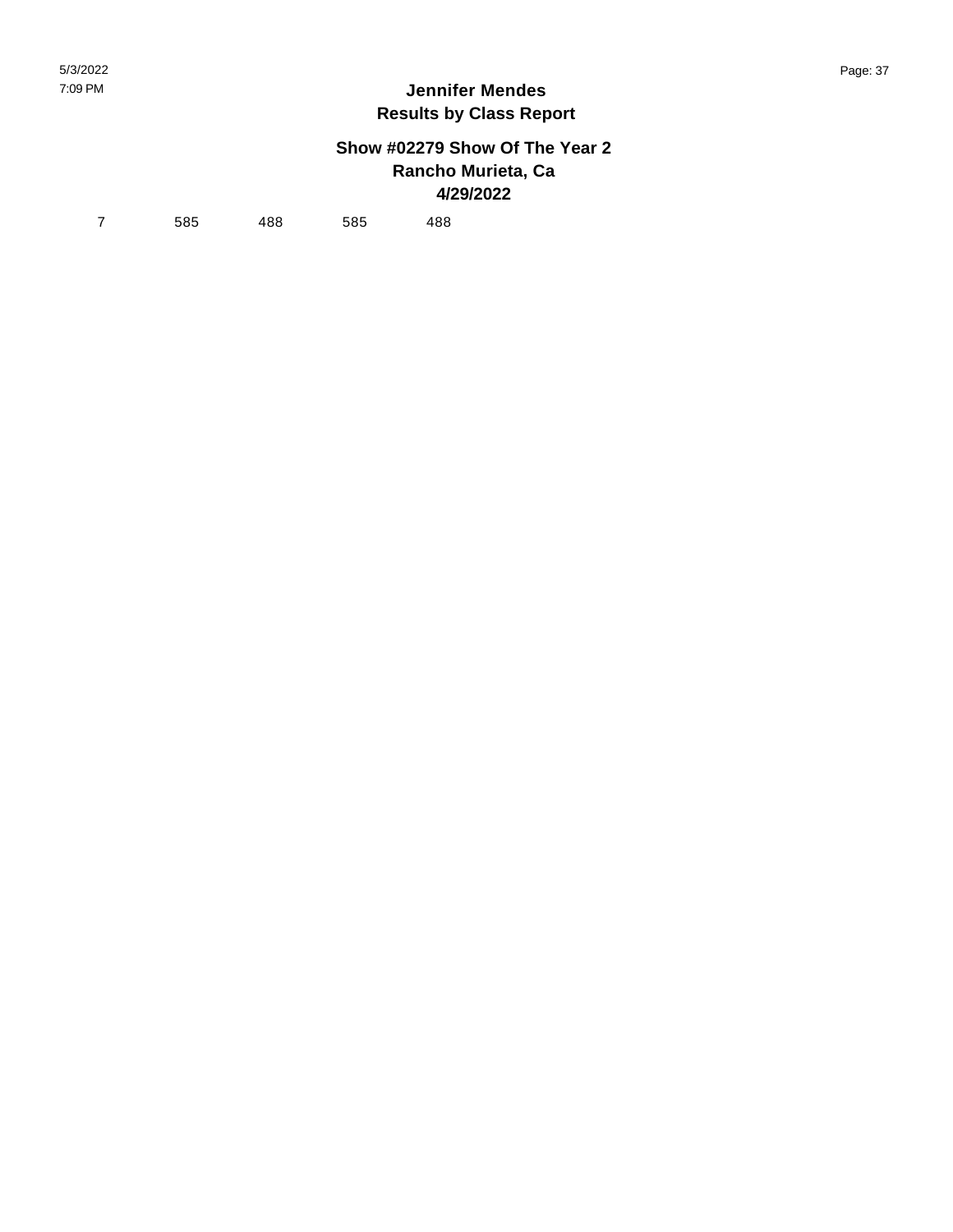## **Jennifer Mendes Results by Class Report**

## **Show #02279 Show Of The Year 2 Rancho Murieta, Ca 4/29/2022**

### **Showbill: 516 Class: AQHA 142004 L1 Western Pleasure** 1 shown

**Go: 1**

Judge(s): Mike Jung, Robbin Jung

| <b>Place</b> | Back # Horse's Name                    | <b>Exhibitor's Name</b> |                | Owner(s)       |  |
|--------------|----------------------------------------|-------------------------|----------------|----------------|--|
|              | Horse Reg #                            | <b>Foal Year</b>        | Exhib Assn #   | Rel            |  |
|              | Wait Up Willi<br>439<br>AQHA - 5565903 | 2013                    | Melissa Marden | Melissa Marden |  |

|              |           | 1st Judge: 2nd Judge: |
|--------------|-----------|-----------------------|
| <b>Place</b> | Mike Jung | Robbin                |
|              |           | Jung                  |
|              | 439       | 439                   |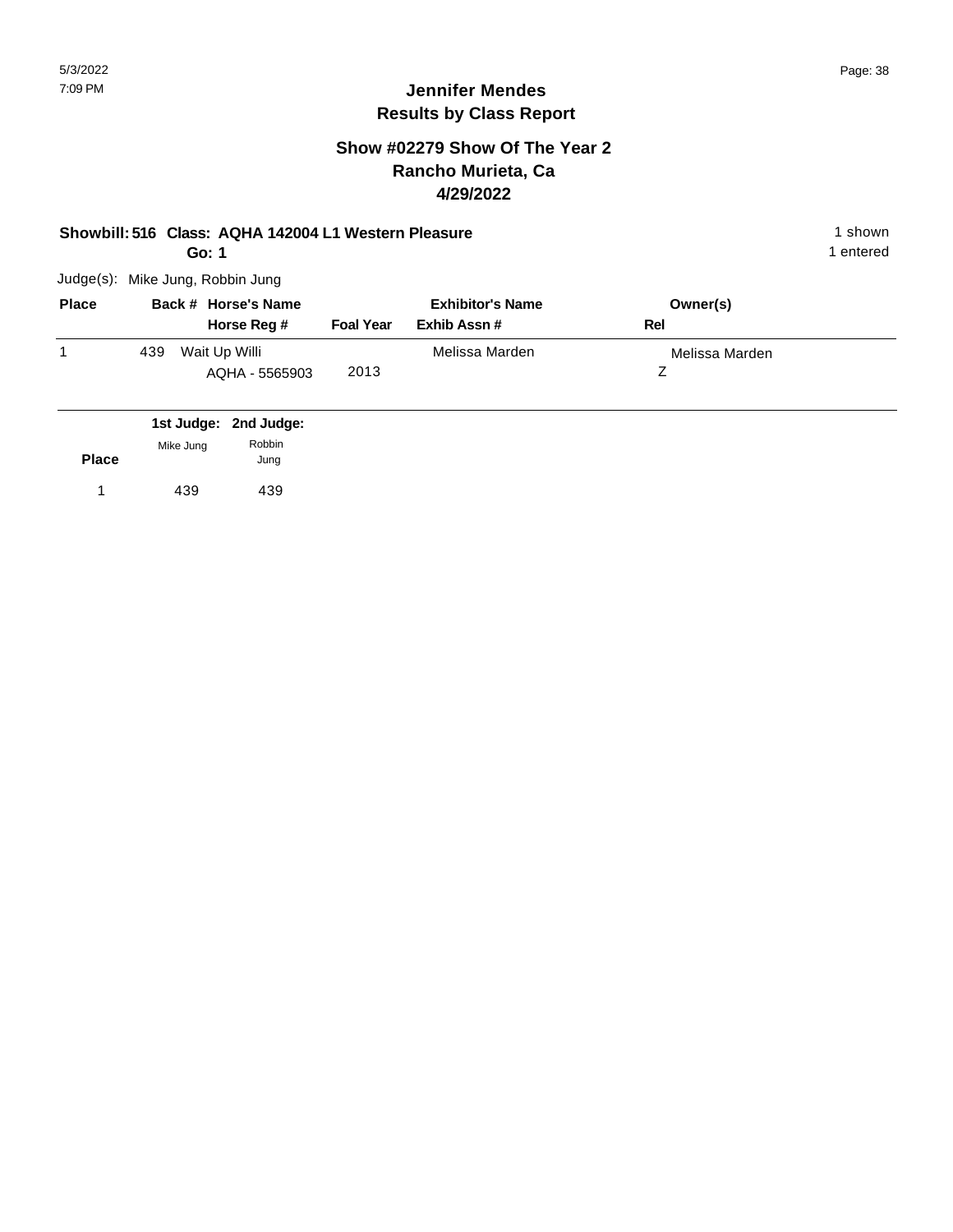## **Show #02279 Show Of The Year 2 Rancho Murieta, Ca 4/29/2022**

## **Showbill: 517 Class: AQHA 242000 Amt Western Pleasure** 4 shown

**Go: 1**

Judge(s): Mike Jung, Robbin Jung

| <b>Place</b> |     | Back # Horse's Name                 |                  | <b>Exhibitor's Name</b>                | Owner(s)                              |
|--------------|-----|-------------------------------------|------------------|----------------------------------------|---------------------------------------|
|              |     | Horse Reg #                         | <b>Foal Year</b> | Exhib Assn#                            | Rel                                   |
| 1            | 534 | Were Talking Easy<br>AQHA - 5421006 | 2011             | Debbi Moriarty<br>AQHA - 738952        | Debbi Moriarty<br>Ζ<br>AQHA - 738952  |
|              |     |                                     |                  |                                        |                                       |
| 2            | 473 | Flat Otto Money<br>AQHA - 5879865   | 2017             | Taylor Lauren Deppen<br>AQHA - 3534662 | Taylor Lauren Deppen<br>Z Redding, CA |
|              |     |                                     |                  |                                        | AQHA - 3534662                        |
| 3            | 439 | Wait Up Willi                       |                  | Melissa Marden                         | Melissa Marden                        |
|              |     | AQHA - 5565903                      | 2013             |                                        | Ζ                                     |
| 3            | 532 | Kruzin For A Cowgirl                |                  | Lisa Pezzi-Forrest                     | Lisa Pezzi-Forrest                    |
|              |     | AQHA - 5836898                      | 2017             | AQHA - 374623                          | Ζ<br>AQHA - 374623                    |
|              |     |                                     |                  |                                        |                                       |

|              |           | 1st Judge: 2nd Judge: |
|--------------|-----------|-----------------------|
| <b>Place</b> | Mike Jung | Robbin<br>Jung        |
| 1            | 534       | 534                   |
| 2            | 473       | 473                   |
| 3            | 532       | 439                   |
|              | 439       | 532                   |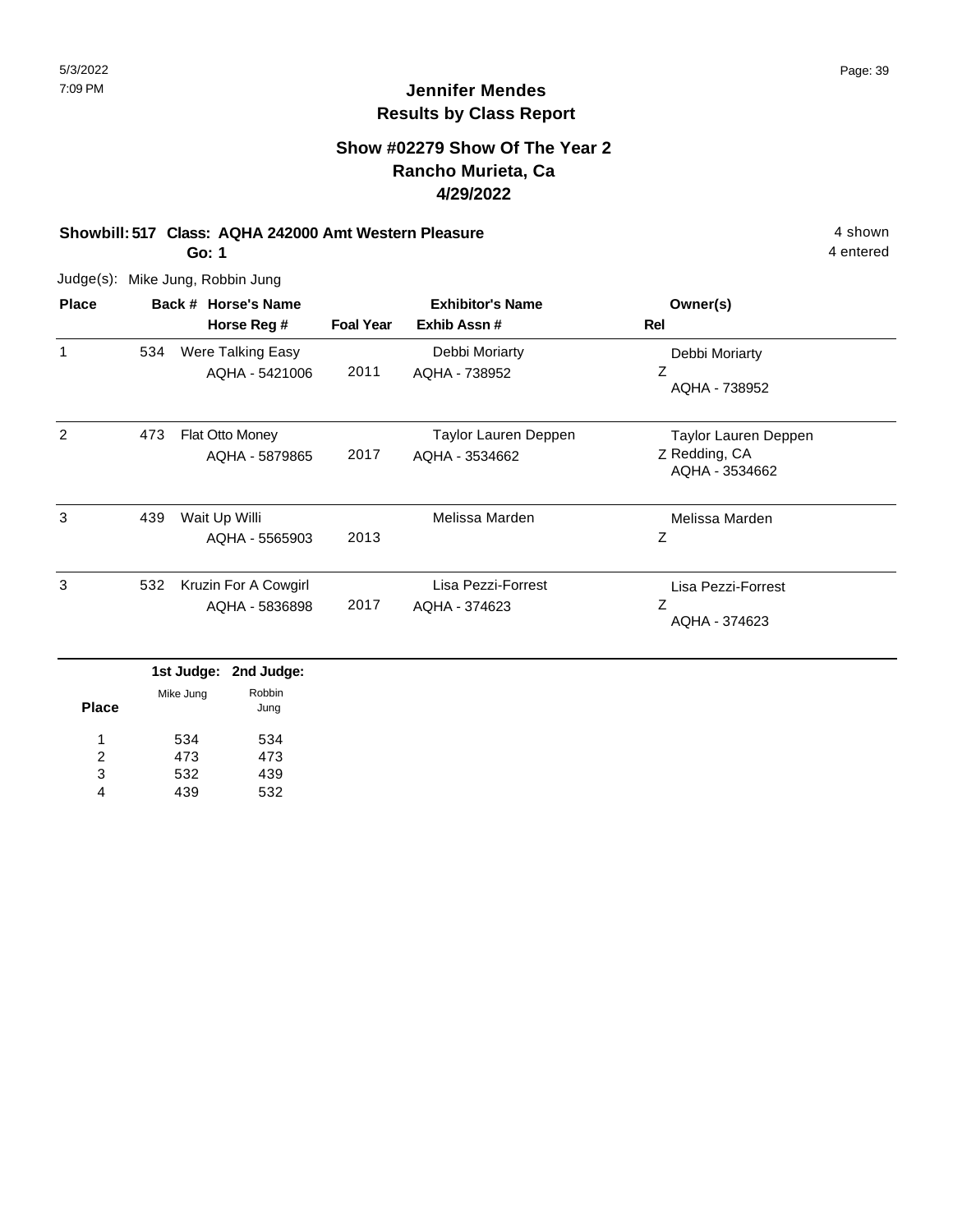## **Show #02279 Show Of The Year 2 Rancho Murieta, Ca 4/29/2022**

### **Showbill: 518 Class: APHA AWP1 Amateur Western Pleasure All Ages** 9 shown **Go: 1**

9 entered

| <b>Place</b>   | Back # Horse's Name |                                             |                                         |                            | <b>Exhibitor's Name</b>                   | Owner(s)                                                         |
|----------------|---------------------|---------------------------------------------|-----------------------------------------|----------------------------|-------------------------------------------|------------------------------------------------------------------|
|                |                     |                                             | Horse Reg #                             | <b>Foal Year</b>           | Exhib Assn #                              | Rel                                                              |
| $\mathbf{1}$   | 564                 |                                             | Line Up For Candy<br>APHA - 1042199     | 2014                       | Kenna Slater<br>APHA - 8520304            | Kenna Slater<br>Z Olympia, WA<br>APHA - 8520304                  |
| $\overline{2}$ | 458                 |                                             | The Perfect Machine<br>APHA - 981089    | 2010                       | <b>Emily Tuma</b><br>APHA - 8325007       | Shelley Lynn Tuma<br>C Bend, OR<br>APHA - 8242152                |
| $\overline{2}$ | 641                 | A Certain Talent<br>APHA - 1062649          |                                         | 2016                       | Angela Gewondjan<br>APHA - 9165609        | Steve Or Angela Gewondjan<br>American Fork, UT<br>APHA - 9159271 |
| $\overline{4}$ | 606                 | <b>Flauntin My Assets</b><br>APHA - 1014600 |                                         | 2012                       | <b>Emily Podshadley</b><br>APHA - 8763702 | Laurie Podshadley<br>C Gilroy, CA<br>APHA - 8565229              |
| 5              | 567                 | Good To Know<br>APHA - 1072307              |                                         | 2017                       | Tammi Ocumpaugh<br>APHA - 8396242         | Tammi Ocumpaugh<br>Z<br>APHA - 8396242                           |
| 6              | 465                 | Someone Like You<br>APHA - 1027059          |                                         | 2013                       | Dakota King<br>APHA - 9167073             | Deneen King<br>Z<br>APHA - 9171679                               |
| $\overline{7}$ | 605                 |                                             | Certainly A Sensation<br>APHA - 1024816 | 2012                       | Stephanie Proft<br>APHA - 8847512         | Stephanie Proft<br>Z Napa, CA<br>APHA - 8847512                  |
| <b>Place</b>   |                     | Mike Jung                                   | 1st Judge: 2nd Judge:<br>Robbin<br>Jung | 3rd Judge:<br>Chris Arnold | 4th Judge:<br>Teresa<br>Pelton            |                                                                  |
|                |                     |                                             |                                         |                            |                                           |                                                                  |

| 1 | 564 | 564 | 564 | 564 |
|---|-----|-----|-----|-----|
| 2 | 458 | 458 | 641 | 458 |
| 3 | 641 | 606 | 606 | 641 |
| 4 | 567 | 641 | 567 | 567 |
| 5 | 606 | 567 | 465 | 606 |
| 6 | 465 | 605 | 458 | 465 |
|   | 492 | 492 | 605 | 605 |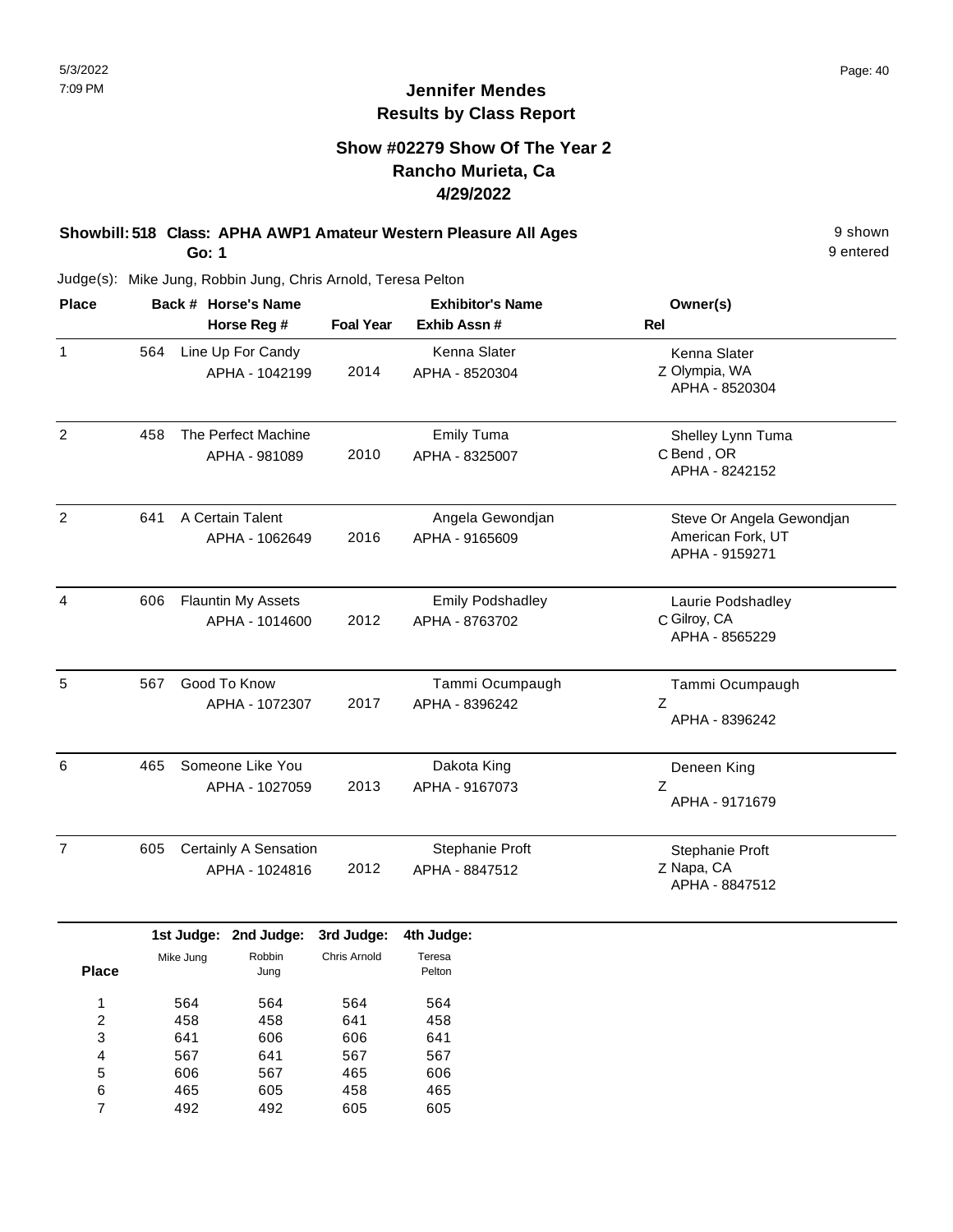## **Show #02279 Show Of The Year 2 Rancho Murieta, Ca 4/29/2022**

#### **Showbill: 519 Class: APHA AWP6 Amateur Masters Western Pleasure 45 & Over** 5 Shown **Go: 1**

5 entered

| <b>Place</b> |             | Back # Horse's Name                        | <b>Exhibitor's Name</b> |                                    | Owner(s)                                                         |  |
|--------------|-------------|--------------------------------------------|-------------------------|------------------------------------|------------------------------------------------------------------|--|
|              | Horse Reg # |                                            | <b>Foal Year</b>        | Exhib Assn#                        | <b>Rel</b>                                                       |  |
| $\mathbf{1}$ | 563         | Daddys First Recruit<br>APHA - 1060111     | 2016                    | Shawn Kingma<br>APHA - 8391736     | Shawn Kingma<br>Z<br>APHA - 8391736                              |  |
| 2            | 608         | <b>All Star Sensation</b><br>APHA - 897306 | 2006                    | Wendy Hull<br>APHA - 8336148       | Wendy Hull<br>Z Corvallis, OR<br>APHA - 8336148                  |  |
| 3            | 642         | LP Surely Talented<br>APHA - 1083188       | 2018                    | Angela Gewondjan<br>APHA - 9165609 | Steve Or Angela Gewondjan<br>American Fork, UT<br>APHA - 9159271 |  |
| 4            | 497         | Williwanna Kiss This<br>APHA - 1061576     |                         | Sue Fox<br>APHA - 8618289          | Sue Fox<br>Z Petaluma, CA<br>APHA - 8618289                      |  |
| 5            | 636         | <b>Perfect Martini</b><br>APHA - 00981461  | 1451                    | Kathryn Slobom<br>APHA - 7118522   | Kathryn Slobom<br>Z<br>APHA - 7118522                            |  |

|              | .         | <b>AND VANYV.</b> | vru vuugv.   | TUI VUUYVI       |
|--------------|-----------|-------------------|--------------|------------------|
| <b>Place</b> | Mike Jung | Robbin<br>Jung    | Chris Arnold | Teresa<br>Pelton |
| 1            | 608       | 563               | 563          | 563              |
| 2            | 563       | 642               | 642          | 497              |
| 3            | 642       | 608               | 608          | 608              |
| 4            | 497       | 497               | 497          | 642              |
| 5            | 636       | 636               | 636          | 636              |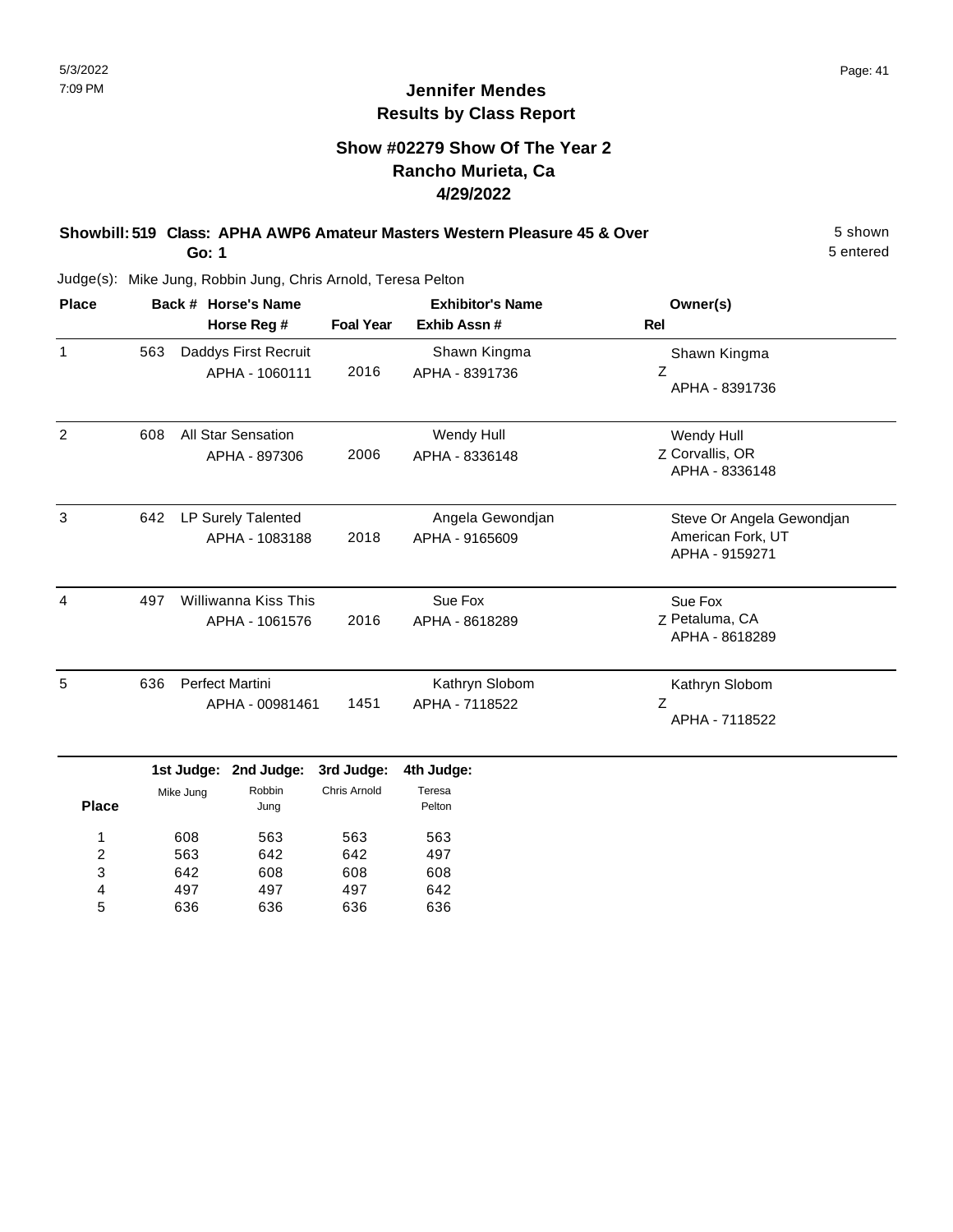## **Show #02279 Show Of The Year 2 Rancho Murieta, Ca 4/29/2022**

## **Showbill: 523 Class: APHA WP3 Sr Western Pleasure** 10 Shown 10 shown

**Go: 1**

10 entered

| <b>Place</b>   |     | Back # Horse's Name                       | <b>Exhibitor's Name</b> |                                        | Owner(s)                                                         |  |
|----------------|-----|-------------------------------------------|-------------------------|----------------------------------------|------------------------------------------------------------------|--|
|                |     | Horse Reg #                               | <b>Foal Year</b>        | Exhib Assn#                            | Rel                                                              |  |
| $\mathbf{1}$   | 564 | Line Up For Candy<br>APHA - 1042199       | 2014                    | Monica Webb<br>APHA - 8776444          | Kenna Slater<br>O Olympia, WA<br>APHA - 8520304                  |  |
| $\overline{2}$ | 459 | Faith Is Certain<br>APHA - 1058210        | 2014                    | <b>Karen Qualls</b><br>APHA - 8418556  | Shelley Lynn Tuma<br>OBend, OR<br>APHA - 8242152                 |  |
| 3              | 641 | A Certain Talent<br>APHA - 1062649        | 2016                    | Angela Gewondjan<br>APHA - 9165609     | Steve Or Angela Gewondjan<br>American Fork, UT<br>APHA - 9159271 |  |
| 4              | 465 | Someone Like You<br>APHA - 1027059        | 2013                    | Dakota King<br>APHA - 9167073          | Deneen King<br>Z<br>APHA - 9171679                               |  |
| 5              | 612 | <b>Suddenly Perfect</b><br>APHA - 1081518 | 2016                    | <b>BOBBIE EMMONS</b><br>APHA - 8346488 | <b>Christine Harrison</b><br>APHA - 146751                       |  |
| 6              | 633 | One Good Cuervo<br>APHA - 1053546         | 2013                    | Kara Whitsell<br>APHA - 8764048        | Lori Woehler                                                     |  |
| $\overline{7}$ | 598 | Joe Walsh<br>APHA - 1060225               | 2016                    | <b>WHITNEY NEVELS</b><br>APHA - 123889 | Kacie Fleeman<br>Three Rivers, CA<br>APHA - 8577651              |  |

|       |           | 1st Judge: 2nd Judge: 3rd Judge: |              | 4th Judge: |
|-------|-----------|----------------------------------|--------------|------------|
|       | Mike Jung | Robbin                           | Chris Arnold | Teresa     |
| Place |           | Jung                             |              | Pelton     |
| 1     | 459       | 564                              | 564          | 564        |
|       |           |                                  |              |            |
| 2     | 564       | 459                              | 459          | 641        |
| 3     | 641       | 641                              | 429          | 459        |
| 4     | 612       | 465                              | 598          | 633        |
| 5     | 560       | 612                              | 465          | 465        |
| 6     | 633       | 608                              | 560          | 598        |
| 7     | 608       | 633                              | 612          | 612        |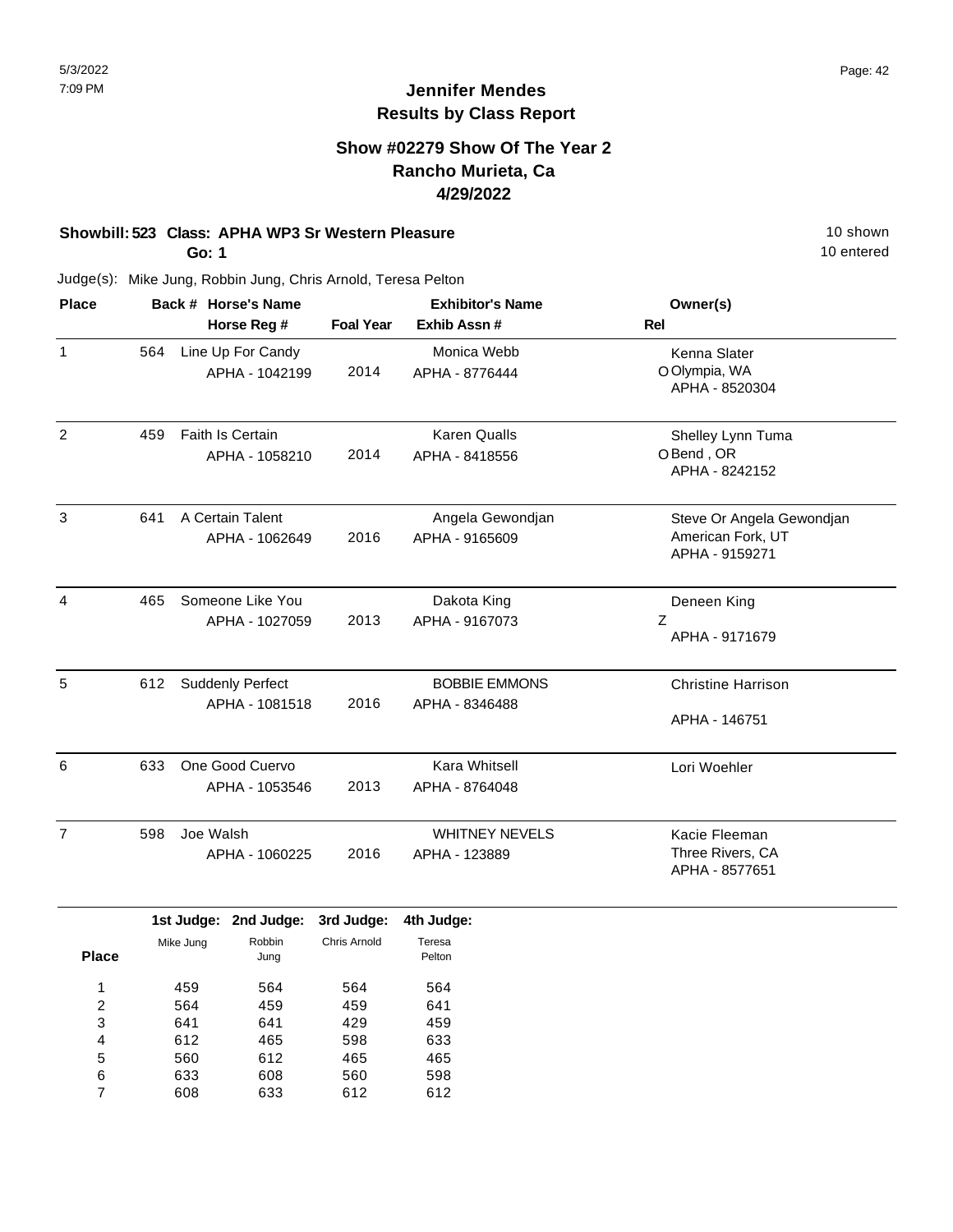## **Show #02279 Show Of The Year 2 Rancho Murieta, Ca 4/29/2022**

## **Showbill: 524 Class: APHA YLL Youth Lead Line 8 & Under** 1 shown 1 shown

**Go: 1**

591 591

1 591 591 591 591

591

1 entered

| <b>Place</b> |           | Back # Horse's Name              | <b>Exhibitor's Name</b> |                  | Owner(s)       |  |
|--------------|-----------|----------------------------------|-------------------------|------------------|----------------|--|
|              |           | Horse Reg #                      | <b>Foal Year</b>        | Exhib Assn#      | Rel            |  |
|              | 591       | Old Gold Rhythm<br>APHA - 607593 | 2001                    | Lydia Wunderlich | Tia Hurley     |  |
|              |           |                                  |                         |                  | APHA - 9195387 |  |
|              |           | 1st Judge: 2nd Judge: 3rd Judge: |                         | 4th Judge:       |                |  |
| <b>Place</b> | Mike Jung | Robbin<br>Jung                   | Chris Arnold            | Teresa<br>Pelton |                |  |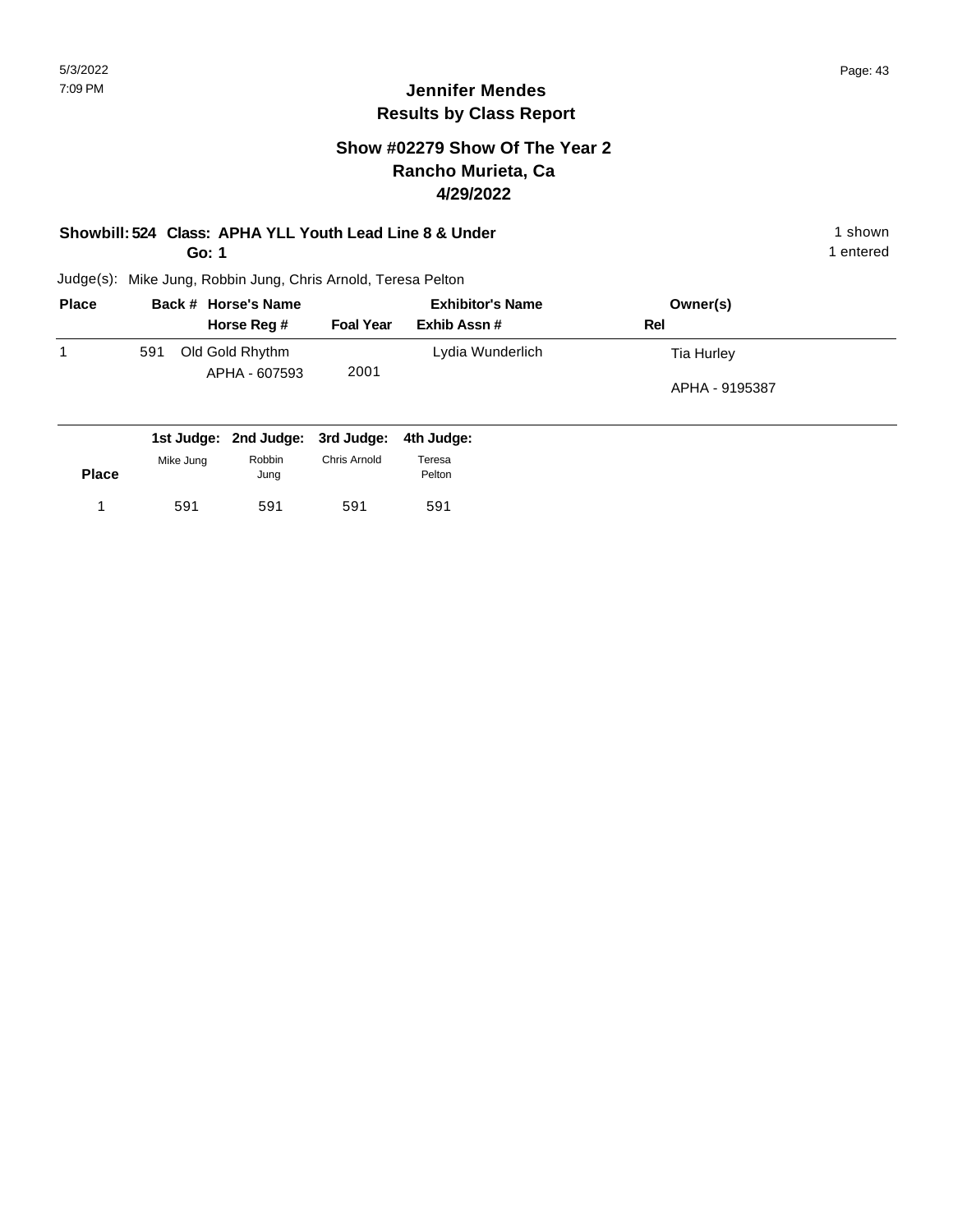## **Jennifer Mendes Results by Class Report**

## **Show #02279 Show Of The Year 2 Rancho Murieta, Ca 4/29/2022**

# **Showbill: 525 Class: OPEN 9942 ALL BREED NON PRO W/T HORSEMANSHIP** 19 Shown

**Go: 1**

445 520 577

5 6 7 577 661 519

579 661 568 661 520 627

| <b>Place</b>     |                          |           | Back # Horse's Name<br>Horse Reg # | <b>Foal Year</b>         | <b>Exhibitor's Name</b><br>Exhib Assn # | Owner(s)<br><b>Rel</b>                                  |
|------------------|--------------------------|-----------|------------------------------------|--------------------------|-----------------------------------------|---------------------------------------------------------|
| $\mathbf{1}$     | 477                      |           | Choc Up My Assets                  | 2011                     | Sophia Medeiros                         | Carol Dal Porto<br>$\circ$                              |
| $\overline{2}$   | 579                      |           | My Midas Maserati                  | 2016                     | Wendy Brown                             | Wendy Brown<br>Z Scottsdale, AZ                         |
| 3                | 577                      |           | Keepthedoublescomin                | 2016                     | Amy Thomasson                           | Amy Thomasson<br>Ζ                                      |
| 4                | 445                      |           | <b>Colorful Street Cash</b>        | 2004                     | Jennifer Adams                          | Elizabeth & Jennifer Adams<br>$\ensuremath{\mathsf{Z}}$ |
| 5                | 661                      |           | Only Party Rockin                  | 2012                     | Samantha Almond                         | Samantha Almond<br>$\mathsf Z$                          |
| 6                | 520                      |           | <b>RPK Good As Gold</b>            | 2011                     | Marisha Moon                            | Marisha Moon                                            |
| $\overline{7}$   | 519                      |           | JZA Im Spotless                    | 2010                     | <b>Emily Gottschalk-Minners</b>         | <b>Emily Gottschalk-Minners</b><br>Z POTOMAC, MD        |
|                  |                          |           | 1st Judge: 2nd Judge:              | 3rd Judge:               | 4th Judge:                              |                                                         |
| <b>Place</b>     |                          | Mike Jung | Robbin<br>Jung                     | Chris Arnold             | Teresa<br>Pelton                        |                                                         |
| 1<br>2<br>3<br>4 | 477<br>661<br>579<br>519 |           | 477<br>445<br>579<br>520           | 577<br>477<br>519<br>520 | 579<br>477<br>445<br>577                |                                                         |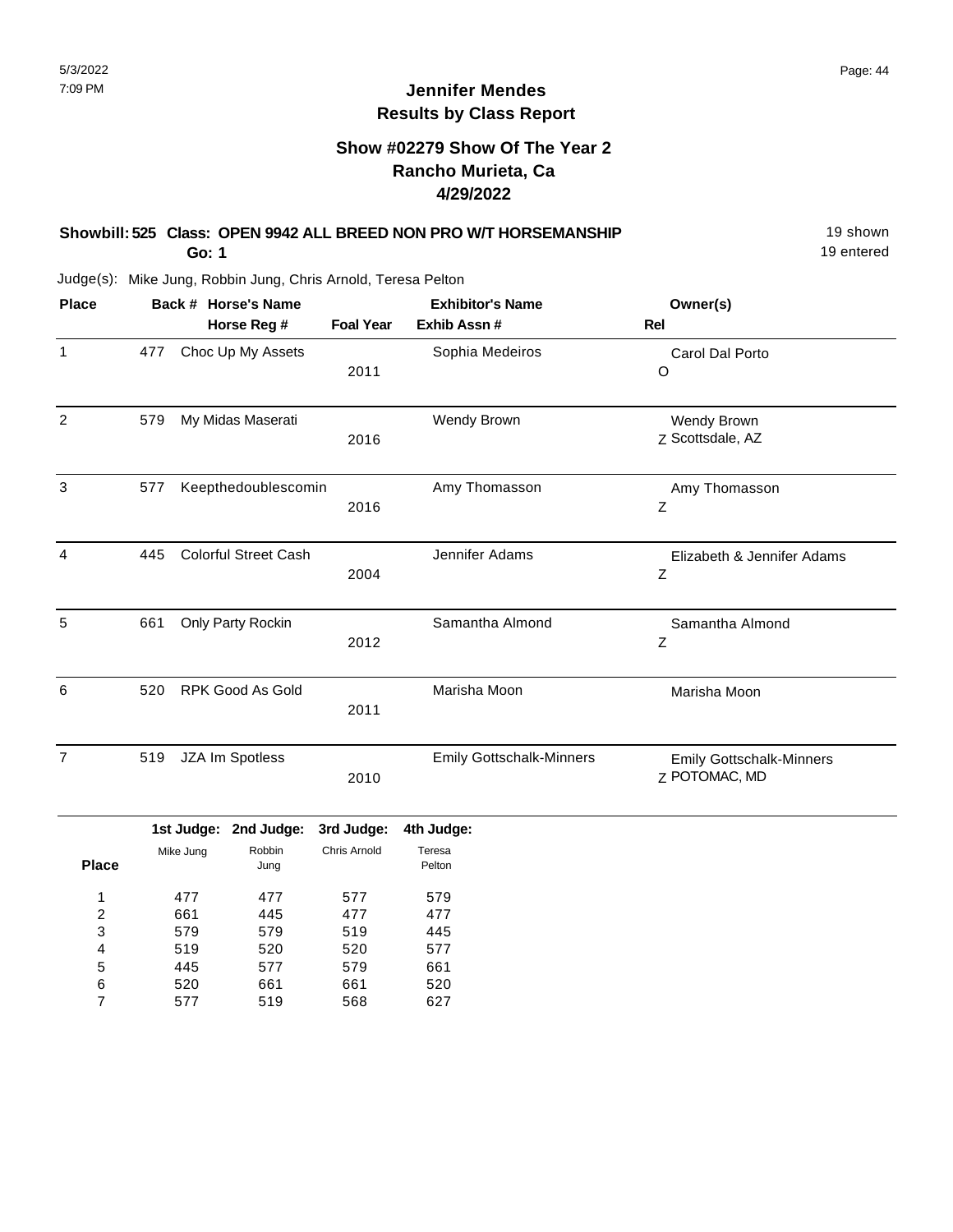## **Show #02279 Show Of The Year 2 Rancho Murieta, Ca 4/29/2022**

### **Showbill: 526 Class: APHA WT03 Youth Walk Trot Western Horsemanship** 2 shown 2 shown **Go: 1**

Judge(s): Mike Jung, Robbin Jung, Chris Arnold, Teresa Pelton

| <b>Place</b> |           | Back # Horse's Name                    |                  | <b>Exhibitor's Name</b>                |                  | Owner(s)                                         |  |
|--------------|-----------|----------------------------------------|------------------|----------------------------------------|------------------|--------------------------------------------------|--|
|              |           | Horse Reg #                            | <b>Foal Year</b> | Exhib Assn#                            | <b>Birthdate</b> | Rel                                              |  |
|              | 471       | SPECIALS IN THE HOUSE<br>APHA - 947422 | 2008             | <b>Emily Labelle</b><br>APHA - 9177595 |                  | Emily Labelle<br>Z Jackson, CA<br>APHA - 9177595 |  |
| 2            | 533       | Zippos Magic Image<br>APHA - 804829    | 2004             | Autumn Kerner<br>APHA - 9195284        |                  | Autumn Kerner<br>Ζ<br>APHA - 9195284             |  |
|              |           | 1st Judge: 2nd Judge:                  | 3rd Judge:       | 4th Judge:                             |                  |                                                  |  |
| <b>Place</b> | Mike Jung | Robbin<br>Jung                         | Chris Arnold     | Teresa<br>Pelton                       |                  |                                                  |  |
| 1            | 471       | 471                                    | 471              | 471                                    |                  |                                                  |  |
| 2            | 533       | 533                                    | 533              | 533                                    |                  |                                                  |  |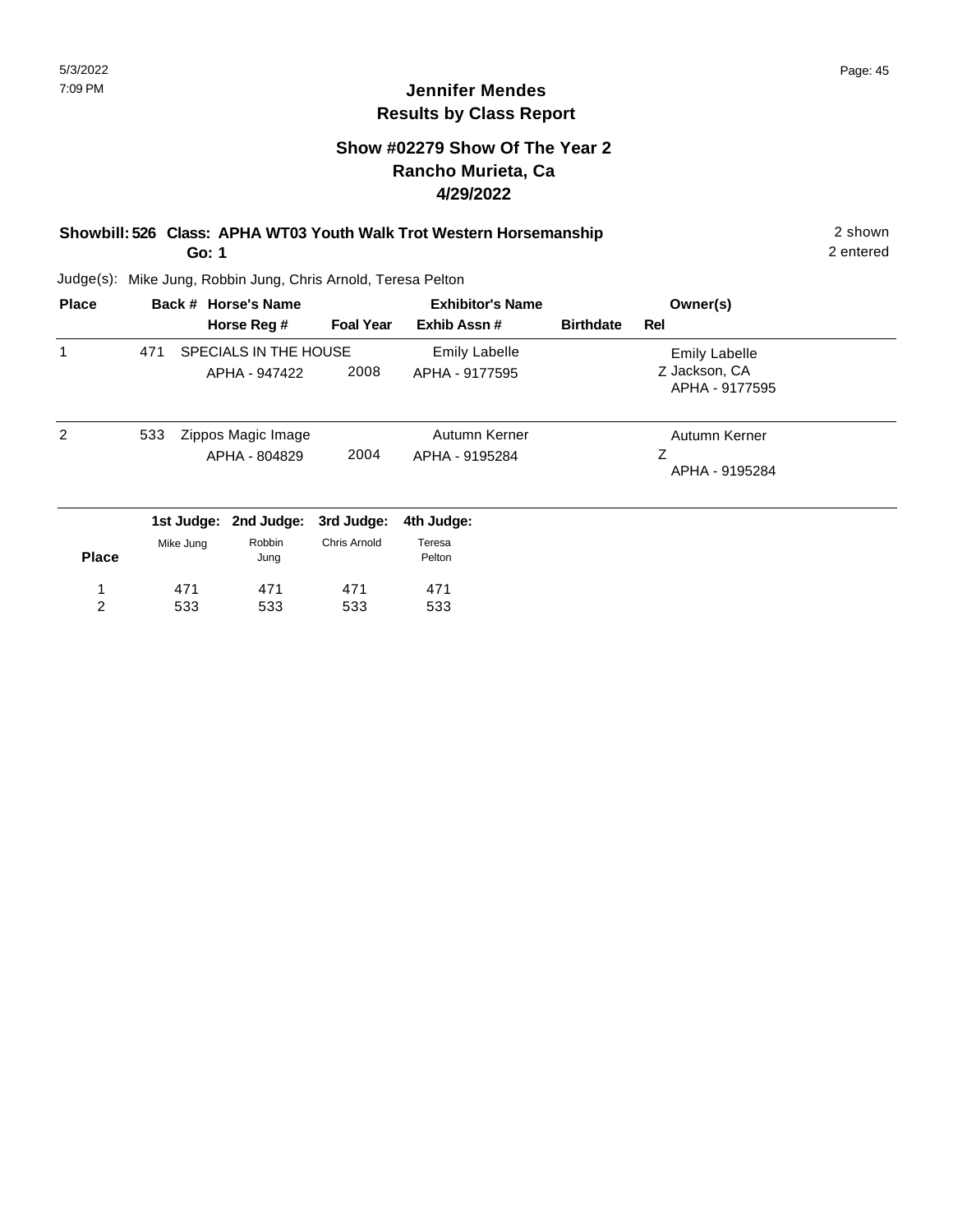## **Jennifer Mendes Results by Class Report**

## **Show #02279 Show Of The Year 2 Rancho Murieta, Ca 4/29/2022**

#### **Showbill: 527 Class: APHA AWT3 Amateur Walk Trot Western Horsemanship** 23 Shown **Go: 1**

Judge(s): Mike Jung, Robbin Jung, Chris Arnold, Teresa Pelton

574 445

1 574 445 574 574

574

| <b>Place</b>   |     |               | Back # Horse's Name                            |                            | <b>Exhibitor's Name</b>                      | Owner(s)                                            |
|----------------|-----|---------------|------------------------------------------------|----------------------------|----------------------------------------------|-----------------------------------------------------|
|                |     |               | Horse Reg #                                    | <b>Foal Year</b>           | Exhib Assn #                                 | <b>Rel</b>                                          |
| $\mathbf{1}$   | 574 |               | <b>Tats Classical Rhythm</b><br>APHA - 1081900 | 2018                       | Judy Mcnabb<br>APHA - 7058310                | Judy Mcnabb<br>Z MORGAN HILL, CA<br>APHA - 7058310  |
| $\overline{2}$ | 445 |               | <b>Colorful Street Cash</b><br>APHA - 773385   | 2004                       | Jennifer Adams<br>APHA - 8072285             | Elizabeth & Jennifer Adams<br>Ζ                     |
| 3              | 442 |               | Ima White Sensation<br>APHA - 931941           | 2007                       | Jaimie Savage<br>APHA - 8080616              | Jaimie Savage<br>Ζ<br>APHA - 8080616                |
| 4              | 525 |               | Alotta Good Faith<br>APHA - 1062004            | 2016                       | Denys Buss<br>APHA - 146083                  | Denys Buss<br>Ζ<br>APHA - 146083                    |
| 5              | 559 |               | Norfleets Lil Shadow<br>APHA - 965786          | 2009                       | Esperanza Tervalon-Garrett<br>APHA - 8857604 | Esperanza Tervalon-Garrett<br>Ζ<br>APHA - 8857604   |
| 6              | 606 |               | <b>Flauntin My Assets</b><br>APHA - 1014600    | 2012                       | Laurie Podshadley<br>APHA - 8565229          | Laurie Podshadley<br>Z Gilroy, CA<br>APHA - 8565229 |
| $\overline{7}$ | 543 | Call It A Rap | APHA - 1068099                                 | 2016                       | Jessica Auger<br>APHA - 8924256              | Jessica Auger<br>Ζ<br>APHA - 8924256                |
| $\overline{7}$ | 577 |               | Keepthedoublescomin<br>APHA - 1069244          | 2016                       | Amy Thomasson<br>APHA - 8392877              | Amy Thomasson<br>Ζ<br>APHA - 8392877                |
| 7              | 604 |               | <b>Original Daisy Duke</b><br>APHA - 1067107   | 2016                       | Jessica Ann Tate<br>APHA - 8992064           | Jessica Ann Tate<br>Z<br>APHA - 8992064             |
| <b>Place</b>   |     | Mike Jung     | 1st Judge: 2nd Judge:<br>Robbin<br>Jung        | 3rd Judge:<br>Chris Arnold | 4th Judge:<br>Teresa<br>Pelton               |                                                     |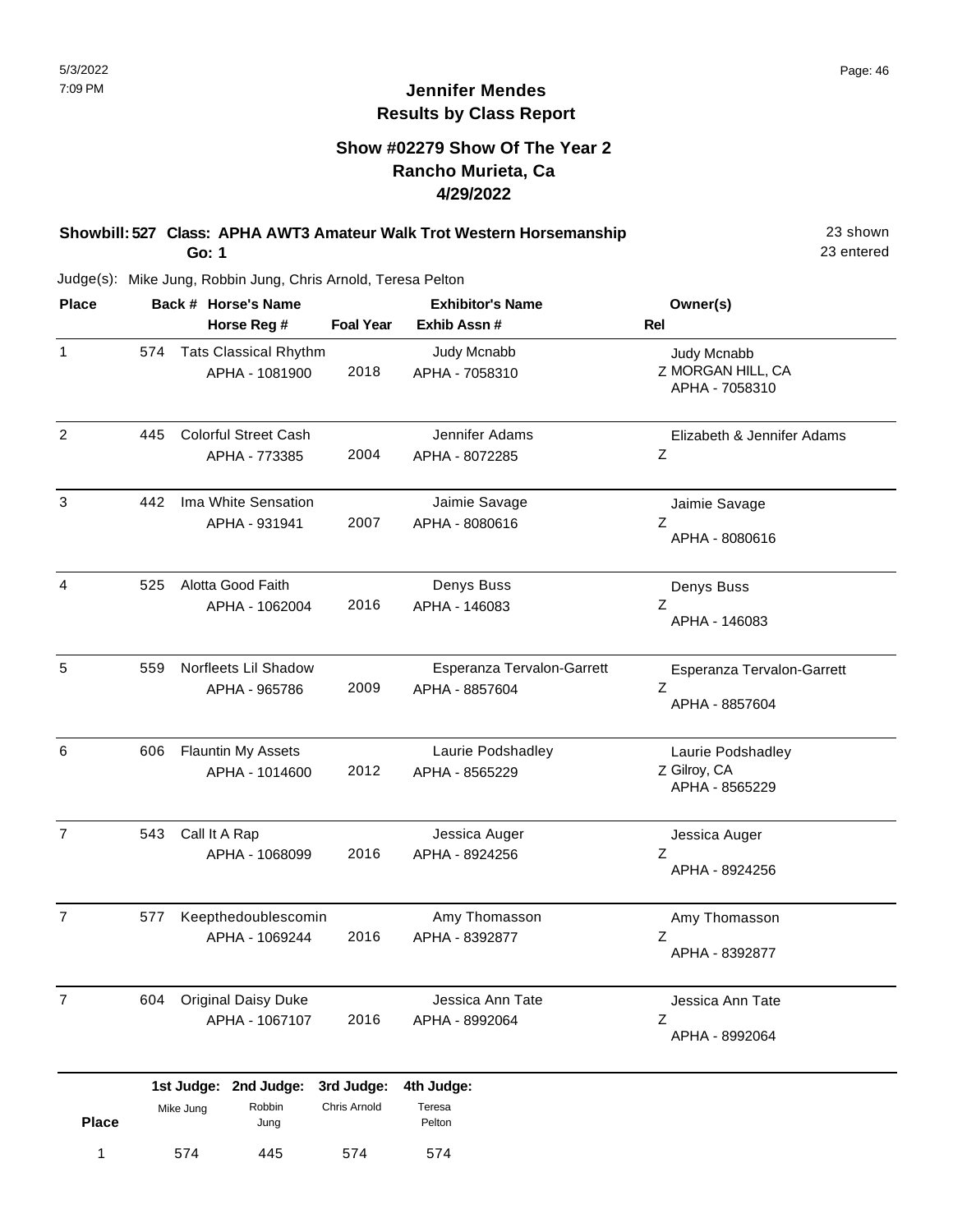## **Show #02279 Show Of The Year 2**

## **Rancho Murieta, Ca 4/29/2022**

#### $\sqrt{2}$   $\mathfrak{S}$   $\overline{4}$   $\overline{5}$   $\,6\,$   $\boldsymbol{7}$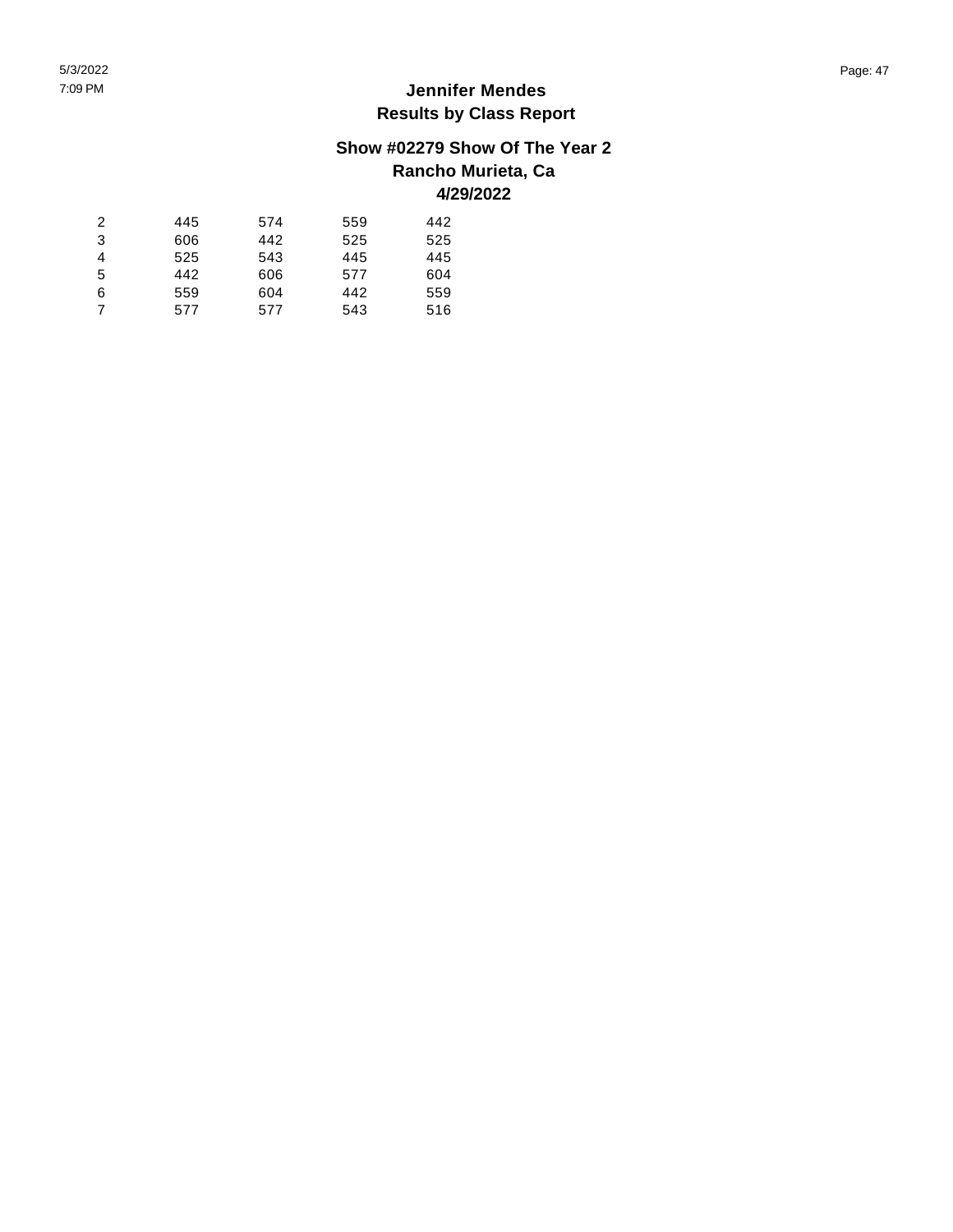## **Show #02279 Show Of The Year 2 Rancho Murieta, Ca 4/29/2022**

# **Showbill: 528 Class: APHA WT13 APHA W/T Western Horsemanship 11-18** 6 Shown

**Go: 1**

Judge(s): Mike Jung, Robbin Jung, Chris Arnold, Teresa Pelton

| <b>Place</b> |     | Back # Horse's Name                        | <b>Exhibitor's Name</b> |                                         |                  | Owner(s)                                              |
|--------------|-----|--------------------------------------------|-------------------------|-----------------------------------------|------------------|-------------------------------------------------------|
|              |     | Horse Reg #                                | <b>Foal Year</b>        | Exhib Assn#                             | <b>Birthdate</b> | Rel                                                   |
| $\mathbf{1}$ | 583 | Make Me A Proposition<br>APHA - 1029402    | 2013                    | Asta Oelsner<br>APHA - 9173632          |                  | Karla Oelsner<br>C San Jose, CA<br>APHA - 9172190     |
| 2            | 436 | <b>Fashionly Famous</b><br>APHA - 946341   | 2007                    | Gemma Chababi<br>APHA - 9173331         |                  | Gemma Chababi<br>Z<br>APHA - 9173331                  |
| 3            | 602 | <b>Good Directions</b><br>APHA - 1025697   | 2012                    | Kaci Averill<br>APHA - 150528           |                  | <b>Carrie Averill</b><br>C<br>APHA - 8659966          |
| 4            | 597 | Just Call Me Steve<br>APHA - 1060155       | 2014                    | Faith Fleeman<br>APHA - 9167513         |                  | Jayme Fleeman<br>D Three Rivers, CA<br>APHA - 8515544 |
| 5            | 514 | Drivnwithmyeyesclosed<br>APHA - 1078778    | 2017                    | <b>Madison Peters</b><br>APHA - 9192085 |                  | Cori Kennedy<br>Z<br>APHA - 9170684                   |
| 6            | 624 | <b>Fancy White Nikes</b><br>APHA - 1009777 | 2011                    | <b>Whitney Lutz</b><br>APHA - 148902    |                  | Sarah Lutz<br>C RIDGEFIELD, WA<br>APHA - 8994806      |

|              |           | 1st Judge: 2nd Judge: 3rd Judge: |              | 4th Judge:       |
|--------------|-----------|----------------------------------|--------------|------------------|
| <b>Place</b> | Mike Jung | Robbin<br>Jung                   | Chris Arnold | Teresa<br>Pelton |
| ◢            | 583       | 583                              | 583          | 583              |
| 2            | 602       | 436                              | 436          | 602              |
| 3            | 436       | 602                              | 514          | 436              |
| 4            | 597       | 597                              | 602          | 597              |
| 5            | 514       | 514                              | 597          | 514              |
| 6            | 624       | 624                              | 624          | 624              |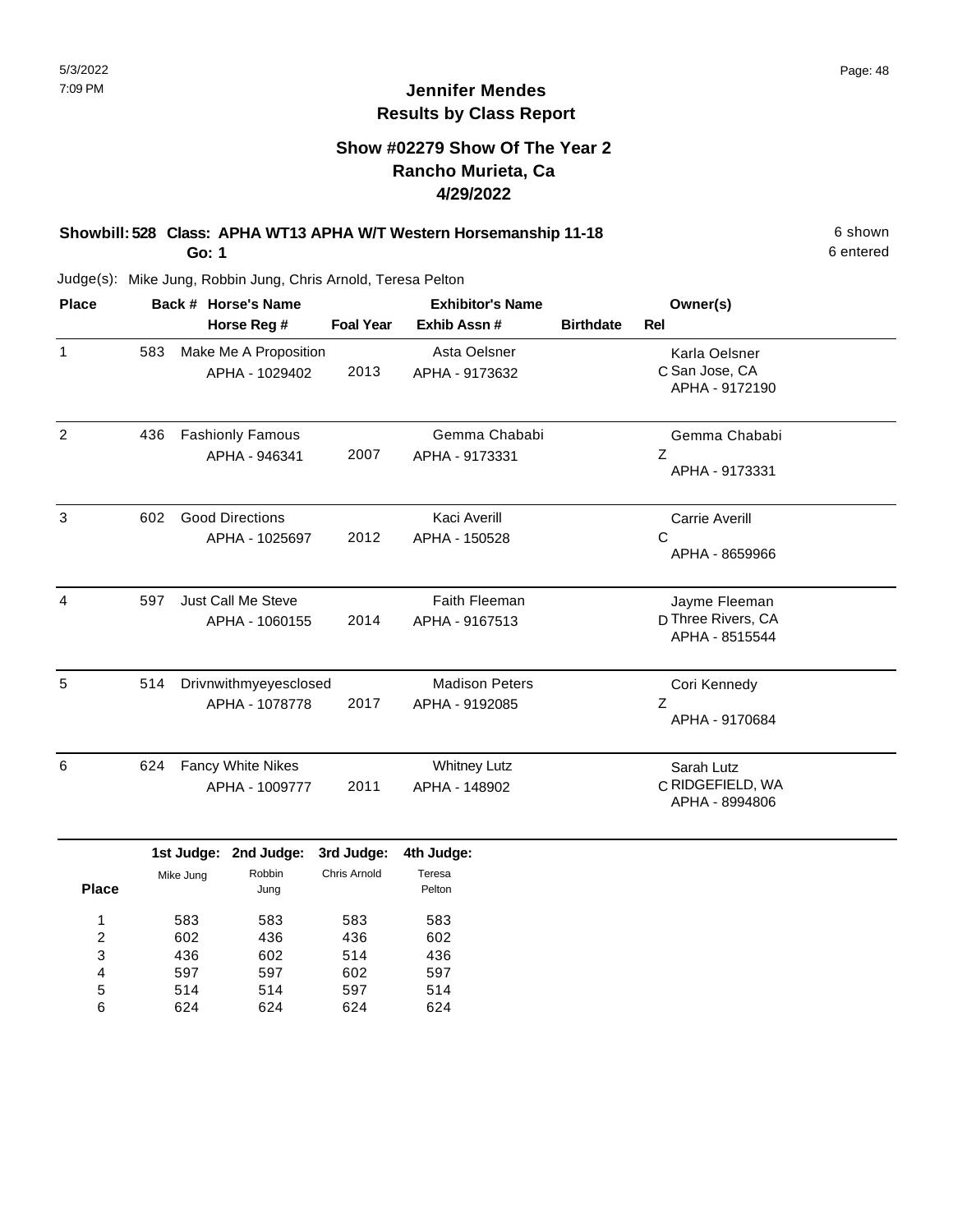## **Show #02279 Show Of The Year 2 Rancho Murieta, Ca 4/29/2022**

## **Showbill: 529 Class: OPEN 9943 ALL BREED NON PRO HORSEMANSHIP** 11 Shown

**Go: 1**

11 entered

| <b>Place</b>     |     |            | Back # Horse's Name   |                  | <b>Exhibitor's Name</b>         | Owner(s)                                         |
|------------------|-----|------------|-----------------------|------------------|---------------------------------|--------------------------------------------------|
|                  |     |            | Horse Reg #           | <b>Foal Year</b> | Exhib Assn #                    | Rel                                              |
| $\mathbf{1}$     | 528 |            | Always The Talk       | 2003             | Kimberly Ann Guenther           | Kimberly Ann Guenther<br>Z Orangevale, CA        |
| $\overline{c}$   | 519 |            | JZA Im Spotless       | 2010             | <b>Emily Gottschalk-Minners</b> | <b>Emily Gottschalk-Minners</b><br>Z POTOMAC, MD |
| $\mathsf 3$      | 539 |            | Im Good Anyway        | 2012             | Samantha Shaner                 | Patricia Gonsalves-Shaner<br>C Brentwood, CA     |
| 4                | 469 |            | LUCKY IN HOLLYWOOD    | 2011             | <b>TONI RAYKOVICH</b>           | <b>TONI RAYKOVICH</b><br>Ζ                       |
| 4                | 505 | Line Em Up |                       | 2014             | Ellie Stiller                   | Susan Bonde                                      |
| 6                | 661 |            | Only Party Rockin     | 2012             | Samantha Almond                 | Samantha Almond<br>Ζ                             |
| $\overline{7}$   | 623 |            | We Skip To The Music  | 2002             | Mikina McCreery                 | Courtney Robinson                                |
|                  |     |            | 1st Judge: 2nd Judge: | 3rd Judge:       | 4th Judge:                      |                                                  |
| <b>Place</b>     |     | Mike Jung  | Robbin<br>Jung        | Chris Arnold     | Teresa<br>Pelton                |                                                  |
| 1                |     | 528        | 528                   | 519              | 528                             |                                                  |
| $\boldsymbol{2}$ |     | 539        | 539                   | 528              | 519                             |                                                  |
| 3                |     | 519        | 519                   | 539              | 539                             |                                                  |
| 4                |     | 469        | 469                   | 505              | 505                             |                                                  |
| 5                |     | 505        | 505                   | 469              | 469                             |                                                  |
| 6                |     | 661        | 661                   | 661              | 623                             |                                                  |
| $\overline{7}$   |     | 555        | 623                   | 623              | 661                             |                                                  |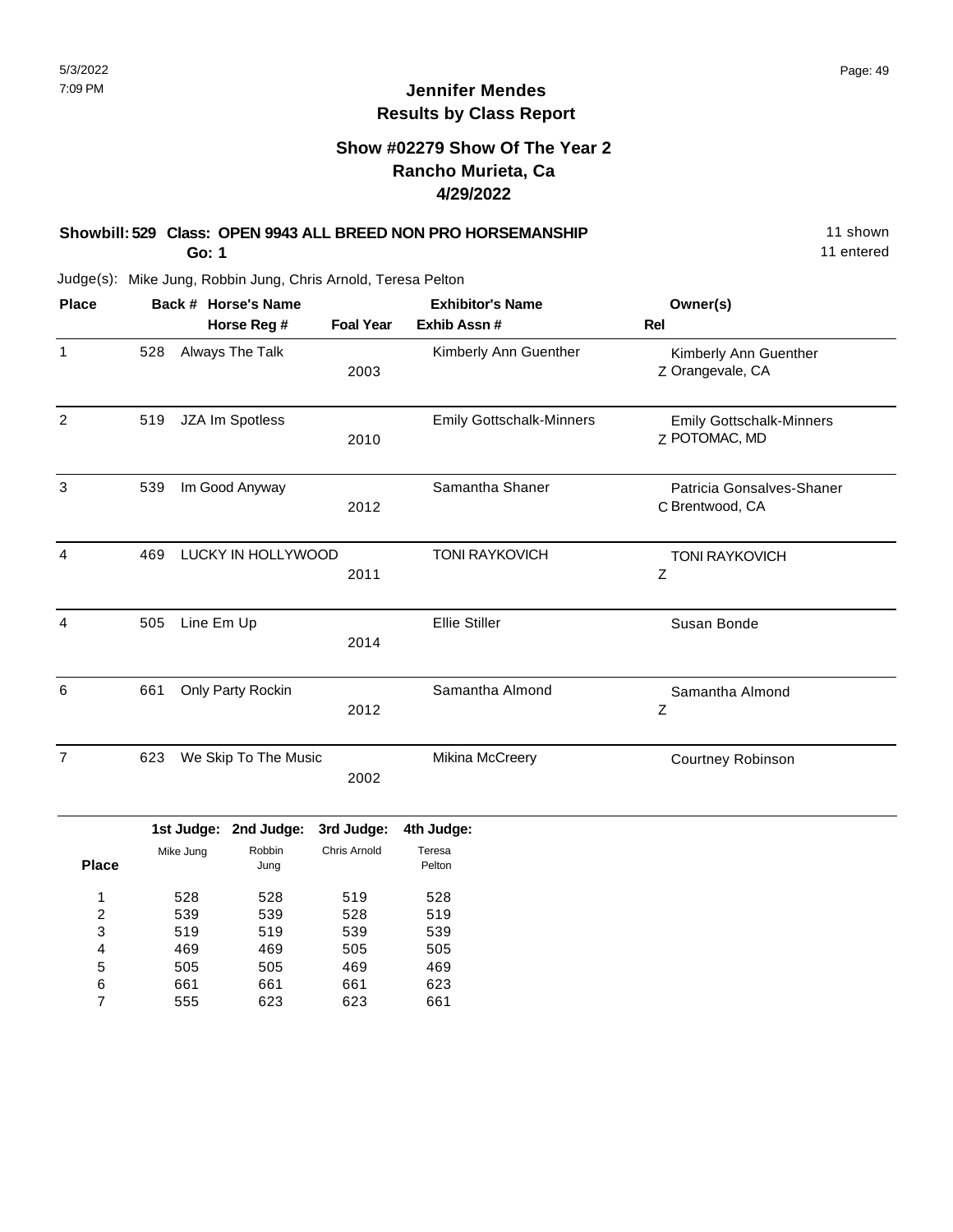## **Jennifer Mendes Results by Class Report**

## **Show #02279 Show Of The Year 2 Rancho Murieta, Ca 4/29/2022**

**Showbill: 530 Class: APHA VH1 Novice Youth Western Horsemanship** 15 Shown 15 shown **Go: 1**

| <b>Place</b>   |     | Back # Horse's Name<br>Horse Reg #     | <b>Foal Year</b> | <b>Exhibitor's Name</b><br>Exhib Assn# | Owner(s)<br>Rel                                                  |
|----------------|-----|----------------------------------------|------------------|----------------------------------------|------------------------------------------------------------------|
| 1              | 639 | Shesa Hot Suggestion<br>APHA - 1075220 | 2016             | Ella Mccullough<br>APHA - 151154       | Ella Mccullough<br>Ζ<br>APHA - 151154                            |
| $\overline{2}$ | 576 | Rhythm Of Tats Heart<br>APHA - 1049306 | 2015             | Ashley Mclaughlin<br>APHA - 0142609    | Ashley Mclaughlin<br>Z San Juan Bautista, CA<br>APHA - 0142609   |
| $\overline{2}$ | 580 | Sirtainly No Doubt<br>APHA - 1020871   | 2012             | <b>Marley Halse</b><br>APHA - 9141541  | <b>Marley Halse</b><br>Z Mountlake Terrace, WA<br>APHA - 9141541 |
| $\overline{4}$ | 468 | Hotroddin N The USA<br>APHA - 1056729  | 2015             | Layla K Perrine<br>APHA - 0140304      | Layla K Perrine<br>Z TACOMA, WA<br>APHA - 0140304                |
| 5              | 501 | Lawless Zippo<br>APHA - 1043251        | 2014             | Dakota Hagel<br>APHA - 9174345         | Dakota Hagel<br>APHA - 9174345                                   |
| 6              | 526 | No Comparison<br>APHA - 1048981        | 2013             | Cynthia Miller<br>APHA - 9184891       | Cynthia Miller<br>Ζ<br>APHA - 9184891                            |
| $\overline{7}$ | 466 | Arap N Amaze N<br>APHA - 1022006       | 2012             | Aryha Carter<br>APHA - 0147701         | Aryha Carter<br>Z<br>APHA - 0147701                              |

|       |           | 1st Judge: 2nd Judge: | 3rd Judge:   | 4th Judge:       |
|-------|-----------|-----------------------|--------------|------------------|
| Place | Mike Jung | Robbin<br>Jung        | Chris Arnold | Teresa<br>Pelton |
|       |           |                       |              |                  |
| 1     | 580       | 639                   | 639          | 580              |
| 2     | 639       | 576                   | 526          | 639              |
| 3     | 576       | 580                   | 501          | 468              |
| 4     | 468       | 466                   | 576          | 576              |
| 5     | 501       | 468                   | 468          | 501              |
| 6     | 526       | 501                   | 601          | 570              |
|       | 466       | 569                   | 429          | 429              |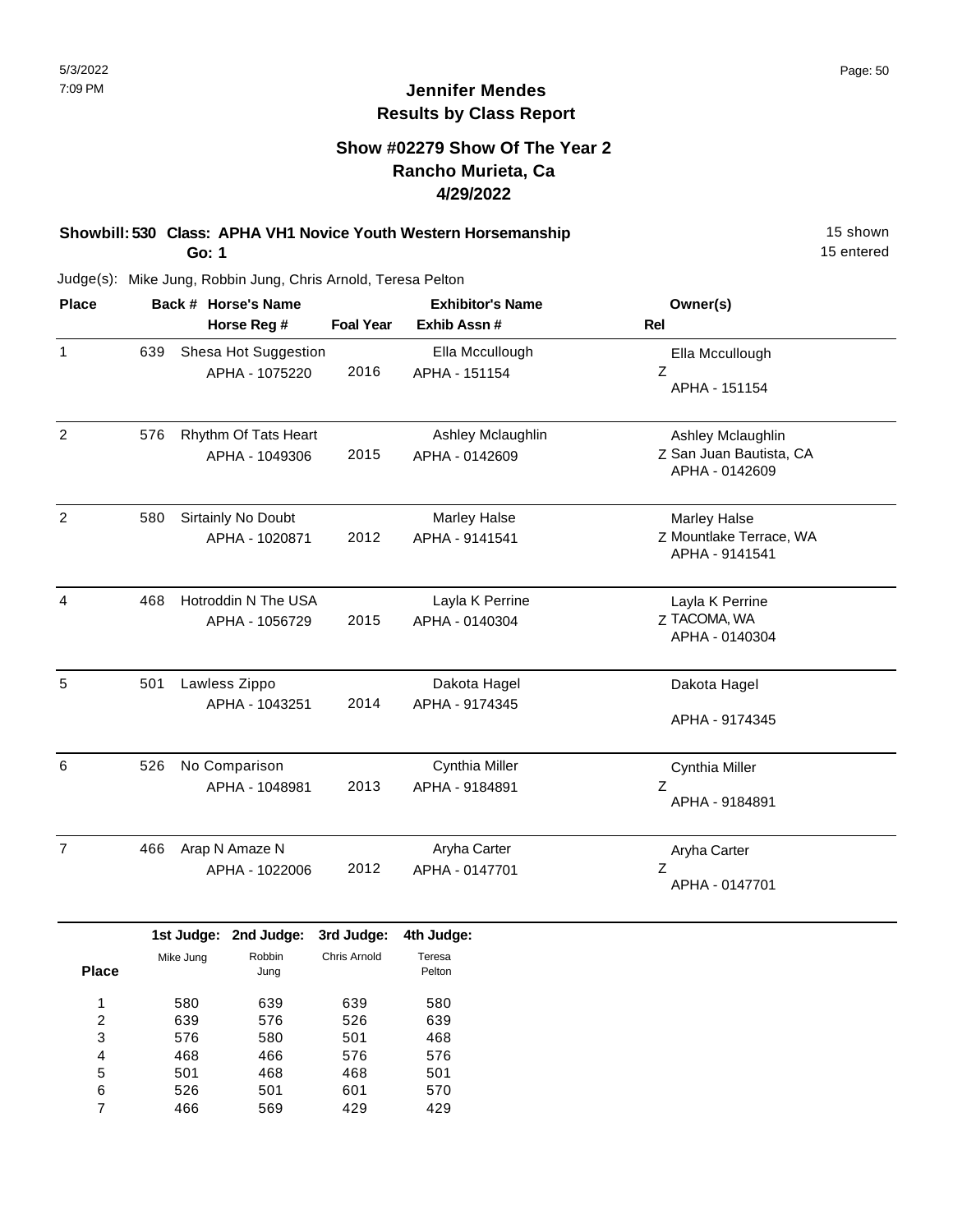## **Show #02279 Show Of The Year 2 Rancho Murieta, Ca 4/29/2022**

#### **Showbill: 531 Class: APHA NH1 Novice Amateur Western Horsemanship** 22 shown 22 shown **Go: 1**

22 entered

| <b>Place</b> |     | Back # Horse's Name                         | <b>Exhibitor's Name</b> |                                         | Owner(s)                                          |
|--------------|-----|---------------------------------------------|-------------------------|-----------------------------------------|---------------------------------------------------|
|              |     | Horse Reg #                                 | <b>Foal Year</b>        | Exhib Assn#                             | <b>Rel</b>                                        |
| 1            | 605 | Certainly A Sensation<br>APHA - 1024816     | 2012                    | Stephanie Proft<br>APHA - 8847512       | Stephanie Proft<br>Z Napa, CA<br>APHA - 8847512   |
| 2            | 563 | Daddys First Recruit<br>APHA - 1060111      | 2016                    | Shawn Kingma<br>APHA - 8391736          | Shawn Kingma<br>Z<br>APHA - 8391736               |
| 3            | 488 | Make Me A Cowboy<br>APHA - 1080039          | 2017                    | Jennifer Chan<br>APHA - 7127146         | Jennifer Or Margie Chan<br>Ζ<br>APHA - 8204287    |
| 4            | 585 | Plenty Of Tats Rhythm<br>APHA - 882713      | 2006                    | Kelly Henningsen<br>APHA - 8873513      | Kelly Henningsen<br>APHA - 8873513                |
| 5            | 481 | A Cowboy Invitation<br>APHA - 1087181       | 2019                    | <b>Crystal Fallon</b><br>APHA - 8931916 | Kim Ferguson                                      |
| 6            | 485 | <b>Oceans Of Assets</b><br>APHA - 1054012   | 2015                    | Melissa Neill<br>APHA - 8246386         | Melissa Neill<br>Z<br>APHA - 8246386              |
| 6            | 547 | <b>Nighttime Sensation</b><br>APHA - 847610 | 2005                    | Therese C Weiser<br>APHA - 8758294      | Christine Weiser Zimmerman<br>M<br>APHA - 8521284 |

|       |           | 1st Judge: 2nd Judge: | 3rd Judge:   | 4th Judge:       |
|-------|-----------|-----------------------|--------------|------------------|
| Place | Mike Jung | Robbin<br>Jung        | Chris Arnold | Teresa<br>Pelton |
| 1     | 563       | 605                   | 605          | 605              |
| 2     | 605       | 563                   | 488          | 563              |
| 3     | 485       | 585                   | 563          | 547              |
| 4     | 585       | 481                   | 481          | 585              |
| 5     | 488       | 488                   | 561          | 488              |
| 6     | 481       | 486                   | 503          | 469              |
| 7     | 547       | 561                   | 485          | 481              |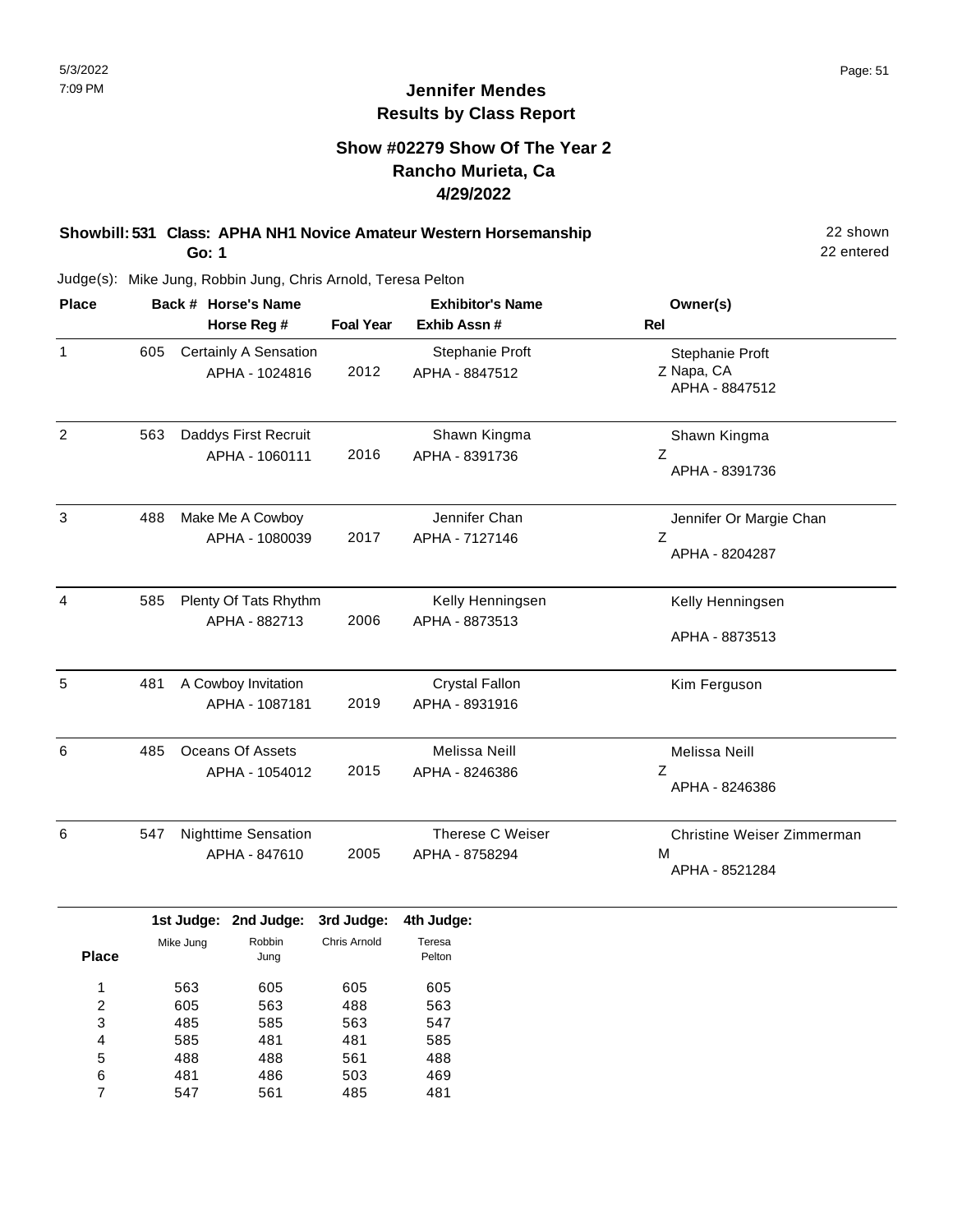## **Show #02279 Show Of The Year 2 Rancho Murieta, Ca 4/29/2022**

#### **Showbill: 532 Class: APHA YH2 Youth Western Horsemanship 13 & Under** 8 Shown 8 shown **Go: 1**

8 entered

Judge(s): Mike Jung, Robbin Jung, Chris Arnold, Teresa Pelton

535 435

6 7 535 435

535 435 535 435

| <b>Place</b>                           |     |                          | Back # Horse's Name                    |                          | <b>Exhibitor's Name</b>               | Owner(s)                                            |
|----------------------------------------|-----|--------------------------|----------------------------------------|--------------------------|---------------------------------------|-----------------------------------------------------|
|                                        |     |                          | Horse Reg #                            | <b>Foal Year</b>         | Exhib Assn #                          | Rel                                                 |
| 1                                      | 511 |                          | Greta Comin In Hott<br>APHA - 1068651  | 2016                     | Lauren Helms<br>APHA - 9187758        | Lauren Helms<br>Z Conway, WA<br>APHA - 9187758      |
| $\mathbf{1}$                           | 600 |                          | Im Fantasized<br>APHA - 1027720        | 2013                     | Jocelynn Krieg<br>APHA - 9168075      | Jocelynn Krieg<br>Ζ<br>APHA - 9168075               |
| $\mathbf{3}$                           | 466 |                          | Arap N Amaze N<br>APHA - 1022006       | 2012                     | Aryha Carter<br>APHA - 0147701        | Aryha Carter<br>Z<br>APHA - 0147701                 |
| $\overline{4}$                         | 570 |                          | Hotnblazing Only<br>APHA - 1058702     | 2015                     | <b>Colten Dulin</b><br>APHA - 8993661 | Earlynn M Chase<br>D Nampa, ID<br>APHA - 8981468    |
| 5                                      | 429 |                          | The Next Episode<br>APHA - 1054677     | 2014                     | Rachel Casper<br>APHA - 8084965       | Bhavana Reddy<br>Portland, OR<br>APHA - 8957809     |
| $\,6$                                  | 535 |                          | Jacks A Lady Too<br>APHA - 752961      | 2003                     | April Gray<br>APHA - 149699           | April Gray<br>Z Citrus Heights, CA<br>APHA - 149699 |
| $\overline{7}$                         | 435 |                          | <b>GD Flaming Fox</b><br>APHA - 618501 | 2001                     | Audrey May<br>APHA - 8091791          | <b>Audrey May</b><br>Z<br>APHA - 8091791            |
|                                        |     |                          | 1st Judge: 2nd Judge:                  | 3rd Judge:               | 4th Judge:                            |                                                     |
| <b>Place</b>                           |     | Mike Jung                | Robbin<br>Jung                         | Chris Arnold             | Teresa<br>Pelton                      |                                                     |
| 1<br>$\overline{\mathbf{c}}$<br>3<br>4 |     | 511<br>570<br>600<br>466 | 511<br>600<br>466<br>570               | 600<br>466<br>511<br>429 | 600<br>511<br>429<br>570              |                                                     |
| 5                                      |     | 429                      | 429                                    | 570                      | 466                                   |                                                     |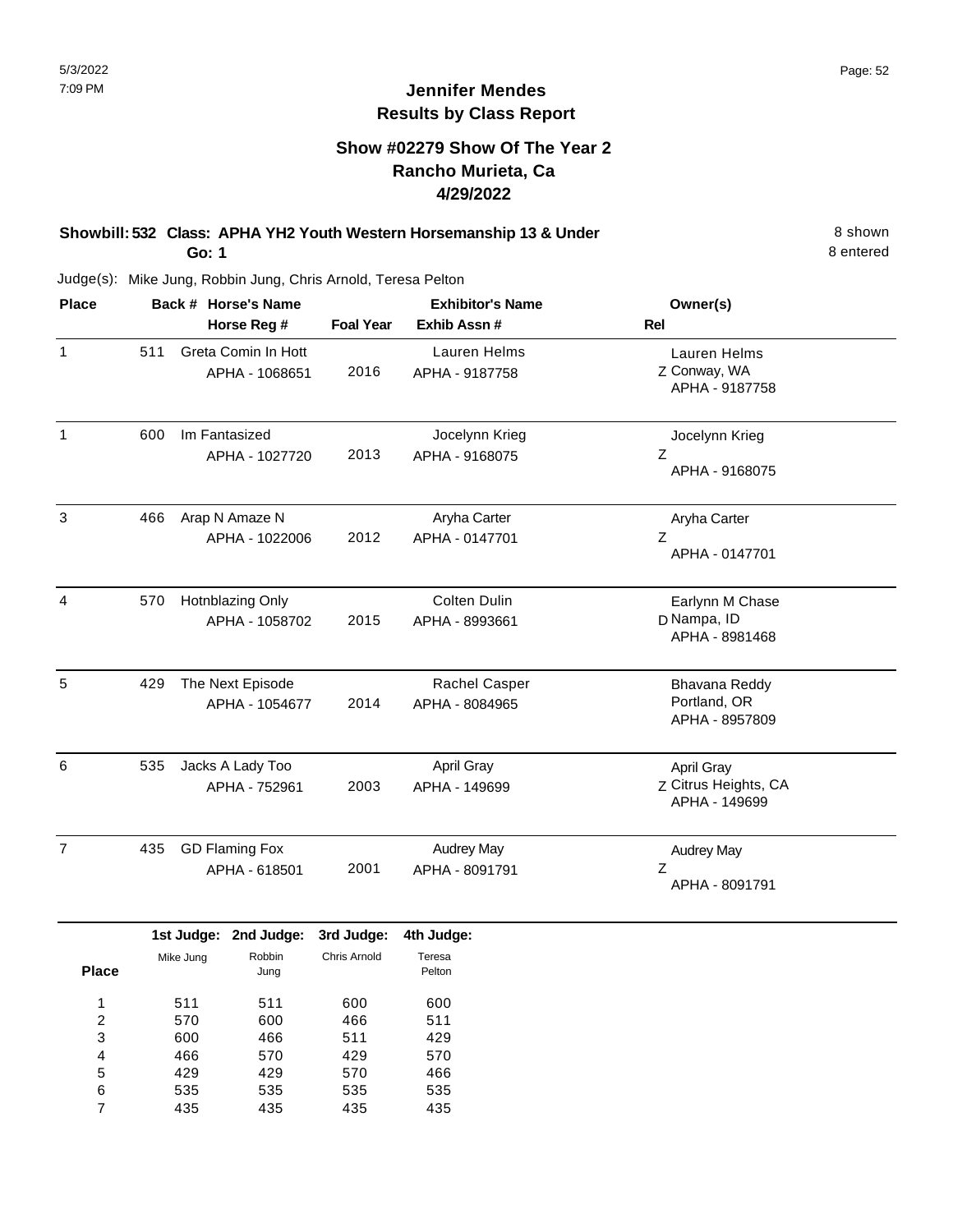## **Show #02279 Show Of The Year 2 Rancho Murieta, Ca 4/29/2022**

### **Showbill: 533 Class: APHA YH1 Youth Western Horsemanship 18 & Under** 8 Shown **Go: 1**

8 entered

| <b>Place</b>   |     | Back # Horse's Name                    | <b>Exhibitor's Name</b> |                                       |                  | Owner(s)                                                         |
|----------------|-----|----------------------------------------|-------------------------|---------------------------------------|------------------|------------------------------------------------------------------|
|                |     | Horse Reg #                            | <b>Foal Year</b>        | Exhib Assn #                          | <b>Birthdate</b> | <b>Rel</b>                                                       |
| $\mathbf{1}$   | 483 | <b>Dirty Options</b><br>APHA - 1051099 | 2014                    | Lauren Hall<br>APHA - 0129358         |                  | Lauren Hall<br>Sammamish, WA<br>APHA - 0129358                   |
| $\overline{2}$ | 506 | Elite Le Zipped Up<br>APHA - 906273    | 2007                    | Alyssa Martin<br>APHA - 9156078       |                  | Marta Martin<br>C Centralia, WA<br>APHA - 9155420                |
| 3              | 572 | A Little Bit Fancy<br>APHA - 1037766   | 2012                    | Cody Dulin<br>APHA - 8981478          |                  | Megan Dulin<br>$\mathsf C$                                       |
| 3              | 594 | Sirtain Kinda Dream<br>APHA - 985018   | 2010                    | Peyton Staat<br>APHA - 8846258        |                  | Peyton Staat<br>Bakersfield, CA<br>APHA - 8846258                |
| 5              | 580 | Sirtainly No Doubt<br>APHA - 1020871   | 2012                    | <b>Marley Halse</b><br>APHA - 9141541 |                  | <b>Marley Halse</b><br>Z Mountlake Terrace, WA<br>APHA - 9141541 |
| 5              | 639 | Shesa Hot Suggestion<br>APHA - 1075220 | 2016                    | Ella Mccullough<br>APHA - 151154      |                  | Ella Mccullough<br>Z<br>APHA - 151154                            |
| $\overline{7}$ | 501 | Lawless Zippo<br>APHA - 1043251        | 2014                    | Dakota Hagel<br>APHA - 9174345        |                  | Dakota Hagel<br>APHA - 9174345                                   |

|              |           | 1st Judge: 2nd Judge: 3rd Judge: |              | 4th Judge: |
|--------------|-----------|----------------------------------|--------------|------------|
|              | Mike Jung | Robbin                           | Chris Arnold | Teresa     |
| <b>Place</b> |           | Jung                             |              | Pelton     |
| 1            | 506       | 506                              | 483          | 506        |
| 2            | 483       | 483                              | 594          | 483        |
| 3            | 572       | 639                              | 580          | 572        |
| 4            | 594       | 572                              | 639          | 594        |
| 5            | 580       | 594                              | 572          | 580        |
| 6            | 639       | 580                              | 506          | 639        |
| 7            | 468       | 501                              | 501          | 501        |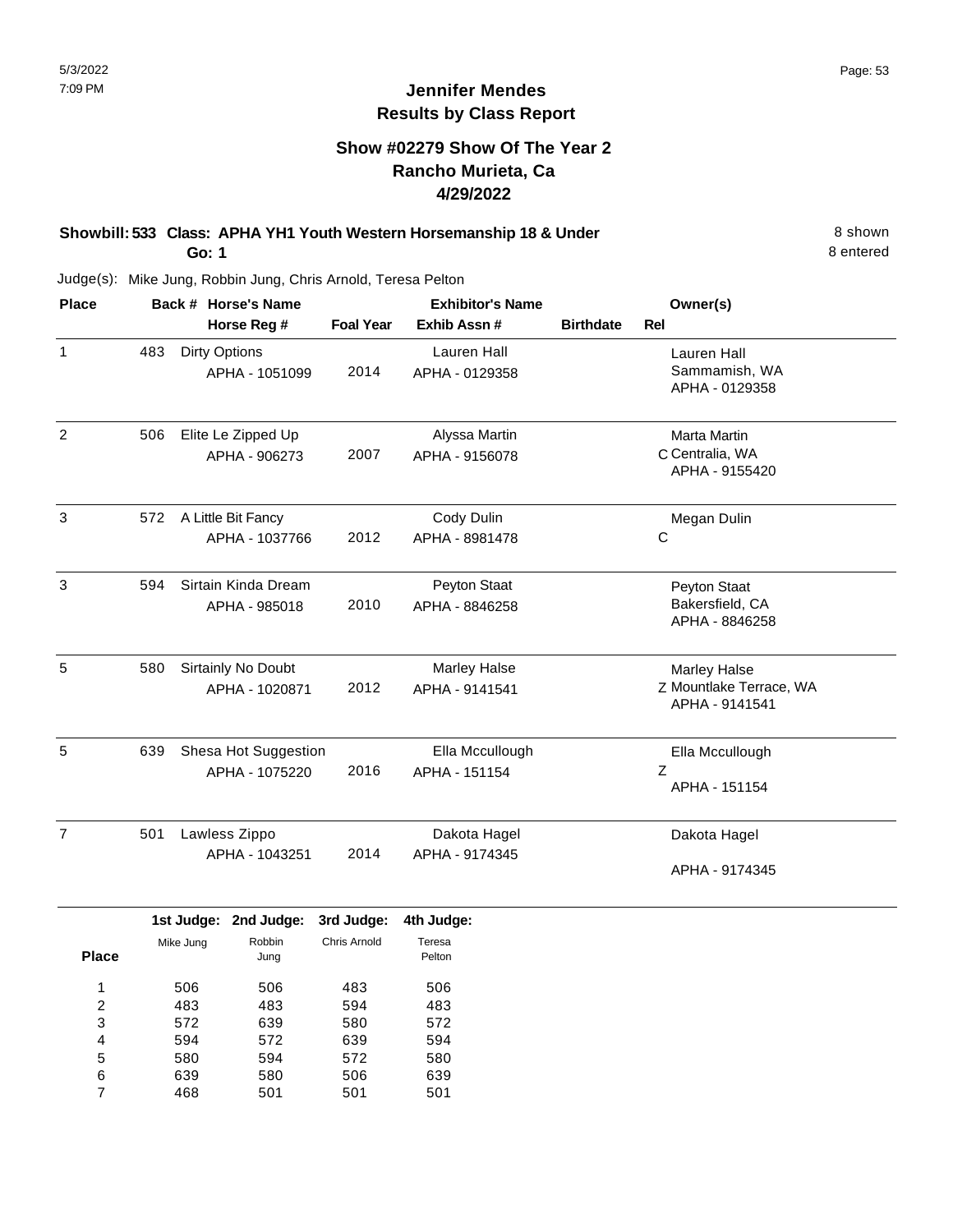## **Jennifer Mendes Results by Class Report**

## **Show #02279 Show Of The Year 2 Rancho Murieta, Ca 4/29/2022**

# **Showbill: 534 Class: APHA AH1 Amateur Western Horsemanship All Ages** 8 Shown

**Go: 1**

496 567

5 6

605 567 458 605 605 492

| <b>Place</b>                           |     | Back # Horse's Name      |                                         |                            | <b>Exhibitor's Name</b>                      | Owner(s)                                                      |  |
|----------------------------------------|-----|--------------------------|-----------------------------------------|----------------------------|----------------------------------------------|---------------------------------------------------------------|--|
|                                        |     |                          | Horse Reg #                             | <b>Foal Year</b>           | Exhib Assn #                                 | <b>Rel</b>                                                    |  |
| $\mathbf{1}$                           | 547 |                          | Nighttime Sensation<br>APHA - 847610    | 2005                       | Christine Weiser Zimmerman<br>APHA - 8521284 | Christine Weiser Zimmerman<br>Z<br>APHA - 8521284             |  |
| $\overline{c}$                         | 587 |                          | Borntobesensational<br>APHA - 870265    | 2006                       | <b>Riley Supertino</b><br>APHA - 8940110     | <b>Riley Supertino</b><br>Z Bakersfield, CA<br>APHA - 8940110 |  |
| 3                                      | 496 |                          | Ready For The Weekend<br>APHA - 1056376 | 2015                       | Lena H Davies<br>APHA - 141520               | Lena H Davies<br>Z SALEM, OR<br>APHA - 141520                 |  |
| 4                                      | 492 |                          | Chipalicious Invite<br>APHA - 1011321   | 2011                       | Scott Cooper<br>APHA - 122930                | Scott Cooper<br>Z Los Angeles, CA<br>APHA - 122930            |  |
| 5                                      | 605 |                          | Certainly A Sensation<br>APHA - 1024816 | 2012                       | Stephanie Proft<br>APHA - 8847512            | Stephanie Proft<br>Z Napa, CA<br>APHA - 8847512               |  |
| 6                                      | 458 |                          | The Perfect Machine<br>APHA - 981089    | 2010                       | <b>Emily Tuma</b><br>APHA - 8325007          | Shelley Lynn Tuma<br>C Bend, OR<br>APHA - 8242152             |  |
| $\overline{7}$                         | 481 |                          | A Cowboy Invitation<br>APHA - 1087181   | 2019                       | <b>Crystal Fallon</b><br>APHA - 8931916      | Kim Ferguson                                                  |  |
| $\overline{7}$                         | 567 |                          | Good To Know<br>APHA - 1072307          | 2017                       | Tammi Ocumpaugh<br>APHA - 8396242            | Tammi Ocumpaugh<br>Z<br>APHA - 8396242                        |  |
| <b>Place</b>                           |     | Mike Jung                | 1st Judge: 2nd Judge:<br>Robbin<br>Jung | 3rd Judge:<br>Chris Arnold | 4th Judge:<br>Teresa<br>Pelton               |                                                               |  |
| 1<br>$\overline{\mathbf{c}}$<br>3<br>4 |     | 547<br>492<br>587<br>605 | 492<br>587<br>547<br>496                | 547<br>496<br>587<br>481   | 547<br>587<br>458<br>496                     |                                                               |  |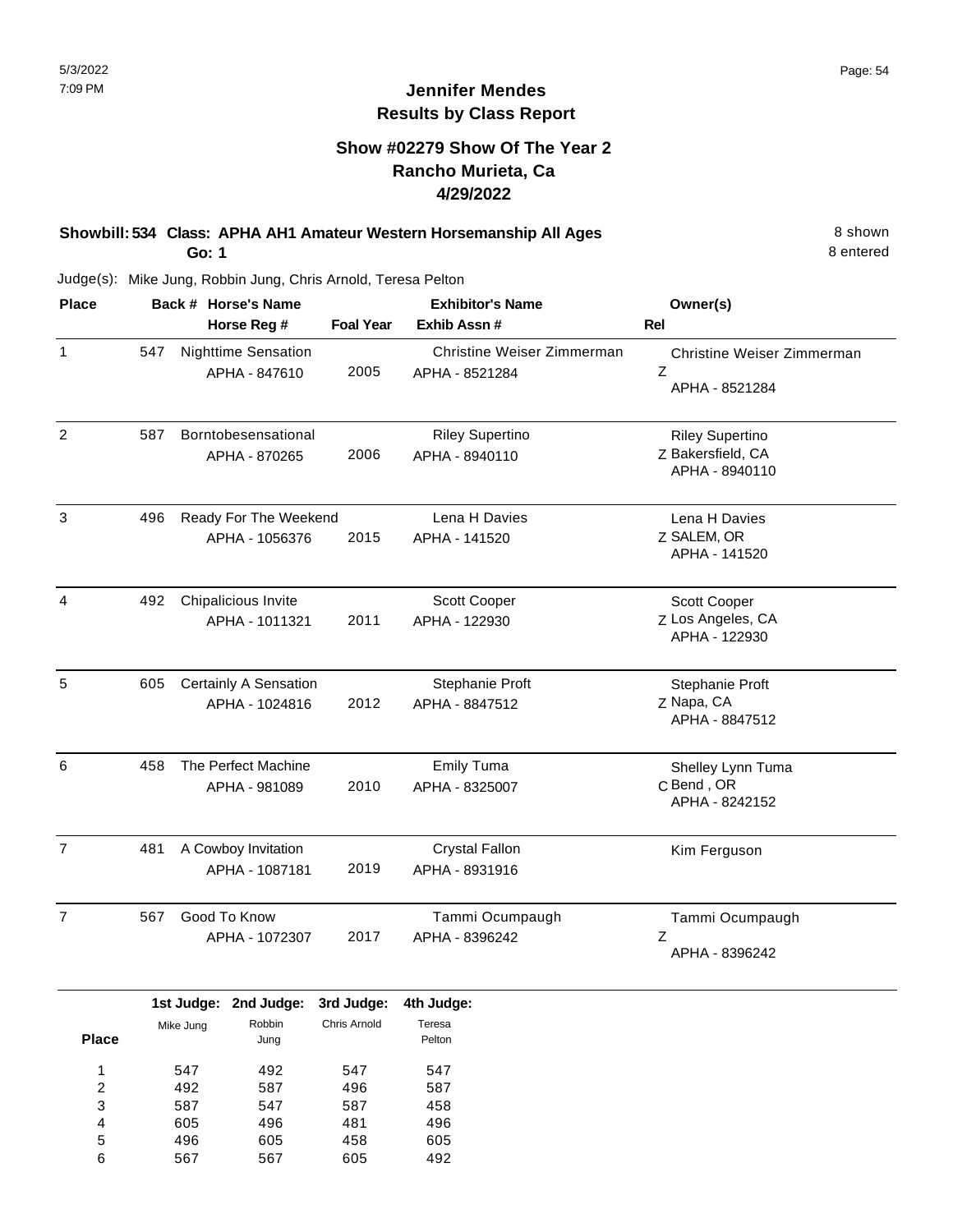## **Show #02279 Show Of The Year 2 Rancho Murieta, Ca 4/29/2022**

7 458 458 567 481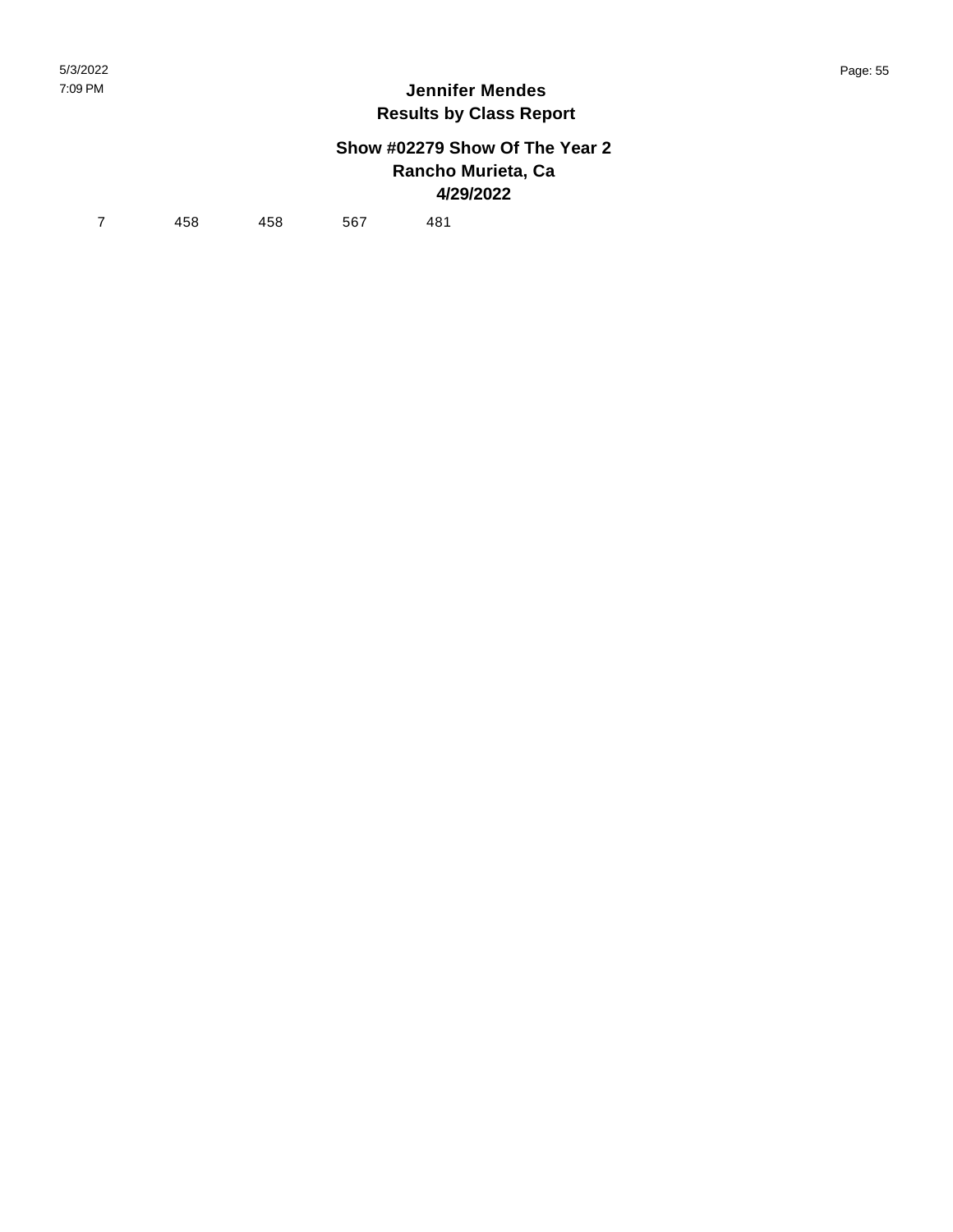## **Show #02279 Show Of The Year 2 Rancho Murieta, Ca 4/29/2022**

#### **Showbill: 535 Class: APHA AH6 Amateur Western Horsemanship 45 & Older** 13 Shown **Go: 1**

13 entered

Judge(s): Mike Jung, Robbin Jung, Chris Arnold, Teresa Pelton

467 563 607

5 6 7 563 607 507 563 548 452

607 563 584

| <b>Place</b>                           |     | Back # Horse's Name               |                                             |                   | <b>Exhibitor's Name</b>                   | Owner(s)                                                    |  |
|----------------------------------------|-----|-----------------------------------|---------------------------------------------|-------------------|-------------------------------------------|-------------------------------------------------------------|--|
|                                        |     |                                   | Horse Reg #                                 | <b>Foal Year</b>  | Exhib Assn #                              | Rel                                                         |  |
| $\mathbf{1}$                           | 491 |                                   | Gota Take A Chance<br>APHA - 788629         | 2003              | Michelle Vondran<br>APHA - 8391419        | Michelle Vondran<br>Ζ<br>APHA - 8391419                     |  |
| $\overline{2}$                         | 452 |                                   | Two Timin Gentlemen<br>APHA - 1006178       | 2011              | Sue Merchant<br>APHA - 8296487            | Dennis & Sue Merchant<br>Z Santa Ynez, CA<br>APHA - 8522091 |  |
| 2                                      | 548 |                                   | Im Real Sensational<br>APHA - 993205        | 2010              | Linda Rice<br>APHA - 8297641              | Linda Rice<br>Z Pismo Beach, CA<br>APHA - 8297641           |  |
| 4                                      | 607 | Who Sez                           | APHA - 768711                               | 2003              | Barbara Messinger<br>APHA - 8771677       | Barbara Messinger<br>Z ARCADIA, CA<br>APHA - 8771677        |  |
| 5                                      | 563 |                                   | Daddys First Recruit<br>APHA - 1060111      | 2016              | Shawn Kingma<br>APHA - 8391736            | Shawn Kingma<br>Z<br>APHA - 8391736                         |  |
| 5                                      | 584 | Arapped In Black<br>APHA - 937038 |                                             | 2008              | <b>JERI-LOU BIGGS</b><br>APHA - 8440553   | <b>JERI-LOU BIGGS</b><br>Z COTTONWOOD, CA<br>APHA - 8440553 |  |
| $\overline{7}$                         | 467 |                                   | <b>LETSGETREADYTOPARTE</b><br>APHA - 771043 | 2004              | <b>CHELBY D PROCTOR</b><br>APHA - 8424190 | CHELBY D PROCTOR<br>Z NAMPA, ID<br>APHA - 8424190           |  |
|                                        |     |                                   | 1st Judge: 2nd Judge:                       | 3rd Judge:        | 4th Judge:                                |                                                             |  |
| <b>Place</b>                           |     | Mike Jung                         | Robbin<br>Jung                              | Chris Arnold      | Teresa<br>Pelton                          |                                                             |  |
| 1<br>$\overline{\mathbf{c}}$<br>3<br>4 |     | 452<br>548<br>491                 | 452<br>548<br>491                           | 607<br>491<br>584 | 491<br>467<br>548                         |                                                             |  |
|                                        |     | 469                               | 584                                         | 608               | 452                                       |                                                             |  |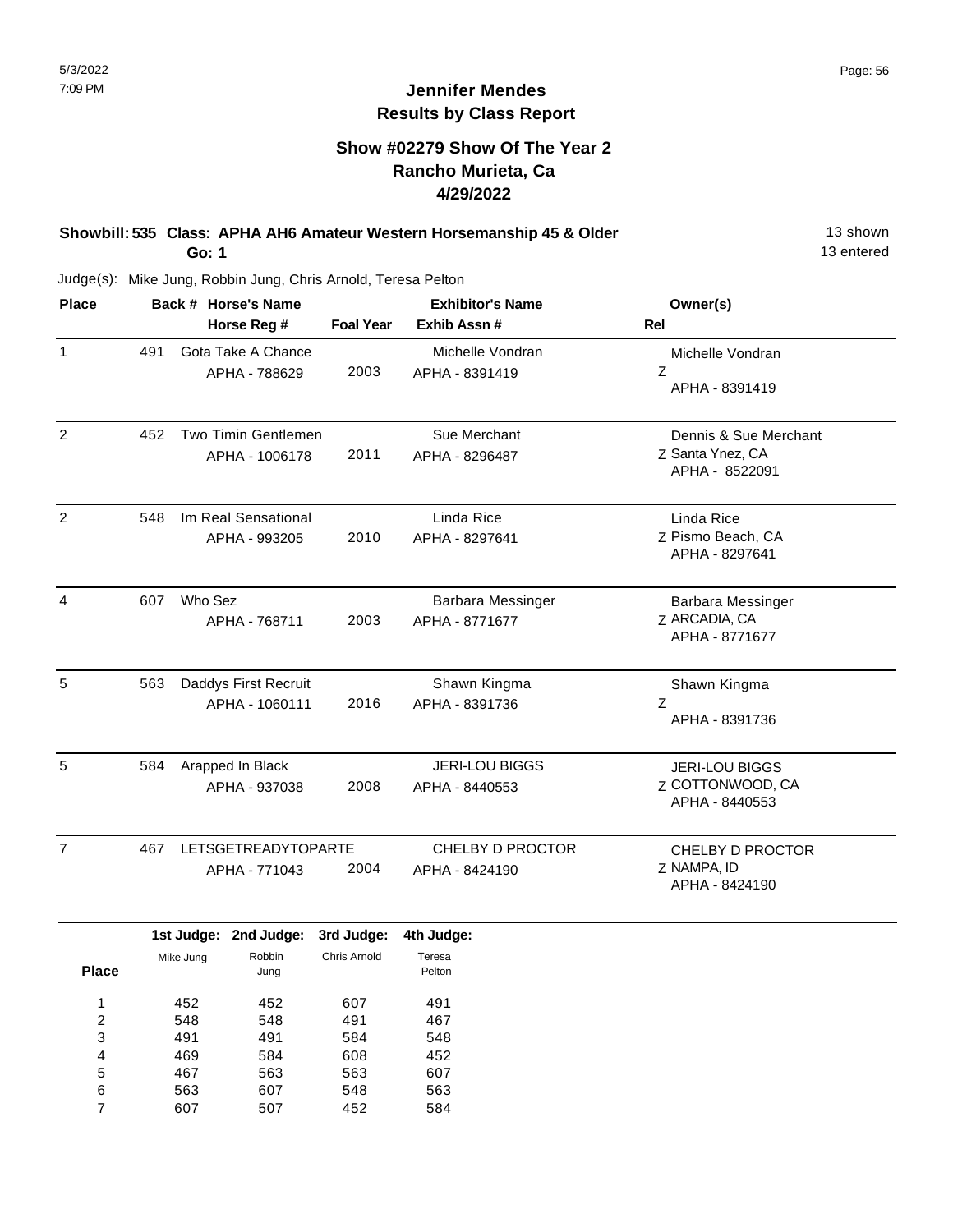## **Show #02279 Show Of The Year 2 Rancho Murieta, Ca 4/29/2022**

## **Showbill: 537 Class: OPEN 1028 ALL BREED OPEN WESTERN RIDING** 3 shown

**Go: 1**

3 entered

| <b>Place</b> |            | Back # Horse's Name | <b>Exhibitor's Name</b> |                                 | Owner(s)                                         |
|--------------|------------|---------------------|-------------------------|---------------------------------|--------------------------------------------------|
|              |            | Horse Reg #         | <b>Foal Year</b>        | Exhib Assn#                     | Rel                                              |
| 1            | 539        | Im Good Anyway      | 2012                    | Samantha Shaner                 | Patricia Gonsalves-Shaner<br>C Brentwood, CA     |
| 2            | 519        | JZA Im Spotless     | 2010                    | <b>Emily Gottschalk-Minners</b> | <b>Emily Gottschalk-Minners</b><br>Z POTOMAC, MD |
|              | 1st Judge: | 2nd Judge:          | 3rd Judge:              | 4th Judge:                      |                                                  |
| <b>Place</b> | Mike Jung  | Robbin<br>Jung      | <b>Chris Arnold</b>     | Teresa<br>Pelton                |                                                  |
|              | 539        | 519                 | 539                     | 539                             |                                                  |
| 2            | 519        | 539                 | 519                     | 519                             |                                                  |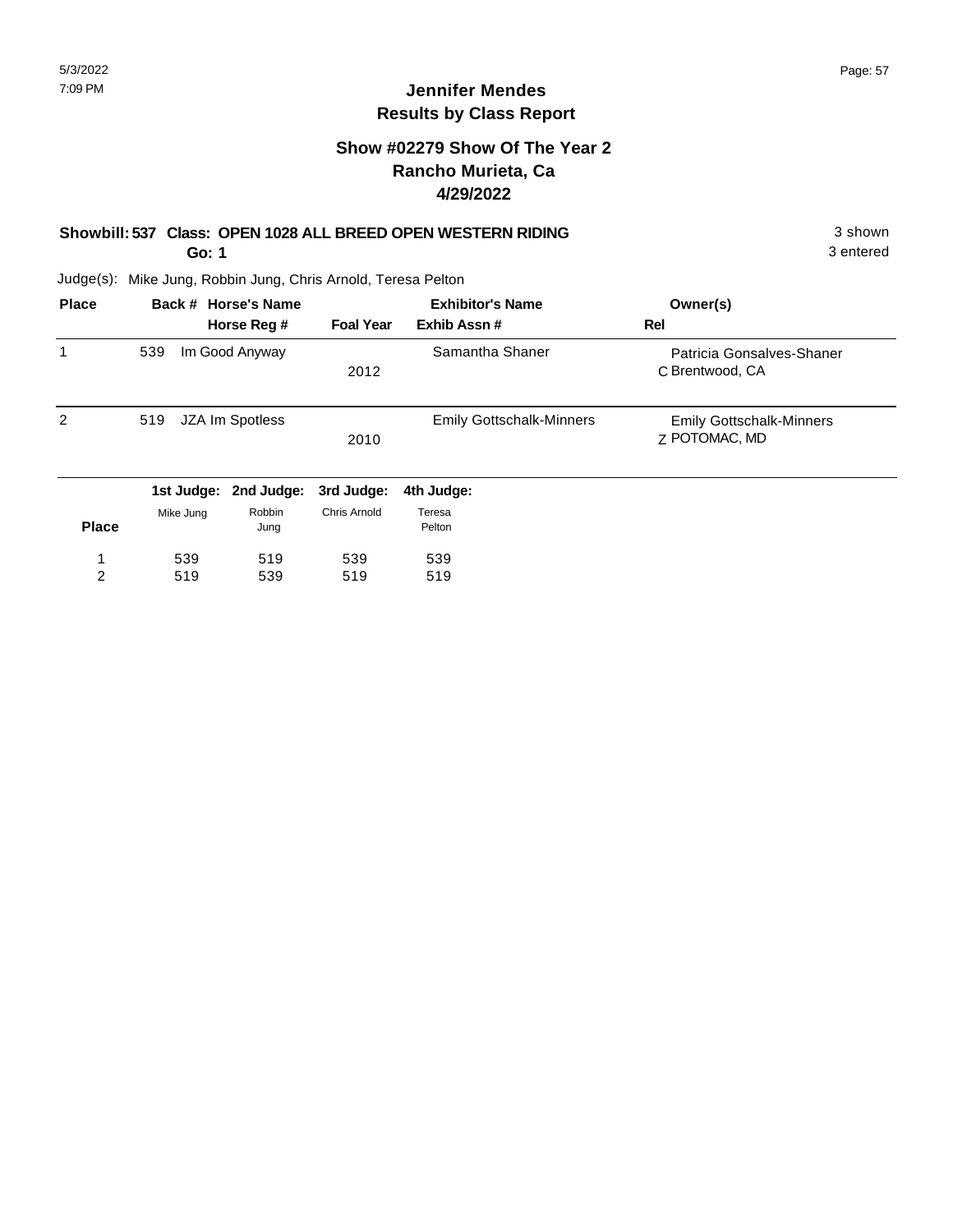## **Show #02279 Show Of The Year 2 Rancho Murieta, Ca 4/29/2022**

### **Showbill: 538 Class: APHA YWR1 Youth Western Riding 18 & Under** 1 **Shown** 1 shown **Go: 1**

1 entered

| <b>Place</b> |     | Back # Horse's Name                 | <b>Exhibitor's Name</b> |                                 | Owner(s)                                          |  |
|--------------|-----|-------------------------------------|-------------------------|---------------------------------|---------------------------------------------------|--|
|              |     | Horse Reg #                         | <b>Foal Year</b>        | Exhib Assn #                    | Rel                                               |  |
|              | 506 | Elite Le Zipped Up<br>APHA - 906273 | 2007                    | Alyssa Martin<br>APHA - 9156078 | Marta Martin<br>C Centralia, WA<br>APHA - 9155420 |  |

|              |           | 1st Judge: 2nd Judge: 3rd Judge: 4th Judge: |              |        |
|--------------|-----------|---------------------------------------------|--------------|--------|
|              | Mike Jung | Robbin                                      | Chris Arnold | Teresa |
| <b>Place</b> |           | Jung                                        |              | Pelton |
|              | 506       | 506                                         | 506          | 506    |
|              |           |                                             |              |        |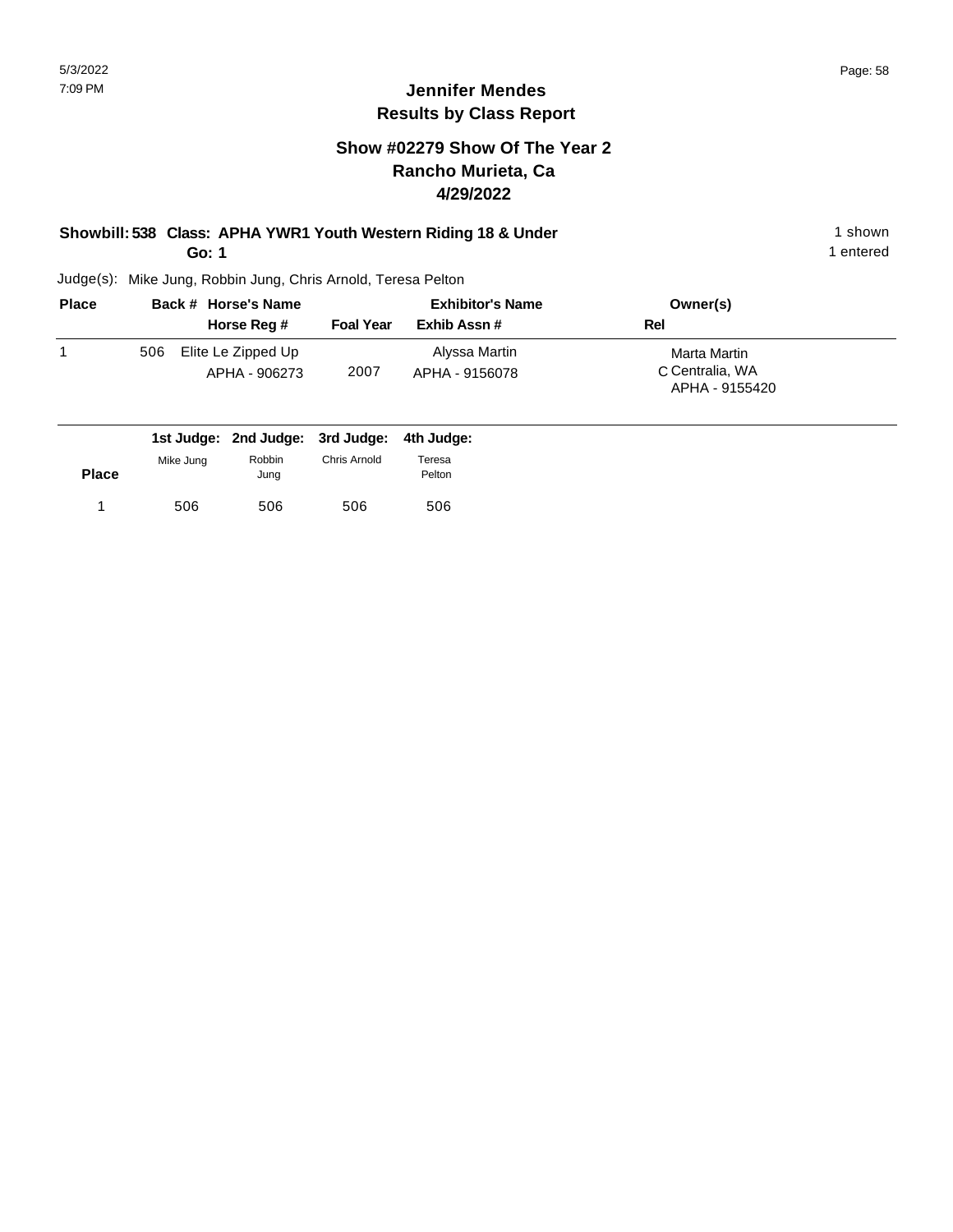## **Show #02279 Show Of The Year 2 Rancho Murieta, Ca 4/29/2022**

### **Showbill: 539 Class: APHA GWR Green Western Riding All Ages** 8 Shown 8 shown **Go: 1**

8 entered

| Back # Horse's Name |                                       | <b>Exhibitor's Name</b> |                                        | Owner(s)<br><b>Rel</b>                            |  |
|---------------------|---------------------------------------|-------------------------|----------------------------------------|---------------------------------------------------|--|
| 459                 | Faith Is Certain<br>APHA - 1058210    | 2014                    | <b>Karen Qualls</b><br>APHA - 8418556  | Shelley Lynn Tuma<br>O Bend, OR<br>APHA - 8242152 |  |
| 499                 | Im Good With It<br>APHA - 999533      | 2010                    | Kara Whitsell<br>APHA - 8764048        | Nancy Parkison<br>O<br>APHA - 8971806             |  |
| 498                 | All Figered Out<br>APHA - 972604      | 2009                    | Sue Fox<br>APHA - 8618289              | Sue Fox<br>Z Petaluma, CA<br>APHA - 8618289       |  |
| 610                 | Wise Men Talk<br>APHA - 1052616       | 2014                    | <b>BOBBIE EMMONS</b><br>APHA - 8346488 | Half A Dime Horse Ranch LLC                       |  |
| 634                 | Too Sleepy For Hugs<br>APHA - 1058260 | 2015                    | Kristen Hertsgaard<br>APHA - 8579403   | Grace W Leung<br>OLAS VEGAS, NV<br>APHA - 8861701 |  |
|                     |                                       | Horse Reg #             | <b>Foal Year</b>                       | Exhib Assn #                                      |  |

|              | .         | ---------      | .            | .                |  |
|--------------|-----------|----------------|--------------|------------------|--|
| <b>Place</b> | Mike Jung | Robbin<br>Jung | Chris Arnold | Teresa<br>Pelton |  |
| 1            | 499       | 459            | 459          | 459              |  |
| 2            | 498       | 499            | 610          | 634              |  |
| 3            | 459       | 498            | 499          | 499              |  |
| 4            | 634       | 610            | 498          | 610              |  |
| 5            | 610       | 634            | 634          | 498              |  |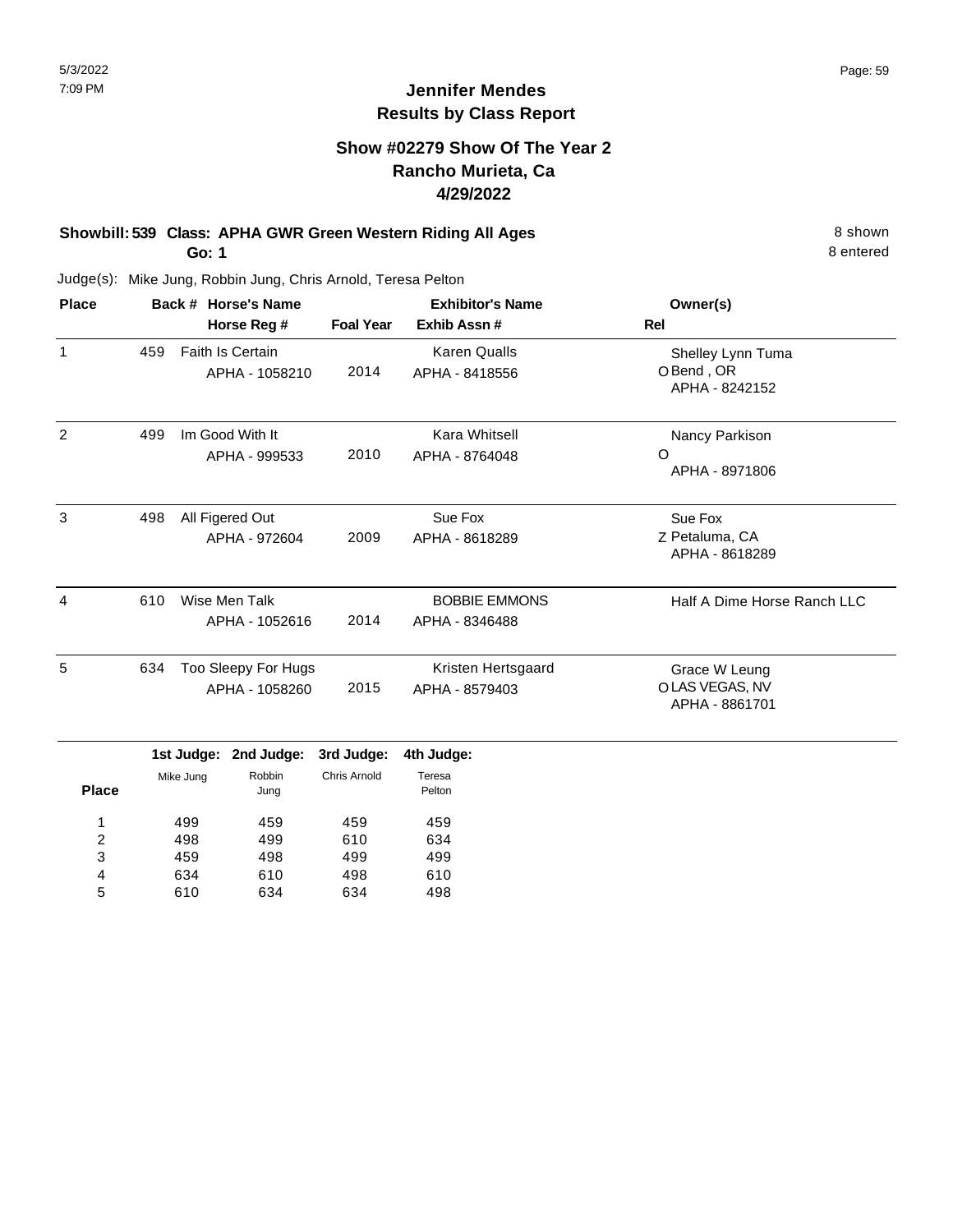## **Jennifer Mendes Results by Class Report**

## **Show #02279 Show Of The Year 2 Rancho Murieta, Ca 4/29/2022**

#### **Showbill: 540 Class: APHA NWR1 Novice Amateur Western Riding 7 Shown 7 shown Go: 1**

| <b>Place</b>   | Back # Horse's Name |                       |                  | <b>Exhibitor's Name</b> | Owner(s)                           |  |
|----------------|---------------------|-----------------------|------------------|-------------------------|------------------------------------|--|
|                |                     | Horse Reg #           | <b>Foal Year</b> | Exhib Assn#             | <b>Rel</b>                         |  |
| $\mathbf{1}$   | 492                 | Chipalicious Invite   |                  | Scott Cooper            | Scott Cooper                       |  |
|                |                     | APHA - 1011321        | 2011             | APHA - 122930           | Z Los Angeles, CA<br>APHA - 122930 |  |
| $\overline{c}$ | 452                 | Two Timin Gentlemen   |                  | Sue Merchant            | Dennis & Sue Merchant              |  |
|                |                     | APHA - 1006178        | 2011             | APHA - 8296487          | Z Santa Ynez, CA<br>APHA - 8522091 |  |
| 3              | 555                 | Goodnight Charlie     |                  | Randy Raykovich         | Spencer R Chelwick                 |  |
|                |                     | APHA - 911285         | 2007             | APHA - 8682244          | MOrange, CA<br>APHA - 8763343      |  |
| 4              | 469                 | LUCKY IN HOLLYWOOD    |                  | <b>TONI RAYKOVICH</b>   | <b>TONI RAYKOVICH</b>              |  |
|                |                     | APHA - 1000402        | 2011             | APHA - 8489756          | Z<br>APHA - 8489756                |  |
| 5              | 470                 | Fancy Huslers Necoia  |                  | <b>Betsy Ninekirk</b>   | <b>Betsy Ninekirk</b>              |  |
|                |                     | APHA - 1004590        | 2011             | APHA - 8815129          | Z Eureka, CA<br>APHA - 8815129     |  |
| 6              | 605                 | Certainly A Sensation |                  | Stephanie Proft         | Stephanie Proft                    |  |
|                |                     | APHA - 1024816        | 2012             | APHA - 8847512          | Z Napa, CA<br>APHA - 8847512       |  |
| $\overline{7}$ | 498                 | All Figered Out       |                  | Sue Fox                 | Sue Fox                            |  |
|                |                     | APHA - 972604         | 2009             | APHA - 8618289          | Z Petaluma, CA<br>APHA - 8618289   |  |

|              |           | 1st Judge: 2nd Judge: | 3rd Judge:   | 4th Judge        |
|--------------|-----------|-----------------------|--------------|------------------|
| <b>Place</b> | Mike Jung | Robbin<br>Jung        | Chris Arnold | Teresa<br>Pelton |
| 1            | 492       | 492                   | 555          | 452              |
| 2            | 469       | 469                   | 452          | 555              |
| 3            | 452       | 555                   | 470          | 492              |
| 4            | 470       | 452                   | 492          | 469              |
| 5            | 555       | 605                   | 469          | 470              |
| 6            | 605       | 470                   | 605          | 605              |
|              | 498       | 498                   | 498          | 498              |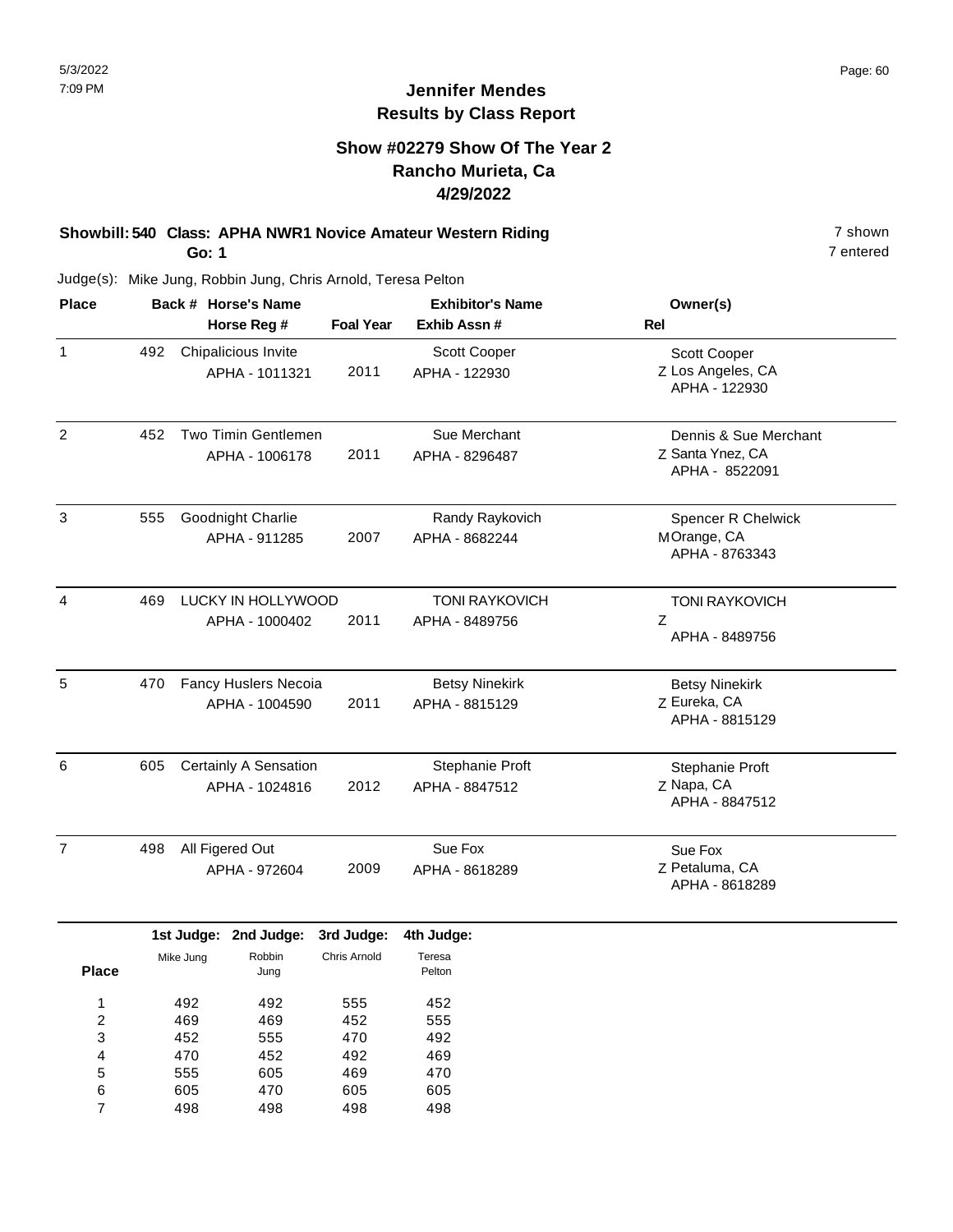## **Show #02279 Show Of The Year 2 Rancho Murieta, Ca 4/29/2022**

### **Showbill: 542 Class: APHA AWR1 Amateur Western Riding All Ages** 12 Shown **Go: 1**

12 entered

| <b>Place</b>   | Back # Horse's Name |                                             | <b>Exhibitor's Name</b> |                                              | Owner(s)                                                    |  |
|----------------|---------------------|---------------------------------------------|-------------------------|----------------------------------------------|-------------------------------------------------------------|--|
|                |                     | Horse Reg #                                 | <b>Foal Year</b>        | Exhib Assn #                                 | Rel                                                         |  |
| $\mathbf{1}$   | 458                 | The Perfect Machine<br>APHA - 981089        | 2010                    | <b>Emily Tuma</b><br>APHA - 8325007          | Shelley Lynn Tuma<br>C Bend, OR<br>APHA - 8242152           |  |
| $\overline{2}$ | 547                 | <b>Nighttime Sensation</b><br>APHA - 847610 | 2005                    | Christine Weiser Zimmerman<br>APHA - 8521284 | Christine Weiser Zimmerman<br>Z<br>APHA - 8521284           |  |
| 3              | 608                 | All Star Sensation<br>APHA - 897306         | 2006                    | Wendy Hull<br>APHA - 8336148                 | Wendy Hull<br>Z Corvallis, OR<br>APHA - 8336148             |  |
| 4              | 492                 | Chipalicious Invite<br>APHA - 1011321       | 2011                    | Scott Cooper<br>APHA - 122930                | Scott Cooper<br>Z Los Angeles, CA<br>APHA - 122930          |  |
| 5              | 553                 | Barlnk Page Who<br>APHA - 984329            | 2010                    | <b>Shannon Tomes</b><br>APHA - 8833623       | <b>Shannon Tomes</b><br>Z Medford, OR<br>APHA - 8833623     |  |
| 6              | 584                 | Arapped In Black<br>APHA - 937038           | 2008                    | <b>JERI-LOU BIGGS</b><br>APHA - 8440553      | <b>JERI-LOU BIGGS</b><br>Z COTTONWOOD, CA<br>APHA - 8440553 |  |
| $\overline{7}$ | 607                 | Who Sez<br>APHA - 768711                    | 2003                    | Barbara Messinger<br>APHA - 8771677          | <b>Barbara Messinger</b><br>Z ARCADIA, CA<br>APHA - 8771677 |  |

|              |           | 1st Judge: 2nd Judge: | 3rd Judge:   | 4th Judge        |
|--------------|-----------|-----------------------|--------------|------------------|
| <b>Place</b> | Mike Jung | Robbin<br>Jung        | Chris Arnold | Teresa<br>Pelton |
| 1            | 458       | 458                   | 458          | 458              |
| 2            | 547       | 547                   | 547          | 547              |
| 3            | 608       | 608                   | 553          | 608              |
| 4            | 492       | 492                   | 608          | 492              |
| 5            | 584       | 553                   | 584          | 553              |
| 6            | 553       | 584                   | 492          | 584              |
|              | 607       | 607                   | 607          | 607              |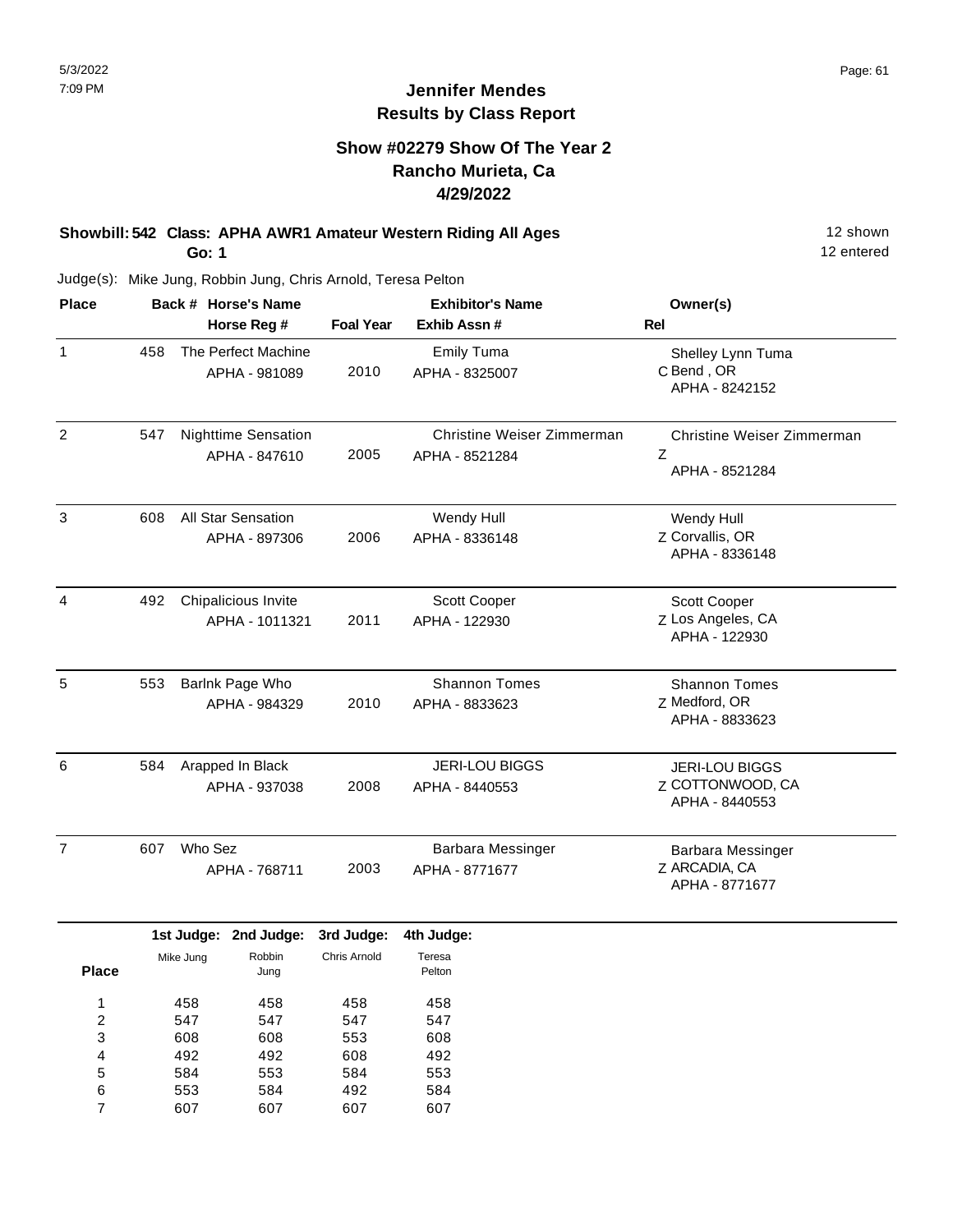## **Show #02279 Show Of The Year 2 Rancho Murieta, Ca 4/29/2022**

## **Showbill: 543 Class: APHA WR3 Sr Western Riding 12 Shown 12 shown**

**Go: 1**

607 452 469

5 6 7 607 452 564 491 452 548 564 452 634 12 entered

| Back # Horse's Name                    |  |                   | <b>Exhibitor's Name</b>                                                                                                                                                                                                                             |                                                             | Owner(s)                                                |  |
|----------------------------------------|--|-------------------|-----------------------------------------------------------------------------------------------------------------------------------------------------------------------------------------------------------------------------------------------------|-------------------------------------------------------------|---------------------------------------------------------|--|
|                                        |  |                   | <b>Foal Year</b>                                                                                                                                                                                                                                    | Exhib Assn #                                                | Rel                                                     |  |
| 547                                    |  |                   | 2005                                                                                                                                                                                                                                                | <b>Karen Qualls</b><br>APHA - 8418556                       | Christine Weiser Zimmerman<br>$\circ$<br>APHA - 8521284 |  |
| 458                                    |  |                   | 2010                                                                                                                                                                                                                                                | <b>Karen Qualls</b><br>APHA - 8418556                       | Shelley Lynn Tuma<br>Bend, OR<br>APHA - 8242152         |  |
| 491                                    |  |                   | 2003                                                                                                                                                                                                                                                | Michelle Vondran<br>APHA - 8391419                          | Michelle Vondran<br>Z<br>APHA - 8391419                 |  |
| 607                                    |  |                   | 2003                                                                                                                                                                                                                                                | Barbara Messinger<br>APHA - 8771677                         | Barbara Messinger<br>Z ARCADIA, CA<br>APHA - 8771677    |  |
| 564                                    |  |                   | 2014                                                                                                                                                                                                                                                | Monica Webb<br>APHA - 8776444                               | Kenna Slater<br>O Olympia, WA<br>APHA - 8520304         |  |
| 452<br>APHA - 1006178                  |  | 2011              | Sue Merchant<br>APHA - 8296487                                                                                                                                                                                                                      | Dennis & Sue Merchant<br>Z Santa Ynez, CA<br>APHA - 8522091 |                                                         |  |
| 469                                    |  |                   | 2011                                                                                                                                                                                                                                                | <b>TONI RAYKOVICH</b><br>APHA - 8489756                     | <b>TONI RAYKOVICH</b><br>$\mathsf Z$<br>APHA - 8489756  |  |
|                                        |  | 2nd Judge:        | 3rd Judge:                                                                                                                                                                                                                                          | 4th Judge:                                                  |                                                         |  |
|                                        |  | Robbin<br>Jung    | <b>Chris Arnold</b>                                                                                                                                                                                                                                 | Teresa<br>Pelton                                            |                                                         |  |
| 547<br>491<br>458<br>458<br>491<br>547 |  | 547<br>458<br>564 | 547<br>491<br>458                                                                                                                                                                                                                                   |                                                             |                                                         |  |
|                                        |  | Mike Jung<br>564  | Horse Reg #<br><b>Nighttime Sensation</b><br>APHA - 847610<br>The Perfect Machine<br>APHA - 981089<br>Gota Take A Chance<br>APHA - 788629<br>Who Sez<br>APHA - 768711<br>Line Up For Candy<br>APHA - 1042199<br>APHA - 1000402<br>1st Judge:<br>469 | Two Timin Gentlemen<br>LUCKY IN HOLLYWOOD<br>607            | 607                                                     |  |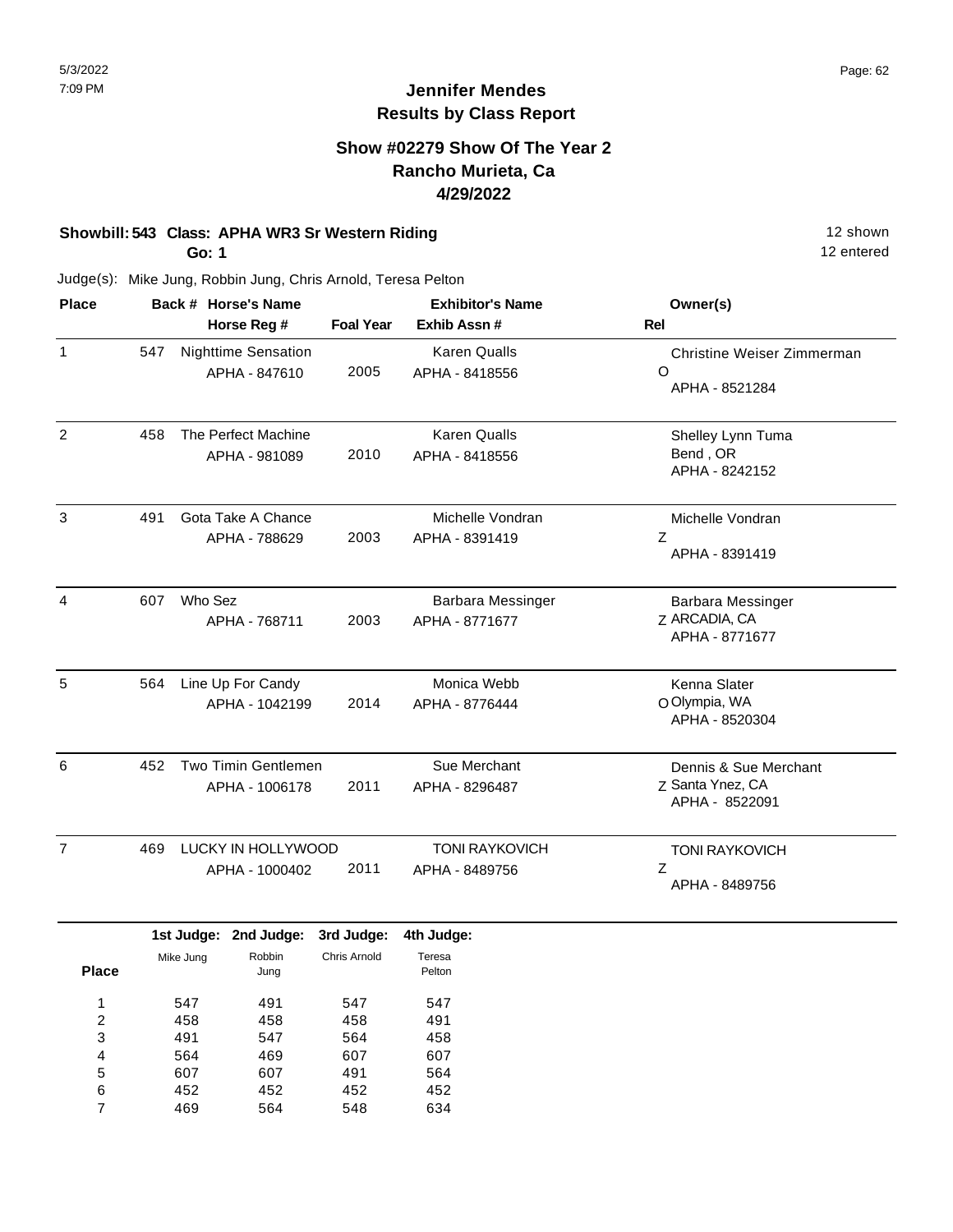## **Show #02279 Show Of The Year 2 Rancho Murieta, Ca 4/29/2022**

#### **Showbill: 601 Class: OPEN 9995 ALL BREED NON PRO SHOWMANSHIP** 12 Shown **Go: 1**

12 entered

| <b>Place</b>              |     |            | Back # Horse's Name    |                  | <b>Exhibitor's Name</b> | Owner(s)                   |  |
|---------------------------|-----|------------|------------------------|------------------|-------------------------|----------------------------|--|
|                           |     |            | Horse Reg #            | <b>Foal Year</b> | Exhib Assn #            | Rel                        |  |
| $\mathbf{1}$              | 505 | Line Em Up |                        | 2014             | <b>Ellie Stiller</b>    | Susan Bonde                |  |
| $\overline{c}$            | 602 |            | <b>Good Directions</b> | 2012             | Carrie Averill          | Carrie Averill<br>Z        |  |
| $\ensuremath{\mathsf{3}}$ | 619 |            | A Zip N Sensation      | 2009             | McKenna Sparrow         | McKenna Sparrow<br>Ζ       |  |
| 4                         | 477 |            | Choc Up My Assets      | 2011             | Sophia Medeiros         | Carol Dal Porto<br>$\circ$ |  |
| 5                         | 435 |            | <b>GD Flaming Fox</b>  | 2001             | <b>Audrey May</b>       | <b>Audrey May</b><br>Z     |  |
| 6                         | 623 |            | We Skip To The Music   | 2002             | Mikina McCreery         | Courtney Robinson          |  |
| $\overline{7}$            | 433 |            | Good And Thirsty       | 2008             | Katie Rathburn          | Katie Rathburn<br>Z        |  |
|                           |     |            | 1st Judge: 2nd Judge:  | 3rd Judge:       | 4th Judge:              |                            |  |
| <b>Place</b>              |     | Mike Jung  | Robbin<br>Jung         | Chris Arnold     | Teresa<br>Pelton        |                            |  |
| $\mathbf{1}$              |     | 505        | 505                    | 505              | 602                     |                            |  |
| $\boldsymbol{2}$          |     | 602        | 602                    | 602              | 505                     |                            |  |
| 3                         |     | 619        | 619                    | 433              | 619                     |                            |  |
| 4                         |     | 477        | 623                    | 619              | 477                     |                            |  |
| 5                         |     | 435        | 435                    | 477              | 435                     |                            |  |
| 6                         |     | 623        | 477                    | 435              | 623                     |                            |  |
| $\overline{7}$            |     | 433        | 433                    | 623              | 433                     |                            |  |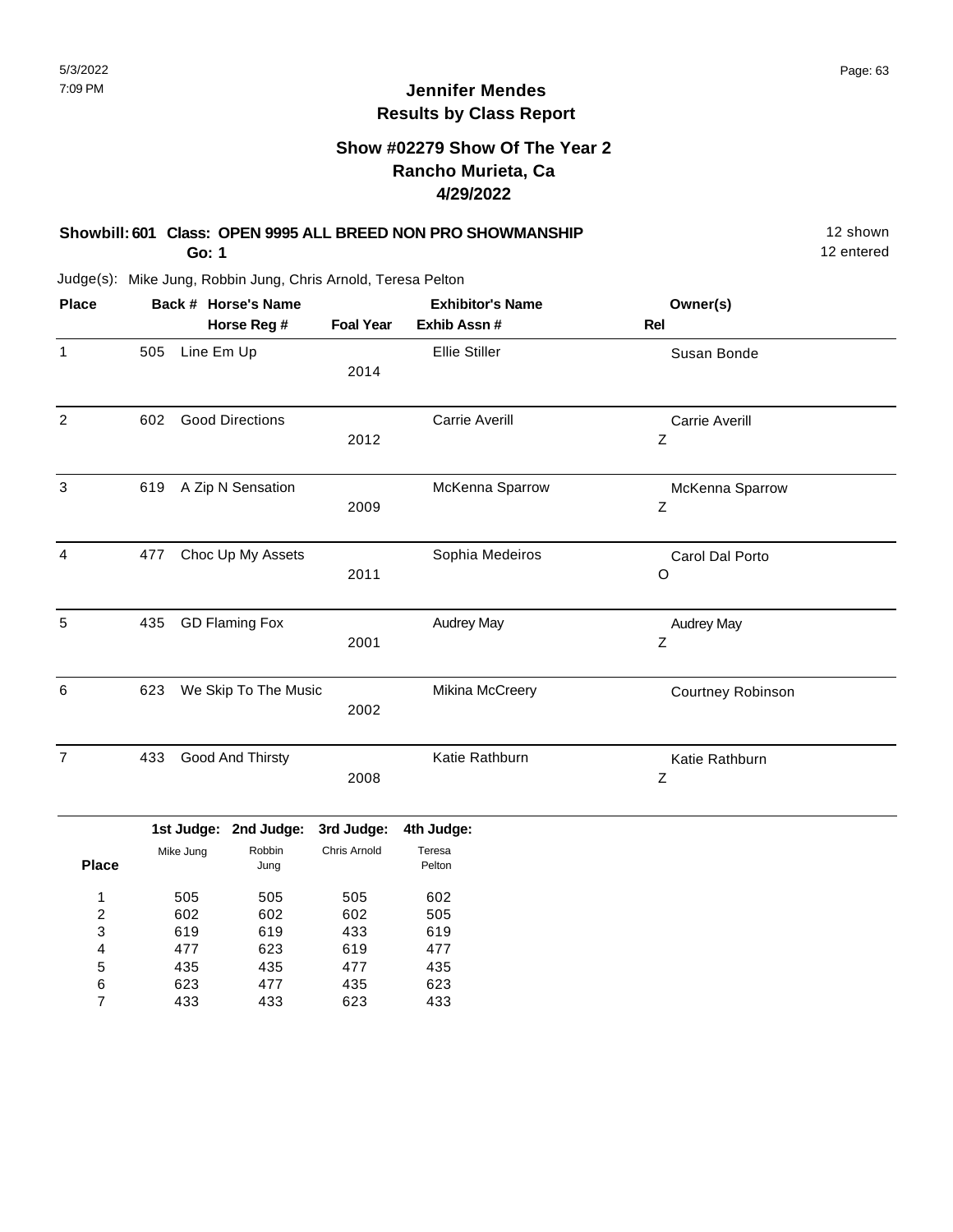## **Jennifer Mendes Results by Class Report**

## **Show #02279 Show Of The Year 2 Rancho Murieta, Ca 4/29/2022**

### **Showbill: 602 Class: APHA WT01 Youth Walk Trot Showmanship** 2 shown **Go: 1**

Judge(s): Mike Jung, Robbin Jung, Chris Arnold, Teresa Pelton

471

533

471

2

| <b>Place</b> |     |           | Back # Horse's Name                    |                  | <b>Exhibitor's Name</b>                |                  | Owner(s)                                                |  |
|--------------|-----|-----------|----------------------------------------|------------------|----------------------------------------|------------------|---------------------------------------------------------|--|
|              |     |           | Horse Reg #                            | <b>Foal Year</b> | Exhib Assn#                            | <b>Birthdate</b> | Rel                                                     |  |
|              | 471 |           | SPECIALS IN THE HOUSE<br>APHA - 947422 | 2008             | <b>Emily Labelle</b><br>APHA - 9177595 |                  | <b>Emily Labelle</b><br>Z Jackson, CA<br>APHA - 9177595 |  |
|              | 533 |           | Zippos Magic Image<br>APHA - 804829    | 2004             | Autumn Kerner<br>APHA - 9195284        |                  | Autumn Kerner<br>Ζ<br>APHA - 9195284                    |  |
|              |     |           | 1st Judge: 2nd Judge:                  | 3rd Judge:       | 4th Judge:                             |                  |                                                         |  |
| <b>Place</b> |     | Mike Jung | Robbin<br>Jung                         | Chris Arnold     | Teresa<br>Pelton                       |                  |                                                         |  |
|              |     | 533       | 533                                    | 471              | 471                                    |                  |                                                         |  |

533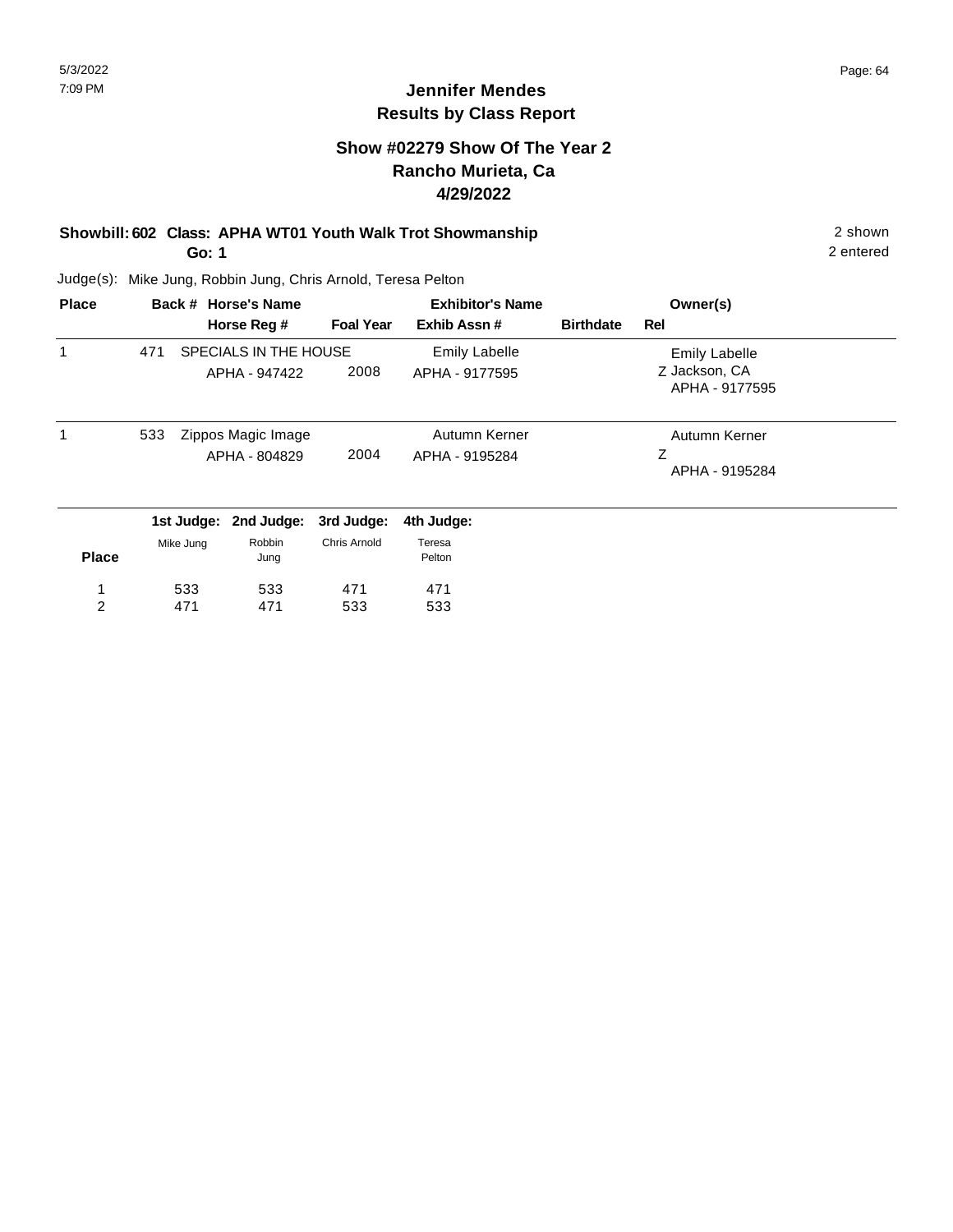## **Show #02279 Show Of The Year 2 Rancho Murieta, Ca 4/29/2022**

### **Showbill: 603 Class: APHA AWT1 Amateur Walk Trot Showmanship** 17 shown **Go: 1**

17 entered

| <b>Place</b>   |     | Back # Horse's Name                           |                  | <b>Exhibitor's Name</b>                      | Owner(s)                                          |  |
|----------------|-----|-----------------------------------------------|------------------|----------------------------------------------|---------------------------------------------------|--|
|                |     | Horse Reg #                                   | <b>Foal Year</b> | Exhib Assn #                                 | <b>Rel</b>                                        |  |
| $\mathbf{1}$   | 525 | Alotta Good Faith<br>APHA - 1062004           | 2016             | Denys Buss<br>APHA - 146083                  | Denys Buss<br>Z<br>APHA - 146083                  |  |
| $\overline{2}$ | 521 | WOW WHATA INVESTMENT<br>APHA - 1078099        | 2017             | Jennifer Hungate<br>APHA - 100290            | Jennifer Hungate<br>Z<br>APHA - 100290            |  |
| 3              | 445 | <b>Colorful Street Cash</b><br>APHA - 773385  | 2004             | Jennifer Adams<br>APHA - 8072285             | Elizabeth & Jennifer Adams<br>$\mathsf Z$         |  |
| 4              | 559 | Norfleets Lil Shadow<br>APHA - 965786         | 2009             | Esperanza Tervalon-Garrett<br>APHA - 8857604 | Esperanza Tervalon-Garrett<br>Z<br>APHA - 8857604 |  |
| 5              | 558 | Good Bars Only<br>APHA - 1023339              | 2012             | Jamie Bansen<br>APHA - 8951566               | Jamie Bansen<br>$\overline{z}$<br>APHA - 8951566  |  |
| 6              | 459 | Faith Is Certain<br>APHA - 1058210            | 2014             | Shelley Lynn Tuma<br>APHA - 8242152          | Shelley Lynn Tuma<br>Z Bend, OR<br>APHA - 8242152 |  |
| 6              | 500 | <b>Sensational Satinrose</b><br>APHA - 935139 | 2008             | <b>Toni Dalluge</b><br>APHA - 7132614        | Toni Dalluge<br>Z Fallon, NV<br>APHA - 7132614    |  |

|              |           | 1st Judge: 2nd Judge: | 3rd Judge:   | 4th Judge:       |
|--------------|-----------|-----------------------|--------------|------------------|
| <b>Place</b> | Mike Jung | Robbin<br>Jung        | Chris Arnold | Teresa<br>Pelton |
| 1            | 445       | 462                   | 525          | 521              |
| 2            | 558       | 459                   | 445          | 525              |
| 3            | 559       | 525                   | 500          | 559              |
| 4            | 525       | 521                   | 521          | 459              |
| 5            | 521       | 500                   | 442          | 558              |
| 6            | 578       | 445                   | 559          | 445              |
| 7            | 500       | 558                   | 558          | 500              |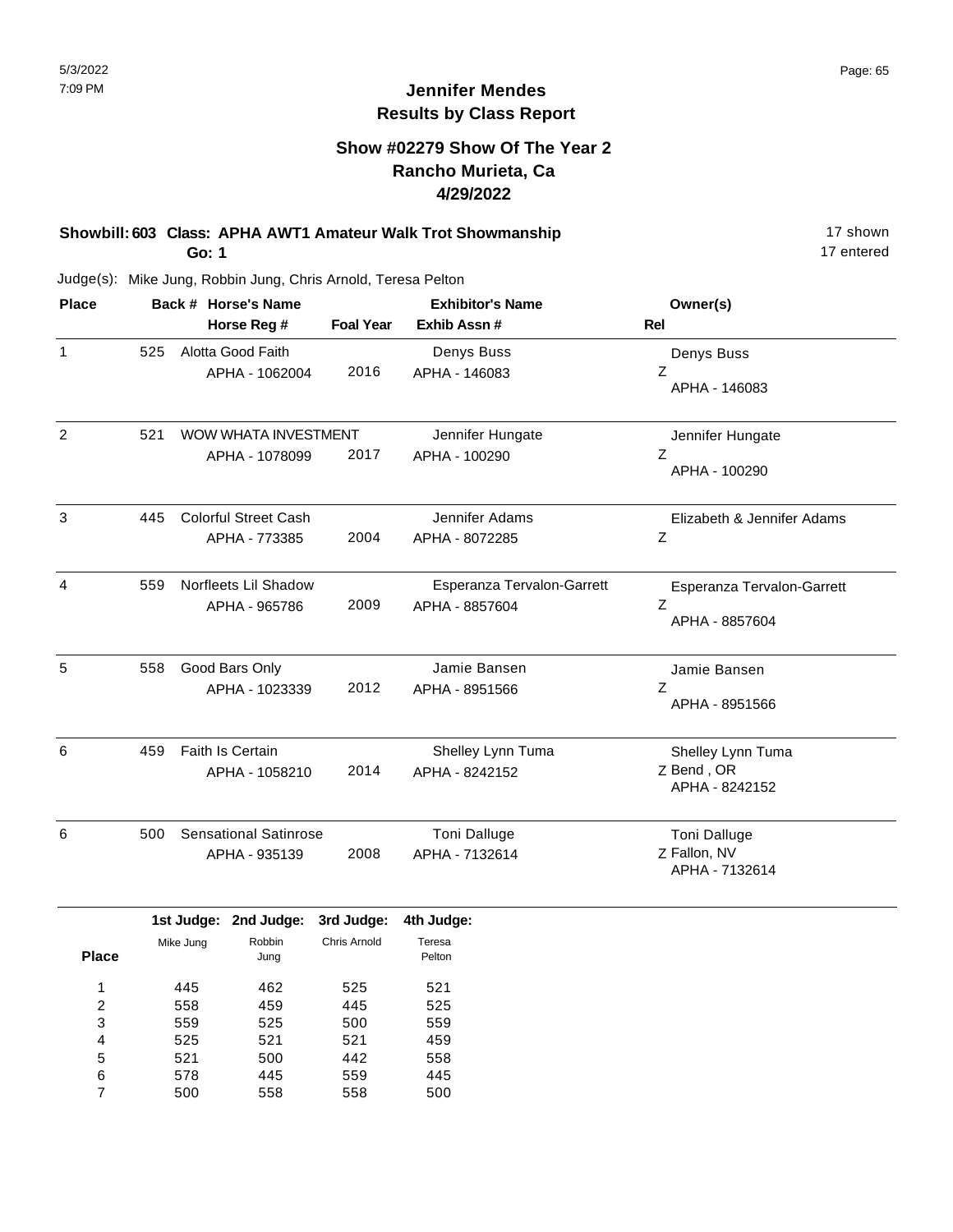## **Show #02279 Show Of The Year 2 Rancho Murieta, Ca 4/29/2022**

## **Showbill: 604 Class: APHA WT11 APHA W/T Showmanship11-18** 6 shown

**Go: 1**

Judge(s): Mike Jung, Robbin Jung, Chris Arnold, Teresa Pelton

| <b>Place</b>   | Back # Horse's Name<br>Horse Reg #<br><b>Foal Year</b> |                                          |      | <b>Exhibitor's Name</b><br>Exhib Assn#  | Owner(s)<br><b>Rel</b>                                |
|----------------|--------------------------------------------------------|------------------------------------------|------|-----------------------------------------|-------------------------------------------------------|
| 1              | 602                                                    | <b>Good Directions</b><br>APHA - 1025697 | 2012 | Kaci Averill<br>APHA - 150528           | <b>Carrie Averill</b><br>С<br>APHA - 8659966          |
| $\overline{2}$ | 514                                                    | Drivnwithmyeyesclosed<br>APHA - 1078778  | 2017 | <b>Madison Peters</b><br>APHA - 9192085 | Cori Kennedy<br>Ζ<br>APHA - 9170684                   |
| 3              | 583                                                    | Make Me A Proposition<br>APHA - 1029402  | 2013 | Asta Oelsner<br>APHA - 9173632          | Karla Oelsner<br>C San Jose, CA<br>APHA - 9172190     |
| 3              | 624                                                    | Fancy White Nikes<br>APHA - 1009777      | 2011 | <b>Whitney Lutz</b><br>APHA - 148902    | Sarah Lutz<br>C RIDGEFIELD, WA<br>APHA - 8994806      |
| 5              | 597                                                    | Just Call Me Steve<br>APHA - 1060155     | 2014 | <b>Faith Fleeman</b><br>APHA - 9167513  | Jayme Fleeman<br>D Three Rivers, CA<br>APHA - 8515544 |
| 6              | 436                                                    | <b>Fashionly Famous</b><br>APHA - 946341 | 2007 | Gemma Chababi<br>APHA - 9173331         | Gemma Chababi<br>Z<br>APHA - 9173331                  |

|              |           | 1st Judge: 2nd Judge: 3rd Judge: |              | 4th Judge:       |
|--------------|-----------|----------------------------------|--------------|------------------|
| <b>Place</b> | Mike Jung | Robbin<br>Jung                   | Chris Arnold | Teresa<br>Pelton |
| ◢            | 602       | 514                              | 602          | 602              |
| 2            | 514       | 602                              | 514          | 514              |
| 3            | 624       | 583                              | 583          | 624              |
| 4            | 583       | 624                              | 624          | 583              |
| 5            | 597       | 597                              | 436          | 597              |
| 6            | 436       | 436                              | 597          | 436              |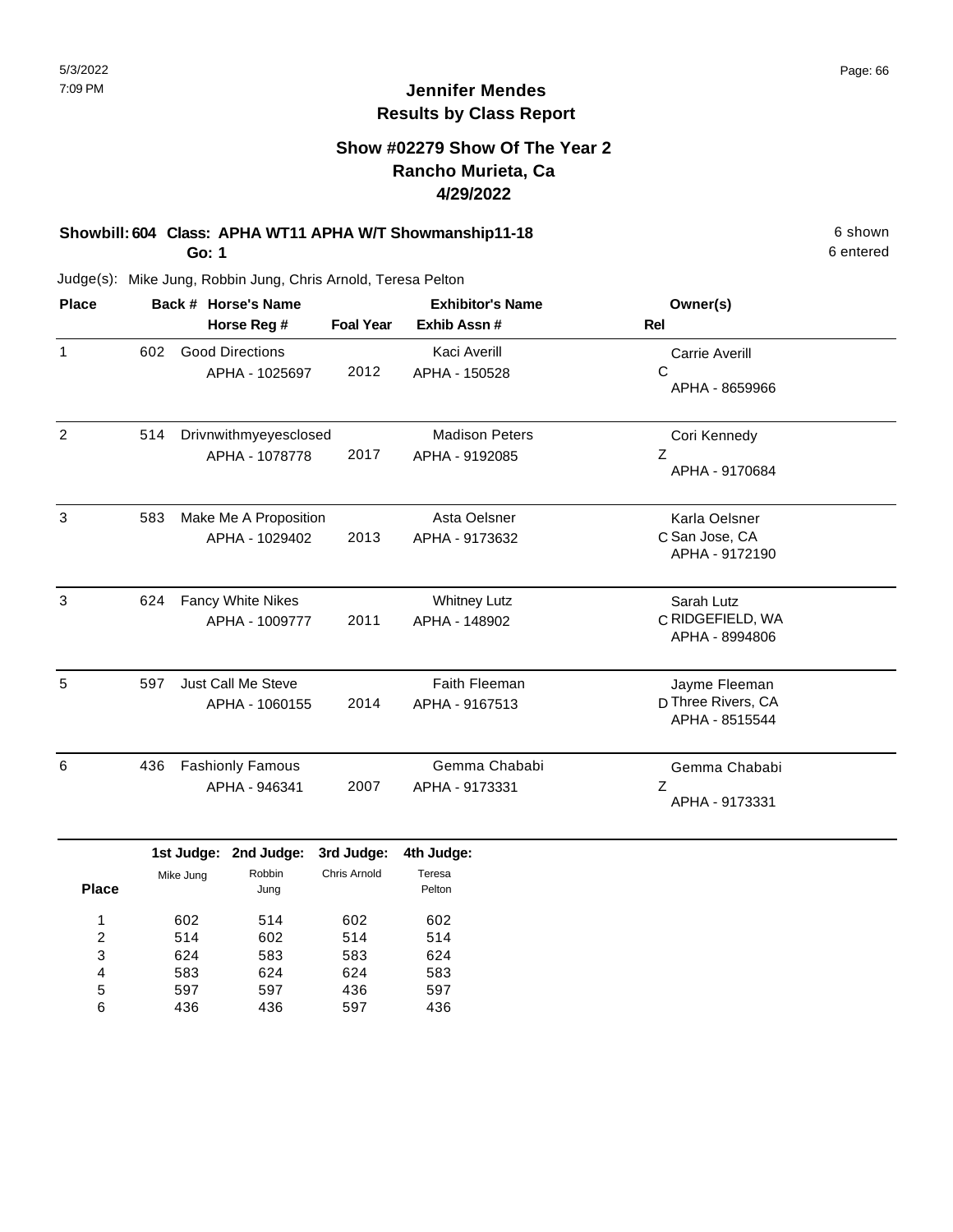## **Show #02279 Show Of The Year 2 Rancho Murieta, Ca 4/29/2022**

# **Showbill: 605 Class: APHA VSH1 Novice Youth Showmanship** 19 Shown 19 shown

**Go: 1**

Judge(s): Mike Jung, Robbin Jung, Chris Arnold, Teresa Pelton

| <b>Place</b>   |             | Back # Horse's Name                     |                  | <b>Exhibitor's Name</b>                  |                  | Owner(s)                                                         |
|----------------|-------------|-----------------------------------------|------------------|------------------------------------------|------------------|------------------------------------------------------------------|
|                | Horse Reg # |                                         | <b>Foal Year</b> | Exhib Assn#                              | <b>Birthdate</b> | <b>Rel</b>                                                       |
| $\mathbf{1}$   | 580         | Sirtainly No Doubt<br>APHA - 1020871    | 2012             | Marley Halse<br>APHA - 9141541           |                  | <b>Marley Halse</b><br>Z Mountlake Terrace, WA<br>APHA - 9141541 |
| 2              | 576         | Rhythm Of Tats Heart<br>APHA - 1049306  | 2015             | Ashley Mclaughlin<br>APHA - 0142609      |                  | Ashley Mclaughlin<br>Z San Juan Bautista, CA<br>APHA - 0142609   |
| 3              | 572         | A Little Bit Fancy<br>APHA - 1037766    | 2012             | Cody Dulin<br>APHA - 8981478             |                  | Megan Dulin<br>С                                                 |
| 4              | 601         | <b>Totall Darkness</b><br>APHA - 988864 | 2010             | <b>Matthew Averill</b><br>APHA - 9167478 |                  | <b>Carrie Averill</b><br>С<br>APHA - 8659966                     |
| 5              | 501         | Lawless Zippo<br>APHA - 1043251         | 2014             | Dakota Hagel<br>APHA - 9174345           |                  | Dakota Hagel<br>APHA - 9174345                                   |
| 6              | 511         | Greta Comin In Hott<br>APHA - 1068651   | 2016             | Lauren Helms<br>APHA - 9187758           |                  | Lauren Helms<br>Z Conway, WA<br>APHA - 9187758                   |
| $\overline{7}$ | 639         | Shesa Hot Suggestion<br>APHA - 1075220  | 2016             | Ella Mccullough<br>APHA - 151154         |                  | Ella Mccullough<br>Z<br>APHA - 151154                            |

|              |           | 1st Judge: 2nd Judge: | 3rd Judge:   | 4th Judge:       |
|--------------|-----------|-----------------------|--------------|------------------|
| <b>Place</b> | Mike Jung | Robbin<br>Jung        | Chris Arnold | Teresa<br>Pelton |
| 1            | 601       | 572                   | 580          | 501              |
| 2            | 576       | 580                   | 576          | 580              |
| 3            | 572       | 601                   | 572          | 601              |
| 4            | 580       | 511                   | 639          | 576              |
| 5            | 511       | 576                   | 526          | 570              |
| 6            | 501       | 501                   | 619          | 511              |
|              | 619       | 639                   | 468          | 572              |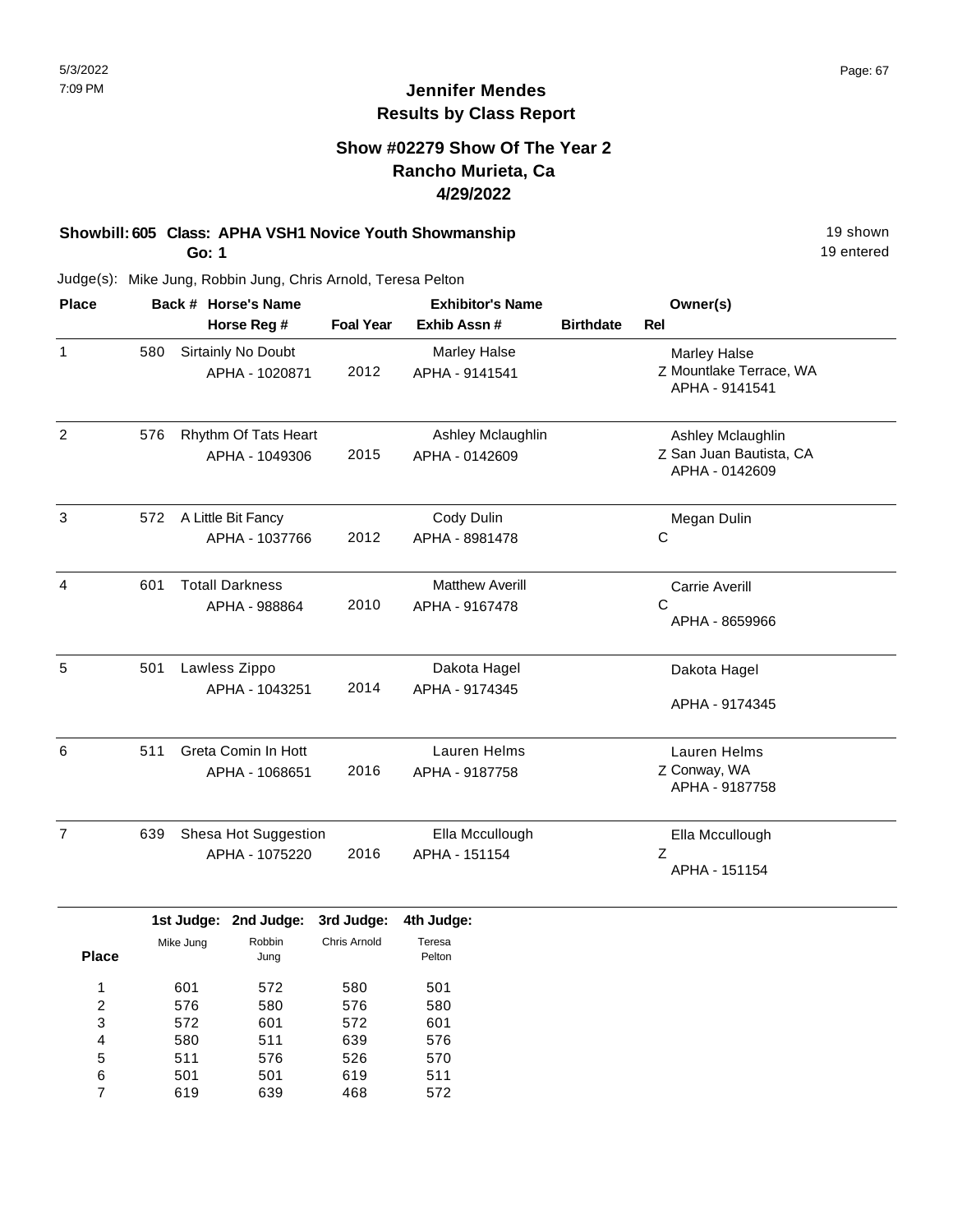## **Show #02279 Show Of The Year 2 Rancho Murieta, Ca 4/29/2022**

#### **Showbill: 606 Class: APHA YSH2 Youth Showmanship 13 & Under** 9 shown **Go: 1**

Judge(s): Mike Jung, Robbin Jung, Chris Arnold, Teresa Pelton

| <b>Place</b>   | Back # Horse's Name<br>Horse Reg # |                                        | <b>Foal Year</b><br>Exhib Assn # |                                       | Owner(s)<br><b>Rel</b>                              |
|----------------|------------------------------------|----------------------------------------|----------------------------------|---------------------------------------|-----------------------------------------------------|
| $\mathbf{1}$   | 600                                | Im Fantasized<br>APHA - 1027720        | 2013                             | Jocelynn Krieg<br>APHA - 9168075      | Jocelynn Krieg<br>$\mathsf{Z}$<br>APHA - 9168075    |
| $\overline{2}$ | 466                                | Arap N Amaze N<br>APHA - 1022006       | 2012                             | Aryha Carter<br>APHA - 0147701        | Aryha Carter<br>Ζ<br>APHA - 0147701                 |
| $\mathbf{3}$   | 511                                | Greta Comin In Hott<br>APHA - 1068651  | 2016                             | Lauren Helms<br>APHA - 9187758        | Lauren Helms<br>Z Conway, WA<br>APHA - 9187758      |
| $\overline{4}$ | 429                                | The Next Episode<br>APHA - 1054677     | 2014                             | Rachel Casper<br>APHA - 8084965       | Bhavana Reddy<br>Portland, OR<br>APHA - 8957809     |
| $\sqrt{5}$     | 570                                | Hotnblazing Only<br>APHA - 1058702     | 2015                             | <b>Colten Dulin</b><br>APHA - 8993661 | Earlynn M Chase<br>D Nampa, ID<br>APHA - 8981468    |
| 6              | 609                                | <b>Purely Dynamic</b><br>APHA - 946309 | 2008                             | Kendall Gaspar<br>APHA - 9145201      | Kendall Gaspar<br>Z<br>APHA - 9145201               |
| $\overline{7}$ | 535                                | Jacks A Lady Too<br>APHA - 752961      | 2003                             | April Gray<br>APHA - 149699           | April Gray<br>Z Citrus Heights, CA<br>APHA - 149699 |
| $\overline{7}$ | 619                                | A Zip N Sensation<br>APHA - 996966     | 2009                             | McKenna Sparrow<br>APHA - 9146595     | McKenna Sparrow<br>Z<br>APHA - 9146595              |

|              |           | 1st Judge: 2nd Judge: 3rd Judge: |              | 4th Judge:       |
|--------------|-----------|----------------------------------|--------------|------------------|
| <b>Place</b> | Mike Jung | Robbin<br>Jung                   | Chris Arnold | Teresa<br>Pelton |
| 1            | 600       | 600                              | 570          | 466              |
| 2            | 511       | 511                              | 600          | 511              |
| 3            | 466       | 466                              | 429          | 429              |
| 4            | 429       | 429                              | 466          | 600              |
| 5            | 570       | 609                              | 609          | 609              |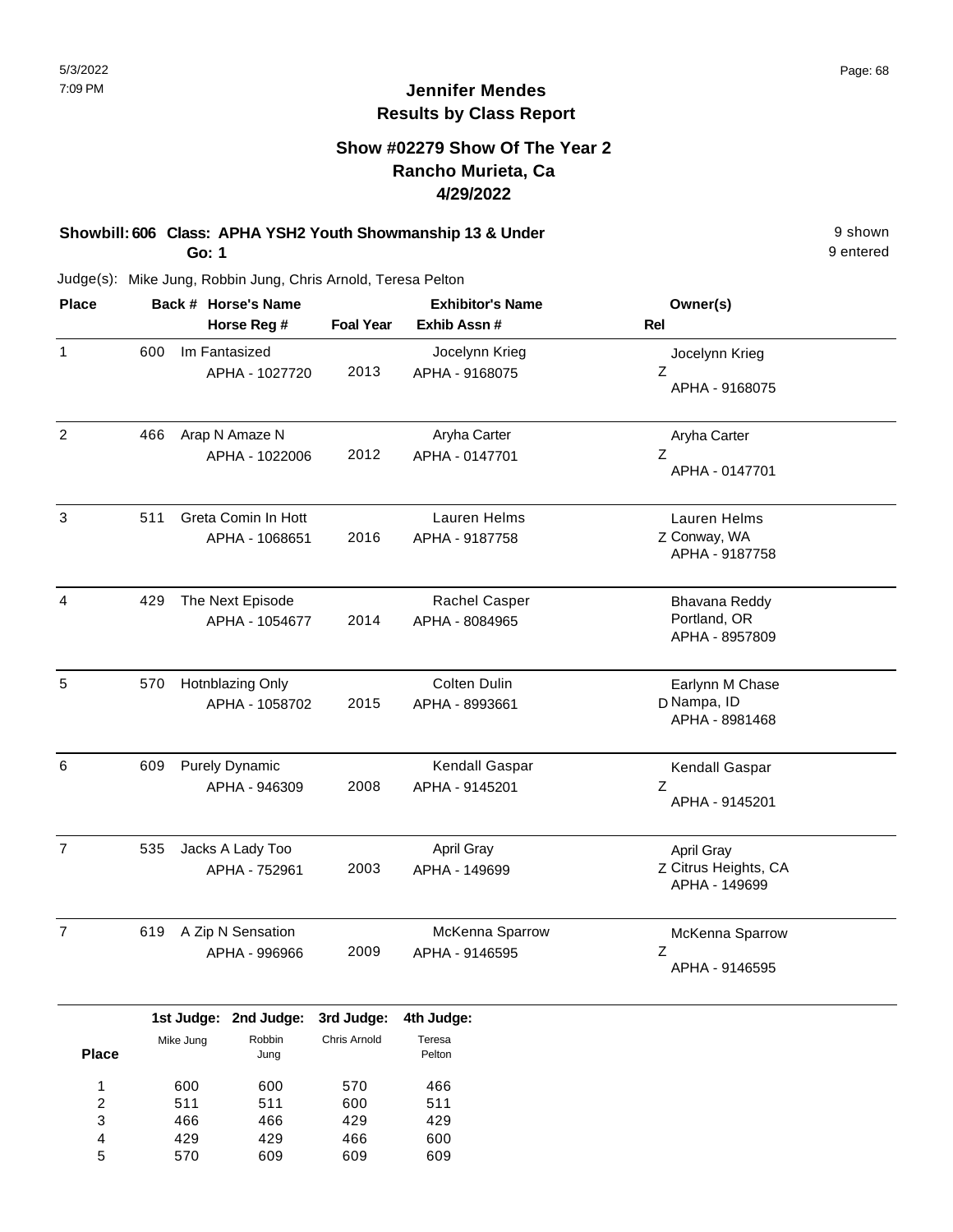## **Show #02279 Show Of The Year 2 Rancho Murieta, Ca 4/29/2022**

| 6 | 609 | 570 | 511 | 570 |
|---|-----|-----|-----|-----|
|   | 619 | 535 | 535 | 619 |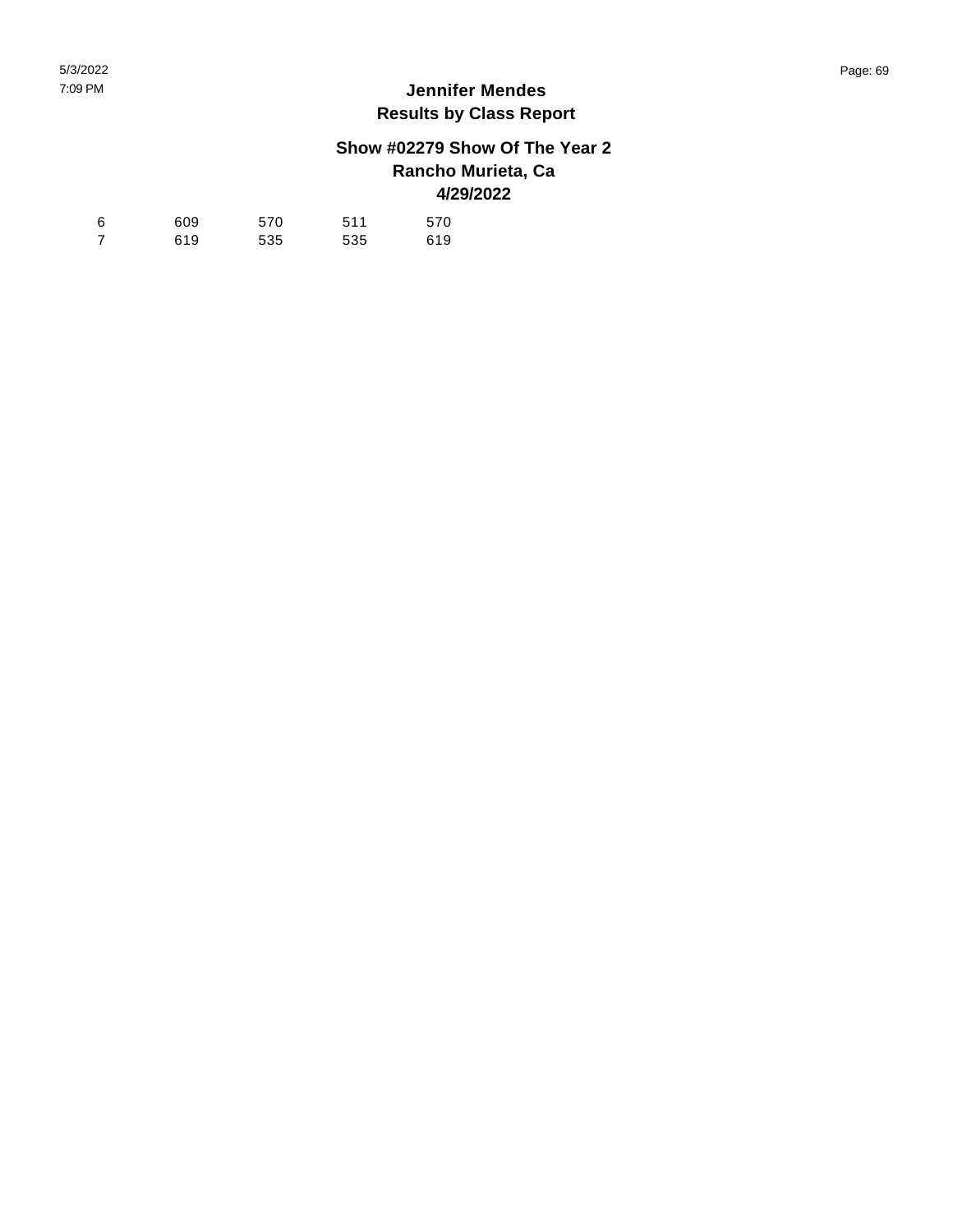## **Show #02279 Show Of The Year 2 Rancho Murieta, Ca 4/29/2022**

### **Showbill: 607 Class: APHA NSH1 Novice Amateur Showmanship** 12 shown 12 shown **Go: 1**

12 entered

| <b>Place</b>   | Back # Horse's Name<br>Horse Reg # |                                             |                  | <b>Exhibitor's Name</b>                 | Owner(s)                                          |
|----------------|------------------------------------|---------------------------------------------|------------------|-----------------------------------------|---------------------------------------------------|
|                |                                    |                                             | <b>Foal Year</b> | Exhib Assn#                             | Rel                                               |
| 1              | 563                                | Daddys First Recruit<br>APHA - 1060111      | 2016             | Shawn Kingma<br>APHA - 8391736          | Shawn Kingma<br>Z<br>APHA - 8391736               |
| 2              | 442                                | Ima White Sensation<br>APHA - 931941        | 2007             | Jaimie Savage<br>APHA - 8080616         | Jaimie Savage<br>Z<br>APHA - 8080616              |
| 3              | 521                                | WOW WHATA INVESTMENT<br>APHA - 1078099      | 2017             | Jennifer Hungate<br>APHA - 100290       | Jennifer Hungate<br>Z<br>APHA - 100290            |
| 4              | 547                                | <b>Nighttime Sensation</b><br>APHA - 847610 | 2005             | Therese C Weiser<br>APHA - 8758294      | Christine Weiser Zimmerman<br>M<br>APHA - 8521284 |
| 5              | 503                                | One Lazy Asset<br>APHA - 1054387            | 2015             | Miranda Morse<br>APHA - 8075261         | <b>Felicia Morse</b><br>C<br>APHA - 8857908       |
| 6              | 589                                | Im The Best Time<br>APHA - 1068946          | 2016             | <b>Holly Swofford</b><br>APHA - 9182635 | <b>Holly Swofford</b><br>APHA - 9182635           |
| $\overline{7}$ | 495                                | Color Me Invited<br>APHA - 1070420          | 2017             | Teresa Irvin<br>APHA - 8996724          | Teresa Irvin<br>Ζ<br>APHA - 8996724               |

|              |           | 1st Judge: 2nd Judge: | 3rd Judge:   | 4th Judge: |
|--------------|-----------|-----------------------|--------------|------------|
|              | Mike Jung | Robbin                | Chris Arnold | Teresa     |
| <b>Place</b> |           | Jung                  |              | Pelton     |
| 1            | 563       | 563                   | 563          | 563        |
| 2            | 521       | 442                   | 442          | 521        |
| 3            | 442       | 521                   | 589          | 442        |
| 4            | 547       | 503                   | 521          | 547        |
| 5            | 503       | 547                   | 481          | 503        |
| 6            | 495       | 449                   | 547          | 495        |
|              | 450       | 450                   | 449          | 450        |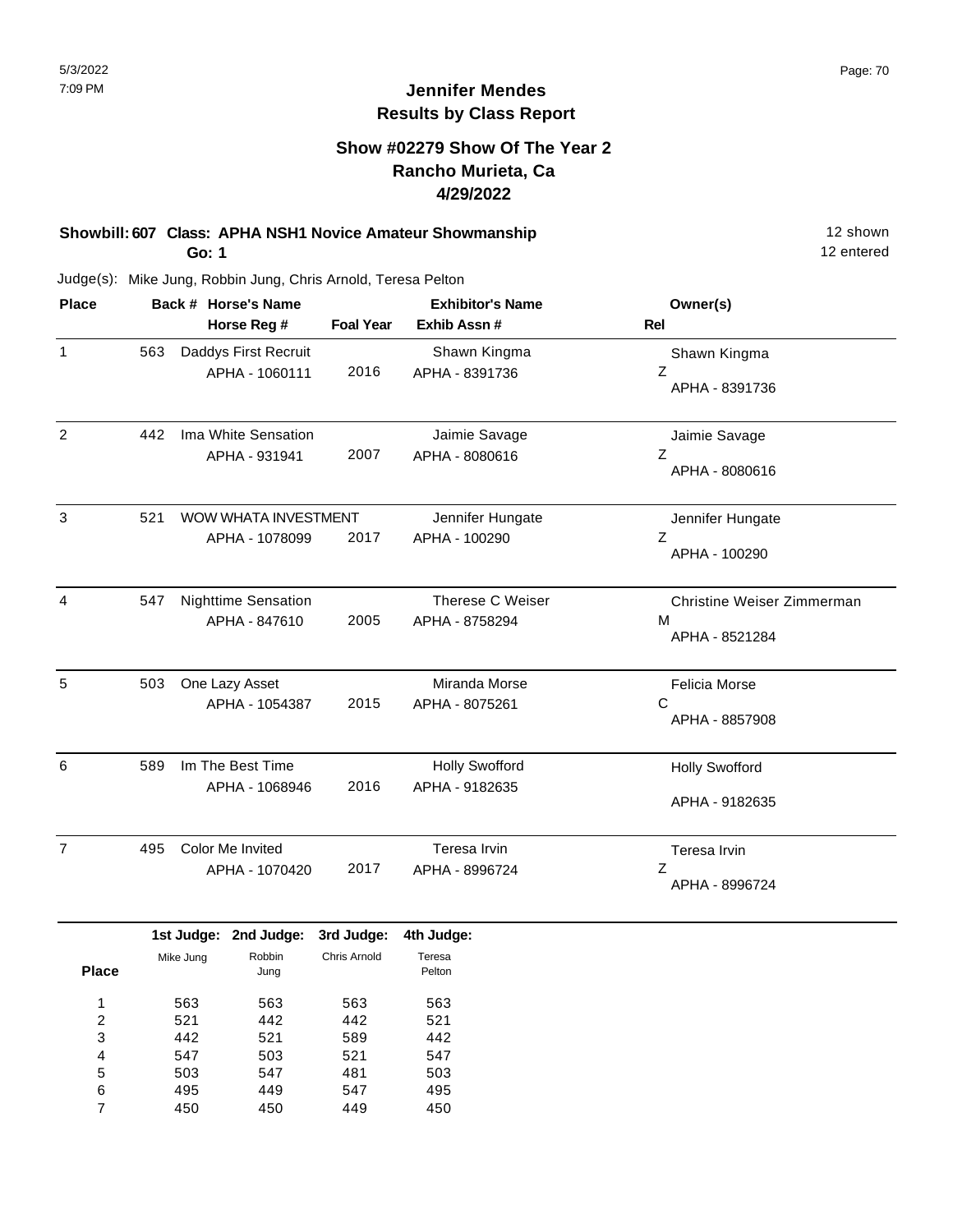## **Show #02279 Show Of The Year 2 Rancho Murieta, Ca 4/29/2022**

#### **Showbill: 608 Class: APHA YSH1 Youth Showmanship 18 & Under** 6 shown **Go: 1**

Judge(s): Mike Jung, Robbin Jung, Chris Arnold, Teresa Pelton

| <b>Place</b> |     | Back # Horse's Name  |                  | <b>Exhibitor's Name</b> | Owner(s)        |
|--------------|-----|----------------------|------------------|-------------------------|-----------------|
|              |     | Horse Reg #          | <b>Foal Year</b> | Exhib Assn#             | <b>Rel</b>      |
| $\mathbf{1}$ | 506 | Elite Le Zipped Up   |                  | Alyssa Martin           | Marta Martin    |
|              |     | APHA - 906273        | 2007             | APHA - 9156078          | C Centralia, WA |
|              |     |                      |                  |                         | APHA - 9155420  |
| 2            | 501 | Lawless Zippo        |                  | Dakota Hagel            | Dakota Hagel    |
|              |     | APHA - 1043251       | 2014             | APHA - 9174345          |                 |
|              |     |                      |                  |                         | APHA - 9174345  |
| 3            | 639 | Shesa Hot Suggestion |                  | Ella Mccullough         | Ella Mccullough |
|              |     | APHA - 1075220       | 2016             | APHA - 151154           | Z               |
|              |     |                      |                  |                         | APHA - 151154   |
| 4            | 594 | Sirtain Kinda Dream  |                  | Peyton Staat            | Peyton Staat    |
|              |     | APHA - 985018        | 2010             | APHA - 8846258          | Bakersfield, CA |
|              |     |                      |                  |                         | APHA - 8846258  |
| 5            | 572 | A Little Bit Fancy   |                  | Cody Dulin              | Megan Dulin     |
|              |     | APHA - 1037766       | 2012             | APHA - 8981478          | С               |
| 6            | 571 | Good Machine         |                  | <b>Hunter Dulin</b>     | Earlynn M Chase |
|              |     | APHA - 1054418       | 2008             | APHA - 8993662          | D Nampa, ID     |
|              |     |                      |                  |                         | APHA - 8981468  |

|              |           | 1st Judge: 2nd Judge: 3rd Judge: 4th Judge: |              |                  |
|--------------|-----------|---------------------------------------------|--------------|------------------|
| <b>Place</b> | Mike Jung | Robbin<br>Jung                              | Chris Arnold | Teresa<br>Pelton |
|              | 506       | 506                                         | 594          | 506              |
| 2            | 501       | 501                                         | 501          | 501              |
| 3            | 639       | 639                                         | 639          | 639              |
| 4            | 572       | 572                                         | 506          | 594              |
| 5            | 594       | 594                                         | 572          | 572              |
| 6            | 571       | 571                                         | 571          | 571              |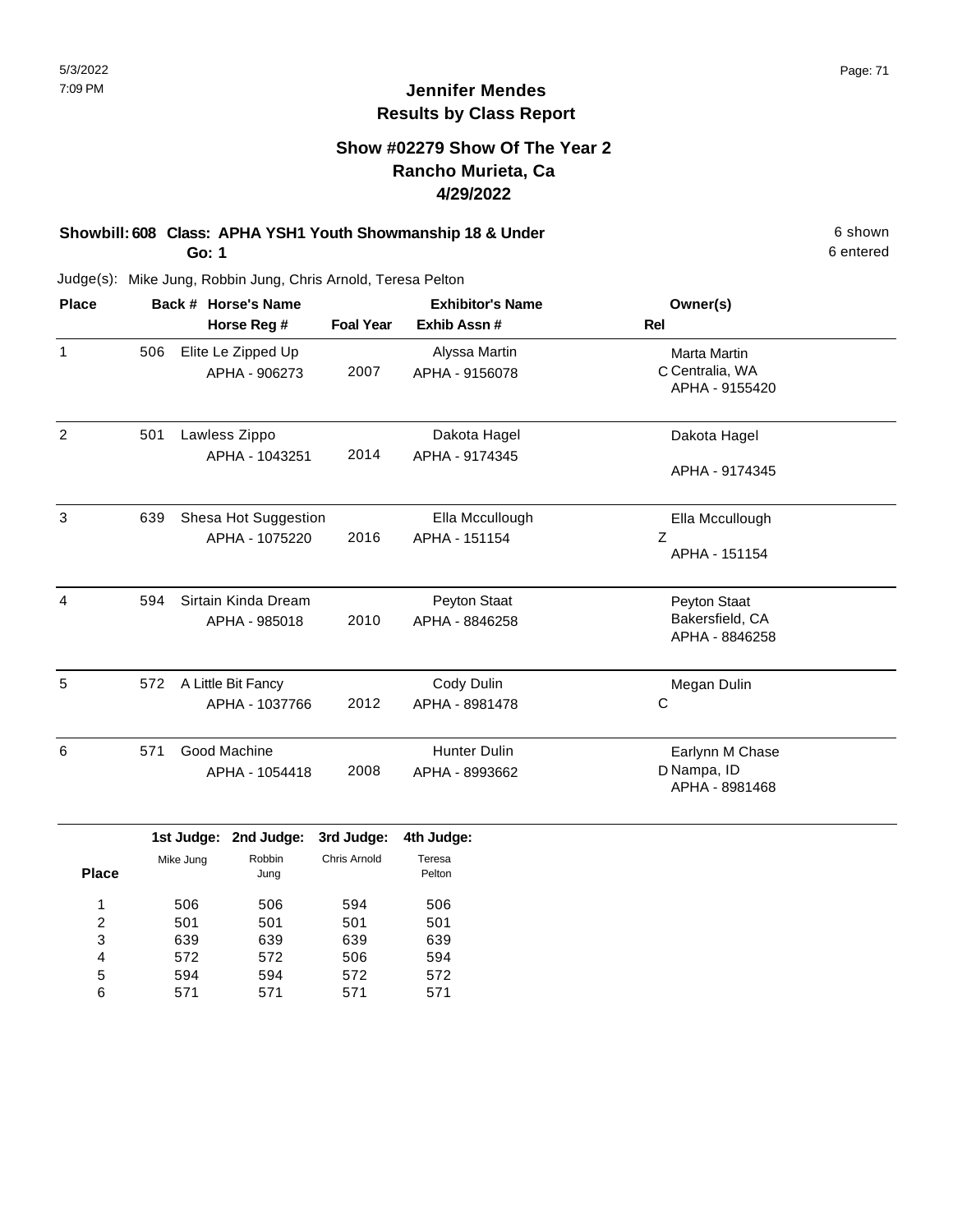## **Jennifer Mendes Results by Class Report**

## **Show #02279 Show Of The Year 2 Rancho Murieta, Ca 4/29/2022**

## **Showbill: 609 Class: AQHA 212002 L1 Amt Showmanship at Halter** 3 shown

**Go: 1**

627

3

627

| <b>Place</b> |                                              | Back # Horse's Name |                                  |                                         | <b>Exhibitor's Name</b>           | Owner(s)                                                |                                                                |
|--------------|----------------------------------------------|---------------------|----------------------------------|-----------------------------------------|-----------------------------------|---------------------------------------------------------|----------------------------------------------------------------|
|              |                                              |                     | Horse Reg #                      | <b>Foal Year</b>                        | Exhib Assn#                       | <b>Birthdate</b>                                        | Rel                                                            |
| 1            | 539                                          |                     | Im Good Anyway<br>AQHA - 5466012 | 2012                                    | Samantha Shaner<br>AQHA - 4180129 |                                                         | Patricia Gonsalves-Shaner<br>C Brentwood, CA<br>AQHA - 4179416 |
| 2            | 513<br>Made Um Good                          |                     |                                  | Debra D Nelson Chapin<br>AQHA - 0623450 |                                   | Debra D Nelson Chapin<br>Z Graham, WA<br>AQHA - 0623450 |                                                                |
| 3            | 627<br>My Options Are Hot<br>AQHA - X0699731 |                     | 2011                             | Mary Kay Lightfoot<br>AQHA - 1376277    |                                   | Mary Kay Lightfoot<br>Z<br>AQHA - 1376277               |                                                                |
|              |                                              |                     | 1st Judge: 2nd Judge:            | 3rd Judge:                              | 4th Judge:                        |                                                         |                                                                |
| <b>Place</b> | Mike Jung                                    |                     | Robbin<br>Jung                   | <b>Chris Arnold</b>                     | Teresa<br>Pelton                  |                                                         |                                                                |
| 1            | 539<br>539                                   |                     |                                  |                                         |                                   |                                                         |                                                                |
| 2            |                                              | 513                 | 513                              |                                         |                                   |                                                         |                                                                |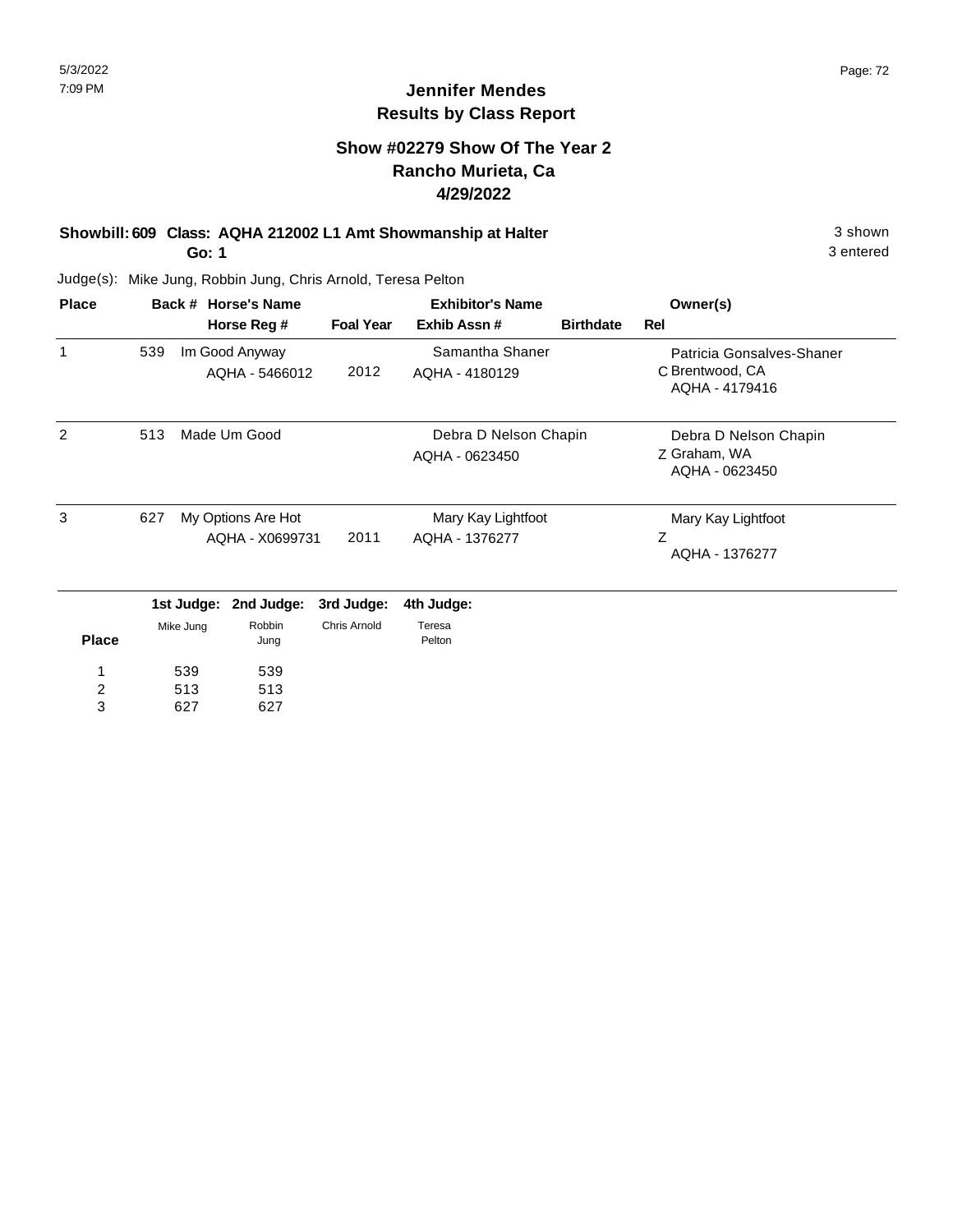#### **Show #02279 Show Of The Year 2 Rancho Murieta, Ca 4/29/2022**

## **Showbill: 610 Class: AQHA 212000 Amt Showmanship at Halter** 4 shown

**Go: 1**

Judge(s): Mike Jung, Robbin Jung

| <b>Place</b> |     | Back # Horse's Name | <b>Exhibitor's Name</b> |                       |                  | Owner(s)                           |
|--------------|-----|---------------------|-------------------------|-----------------------|------------------|------------------------------------|
|              |     | Horse Reg #         | <b>Foal Year</b>        | Exhib Assn#           | <b>Birthdate</b> | Rel                                |
| 1            | 539 | Im Good Anyway      |                         | Samantha Shaner       |                  | Patricia Gonsalves-Shaner          |
|              |     | AQHA - 5466012      | 2012                    | AQHA - 4180129        |                  | C Brentwood, CA<br>AQHA - 4179416  |
| 2            | 528 | Always The Talk     |                         | Kimberly Ann Guenther |                  | Kimberly Ann Guenther              |
|              |     | AQHA - 4451001      | 2003                    | AQHA - 2332792        |                  | Z Orangevale, CA<br>AQHA - 2332792 |
| 3            | 473 | Flat Otto Money     |                         | Taylor Lauren Deppen  |                  | Taylor Lauren Deppen               |
|              |     | AQHA - 5879865      | 2017                    | AQHA - 3534662        |                  | Z Redding, CA<br>AQHA - 3534662    |
| 4            | 513 | Made Um Good        |                         | Debra D Nelson Chapin |                  | Debra D Nelson Chapin              |
|              |     |                     |                         | AQHA - 0623450        |                  | Z Graham, WA<br>AQHA - 0623450     |
|              |     |                     |                         |                       |                  |                                    |

|              |           | 1st Judge: 2nd Judge: |
|--------------|-----------|-----------------------|
|              | Mike Jung | Robbin                |
| <b>Place</b> |           | Jung                  |
|              | 539       | 539                   |
| 2            | 528       | 528                   |
| 3            | 473       | 473                   |
| 4            | 513       | 513                   |

4 entered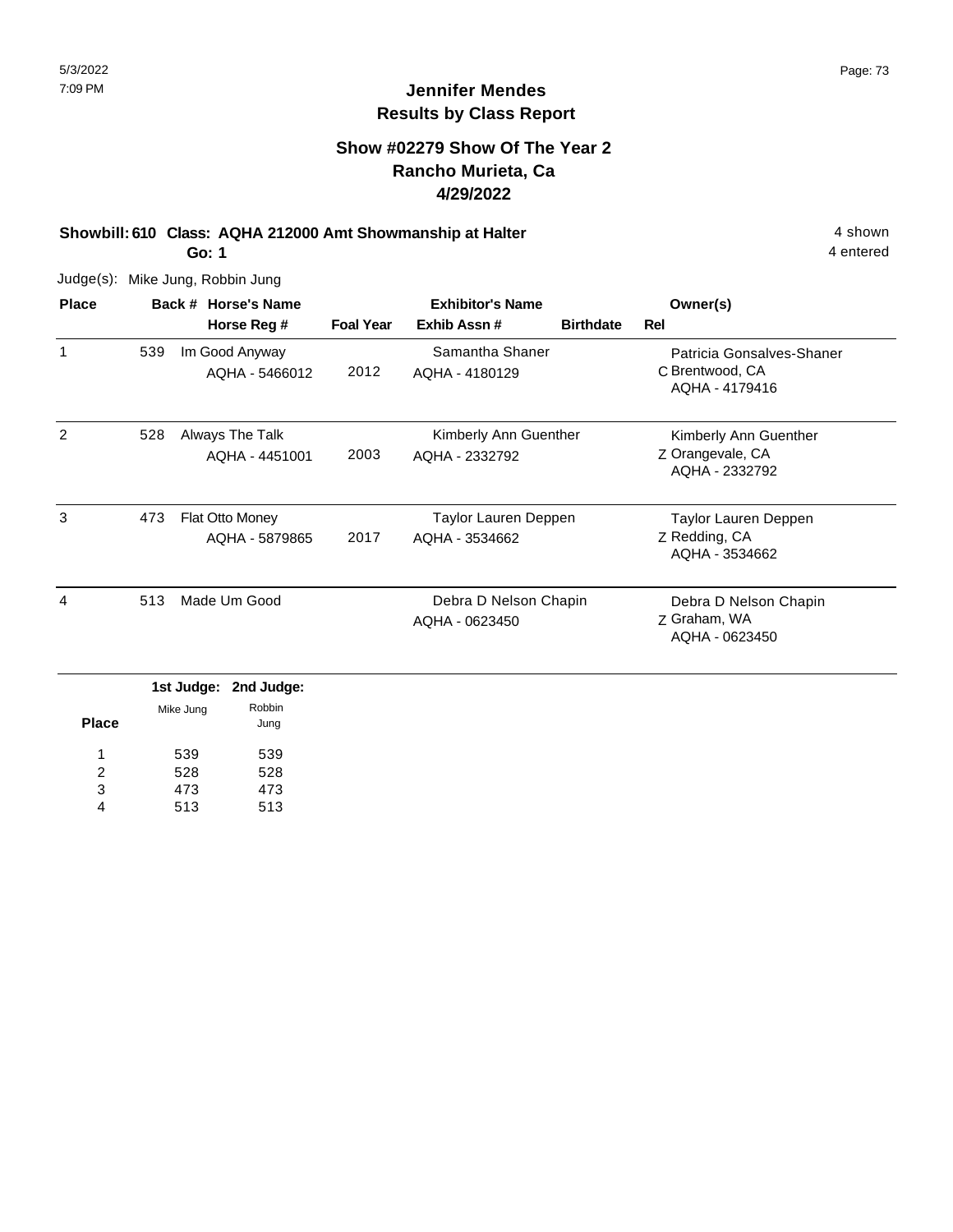## **Show #02279 Show Of The Year 2 Rancho Murieta, Ca 4/29/2022**

# **Showbill: 611 Class: APHA ASH1 Amateur Showmanship All Ages** 12 shown

**Go: 1**

12 entered

| <b>Place</b>                                |                                 |                                       | Back # Horse's Name                         |                                 | <b>Exhibitor's Name</b>                      | Owner(s)                                                      |
|---------------------------------------------|---------------------------------|---------------------------------------|---------------------------------------------|---------------------------------|----------------------------------------------|---------------------------------------------------------------|
|                                             |                                 |                                       | Horse Reg #                                 | <b>Foal Year</b>                | Exhib Assn #                                 | <b>Rel</b>                                                    |
| 1                                           | 547                             |                                       | <b>Nighttime Sensation</b><br>APHA - 847610 | 2005                            | Christine Weiser Zimmerman<br>APHA - 8521284 | Christine Weiser Zimmerman<br>Z<br>APHA - 8521284             |
| $\overline{2}$                              | 605                             |                                       | Certainly A Sensation<br>APHA - 1024816     | 2012                            | Stephanie Proft<br>APHA - 8847512            | Stephanie Proft<br>Z Napa, CA<br>APHA - 8847512               |
| 3                                           | 587                             |                                       | Borntobesensational<br>APHA - 870265        | 2006                            | <b>Riley Supertino</b><br>APHA - 8940110     | <b>Riley Supertino</b><br>Z Bakersfield, CA<br>APHA - 8940110 |
| 4                                           | 602                             |                                       | <b>Good Directions</b><br>APHA - 1025697    | 2012                            | Carrie Averill<br>APHA - 8659966             | <b>Carrie Averill</b><br>Ζ<br>APHA - 8659966                  |
| $\sqrt{5}$                                  | 496                             |                                       | Ready For The Weekend<br>APHA - 1056376     | 2015                            | Lena H Davies<br>APHA - 141520               | Lena H Davies<br>Z SALEM, OR<br>APHA - 141520                 |
| 6                                           | 492                             | Chipalicious Invite<br>APHA - 1011321 |                                             | 2011                            | Scott Cooper<br>APHA - 122930                | Scott Cooper<br>Z Los Angeles, CA<br>APHA - 122930            |
| $\overline{7}$                              | 481                             | A Cowboy Invitation<br>APHA - 1087181 |                                             | 2019                            | <b>Crystal Fallon</b><br>APHA - 8931916      | Kim Ferguson                                                  |
|                                             |                                 | 1st Judge:                            | 2nd Judge:                                  | 3rd Judge:                      | 4th Judge:                                   |                                                               |
| <b>Place</b>                                |                                 | Mike Jung                             | Robbin<br>Jung                              | Chris Arnold                    | Teresa<br>Pelton                             |                                                               |
| 1<br>$\overline{\mathbf{c}}$<br>3<br>4<br>5 | 605<br>547<br>602<br>587<br>496 |                                       | 547<br>605<br>496<br>602<br>587             | 547<br>605<br>587<br>602<br>492 | 547<br>587<br>605<br>602<br>492              |                                                               |
| 6<br>7                                      |                                 | 492<br>481                            | 492<br>485                                  | 496<br>481                      | 496<br>481                                   |                                                               |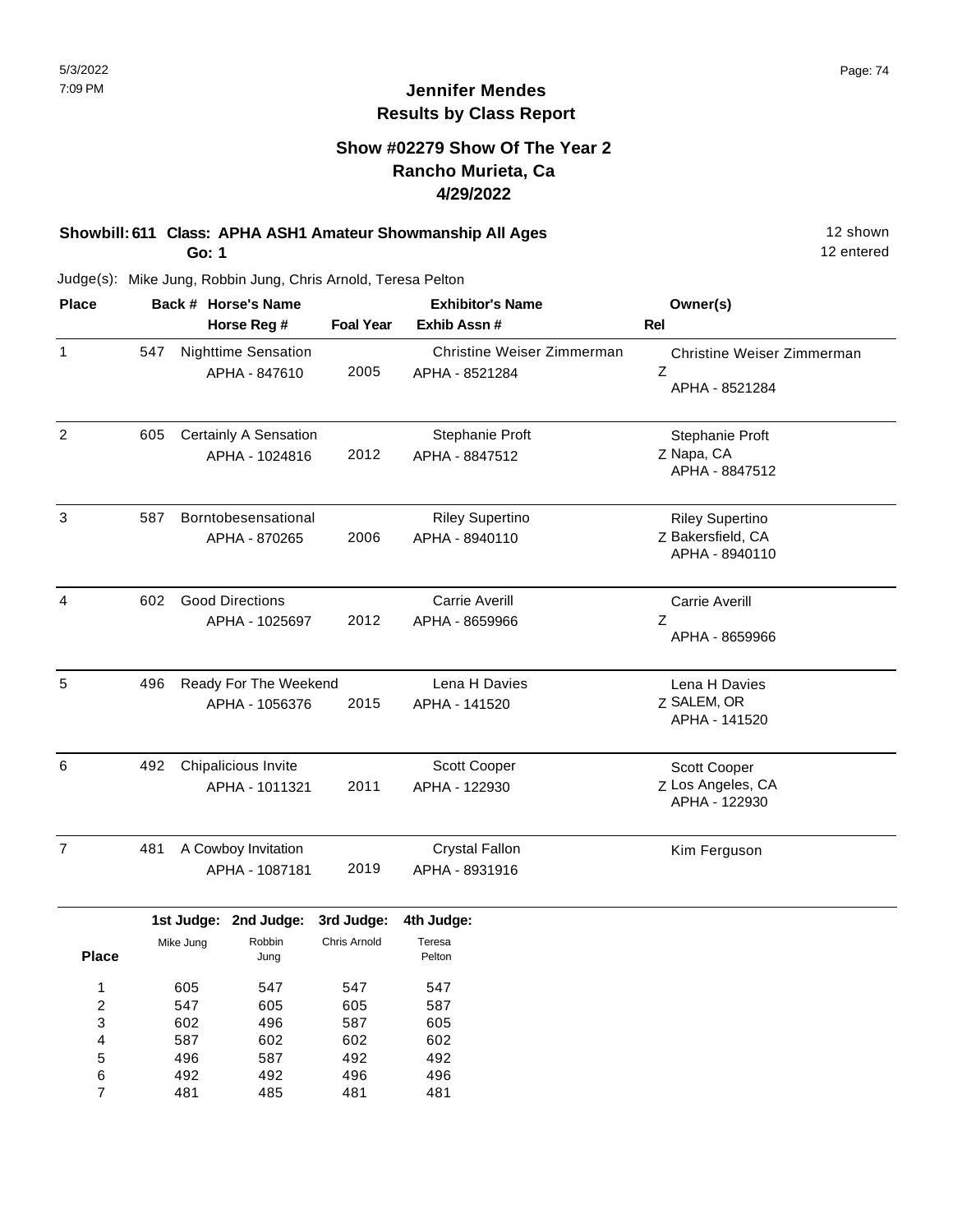#### **Show #02279 Show Of The Year 2 Rancho Murieta, Ca 4/29/2022**

#### **Showbill: 613 Class: APHA ASH6 Amateur Showmanship 45 & Over** 8 Shown 8 shown **Go: 1**

8 entered

| <b>Place</b>   |     | Back # Horse's Name                         |                                              |                     | <b>Exhibitor's Name</b>            | Owner(s)                                                    |
|----------------|-----|---------------------------------------------|----------------------------------------------|---------------------|------------------------------------|-------------------------------------------------------------|
|                |     |                                             | Horse Reg #                                  | <b>Foal Year</b>    | Exhib Assn #                       | Rel                                                         |
| $\mathbf{1}$   | 563 |                                             | Daddys First Recruit<br>APHA - 1060111       | 2016                | Shawn Kingma<br>APHA - 8391736     | Shawn Kingma<br>Z<br>APHA - 8391736                         |
| $\overline{c}$ | 548 |                                             | Im Real Sensational<br>APHA - 993205         | 2010                | Linda Rice<br>APHA - 8297641       | Linda Rice<br>Z Pismo Beach, CA<br>APHA - 8297641           |
| $\sqrt{3}$     | 507 |                                             | <b>Almost Too Tempting</b><br>APHA - 1055686 | 2015                | Kristen Shaw<br>APHA - 7142037     | <b>Kristen Shaw</b><br>Z Beaver Creek, OR<br>APHA - 7142037 |
| 4              | 555 |                                             | Goodnight Charlie<br>APHA - 911285           | 2007                | Randy Raykovich<br>APHA - 8682244  | Spencer R Chelwick<br>MOrange, CA<br>APHA - 8763343         |
| 5              | 467 | <b>LETSGETREADYTOPARTE</b><br>APHA - 771043 |                                              | 2004                | CHELBY D PROCTOR<br>APHA - 8424190 | CHELBY D PROCTOR<br>Z NAMPA, ID<br>APHA - 8424190           |
| 6              | 495 | <b>Color Me Invited</b><br>APHA - 1070420   |                                              | 2017                | Teresa Irvin<br>APHA - 8996724     | Teresa Irvin<br>$\mathsf Z$<br>APHA - 8996724               |
| $\overline{7}$ | 491 |                                             | Gota Take A Chance<br>APHA - 788629          | 2003                | Michelle Vondran<br>APHA - 8391419 | Michelle Vondran<br>Ζ<br>APHA - 8391419                     |
|                |     | 1st Judge:                                  | 2nd Judge:                                   | 3rd Judge:          | 4th Judge:                         |                                                             |
| <b>Place</b>   |     | Mike Jung                                   | Robbin<br>Jung                               | <b>Chris Arnold</b> | Teresa<br>Pelton                   |                                                             |
| 1              |     | 563                                         | 563                                          | 548                 | 563                                |                                                             |

| 1 | 563 | 563 | 548 | 563 |
|---|-----|-----|-----|-----|
| 2 | 507 | 507 | 555 | 548 |
| 3 | 467 | 548 | 563 | 507 |
| 4 | 548 | 555 | 507 | 555 |
| 5 | 555 | 467 | 495 | 467 |
| 6 | 495 | 495 | 467 | 495 |
| 7 | 491 | 491 | 491 | 491 |
|   |     |     |     |     |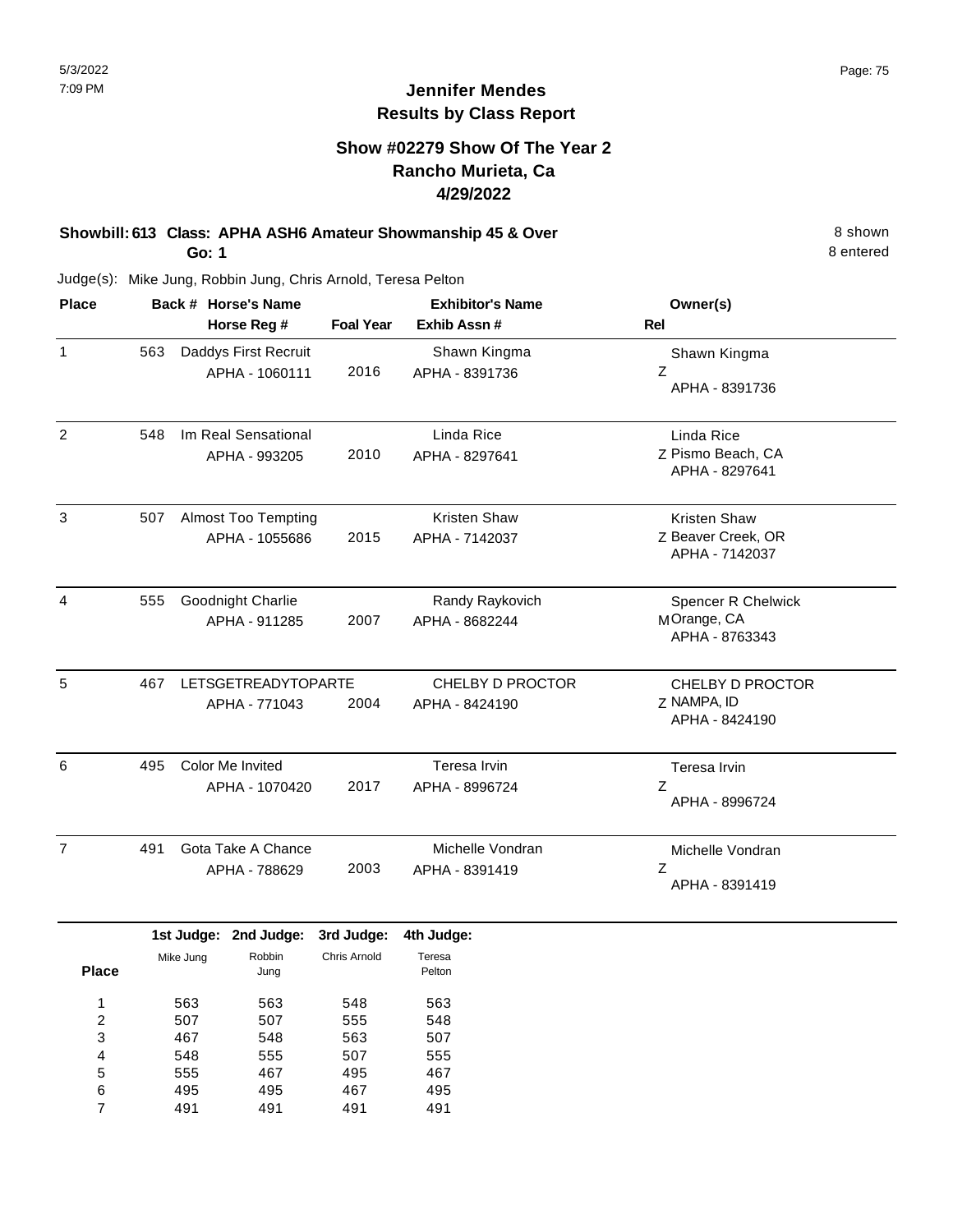#### **Show #02279 Show Of The Year 2 Rancho Murieta, Ca 4/29/2022**

## **Showbill: 615 Class: APHA YG1 Youth Geldings All Ages** 1 shown 1 shown

**Go: 1**

1 entered

| <b>Place</b> | Back # Horse's Name                       | <b>Exhibitor's Name</b> |                 | Owner(s)                                                         |
|--------------|-------------------------------------------|-------------------------|-----------------|------------------------------------------------------------------|
|              | Horse Reg #                               | <b>Foal Year</b>        | Exhib Assn#     | Rel                                                              |
|              | A Certain Talent<br>641<br>APHA - 1062649 | 2016                    | Avery Gewondian | Steve Or Angela Gewondjan<br>American Fork, UT<br>APHA - 9159271 |

|              |           | 1st Judge: 2nd Judge: 3rd Judge: 4th Judge: |              |                  |
|--------------|-----------|---------------------------------------------|--------------|------------------|
| <b>Place</b> | Mike Jung | Robbin<br>Jung                              | Chris Arnold | Teresa<br>Pelton |
|              | 641       | 641                                         | 641          | 641              |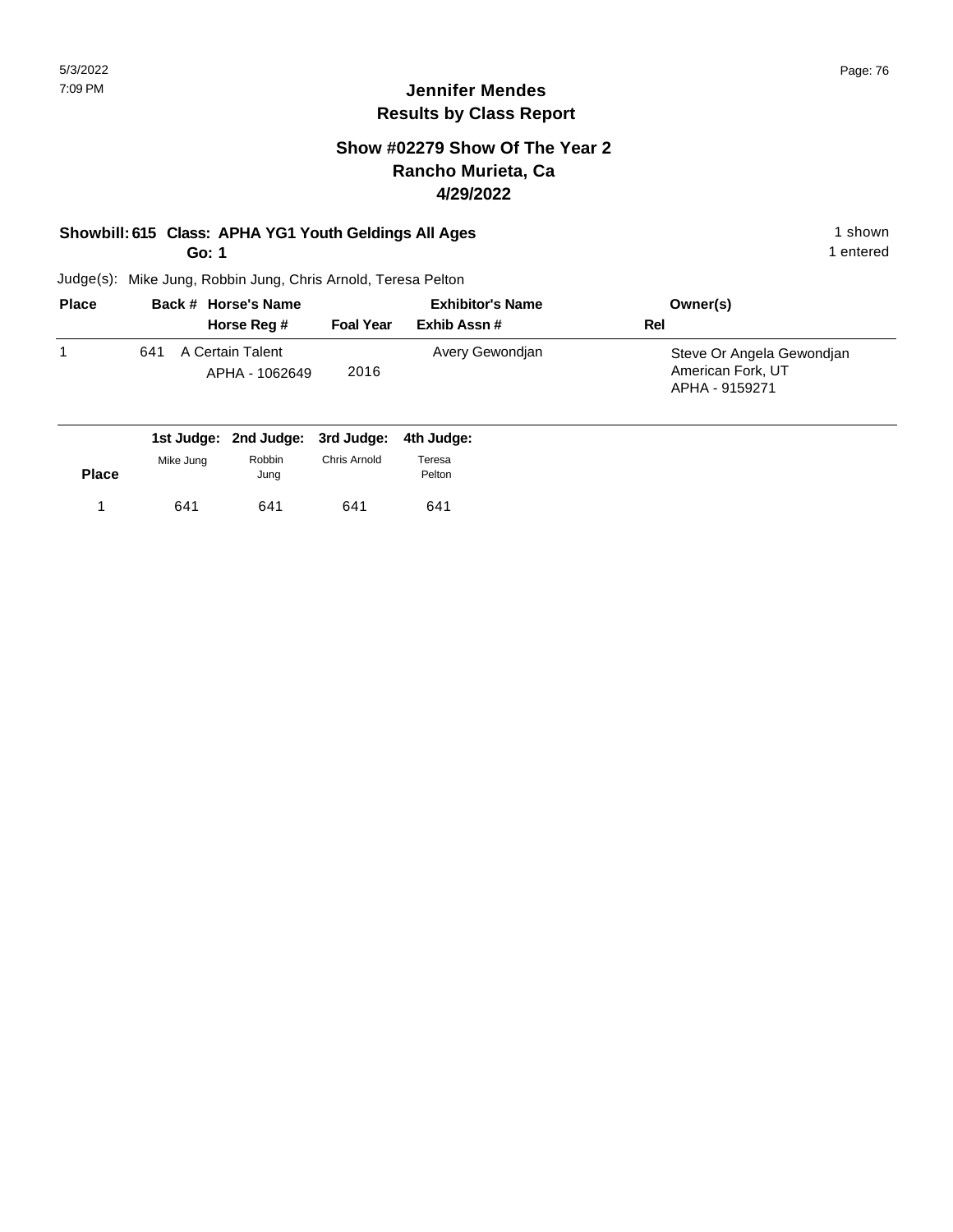## **Show #02279 Show Of The Year 2 Rancho Murieta, Ca 4/29/2022**

#### **Showbill: 616 Class: APHA YPHG Youth Performance Halter Geldings - All Ages** 11 shown **Go: 1**

11 entered

| <b>Place</b>   |     | Back # Horse's Name       | <b>Exhibitor's Name</b> |                        |                  | Owner(s)              |  |
|----------------|-----|---------------------------|-------------------------|------------------------|------------------|-----------------------|--|
|                |     | Horse Reg #               | <b>Foal Year</b>        | Exhib Assn #           | <b>Birthdate</b> | <b>Rel</b>            |  |
| $\mathbf{1}$   | 601 | <b>Totall Darkness</b>    |                         | <b>Matthew Averill</b> |                  | <b>Carrie Averill</b> |  |
|                |     | APHA - 988864             | 2010                    | APHA - 9167478         |                  | C                     |  |
|                |     |                           |                         |                        |                  | APHA - 8659966        |  |
| $\overline{2}$ | 569 | Only One I Want           |                         | Hannah Dutton          |                  | Hannah Dutton         |  |
|                |     | APHA - 1033670            | 2013                    | APHA - 9189112         |                  | Ζ                     |  |
|                |     |                           |                         |                        |                  | APHA - 9189112        |  |
| 3              | 483 | <b>Dirty Options</b>      |                         | Lauren Hall            |                  | Lauren Hall           |  |
|                |     | APHA - 1051099            | 2014                    | APHA - 0129358         |                  | Sammamish, WA         |  |
|                |     |                           |                         |                        |                  | APHA - 0129358        |  |
| 4              | 571 | Good Machine              |                         | Hunter Dulin           |                  | Earlynn M Chase       |  |
|                |     | APHA - 1054418            | 2008                    | APHA - 8993662         |                  | D Nampa, ID           |  |
|                |     |                           |                         |                        |                  | APHA - 8981468        |  |
| 5              | 562 | <b>Istylin Baby Blues</b> |                         | <b>Gracie Tonkin</b>   |                  | Destin Tonkin         |  |
|                |     | APHA - 1096125            | 2019                    | APHA - 8995246         |                  | C                     |  |
|                |     |                           |                         |                        |                  | APHA - 8473030        |  |
| 6              | 624 | Fancy White Nikes         |                         | <b>Whitney Lutz</b>    |                  | Sarah Lutz            |  |
|                |     | APHA - 1009777            | 2011                    | APHA - 148902          |                  | C RIDGEFIELD, WA      |  |
|                |     |                           |                         |                        |                  | APHA - 8994806        |  |
| $\overline{7}$ | 501 | Lawless Zippo             |                         | Dakota Hagel           |                  | Dakota Hagel          |  |
|                |     | APHA - 1043251            | 2014                    | APHA - 9174345         |                  |                       |  |
|                |     |                           |                         |                        |                  | APHA - 9174345        |  |
|                |     |                           |                         |                        |                  |                       |  |
|                |     | anhul. te1<br>2nd Judge   | anbul. http:            | enhull. dth            |                  |                       |  |

|              |           | 1st Judge: 2nd Judge: | 3rd Judge:   | 4th Judge:       |
|--------------|-----------|-----------------------|--------------|------------------|
| <b>Place</b> | Mike Jung | Robbin<br>Jung        | Chris Arnold | Teresa<br>Pelton |
| 1            | 601       | 569                   | 562          | 601              |
| 2            | 483       | 571                   | 601          | 569              |
| 3            | 624       | 601                   | 571          | 562              |
| 4            | 569       | 483                   | 569          | 483              |
| 5            | 501       | 471                   | 483          | 571              |
| 6            | 572       | 501                   | 624          | 501              |
| 7            | 571       | 533                   | 471          | 624              |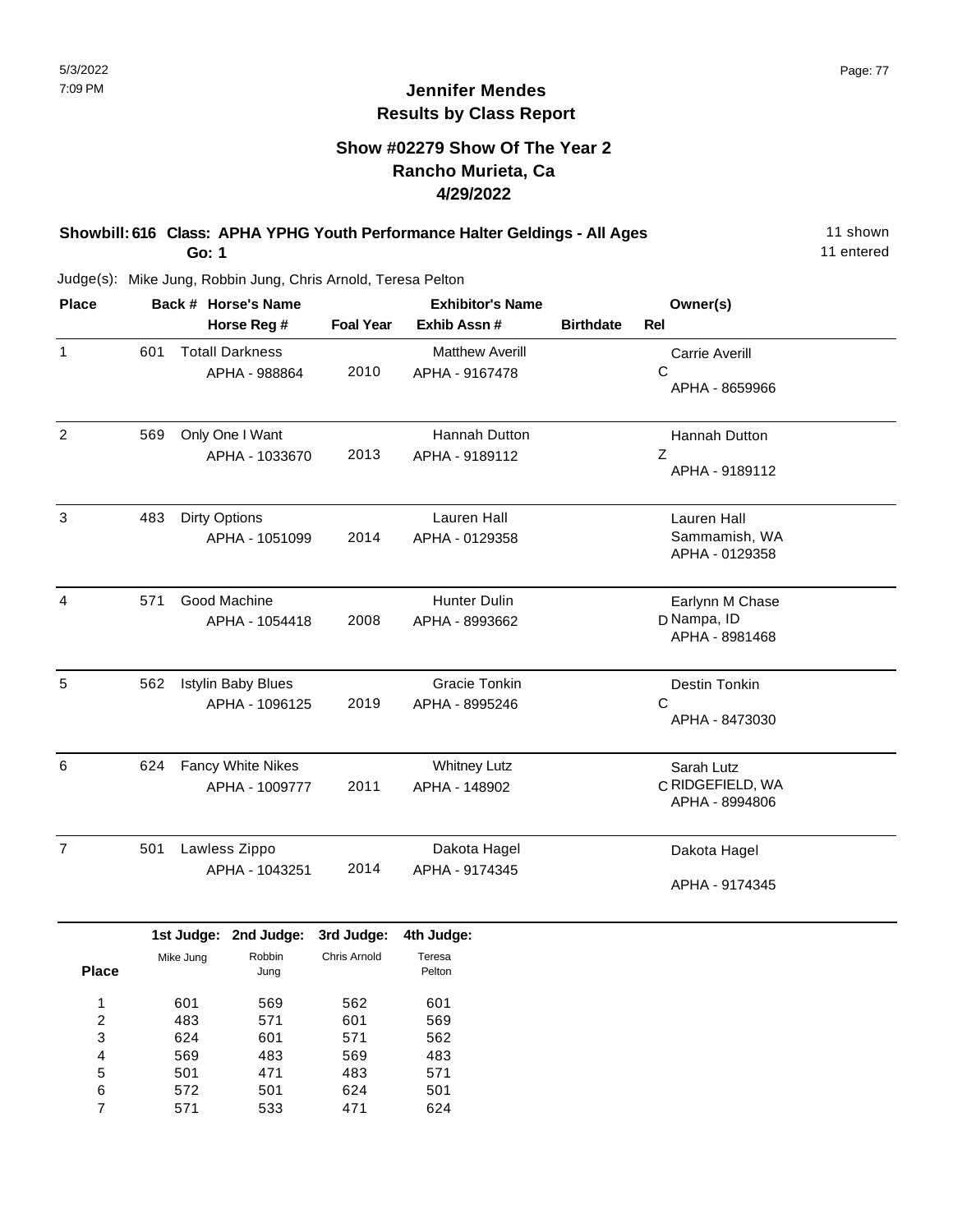#### **Show #02279 Show Of The Year 2 Rancho Murieta, Ca 4/29/2022**

## **Showbill: 617 Class: APHA YM1 Youth Mares All Ages** 2 shown

**Go: 1**

649 642

1 2 2 entered

Judge(s): Mike Jung, Robbin Jung, Chris Arnold, Teresa Pelton

649 642 649 642

| <b>Place</b> |           | Back # Horse's Name                  | <b>Exhibitor's Name</b> |                      | Owner(s)                                                         |
|--------------|-----------|--------------------------------------|-------------------------|----------------------|------------------------------------------------------------------|
|              |           | Horse Reg #                          | <b>Foal Year</b>        | Exhib Assn#          | Rel                                                              |
| 1            | 649       | Chicas Last Initial                  |                         | <b>Gracie Tonkin</b> | Destin Tonkin                                                    |
|              |           | APHA - 1149957                       |                         | APHA - 8995246       | APHA - 8473030                                                   |
| 2            | 642       | LP Surely Talented<br>APHA - 1083188 | 2018                    | Avery Gewondjan      | Steve Or Angela Gewondjan<br>American Fork, UT<br>APHA - 9159271 |
|              |           | 1st Judge: 2nd Judge:                | 3rd Judge:              | 4th Judge:           |                                                                  |
| <b>Place</b> | Mike Jung | Robbin<br>Jung                       | Chris Arnold            | Teresa<br>Pelton     |                                                                  |

649 642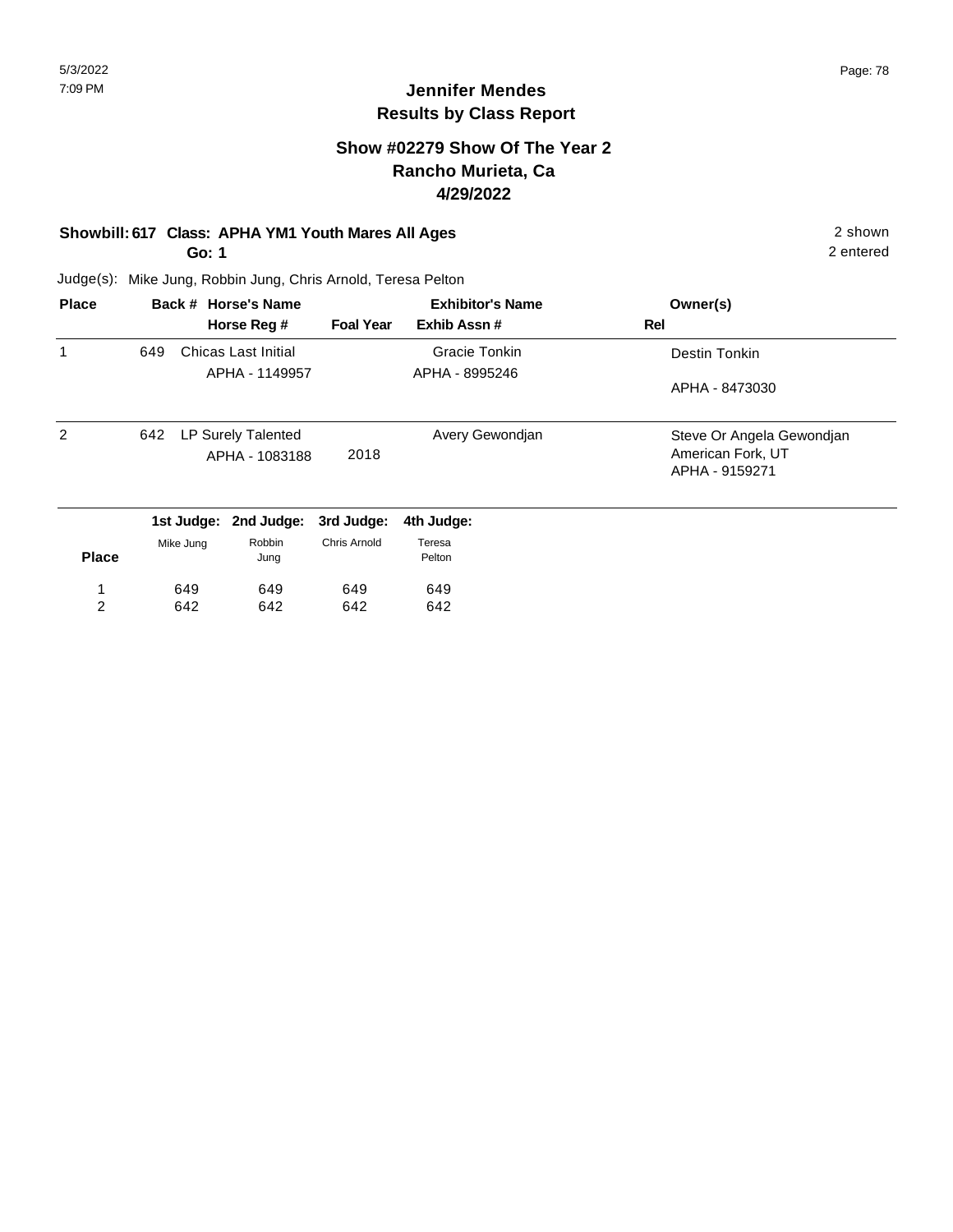## **Jennifer Mendes Results by Class Report**

#### **Show #02279 Show Of The Year 2 Rancho Murieta, Ca 4/29/2022**

#### **Showbill: 618 Class: APHA YPHM Youth Performance Halter Mares - All Ages** 11 Shown **Go: 1**

| <b>Place</b>   |     | Back # Horse's Name                      |                  | <b>Exhibitor's Name</b>                 | Owner(s)                                                         |
|----------------|-----|------------------------------------------|------------------|-----------------------------------------|------------------------------------------------------------------|
|                |     | Horse Reg #                              | <b>Foal Year</b> | Exhib Assn#                             | Rel                                                              |
| 1              | 639 | Shesa Hot Suggestion<br>APHA - 1075220   | 2016             | Ella Mccullough<br>APHA - 151154        | Ella Mccullough<br>Z<br>APHA - 151154                            |
| 2              | 580 | Sirtainly No Doubt<br>APHA - 1020871     | 2012             | <b>Marley Halse</b><br>APHA - 9141541   | <b>Marley Halse</b><br>Z Mountlake Terrace, WA<br>APHA - 9141541 |
| 3              | 514 | Drivnwithmyeyesclosed<br>APHA - 1078778  | 2017             | <b>Madison Peters</b><br>APHA - 9192085 | Cori Kennedy<br>Ζ<br>APHA - 9170684                              |
| 4              | 602 | <b>Good Directions</b><br>APHA - 1025697 | 2012             | Kaci Averill<br>APHA - 150528           | <b>Carrie Averill</b><br>C<br>APHA - 8659966                     |
| 5              | 594 | Sirtain Kinda Dream<br>APHA - 985018     | 2010             | Peyton Staat<br>APHA - 8846258          | Peyton Staat<br>Bakersfield, CA<br>APHA - 8846258                |
| 6              | 600 | Im Fantasized<br>APHA - 1027720          | 2013             | Jocelynn Krieg<br>APHA - 9168075        | Jocelynn Krieg<br>Z<br>APHA - 9168075                            |
| $\overline{7}$ | 570 | Hotnblazing Only<br>APHA - 1058702       | 2015             | Colten Dulin<br>APHA - 8993661          | Earlynn M Chase<br>D Nampa, ID<br>APHA - 8981468                 |

|       |           | 1st Judge: 2nd Judge: | 3rd Judge:   | 4th Judge:       |
|-------|-----------|-----------------------|--------------|------------------|
| Place | Mike Jung | Robbin<br>Jung        | Chris Arnold | Teresa<br>Pelton |
|       |           |                       |              |                  |
| 1     | 639       | 639                   | 639          | 639              |
| 2     | 602       | 580                   | 514          | 514              |
| 3     | 580       | 600                   | 594          | 594              |
| 4     | 526       | 602                   | 570          | 600              |
| 5     | 466       | 466                   | 580          | 602              |
| 6     | 514       | 570                   | 526          | 580              |
| 7     | 594       | 594                   | 600          | 570              |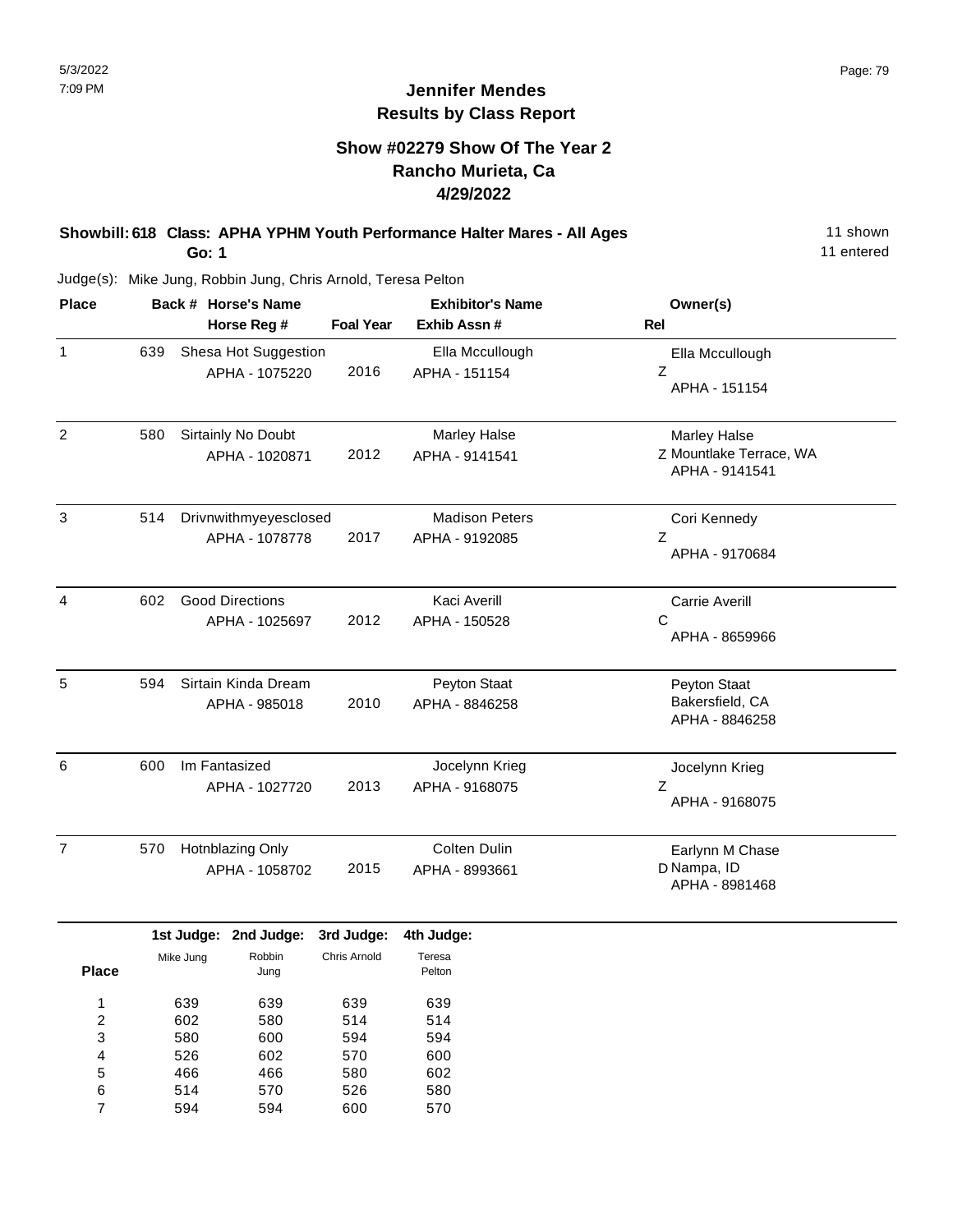#### **Show #02279 Show Of The Year 2 Rancho Murieta, Ca 4/29/2022**

# **Showbill: 619 Class: APHA AMH4 Amateur Mares All Ages** 7 shown

**Go: 1**

Judge(s): Mike Jung, Robbin Jung, Chris Arnold, Teresa Pelton

| <b>Place</b>   |     | Back # Horse's Name                         |                  | <b>Exhibitor's Name</b>               | Owner(s)                                                                |
|----------------|-----|---------------------------------------------|------------------|---------------------------------------|-------------------------------------------------------------------------|
|                |     | Horse Reg #                                 | <b>Foal Year</b> | Exhib Assn #                          | Rel                                                                     |
| $\mathbf{1}$   | 650 | Shez Stylistic Too<br>APHA - 1085277        | 2018             | <b>Walt Schobel</b><br>APHA - 8931497 | Annette Schobel<br>PERRIS, CA<br>APHA - 8699383<br>Walt & Annie Schobel |
|                |     |                                             |                  |                                       | APHA - 8540863                                                          |
| $\overline{2}$ | 651 | Cool And Delightful<br>APHA - 1101895       | 2020             | Annette Schobel<br>APHA - 8699383     | Walt & Annie Schobel                                                    |
|                |     |                                             |                  |                                       | APHA - 8540863                                                          |
| 3              | 615 | INITIALS ONLY PLEASE<br>APHA - 1094122      | 2019             | <b>Craig Polley</b><br>APHA - 8319825 | Craig And Cindy Polley<br>Z<br>APHA - 8319615                           |
| 4              | 645 | Queen Of Kool<br>APHA - 1093469             | 2019             | Vlctoria Hoyt<br>APHA - 8825055       | VIctoria Hoyt<br>Ζ<br>APHA - 8825055                                    |
| 5              | 614 | <b>CNC Sashay N Style</b><br>APHA - 1100390 | 2020             | <b>Craig Polley</b><br>APHA - 8319825 | <b>Cindy Polley</b><br>PERRIS, CA<br>APHA - 8318812                     |
| 6              | 649 | Chicas Last Initial<br>APHA - 1149957       |                  | Destin Tonkin<br>APHA - 8473030       | Destin Tonkin<br>Ζ<br>APHA - 8473030                                    |
| $\overline{7}$ | 542 | One Of Them Girls                           |                  | Jan Mannion<br>APHA - 8278987         | Daniel Thomas Mannion<br>P<br>APHA - 8204151                            |

|              |           | 1st Judge: 2nd Judge: | 3rd Judge:   | 4th Judge:       |
|--------------|-----------|-----------------------|--------------|------------------|
| <b>Place</b> | Mike Jung | Robbin<br>Jung        | Chris Arnold | Teresa<br>Pelton |
| 1            | 650       | 650                   | 615          | 650              |
| 2            | 651       | 651                   | 650          | 651              |
| 3            | 615       | 645                   | 651          | 645              |
| 4            | 614       | 649                   | 614          | 542              |
| 5            | 649       | 614                   | 542          | 615              |
| 6            | 645       | 615                   | 649          | 649              |
|              | 542       | 542                   | 645          | 614              |

7 entered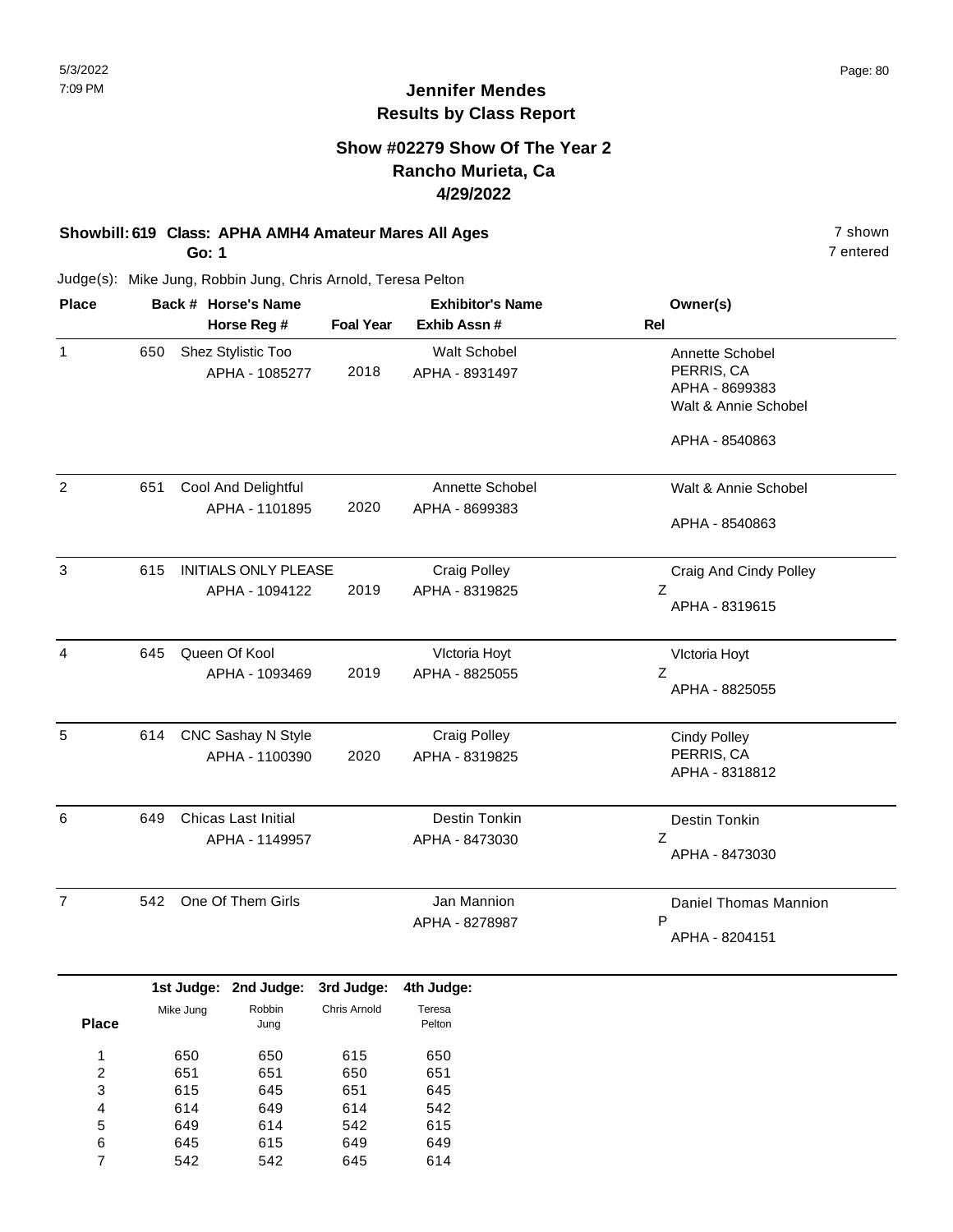## **Show #02279 Show Of The Year 2 Rancho Murieta, Ca 4/29/2022**

#### **Showbill: 620 Class: APHA APHM Amateur Performance Halter Mares All Ages** 13 shown **Go: 1**

13 entered

| <b>Place</b>   | Back # Horse's Name |                                              | <b>Exhibitor's Name</b> |                                    | Owner(s)                                                         |  |
|----------------|---------------------|----------------------------------------------|-------------------------|------------------------------------|------------------------------------------------------------------|--|
|                |                     | Horse Reg #                                  | <b>Foal Year</b>        | Exhib Assn #                       | <b>Rel</b>                                                       |  |
| $\mathbf{1}$   | 564                 | Line Up For Candy<br>APHA - 1042199          | 2014                    | Kenna Slater<br>APHA - 8520304     | Kenna Slater<br>Z Olympia, WA<br>APHA - 8520304                  |  |
| $\overline{2}$ | 525                 | Alotta Good Faith<br>APHA - 1062004          | 2016                    | Denys Buss<br>APHA - 146083        | Denys Buss<br>Z<br>APHA - 146083                                 |  |
| 3              | 507                 | <b>Almost Too Tempting</b><br>APHA - 1055686 | 2015                    | Kristen Shaw<br>APHA - 7142037     | <b>Kristen Shaw</b><br>Z Beaver Creek, OR<br>APHA - 7142037      |  |
| $\overline{4}$ | 561                 | <b>Brighton My Day</b><br>APHA - 1086918     | 2018                    | Miranda R Maldonado                | Miranda R Maldonado<br>Z                                         |  |
| 5              | 482                 | Gotta Get Impulsive<br>APHA - 1061493        | 2016                    | Gibson Reid<br>APHA - 104472       | Gibson Reid<br>Ζ<br>APHA - 104472                                |  |
| 5              | 502                 | All Too Fancy<br>APHA - 977413               | 2009                    | Shelly R Benzion<br>APHA - 8961978 | Shelly R Benzion<br>Z Granite Falls, WA<br>APHA - 8961978        |  |
| 5              | 642                 | LP Surely Talented<br>APHA - 1083188         | 2018                    | Angela Gewondjan<br>APHA - 9165609 | Steve Or Angela Gewondjan<br>American Fork, UT<br>APHA - 9159271 |  |

|              |           | 1st Judge: 2nd Judge: | 3rd Judge:   | 4th Judge:       |
|--------------|-----------|-----------------------|--------------|------------------|
| <b>Place</b> | Mike Jung | Robbin<br>Jung        | Chris Arnold | Teresa<br>Pelton |
| 1            | 564       | 564                   | 564          | 564              |
| 2            | 525       | 507                   | 525          | 525              |
| 3            | 507       | 482                   | 561          | 507              |
| 4            | 502       | 525                   | 507          | 573              |
| 5            | 447       | 642                   | 445          | 561              |
| 6            | 561       | 561                   | 563          | 642              |
| 7            | 563       | 447                   | 502          | 563              |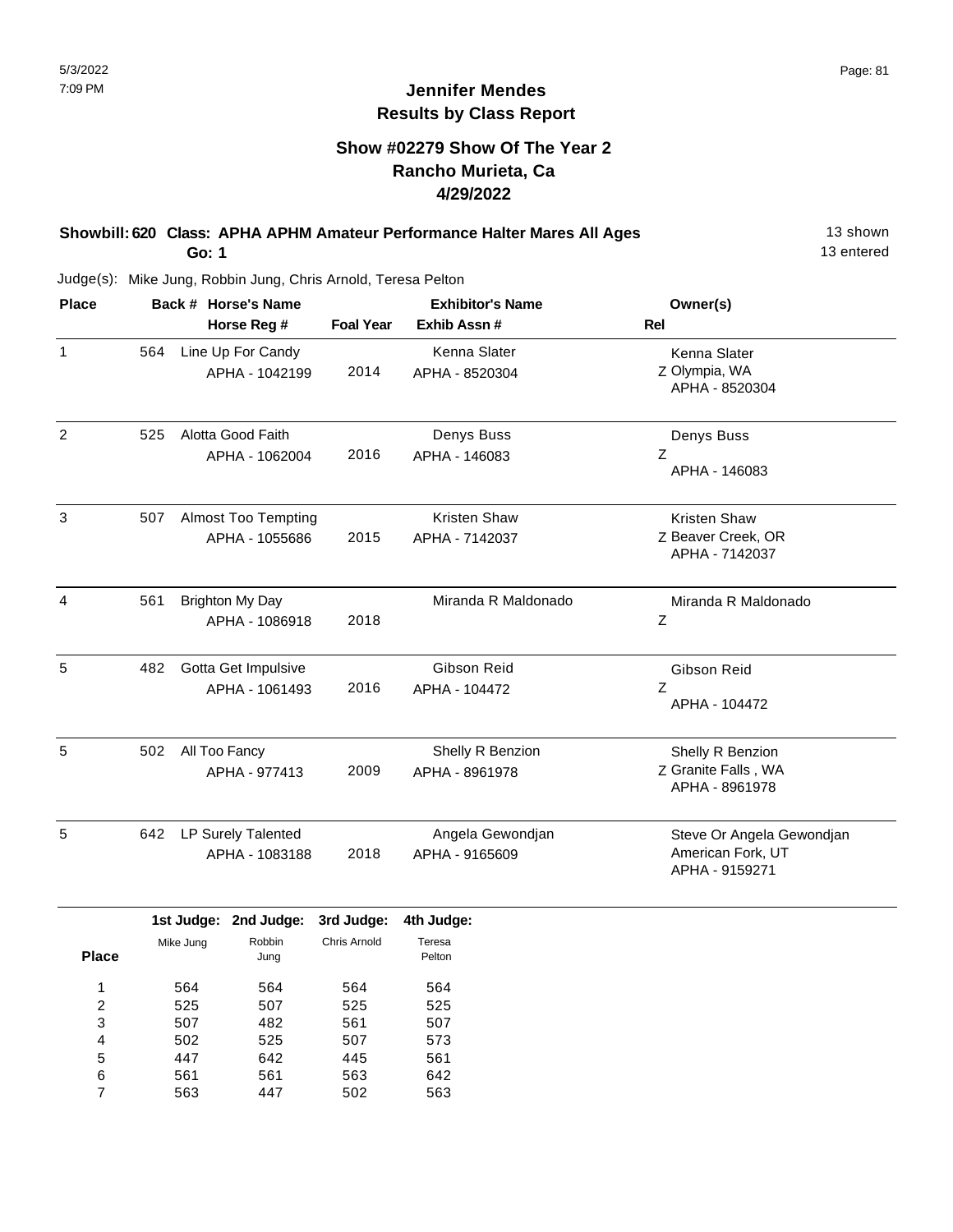#### **Show #02279 Show Of The Year 2 Rancho Murieta, Ca 4/29/2022**

#### **Showbill: 621 Class: APHA AMH7 Amateur Geldings All Ages** 7 shown **Go: 1**

Judge(s): Mike Jung, Robbin Jung, Chris Arnold, Teresa Pelton

| <b>Place</b>   | Back # Horse's Name |                            | <b>Exhibitor's Name</b> |                     | Owner(s)                            |
|----------------|---------------------|----------------------------|-------------------------|---------------------|-------------------------------------|
|                |                     | Horse Reg #                | <b>Foal Year</b>        | Exhib Assn #        | <b>Rel</b>                          |
| $\mathbf{1}$   | 616                 | Cnc Closing Time           |                         | <b>Cindy Polley</b> | Craig And Cindy Polley              |
|                |                     | APHA - 1081093             | 2018                    | APHA - 8318812      | Ζ<br>APHA - 8319615                 |
| 2              | 648                 | Intentionally Designed     |                         | Annette Schobel     | Annette Schobel                     |
|                |                     | APHA - 1041587             | 2014                    | APHA - 8699383      | Z PERRIS, CA<br>APHA - 8699383      |
| 3              | 575                 | Smokin Sacred Son          |                         | Kelly Probst-Bushey | Kelly Probst-Bushey                 |
|                |                     | APHA - 1062755             | 2016                    | APHA - 8398879      | Z Lincoln, CA<br>APHA - 8398879     |
| $\overline{4}$ | 449                 | U DONT KNOW ME             |                         | Mary W Belen        | Mary W Belen                        |
|                |                     | APHA - 1088434             | 2008                    | APHA - 9170189      | Z Solvang, CA<br>APHA - 9170189     |
| 5              | 452                 | <b>Two Timin Gentlemen</b> |                         | Sue Merchant        | Dennis & Sue Merchant               |
|                |                     | APHA - 1006178             | 2011                    | APHA - 8296487      | Z Santa Ynez, CA<br>APHA - 8522091  |
| 5              | 641                 | A Certain Talent           |                         | Angela Gewondjan    | Steve Or Angela Gewondjan           |
|                |                     | APHA - 1062649             | 2016                    | APHA - 9165609      | American Fork, UT<br>APHA - 9159271 |
| $\overline{7}$ | 492                 | Chipalicious Invite        |                         | Scott Cooper        | Scott Cooper                        |
|                |                     | APHA - 1011321             | 2011                    | APHA - 122930       | Z Los Angeles, CA<br>APHA - 122930  |

|              |           | 1st Judge: 2nd Judge: | 3rd Judge:   | 4th Judge: |
|--------------|-----------|-----------------------|--------------|------------|
|              | Mike Jung | Robbin                | Chris Arnold | Teresa     |
| <b>Place</b> |           | Jung                  |              | Pelton     |
| 1            | 648       | 616                   | 616          | 616        |
| 2            | 616       | 575                   | 575          | 648        |
| 3            | 575       | 648                   | 648          | 575        |
| 4            | 449       | 449                   | 449          | 449        |
| 5            | 452       | 641                   | 452          | 641        |
| 6            | 641       | 452                   | 641          | 452        |
|              |           |                       | 492          |            |

7 entered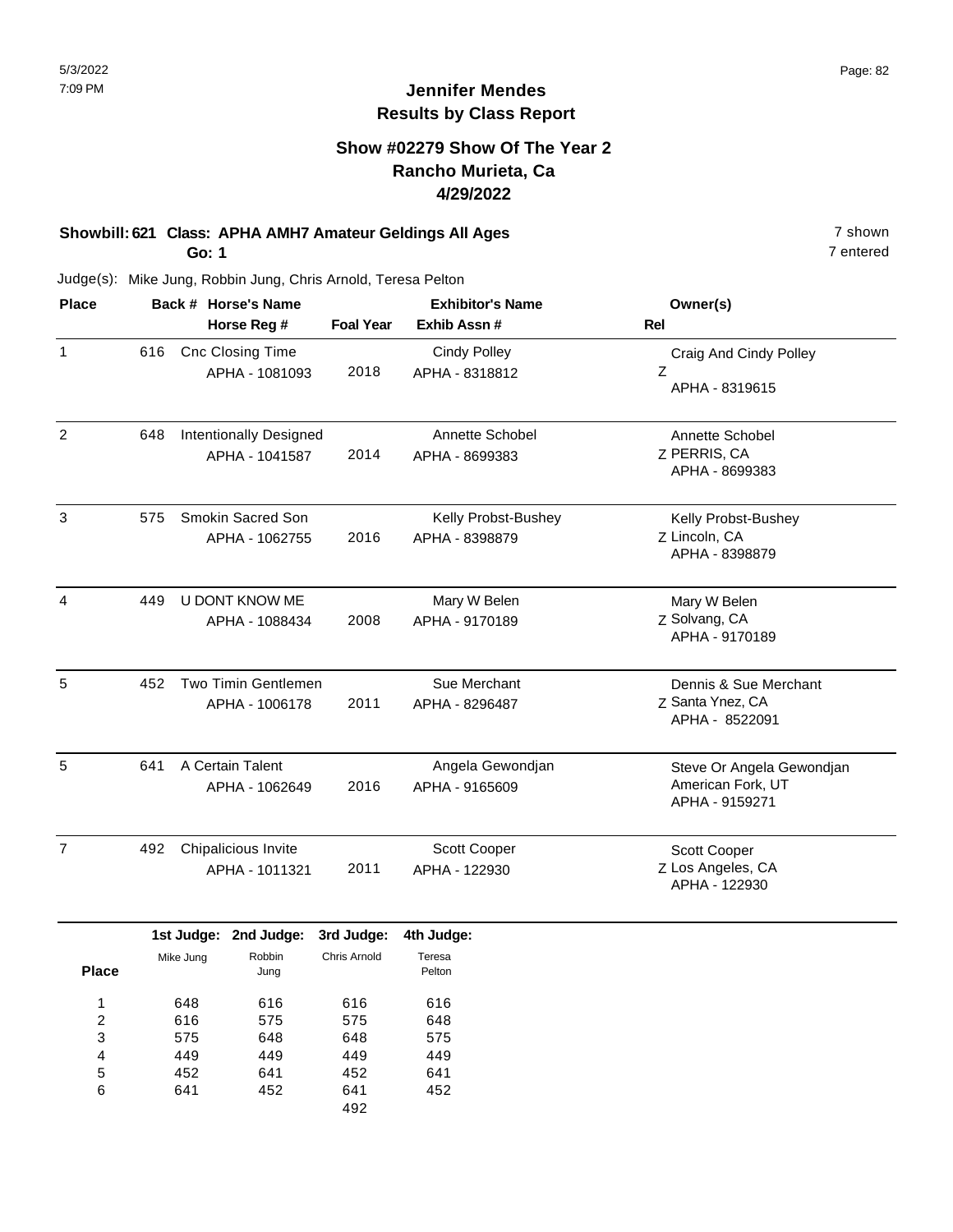#### **Show #02279 Show Of The Year 2 Rancho Murieta, Ca 4/29/2022**

#### **Showbill: 622 Class: APHA APHG Amateur Performance Halter Geldings All Ages** 14 shown **Go: 1**

14 entered

| <b>Place</b>    |     | Back # Horse's Name                          | <b>Exhibitor's Name</b>    |                                         | Owner(s)                                              |
|-----------------|-----|----------------------------------------------|----------------------------|-----------------------------------------|-------------------------------------------------------|
|                 |     | Horse Reg #                                  | <b>Foal Year</b>           | Exhib Assn #                            | <b>Rel</b>                                            |
| 1               | 558 | Good Bars Only<br>APHA - 1023339             | 2012                       | Jamie Bansen<br>APHA - 8951566          | Jamie Bansen<br>Z<br>APHA - 8951566                   |
| 2               | 446 | A Good Mechanic<br>APHA - 1068468            | 2016                       | Sherri Rossmiller<br>APHA - 8985315     | Sherri Rossmiller<br>Z Everson, WA<br>APHA - 8985315  |
| $\overline{2}$  | 601 | <b>Totall Darkness</b><br>APHA - 988864      | 2010                       | <b>Carrie Averill</b><br>APHA - 8659966 | <b>Carrie Averill</b><br>Z<br>APHA - 8659966          |
| 4               | 485 | Oceans Of Assets<br>APHA - 1054012           | 2015                       | Melissa Neill<br>APHA - 8246386         | Melissa Neill<br>Ζ<br>APHA - 8246386                  |
| 5               | 595 | <b>Factor In The Blues</b><br>APHA - 1098588 | 2019                       | Cathleen Hernandez<br>APHA - 7106020    | Cathleen Hernandez<br>Z Sisters, OR<br>APHA - 7106020 |
| 6               | 486 | Impulsive All The Time<br>APHA - 1077483     | 2017                       | <b>April Mehls</b><br>APHA - 8949984    | <b>April Mehls</b><br>Z<br>APHA - 8949984             |
| 6               | 562 | <b>Istylin Baby Blues</b><br>APHA - 1096125  | 2019                       | Destin Tonkin<br>APHA - 8473030         | Destin Tonkin<br>Ζ<br>APHA - 8473030                  |
| DI <sub>o</sub> |     | 1st Judge: 2nd Judge:<br>Robbin<br>Mike Jung | 3rd Judge:<br>Chris Arnold | 4th Judge:<br>Teresa<br>$D - U$         |                                                       |

| Place | Mike Jung | Robbin<br>Jung | Chris Arnold | Teresa<br>Pelton |
|-------|-----------|----------------|--------------|------------------|
| 1     | 601       | 558            | 558          | 558              |
| 2     | 558       | 446            | 446          | 601              |
| 3     | 446       | 601            | 486          | 485              |
| 4     | 595       | 460            | 595          | 446              |
| 5     | 485       | 485            | 601          | 562              |
| 6     | 562       | 595            | 562          | 544              |
| 7     | 486       | 516            | 460          | 486              |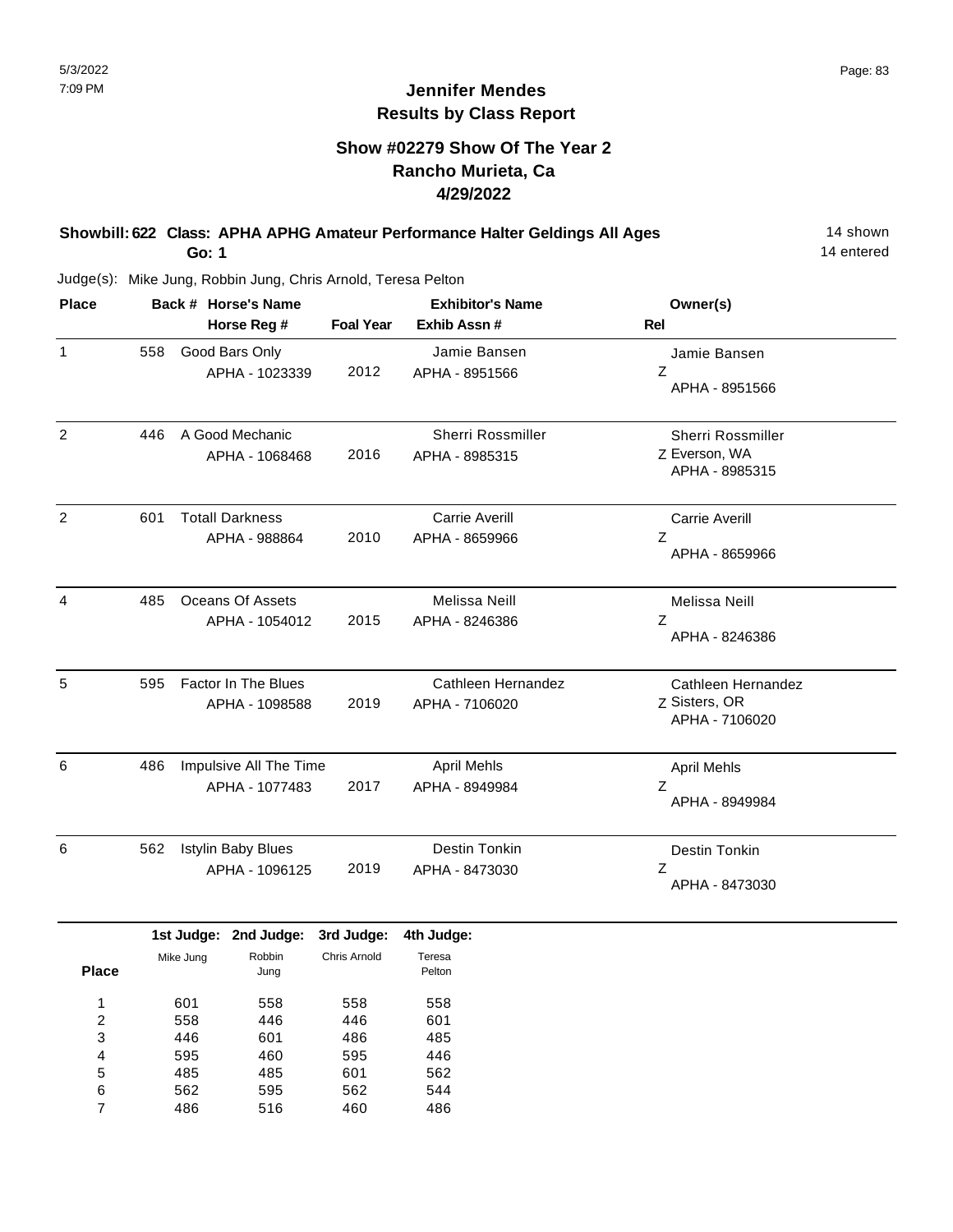#### **Jennifer Mendes Results by Class Report**

#### **Show #02279 Show Of The Year 2 Rancho Murieta, Ca 4/29/2022**

# **Showbill: 623 Class: APHA AMH1 Amateur Stallions All Ages** 1 shown

**Go: 1**

| <b>Place</b> | Back # Horse's Name |                                | <b>Exhibitor's Name</b> |                                    | Owner(s)                                                         |
|--------------|---------------------|--------------------------------|-------------------------|------------------------------------|------------------------------------------------------------------|
|              |                     | Horse Reg #                    | <b>Foal Year</b>        | Exhib Assn#                        | Rel                                                              |
|              | 656                 | A Ladys Nite<br>APHA - 1169011 | 2021                    | Angela Gewondjan<br>APHA - 9165609 | Steve Or Angela Gewondjan<br>American Fork, UT<br>APHA - 9159271 |

|              |           |        | 1st Judge: 2nd Judge: 3rd Judge: 4th Judge: |        |
|--------------|-----------|--------|---------------------------------------------|--------|
|              | Mike Jung | Robbin | Chris Arnold                                | Teresa |
| <b>Place</b> |           | Jung   |                                             | Pelton |
|              | 656       | 656    | 656                                         | 656    |
|              |           |        |                                             |        |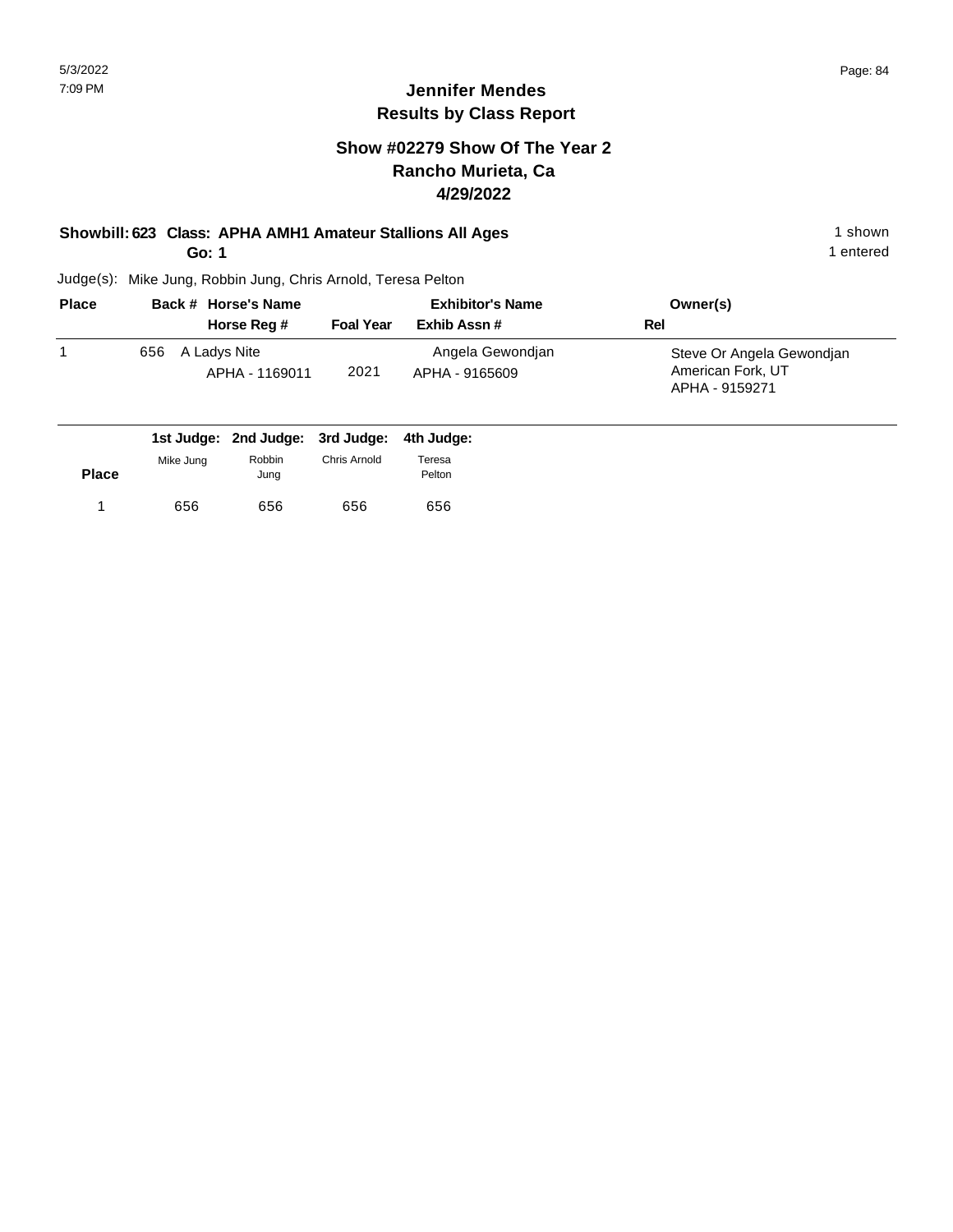#### **Show #02279 Show Of The Year 2 Rancho Murieta, Ca 4/29/2022**

#### **Showbill: 628 Class: APHA AOC Amateur Overo Color, One Year & Older & All Sexes** 8 Shown **Go: 1**

8 entered

| <b>Place</b>   | Back # Horse's Name |                            | <b>Exhibitor's Name</b> |                     | Owner(s)                             |
|----------------|---------------------|----------------------------|-------------------------|---------------------|--------------------------------------|
|                |                     | Horse Reg #                | <b>Foal Year</b>        | Exhib Assn #        | <b>Rel</b>                           |
| $\mathbf{1}$   | 525                 | Alotta Good Faith          |                         | Denys Buss          | Denys Buss                           |
|                |                     | APHA - 1062004             | 2016                    | APHA - 146083       | Ζ<br>APHA - 146083                   |
| $\overline{2}$ | 507                 | <b>Almost Too Tempting</b> |                         | Kristen Shaw        | Kristen Shaw                         |
|                |                     | APHA - 1055686             | 2015                    | APHA - 7142037      | Z Beaver Creek, OR<br>APHA - 7142037 |
| 3              | 460                 | Fancy A Real Lover         |                         | Donna Hover         | Donna Hover                          |
|                |                     | APHA - 939959              | 2008                    | APHA - 7070055      | Z Eureka, CA<br>APHA - 7070055       |
| 3              | 561                 | <b>Brighton My Day</b>     |                         | Miranda R Maldonado | Miranda R Maldonado                  |
|                |                     | APHA - 1086918             | 2018                    |                     | Z                                    |
| 5              | 543                 | Call It A Rap              |                         | Jessica Auger       | Jessica Auger                        |
|                |                     | APHA - 1068099             | 2016                    | APHA - 8924256      | Z<br>APHA - 8924256                  |
| 6              | 562                 | <b>Istylin Baby Blues</b>  |                         | Destin Tonkin       | Destin Tonkin                        |
|                |                     | APHA - 1096125             | 2019                    | APHA - 8473030      | Z<br>APHA - 8473030                  |
| $\overline{7}$ | 575                 | Smokin Sacred Son          |                         | Kelly Probst-Bushey | Kelly Probst-Bushey                  |
|                |                     | APHA - 1062755             | 2016                    | APHA - 8398879      | Z Lincoln, CA<br>APHA - 8398879      |
|                |                     |                            |                         |                     |                                      |

|              |           | 1st Judge: 2nd Judge: | 3rd Judge:   | 4th Judge: |
|--------------|-----------|-----------------------|--------------|------------|
|              | Mike Jung | Robbin                | Chris Arnold | Teresa     |
| <b>Place</b> |           | Jung                  |              | Pelton     |
| 1            | 460       | 525                   | 525          | 525        |
| 2            | 507       | 543                   | 562          | 460        |
| 3            | 575       | 507                   | 561          | 507        |
| 4            | 561       | 561                   | 460          | 561        |
| 5            | 562       | 502                   | 507          | 543        |
| 6            | 543       | 562                   | 543          | 575        |
| 7            | 525       | 575                   | 502          | 502        |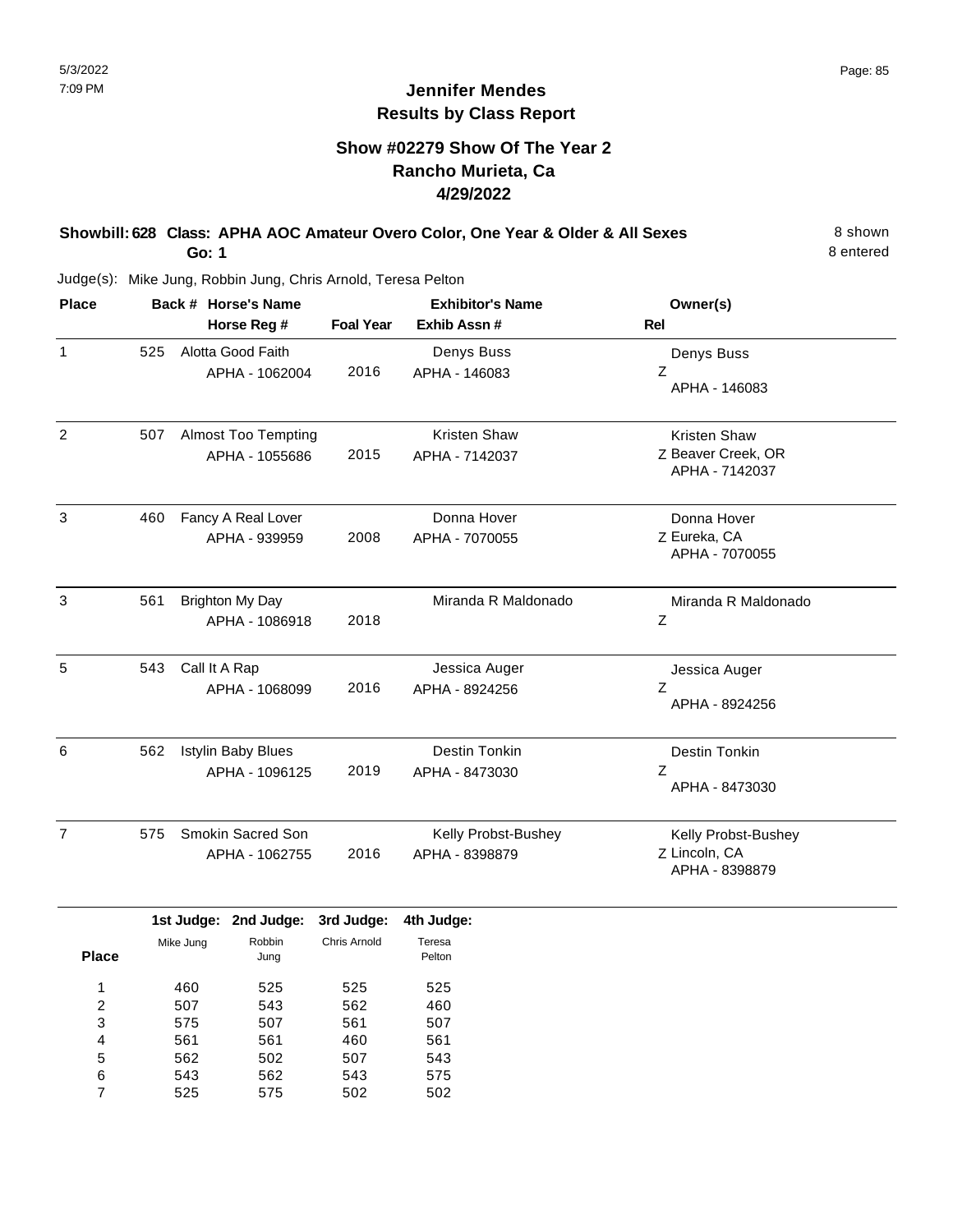#### **Show #02279 Show Of The Year 2 Rancho Murieta, Ca 4/29/2022**

#### **Showbill: 629 Class: APHA ATC Am Tobiano Color, One Year & Older & All Sexes** 3 shown **Go: 1**

3 entered

Judge(s): Mike Jung, Robbin Jung, Chris Arnold, Teresa Pelton

655

3

655

584

| <b>Place</b>   |     |            | Back # Horse's Name |                     | <b>Exhibitor's Name</b> | Owner(s)                            |
|----------------|-----|------------|---------------------|---------------------|-------------------------|-------------------------------------|
|                |     |            | Horse Reg #         | <b>Foal Year</b>    | Exhib Assn#             | Rel                                 |
| 1              | 452 |            | Two Timin Gentlemen |                     | Sue Merchant            | Dennis & Sue Merchant               |
|                |     |            | APHA - 1006178      | 2011                | APHA - 8296487          | Z Santa Ynez, CA<br>APHA - 8522091  |
| 2              | 584 |            | Arapped In Black    |                     | <b>JERI-LOU BIGGS</b>   | <b>JERI-LOU BIGGS</b>               |
|                |     |            | APHA - 937038       | 2008                | APHA - 8440553          | Z COTTONWOOD, CA<br>APHA - 8440553  |
| 3              | 655 |            | Sheza Hot Asset     |                     | Angela Gewondjan        | Steve Or Angela Gewondjan           |
|                |     |            | APHA - 1169037      | 2021                | APHA - 9165609          | American Fork, UT<br>APHA - 9159271 |
|                |     | 1st Judge: | 2nd Judge:          | 3rd Judge:          | 4th Judge:              |                                     |
| <b>Place</b>   |     | Mike Jung  | Robbin<br>Jung      | <b>Chris Arnold</b> | Teresa<br>Pelton        |                                     |
| 1              |     | 452        | 452                 | 655                 | 584                     |                                     |
| $\overline{2}$ |     | 584        | 584                 | 452                 | 452                     |                                     |

655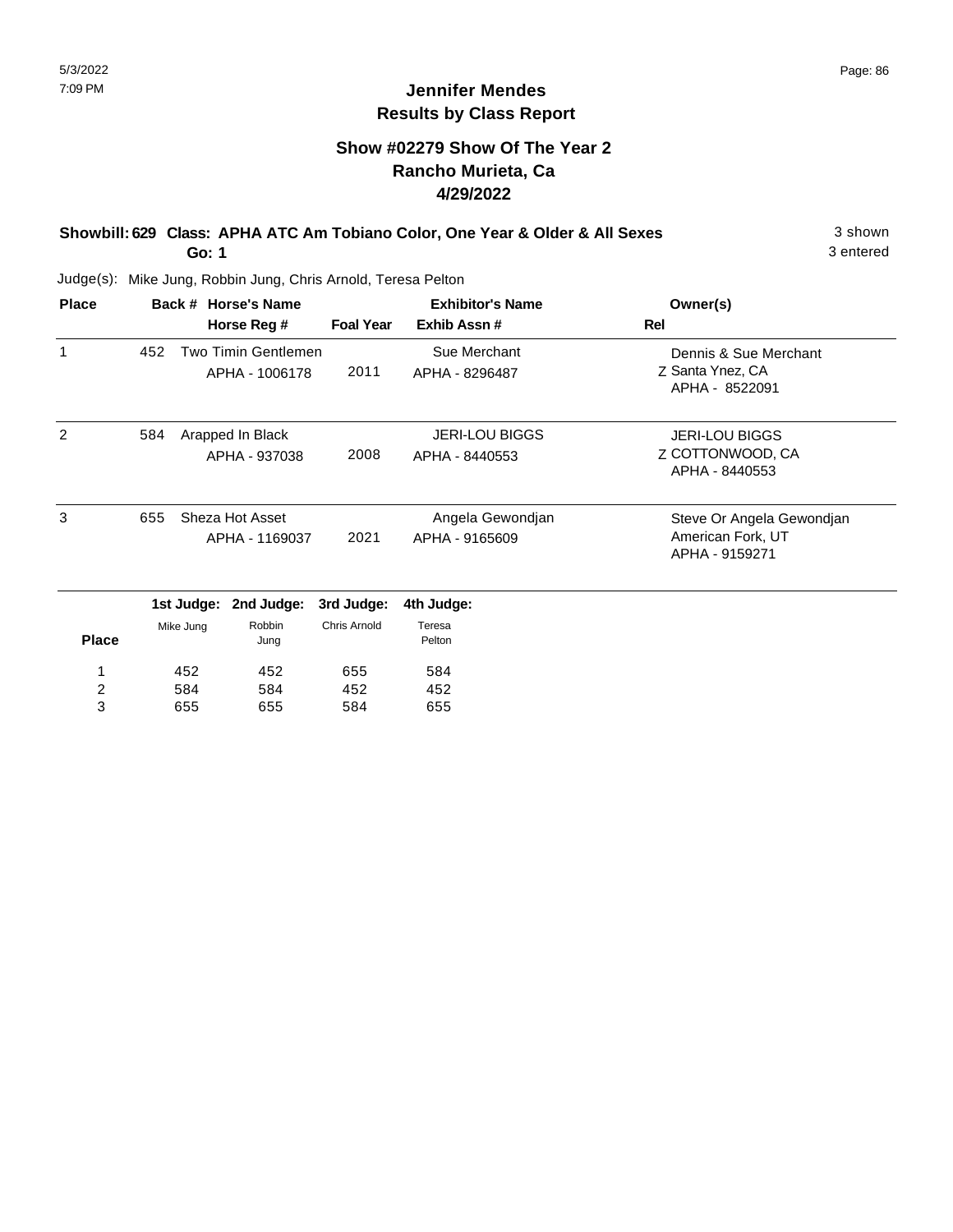## **Show #02279 Show Of The Year 2 Rancho Murieta, Ca 4/29/2022**

#### **Showbill: 630 Class: APHA OCC Overo Color, One Year & Older & All Sexes** 8 Shown 8 shown **Go: 1**

8 entered

| <b>Place</b>   |     | Back # Horse's Name                         |                  | <b>Exhibitor's Name</b>               | Owner(s)                                               |
|----------------|-----|---------------------------------------------|------------------|---------------------------------------|--------------------------------------------------------|
|                |     | Horse Reg #                                 | <b>Foal Year</b> | Exhib Assn #                          | <b>Rel</b>                                             |
| $\mathbf{1}$   | 454 | <b>Red Robin Hustler</b><br>APHA - 1081779  | 2018             | Meaghan Gilmore<br>APHA - 7109250     | Marianne Warland<br>Langley, BC<br>APHA - 7112912      |
| 2              | 525 | Alotta Good Faith<br>APHA - 1062004         | 2016             | Denys Buss<br>APHA - 146083           | Denys Buss<br>Z<br>APHA - 146083                       |
| 3              | 460 | Fancy A Real Lover<br>APHA - 939959         | 2008             | Donna Hover<br>APHA - 7070055         | Donna Hover<br>Z Eureka, CA<br>APHA - 7070055          |
| $\overline{4}$ | 475 | Hoos Reddy<br>APHA - 1052899                | 2015             | Meaghan Gilmore<br>APHA - 7109250     | Marianne Warland<br>Langley, BC<br>APHA - 7112912      |
| $\overline{4}$ | 561 | Brighton My Day<br>APHA - 1086918           | 2018             | Miranda R Maldonado                   | Miranda R Maldonado<br>Z                               |
| 6              | 562 | <b>Istylin Baby Blues</b><br>APHA - 1096125 | 2019             | Gracie Tonkin<br>APHA - 8995246       | Destin Tonkin<br>$\mathsf{C}$<br>APHA - 8473030        |
| $\overline{7}$ | 575 | Smokin Sacred Son<br>APHA - 1062755         | 2016             | Kelly Probst-Bushey<br>APHA - 8398879 | Kelly Probst-Bushey<br>Z Lincoln, CA<br>APHA - 8398879 |

|       |           | 1st Judge: 2nd Judge: | 3rd Judge:   | 4th Judge:       |
|-------|-----------|-----------------------|--------------|------------------|
| Place | Mike Jung | Robbin<br>Jung        | Chris Arnold | Teresa<br>Pelton |
| 1     | 460       | 454                   | 525          | 525              |
| 2     | 454       | 561                   | 454          | 475              |
| 3     | 525       | 562                   | 562          | 454              |
| 4     | 575       | 460                   | 561          | 460              |
| 5     | 475       | 475                   | 460          | 561              |
| 6     | 562       | 525                   | 475          | 502              |
| 7     | 561       | 575                   | 502          | 562              |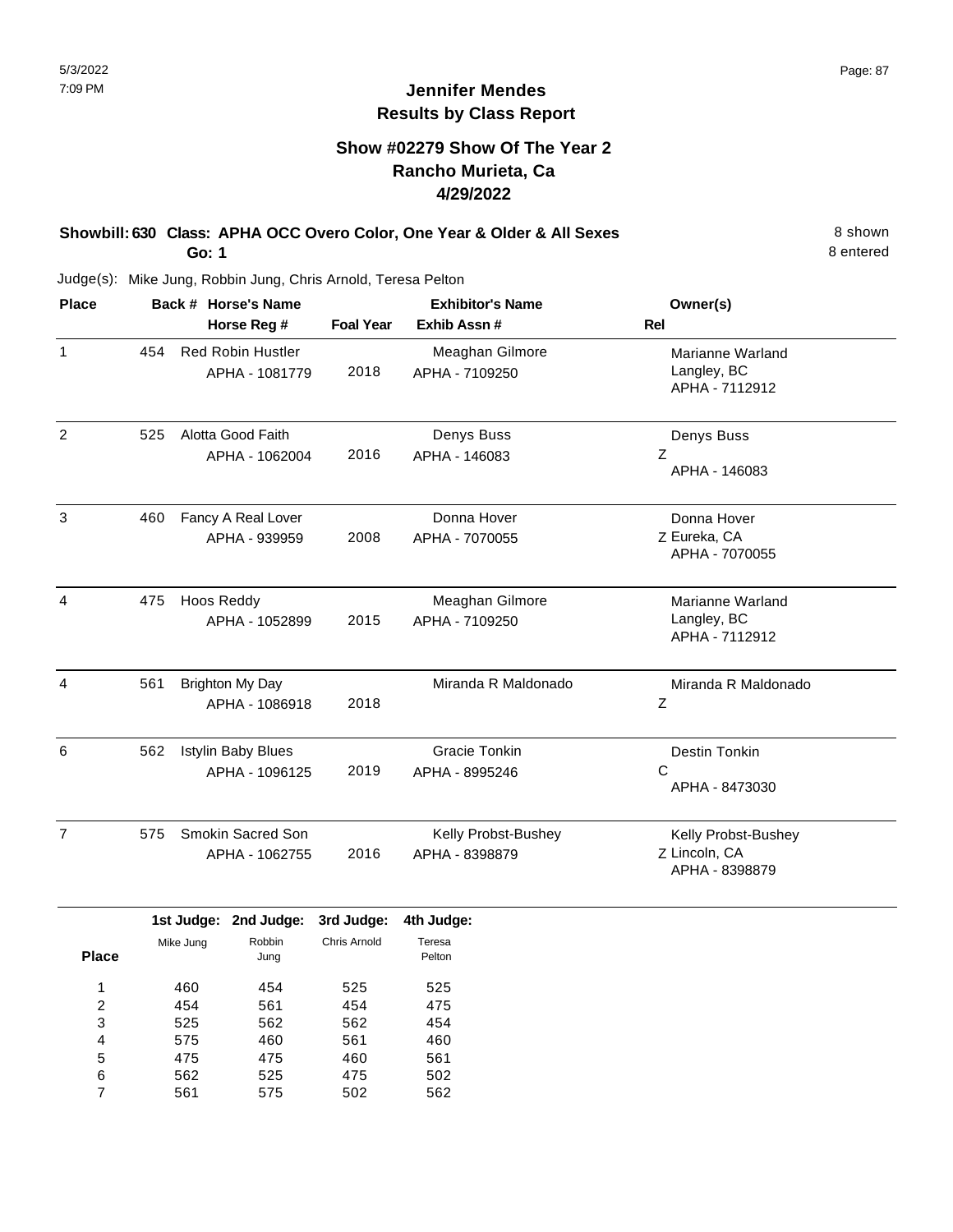## **Show #02279 Show Of The Year 2 Rancho Murieta, Ca 4/29/2022**

#### **Showbill: 631 Class: APHA TCC Tobiano Color, One Year & Older & All Sexes** 3 shown **Go: 1**

3 entered

| <b>Place</b> |     |            | Back # Horse's Name   |                     | <b>Exhibitor's Name</b> | Owner(s)                           |
|--------------|-----|------------|-----------------------|---------------------|-------------------------|------------------------------------|
|              |     |            | Horse Reg #           | <b>Foal Year</b>    | Exhib Assn #            | Rel                                |
| $\mathbf{1}$ | 452 |            | Two Timin Gentlemen   |                     | Sue Merchant            | Dennis & Sue Merchant              |
|              |     |            | APHA - 1006178        | 2011                | APHA - 8296487          | Z Santa Ynez, CA<br>APHA - 8522091 |
| 1            | 584 |            | Arapped In Black      |                     | <b>JERI-LOU BIGGS</b>   | <b>JERI-LOU BIGGS</b>              |
|              |     |            | APHA - 937038         | 2008                | APHA - 8440553          | Z COTTONWOOD, CA                   |
|              |     |            |                       |                     | APHA - 8440553          |                                    |
| 3            | 609 |            | <b>Purely Dynamic</b> |                     | Kendall Gaspar          | Kendall Gaspar                     |
|              |     |            | APHA - 946309         | 2008                | APHA - 9145201          | Ζ                                  |
|              |     |            |                       |                     |                         | APHA - 9145201                     |
|              |     | 1st Judge: | 2nd Judge:            | 3rd Judge:          | 4th Judge:              |                                    |
|              |     | Mike Jung  | Robbin                | <b>Chris Arnold</b> | Teresa                  |                                    |
| <b>Place</b> |     |            | Jung                  |                     | Pelton                  |                                    |
| 1            |     | 452        | 584                   | 609                 | 584                     |                                    |
| 2            |     | 584        | 452                   | 452                 | 452                     |                                    |
| 3            |     | 609        | 609                   | 584                 | 609                     |                                    |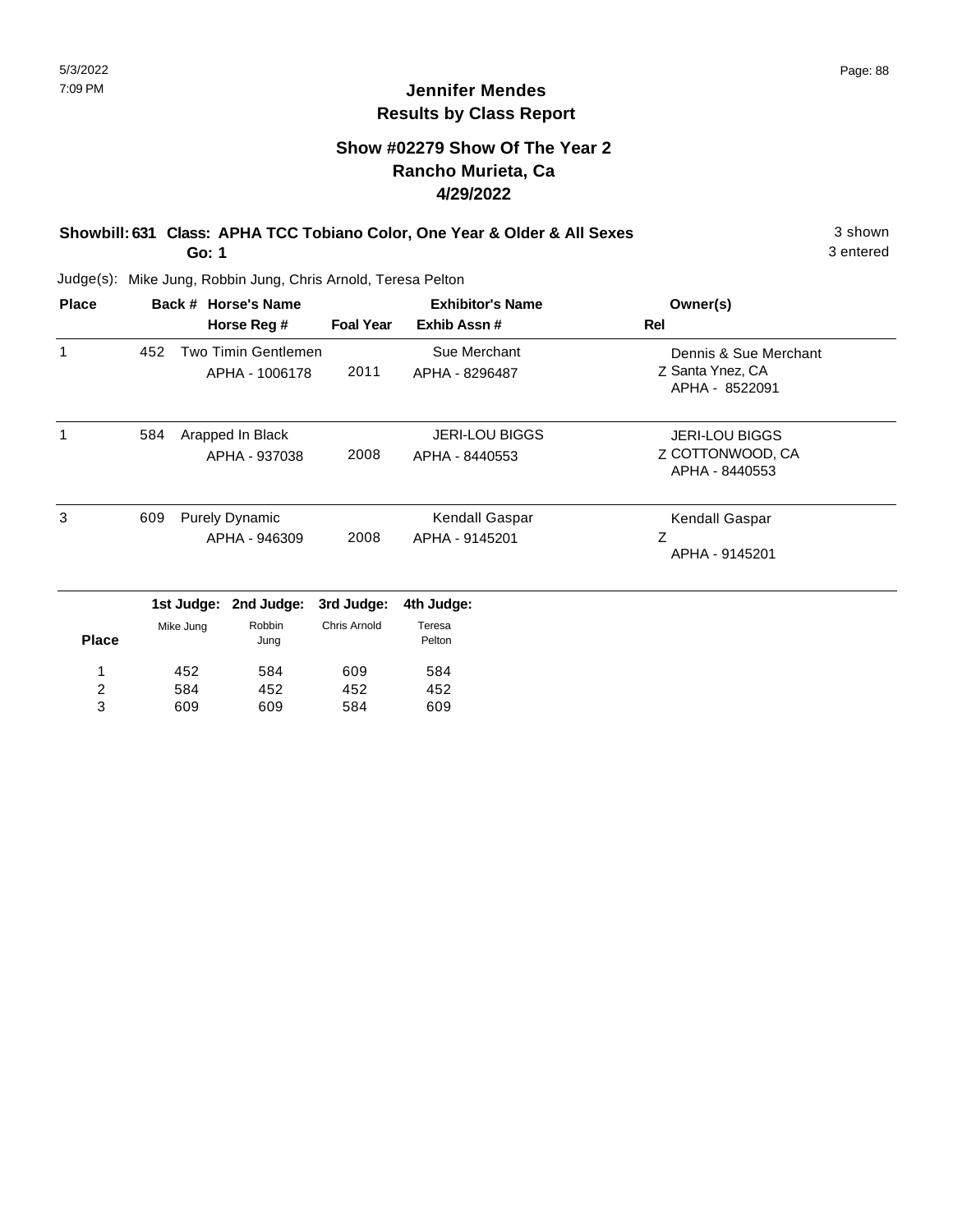#### **Show #02279 Show Of The Year 2 Rancho Murieta, Ca 4/29/2022**

#### **Showbill: 632 Class: APHA HM2 Yearling Mares** 3 shown

**Go: 1**

655

3

655

655

3 entered

Judge(s): Mike Jung, Robbin Jung, Chris Arnold, Teresa Pelton

| <b>Place</b> | Back # Horse's Name |           |                            |                     | <b>Exhibitor's Name</b> | Owner(s)                  |
|--------------|---------------------|-----------|----------------------------|---------------------|-------------------------|---------------------------|
|              |                     |           | Horse Reg #                | <b>Foal Year</b>    | Exhib Assn#             | Rel                       |
| 1            | 542                 |           | One Of Them Girls          |                     | Jan Mannion             | Daniel Thomas Mannion     |
|              |                     |           |                            |                     | APHA - 8278987          | P                         |
|              |                     |           |                            |                     |                         | APHA - 8204151            |
| 1            | 649                 |           | <b>Chicas Last Initial</b> |                     | Erin Henderson          | Destin Tonkin             |
|              |                     |           | APHA - 1149957             |                     | APHA - 8842848          |                           |
|              |                     |           |                            |                     | APHA - 8473030          |                           |
| 3            | 655                 |           | Sheza Hot Asset            |                     | Angela Gewondjan        | Steve Or Angela Gewondjan |
|              |                     |           | APHA - 1169037             | 2021                | APHA - 9165609          | American Fork, UT         |
|              |                     |           |                            |                     |                         | APHA - 9159271            |
|              |                     |           | 1st Judge: 2nd Judge:      | 3rd Judge:          | 4th Judge:              |                           |
|              |                     | Mike Jung | Robbin                     | <b>Chris Arnold</b> | Teresa                  |                           |
| <b>Place</b> |                     |           | Jung                       |                     | Pelton                  |                           |
| 1            |                     | 649       | 542                        | 542                 | 649                     |                           |
| 2            |                     | 542       | 649                        | 649                 | 542                     |                           |

655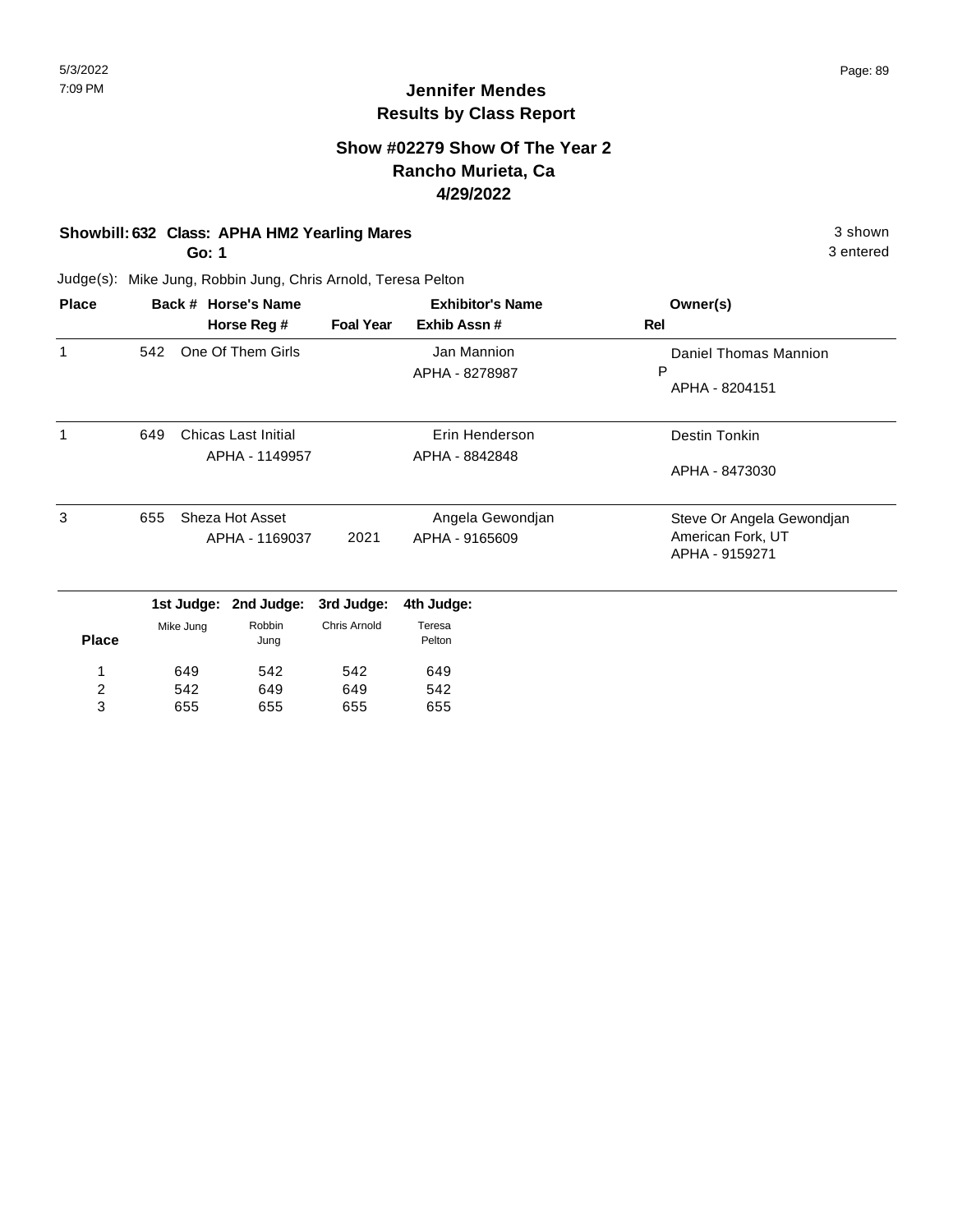#### **Show #02279 Show Of The Year 2 Rancho Murieta, Ca 4/29/2022**

#### **Showbill: 633 Class: APHA HM3 2 Yr Old Mares** 2 shown

**Go: 1**

2 entered

| <b>Place</b>   |     |           | Back # Horse's Name   | <b>Exhibitor's Name</b> |                       | Owner(s)             |
|----------------|-----|-----------|-----------------------|-------------------------|-----------------------|----------------------|
|                |     |           | Horse Reg #           | <b>Foal Year</b>        | Exhib Assn#           | Rel                  |
| 1              | 651 |           | Cool And Delightful   |                         | Matthew Henderson     | Walt & Annie Schobel |
|                |     |           | APHA - 1101895        | 2020                    | APHA - 8400672        |                      |
|                |     |           |                       |                         |                       | APHA - 8540863       |
| 2              | 614 |           | CNC Sashay N Style    |                         | Daniel Thomas Mannion | <b>Cindy Polley</b>  |
|                |     |           | APHA - 1100390        | 2020                    | APHA - 8204151        | OPERRIS, CA          |
|                |     |           |                       |                         |                       | APHA - 8318812       |
|                |     |           | 1st Judge: 2nd Judge: | 3rd Judge:              | 4th Judge:            |                      |
|                |     | Mike Jung | Robbin                | Chris Arnold            | Teresa                |                      |
| <b>Place</b>   |     |           | Jung                  |                         | Pelton                |                      |
| 1              |     | 651       | 651                   | 614                     | 651                   |                      |
| $\overline{2}$ |     | 614       | 614                   | 651                     | 614                   |                      |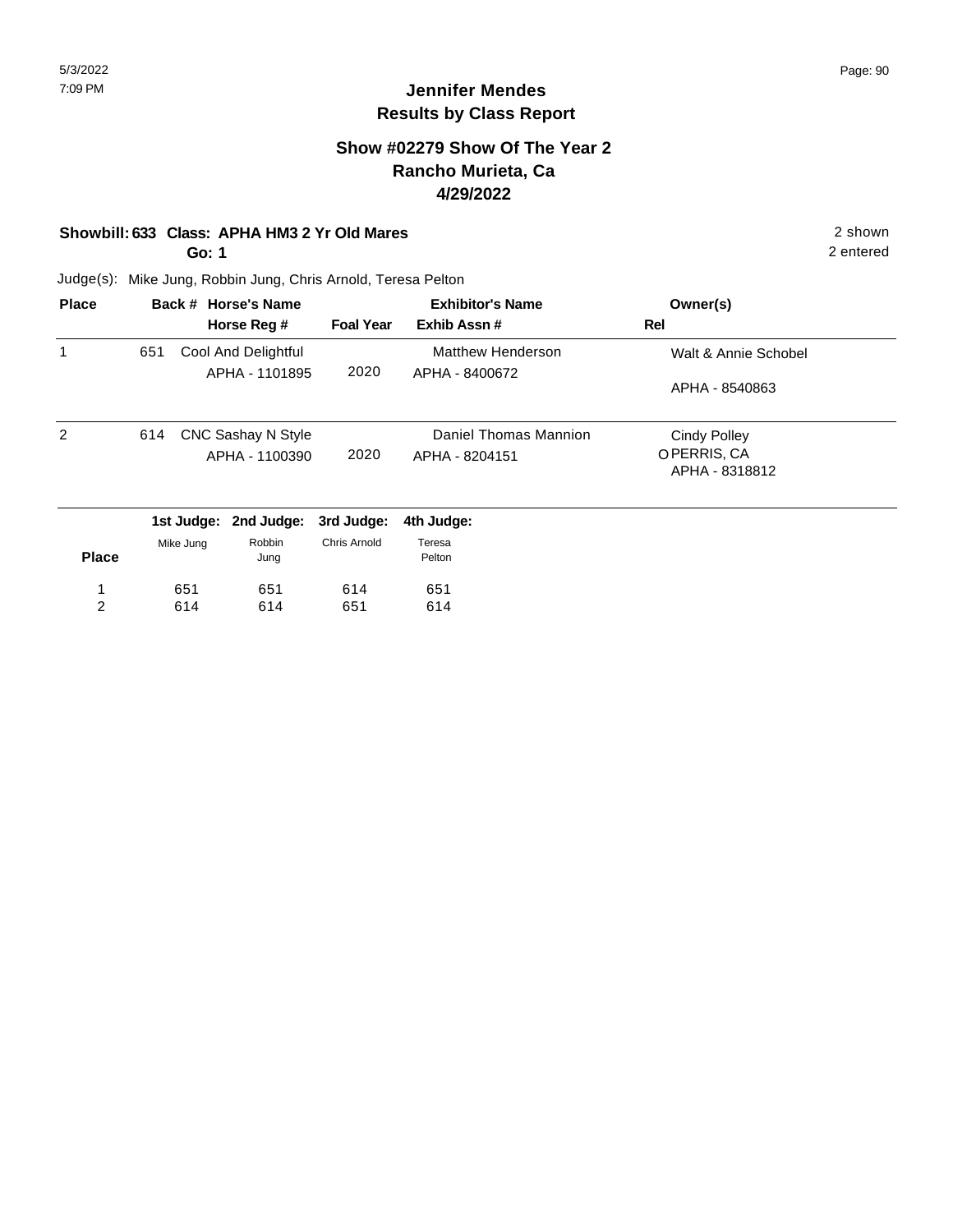#### **Show #02279 Show Of The Year 2 Rancho Murieta, Ca 4/29/2022**

#### **Showbill: 634 Class: APHA HM4 3 Yr Old Mares** 2 shown

**Go: 1**

2 entered

| <b>Place</b>   |     |            | Back # Horse's Name         |                  | <b>Exhibitor's Name</b> | Owner(s)               |
|----------------|-----|------------|-----------------------------|------------------|-------------------------|------------------------|
|                |     |            | Horse Reg #                 | <b>Foal Year</b> | Exhib Assn#             | <b>Rel</b>             |
| 1              | 615 |            | <b>INITIALS ONLY PLEASE</b> |                  | Daniel Thomas Mannion   | Craig And Cindy Polley |
|                |     |            | APHA - 1094122              | 2019             | APHA - 8204151          |                        |
|                |     |            |                             |                  |                         | APHA - 8319615         |
| 1              | 645 |            | Queen Of Kool               |                  | Erin Henderson          | Victoria Hoyt          |
|                |     |            | APHA - 1093469              | 2019             | APHA - 8842848          | APHA - 8825055         |
|                |     | 1st Judge: | 2nd Judge:                  | 3rd Judge:       | 4th Judge:              |                        |
| <b>Place</b>   |     | Mike Jung  | Robbin<br>Jung              | Chris Arnold     | Teresa<br>Pelton        |                        |
| 1              |     | 615        | 645                         | 615              | 645                     |                        |
| $\overline{2}$ |     | 645        | 615                         | 645              | 615                     |                        |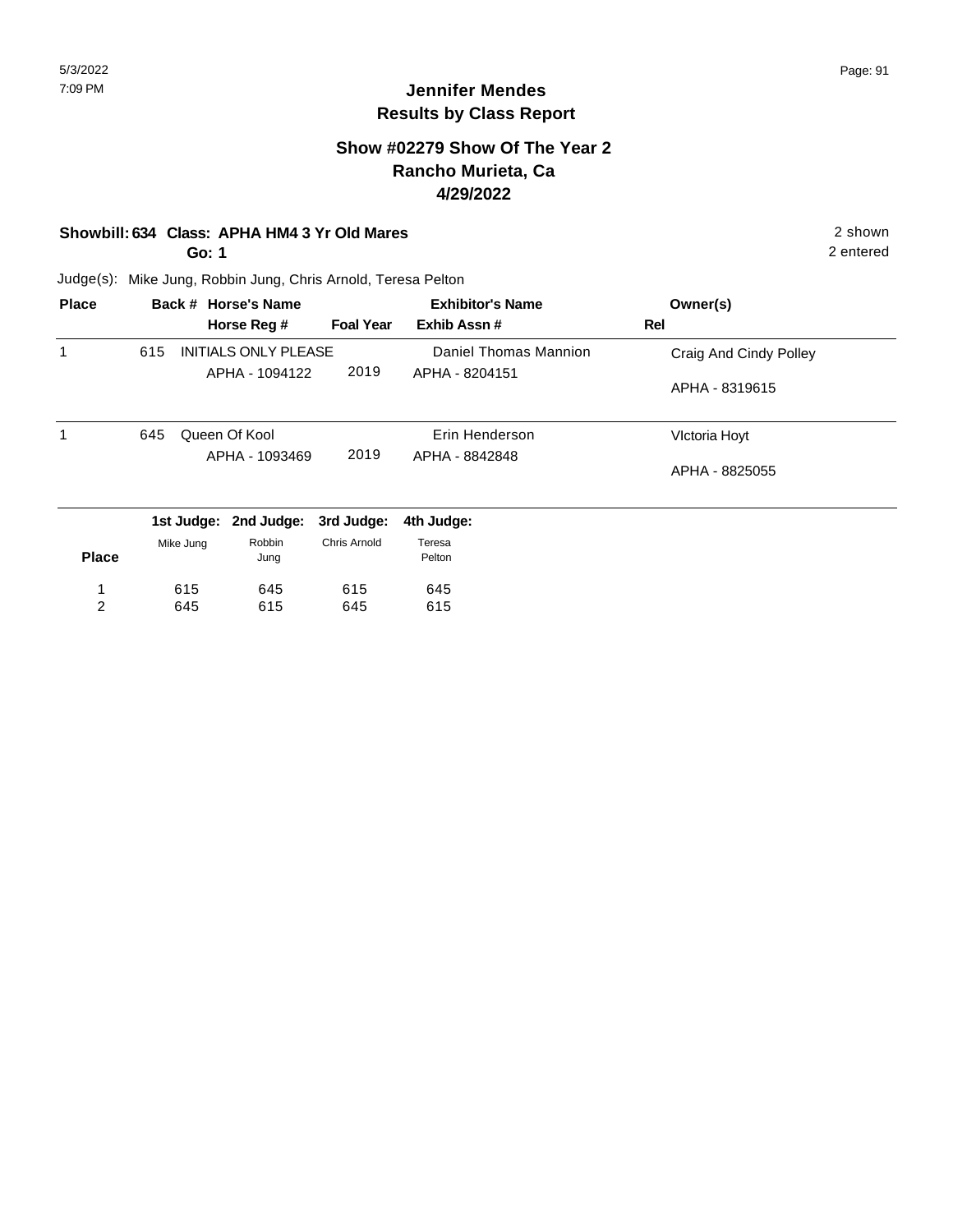#### **Show #02279 Show Of The Year 2 Rancho Murieta, Ca 4/29/2022**

#### **Showbill: 635 Class: APHA HM5 Aged Mares** 1 shown

**Go: 1**

1 entered

| <b>Place</b> |     | Back # Horse's Name                  | <b>Exhibitor's Name</b> |                                     | Owner(s)                                                                |
|--------------|-----|--------------------------------------|-------------------------|-------------------------------------|-------------------------------------------------------------------------|
|              |     | Horse Reg #                          | <b>Foal Year</b>        | Exhib Assn#                         | Rel                                                                     |
|              | 650 | Shez Stylistic Too<br>APHA - 1085277 | 2018                    | Matthew Henderson<br>APHA - 8400672 | Annette Schobel<br>PERRIS, CA<br>APHA - 8699383<br>Walt & Annie Schobel |
|              |     |                                      |                         |                                     | APHA - 8540863                                                          |

|              |           | 1st Judge: 2nd Judge: 3rd Judge: 4th Judge: |              |                  |
|--------------|-----------|---------------------------------------------|--------------|------------------|
| <b>Place</b> | Mike Jung | Robbin<br>Jung                              | Chris Arnold | Teresa<br>Pelton |
|              | 650       | 650                                         | 650          | 650              |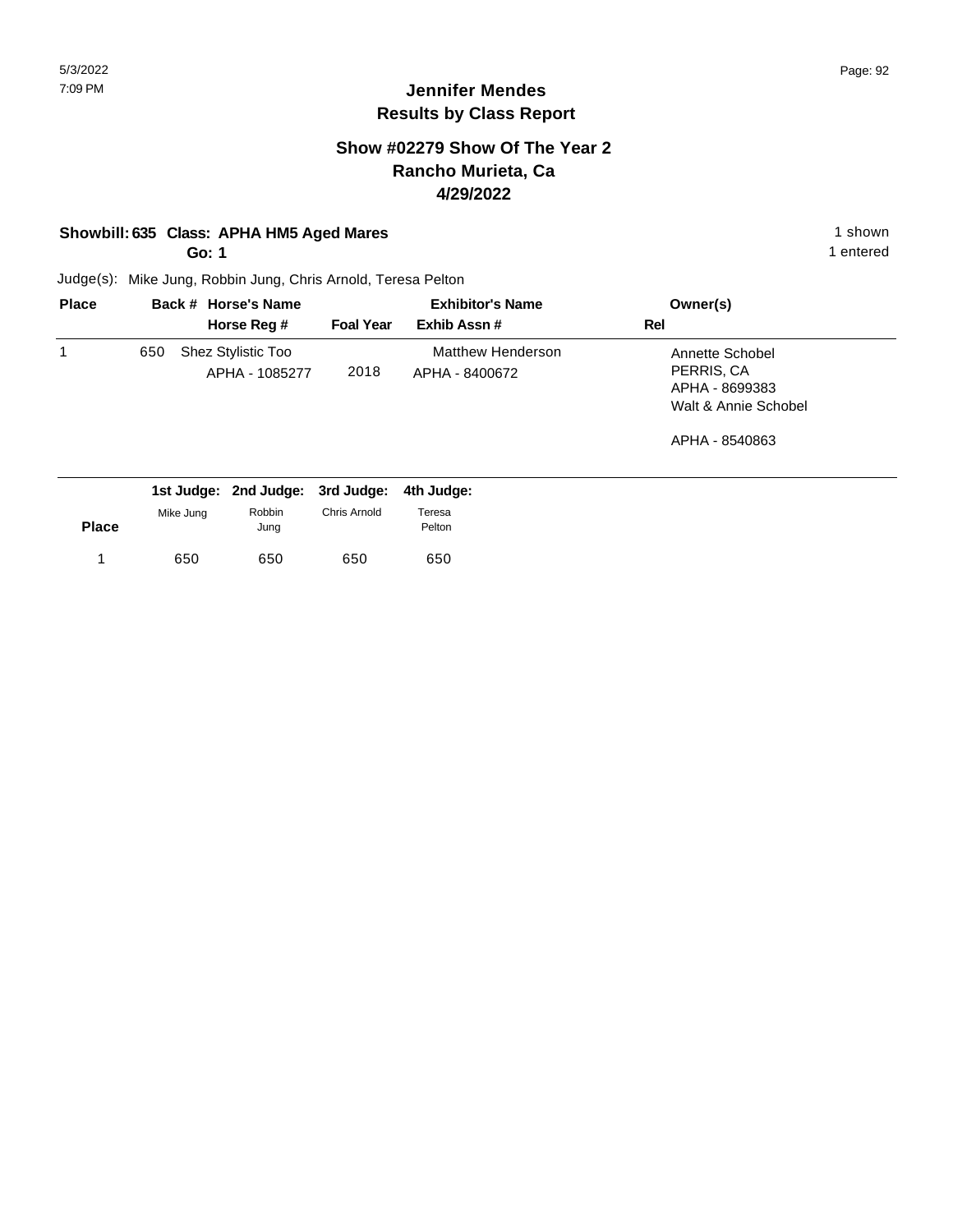#### **Show #02279 Show Of The Year 2 Rancho Murieta, Ca 4/29/2022**

#### **Showbill: 636 Class: APHA PHM1 Performance Halter, Mares All Ages** 3 shown **Go: 1**

3 entered

| <b>Place</b>   |     |             | Back # Horse's Name                         |                     | <b>Exhibitor's Name</b>                    | Owner(s)                                        |  |
|----------------|-----|-------------|---------------------------------------------|---------------------|--------------------------------------------|-------------------------------------------------|--|
|                |     | Horse Reg # |                                             |                     | <b>Foal Year</b><br>Exhib Assn #           | Rel                                             |  |
| 1              | 626 |             | <b>Especially Lazy</b><br>APHA - 1062987    | 2016                | Erin Henderson<br>APHA - 8842848           | Ella Storch<br>Redmond, OR<br>APHA - 8994339    |  |
| 2              | 564 |             | Line Up For Candy<br>APHA - 1042199         | 2014                | <b>Matthew Henderson</b><br>APHA - 8400672 | Kenna Slater<br>O Olympia, WA<br>APHA - 8520304 |  |
| 3              | 617 |             | <b>Catch This Cowgirl</b><br>APHA - 1009688 | 2013                | Roger Deromedi<br>APHA - 7023862           | Patricia Wells<br>Azel, TX<br>APHA - 8737712    |  |
|                |     | 1st Judge:  | 2nd Judge:                                  | 3rd Judge:          | 4th Judge:                                 |                                                 |  |
| <b>Place</b>   |     | Mike Jung   | Robbin<br>Jung                              | <b>Chris Arnold</b> | Teresa<br>Pelton                           |                                                 |  |
| 1              |     | 564         | 626                                         | 626                 | 626                                        |                                                 |  |
| $\overline{c}$ |     | 626         | 564                                         | 564                 | 564                                        |                                                 |  |
| 3              |     | 617         | 617                                         | 617                 | 617                                        |                                                 |  |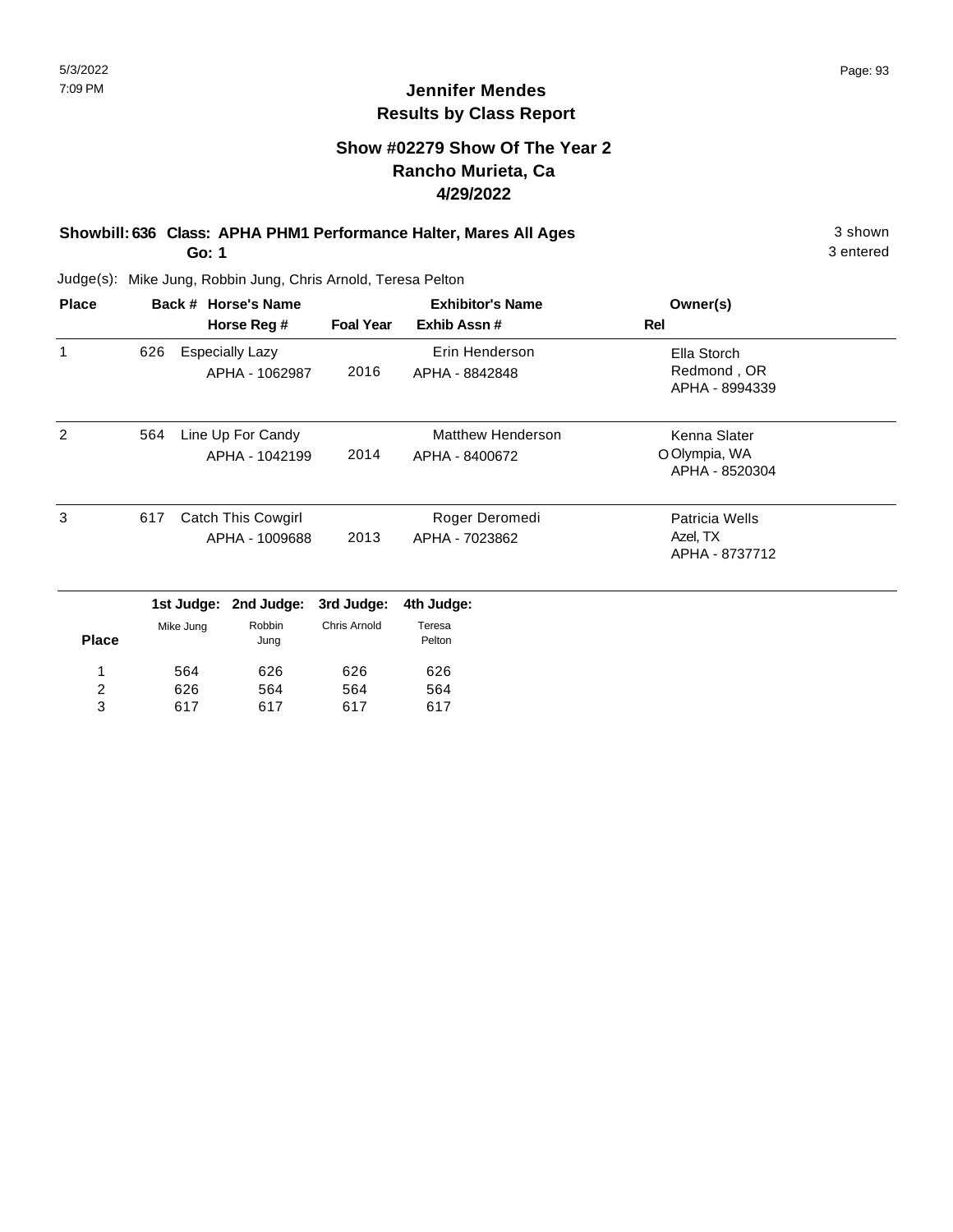#### **Show #02279 Show Of The Year 2 Rancho Murieta, Ca 4/29/2022**

#### **Showbill: 642 Class: APHA HG5 Aged Geldings** 3 shown

**Go: 1**

3 entered

| <b>Place</b>   |     |            | Back # Horse's Name     |                     | <b>Exhibitor's Name</b> | Owner(s)                        |
|----------------|-----|------------|-------------------------|---------------------|-------------------------|---------------------------------|
|                |     |            | Horse Reg #             | <b>Foal Year</b>    | Exhib Assn#             | Rel                             |
| 1              | 616 |            | <b>Cnc Closing Time</b> |                     | Daniel Thomas Mannion   | Craig And Cindy Polley          |
|                |     |            | APHA - 1081093          | 2018                | APHA - 8204151          | APHA - 8319615                  |
| $\overline{2}$ | 575 |            | Smokin Sacred Son       |                     | Kelly Probst-Bushey     | Kelly Probst-Bushey             |
|                |     |            | APHA - 1062755          | 2016                | APHA - 8398879          | Z Lincoln, CA<br>APHA - 8398879 |
| $\overline{2}$ | 648 |            | Intentionally Designed  |                     | Erin Henderson          | Annette Schobel                 |
|                |     |            | APHA - 1041587          | 2014                | APHA - 8842848          | PERRIS, CA<br>APHA - 8699383    |
|                |     | 1st Judge: | 2nd Judge:              | 3rd Judge:          | 4th Judge:              |                                 |
| <b>Place</b>   |     | Mike Jung  | Robbin<br>Jung          | <b>Chris Arnold</b> | Teresa<br>Pelton        |                                 |
| 1              |     | 616        | 616                     | 616                 | 616                     |                                 |
| $\overline{c}$ |     | 648        | 575                     | 575                 | 648                     |                                 |
| 3              |     | 575        | 648                     | 648                 | 575                     |                                 |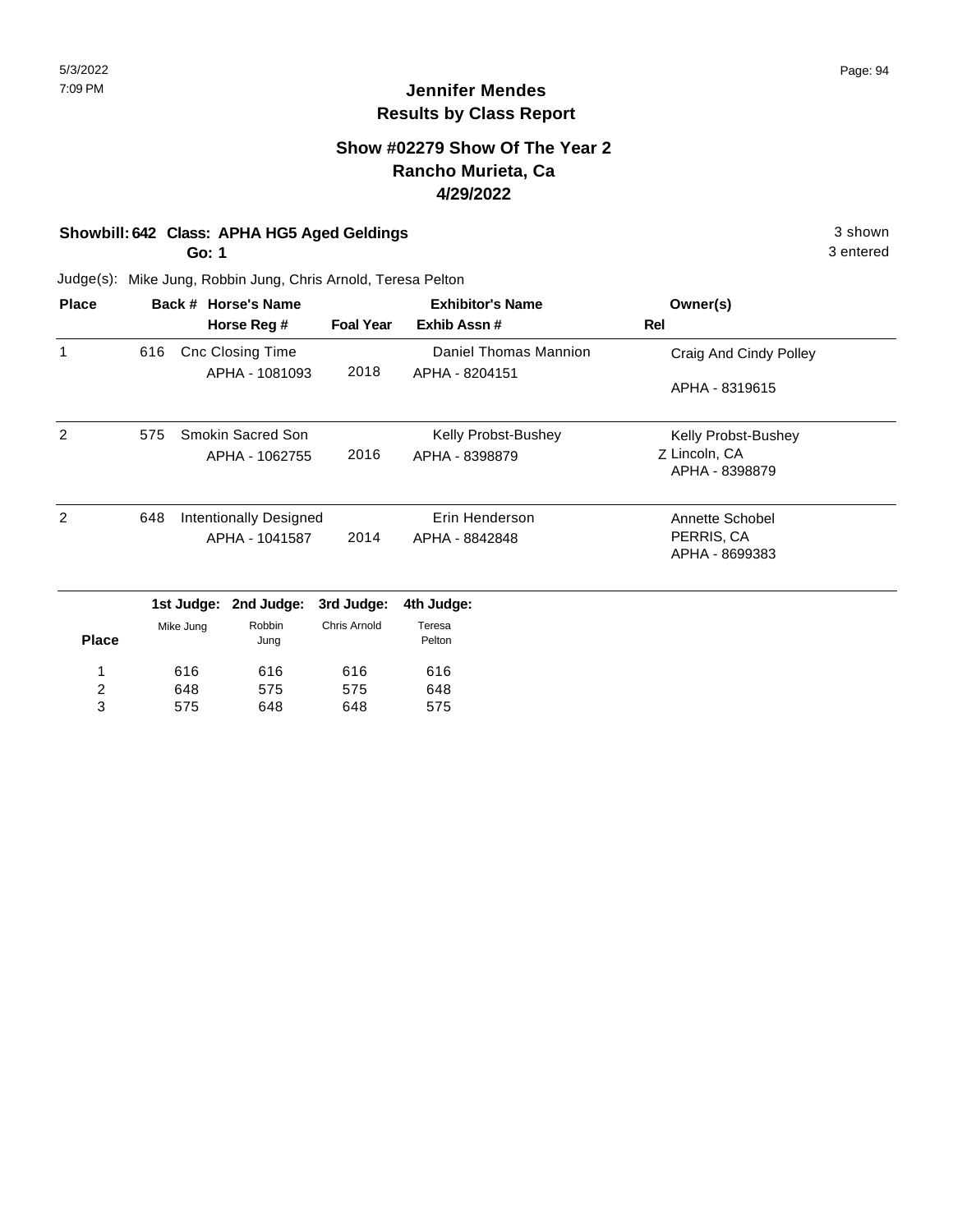## **Jennifer Mendes Results by Class Report**

#### **Show #02279 Show Of The Year 2 Rancho Murieta, Ca 4/29/2022**

**Showbill: 643 Class: APHA PHG1 Performance Halter, Geldings All Ages** 6 Shown **Go: 1**

Judge(s): Mike Jung, Robbin Jung, Chris Arnold, Teresa Pelton

| <b>Place</b>        |                             |               | Back # Horse's Name                           |                  | <b>Exhibitor's Name</b>                    | Owner(s)                                            |  |
|---------------------|-----------------------------|---------------|-----------------------------------------------|------------------|--------------------------------------------|-----------------------------------------------------|--|
|                     |                             |               | Horse Reg #                                   | <b>Foal Year</b> | Exhib Assn #                               | Rel                                                 |  |
| $\mathbf{1}$        | 558                         |               | Good Bars Only<br>APHA - 1023339              | 2012             | Jamie Bansen<br>APHA - 8951566             | Jamie Bansen<br>Z<br>APHA - 8951566                 |  |
| 2                   | 595                         |               | <b>Factor In The Blues</b><br>APHA - 1098588  | 2019             | <b>Matthew Henderson</b><br>APHA - 8400672 | Cathleen Hernandez<br>Sisters, OR<br>APHA - 7106020 |  |
| 3                   | 620                         |               | Game Of Love<br>APHA - 1097220                | 2019             | Roger Deromedi<br>APHA - 7023862           | Eleanor Or Jonathon Snyder                          |  |
| 4                   | 659                         | <b>I LOPE</b> | APHA - 1101974                                | 2019             | Mark Gilmore<br>APHA - 8253092             | <b>CHRISTINE MENG</b>                               |  |
| 5                   | 485                         |               | Oceans Of Assets<br>APHA - 1054012            | 2015             | <b>Melissa Neill</b><br>APHA - 8246386     | Melissa Neill<br>Ζ<br>APHA - 8246386                |  |
| 6                   | 544                         |               | <b>Limited Stylin Fella</b><br>APHA - 1113061 | 2021             | Marisa Medrano<br>APHA - 8738834           | Marisa Medrano<br>Z<br>APHA - 8738834               |  |
|                     |                             |               | 1st Judge: 2nd Judge:                         | 3rd Judge:       | 4th Judge:                                 |                                                     |  |
| <b>Place</b>        | Robbin<br>Mike Jung<br>Jung |               | Chris Arnold                                  | Teresa<br>Pelton |                                            |                                                     |  |
| 1<br>$\overline{2}$ |                             | 558<br>595    | 558<br>620                                    | 558<br>659       | 558<br>595                                 |                                                     |  |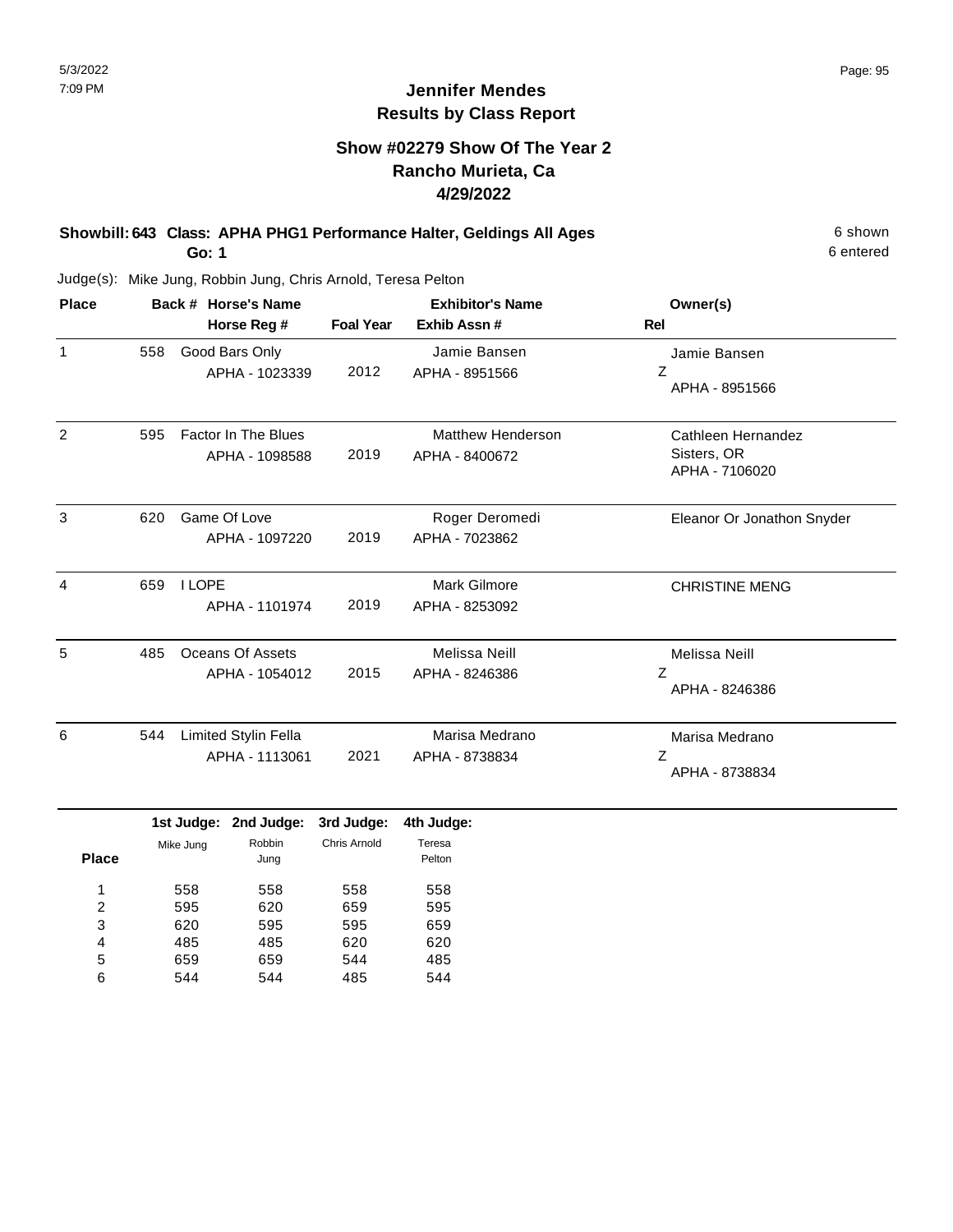#### **Jennifer Mendes Results by Class Report**

#### **Show #02279 Show Of The Year 2 Rancho Murieta, Ca 4/29/2022**

#### **Showbill: 654 Class: AQHA 205500 Amt Two Yr Old Mares** 1 Shown 1 shown

**Go: 1**

Judge(s): Mike Jung, Robbin Jung

| <b>Place</b> |     | Back # Horse's Name                  |                  | <b>Exhibitor's Name</b>       | Owner(s)                                           |
|--------------|-----|--------------------------------------|------------------|-------------------------------|----------------------------------------------------|
|              |     | Horse Reg #                          | <b>Foal Year</b> | Exhib Assn#                   | Rel                                                |
|              | 490 | FR Meet Me In Rome<br>AQHA - 6003125 | 2020             | Kathy Rauch<br>AQHA - 3505715 | Jim & Kathy Rauch<br>Corning, CA<br>AQHA - 3008936 |

|              |           | 1st Judge: 2nd Judge: |
|--------------|-----------|-----------------------|
| <b>Place</b> | Mike Jung | Robbin<br>Jung        |
|              |           |                       |
|              | 490       | 490                   |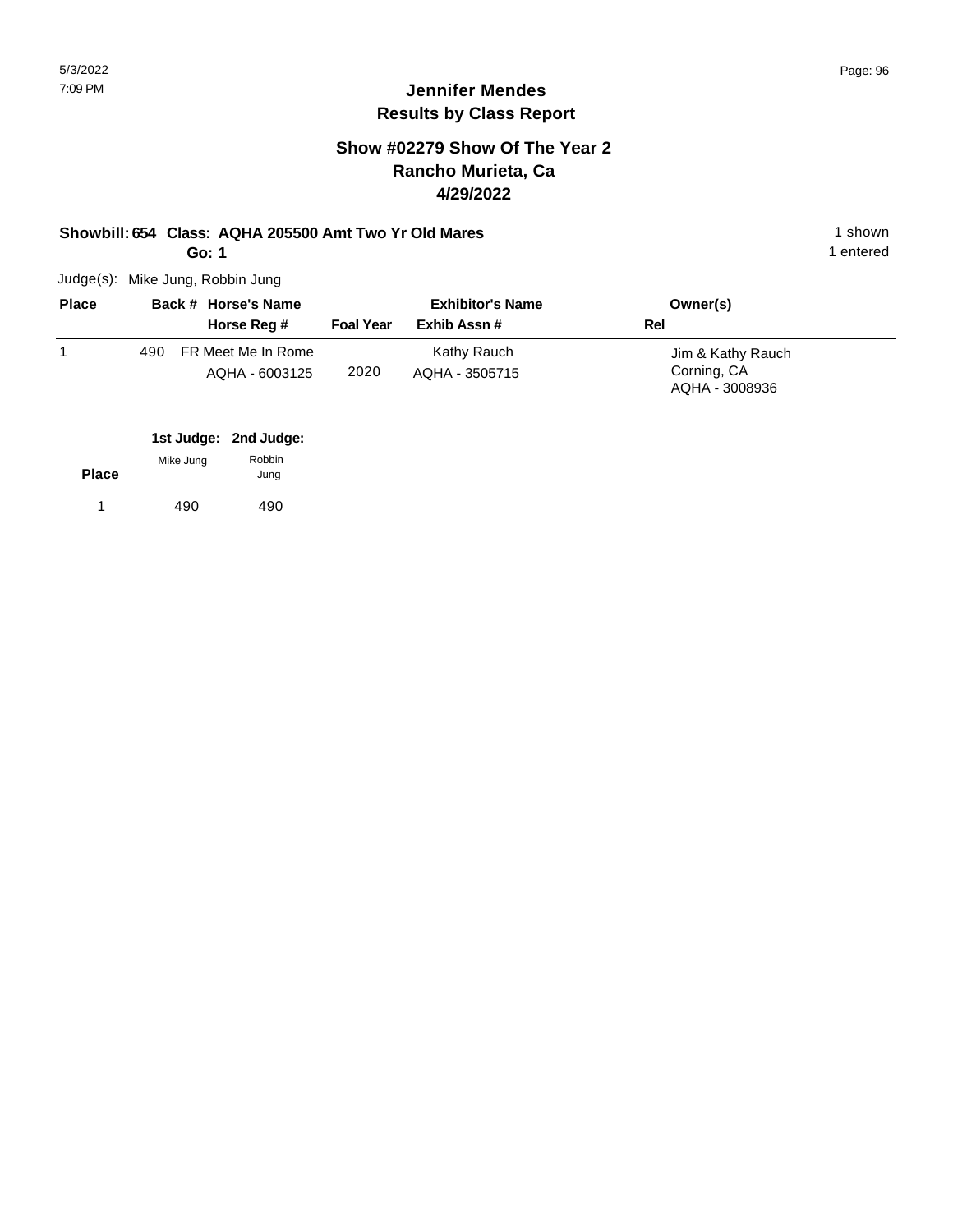#### **Show #02279 Show Of The Year 2 Rancho Murieta, Ca 4/29/2022**

## **Showbill: 655 Class: AQHA 205600 Amt Three Yr Old Mares** 2 shown

**Go: 1**

Judge(s): Mike Jung, Robbin Jung

| <b>Place</b> |     | Back # Horse's Name                           |                  | <b>Exhibitor's Name</b>         | Owner(s)                                      |
|--------------|-----|-----------------------------------------------|------------------|---------------------------------|-----------------------------------------------|
|              |     | Horse Reg #                                   | <b>Foal Year</b> | Exhib Assn#                     | Rel                                           |
| 1            | 615 | <b>INITIALS ONLY PLEASE</b><br>AQHA - 5941656 | 2019             | Cindy Polley<br>AQHA - 2327626  | Craig And Cindy Polley<br>z<br>AQHA - 2212418 |
| 1            | 645 | Queen Of Kool<br>AQHA - 5967975               | 2019             | Victoria Hoyt<br>AQHA - 1811985 | Victoria Hoyt<br>Ζ<br>AQHA - 1811985          |
|              |     | 1st Judge: 2nd Judge:<br>Robbin<br>Mike Jung  |                  |                                 |                                               |

| <b>Place</b> | <b>NIKE JUNG</b> | nuuun<br>Jung |
|--------------|------------------|---------------|
| 1            | 615              | 645           |
| 2            | 645              | 615           |

2 entered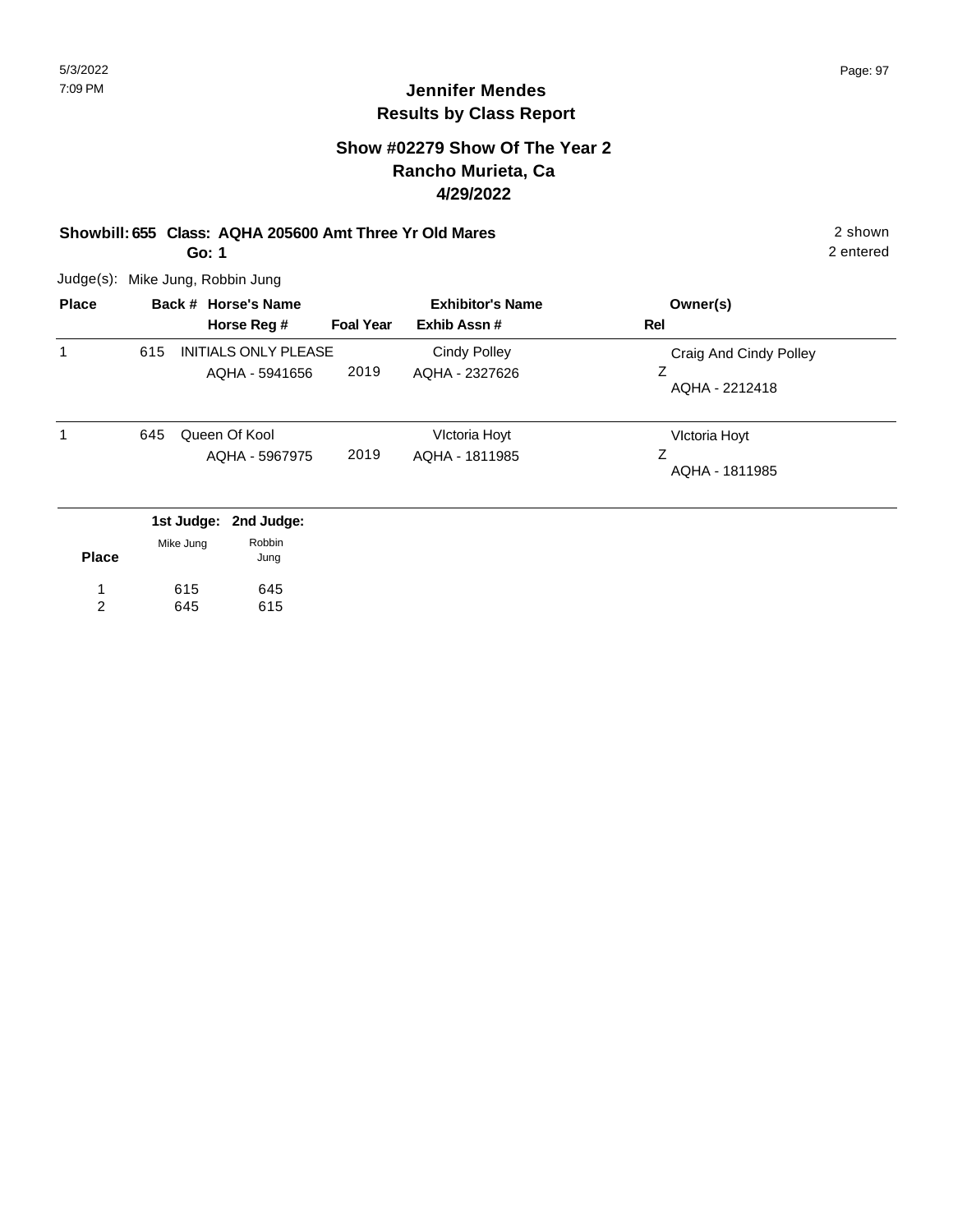#### **Show #02279 Show Of The Year 2 Rancho Murieta, Ca 4/29/2022**

#### **Showbill: 656 Class: AQHA 205700 Amt Aged Mares** 2 shown

**Go: 1**

Judge(s): Mike Jung, Robbin Jung

| <b>Place</b> |     | Back # Horse's Name                     | <b>Exhibitor's Name</b> |                                | Owner(s)                                    |
|--------------|-----|-----------------------------------------|-------------------------|--------------------------------|---------------------------------------------|
|              |     | Horse Reg #                             | <b>Foal Year</b>        | Exhib Assn#                    | Rel                                         |
| 1            | 556 | <b>HR TEXAS ANGEL</b><br>AQHA - 5768695 | 2016                    | Sandy Ballard<br>AQHA - 6263   | Sandy Ballard<br>Z<br>AQHA - 6263           |
| 2            | 541 | Shez The Cute One<br>AQHA - 5939324     | 2017                    | Sean Mannion<br>AQHA - 4389102 | Daniel Thomas Mannion<br>С<br>AQHA - 779000 |
|              |     | 1st Judge: 2nd Judge:                   |                         |                                |                                             |

| <b>Place</b> | Mike Jung | Robbin<br>Jung |
|--------------|-----------|----------------|
| 1            | 556       | 556            |
| 2            | 541       | 541            |

2 entered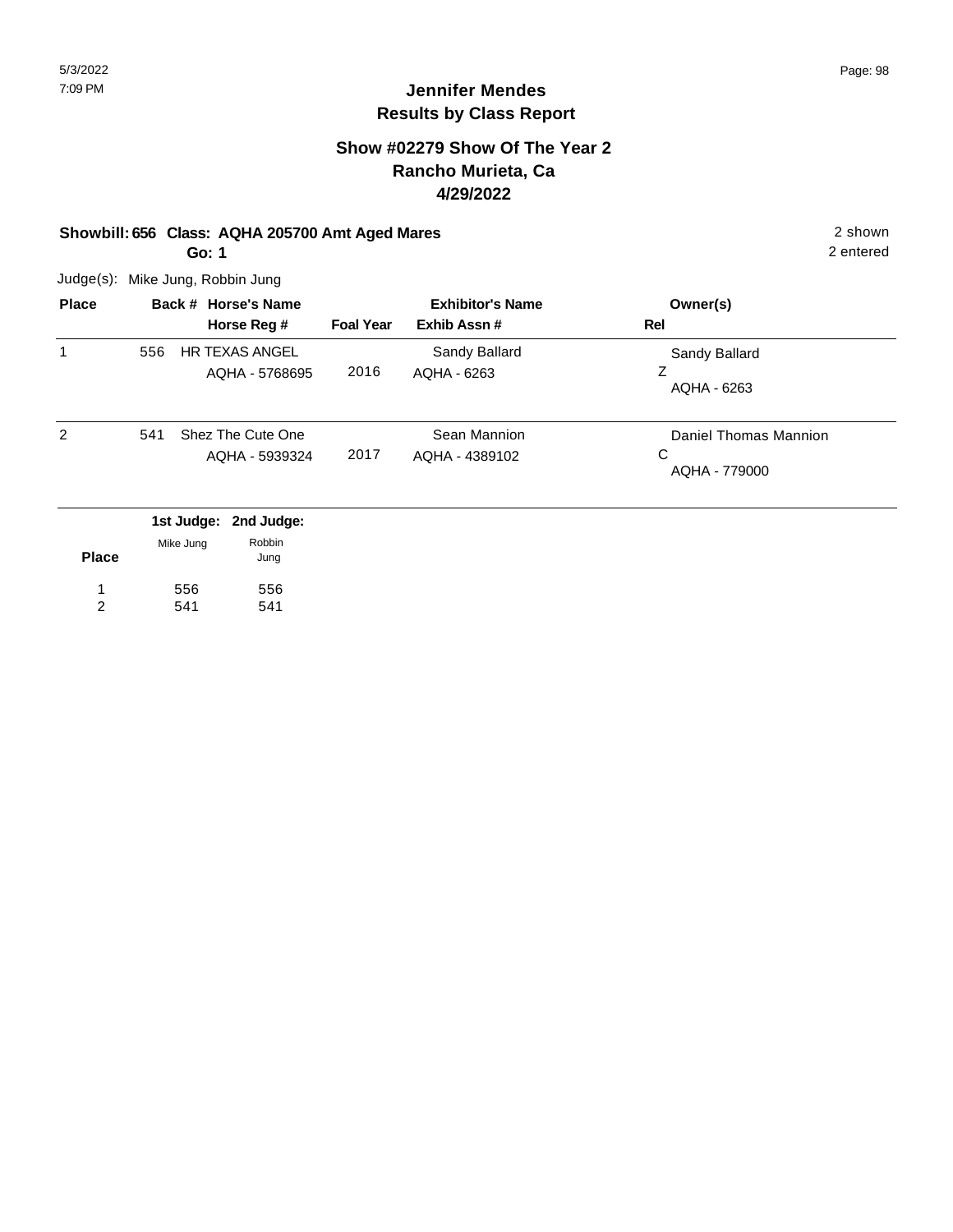#### **Jennifer Mendes Results by Class Report**

#### **Show #02279 Show Of The Year 2 Rancho Murieta, Ca 4/29/2022**

# **Showbill: 665 Class: AQHA 203300 Amt Three Yr Old Stallions** 1 Shown 1 shown

**Go: 1**

Judge(s): Mike Jung, Robbin Jung

| <b>Place</b> |     | Back # Horse's Name                    |                  | <b>Exhibitor's Name</b>        | Owner(s)                             |
|--------------|-----|----------------------------------------|------------------|--------------------------------|--------------------------------------|
|              |     | Horse Reg #                            | <b>Foal Year</b> | Exhib Assn#                    | Rel                                  |
|              | 456 | Victorious Touchdown<br>AQHA - 6003193 | 2019             | Cheri Gayton<br>AQHA - 1502465 | TOM & CHERI GAYTON<br>AQHA - 1124639 |

|              |           | 1st Judge: 2nd Judge: |
|--------------|-----------|-----------------------|
|              | Mike Jung | Robbin                |
| <b>Place</b> |           | Jung                  |
|              | 456       | 456                   |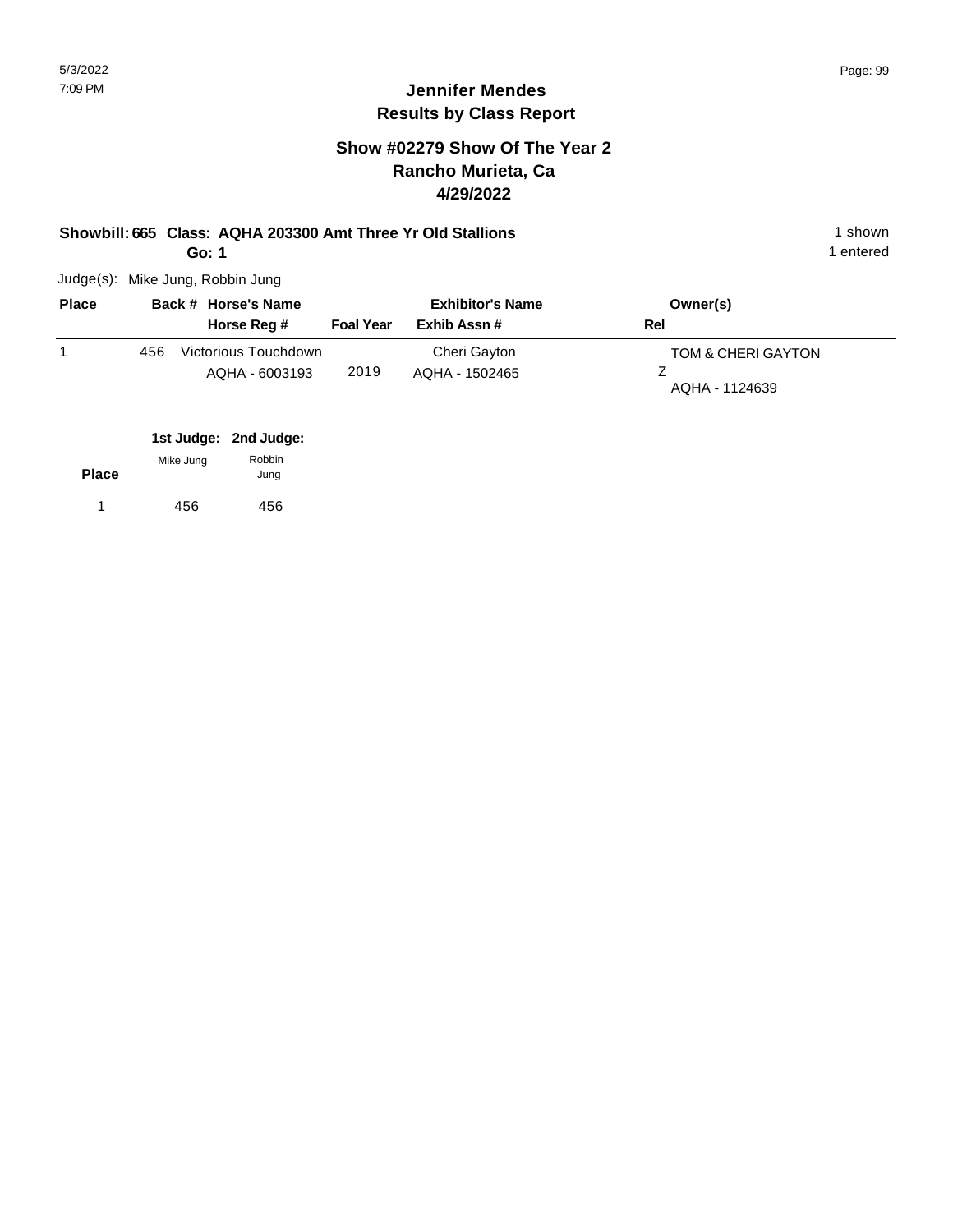## **Jennifer Mendes Results by Class Report**

#### **Show #02279 Show Of The Year 2 Rancho Murieta, Ca 4/29/2022**

#### **Showbill: 669 Class: AQHA 105500 Two Yr Old Mares** 2 shown

**Go: 1**

Judge(s): Mike Jung, Robbin Jung

490 512

1 2 490 512

| <b>Place</b> |     | Back # Horse's Name                  |                  | <b>Exhibitor's Name</b>       | Owner(s)                                           |
|--------------|-----|--------------------------------------|------------------|-------------------------------|----------------------------------------------------|
|              |     | Horse Reg #                          | <b>Foal Year</b> | Exhib Assn#                   | Rel                                                |
| 1            | 490 | FR Meet Me In Rome<br>AQHA - 6003125 | 2020             | Kathy Rauch<br>AQHA - 3505715 | Jim & Kathy Rauch<br>Corning, CA<br>AQHA - 3008936 |
| 2            | 512 | Moon Kist                            |                  | <b>Brandi Payer</b>           | Dixie Ascherin                                     |
|              |     | AQHA - 6010959                       |                  | AQHA - 1537915                | AOHA - 46191                                       |
|              |     | 1st Judge:<br>2nd Judge:             |                  |                               |                                                    |
| <b>Place</b> |     | Robbin<br>Mike Jung<br>Jung          |                  |                               |                                                    |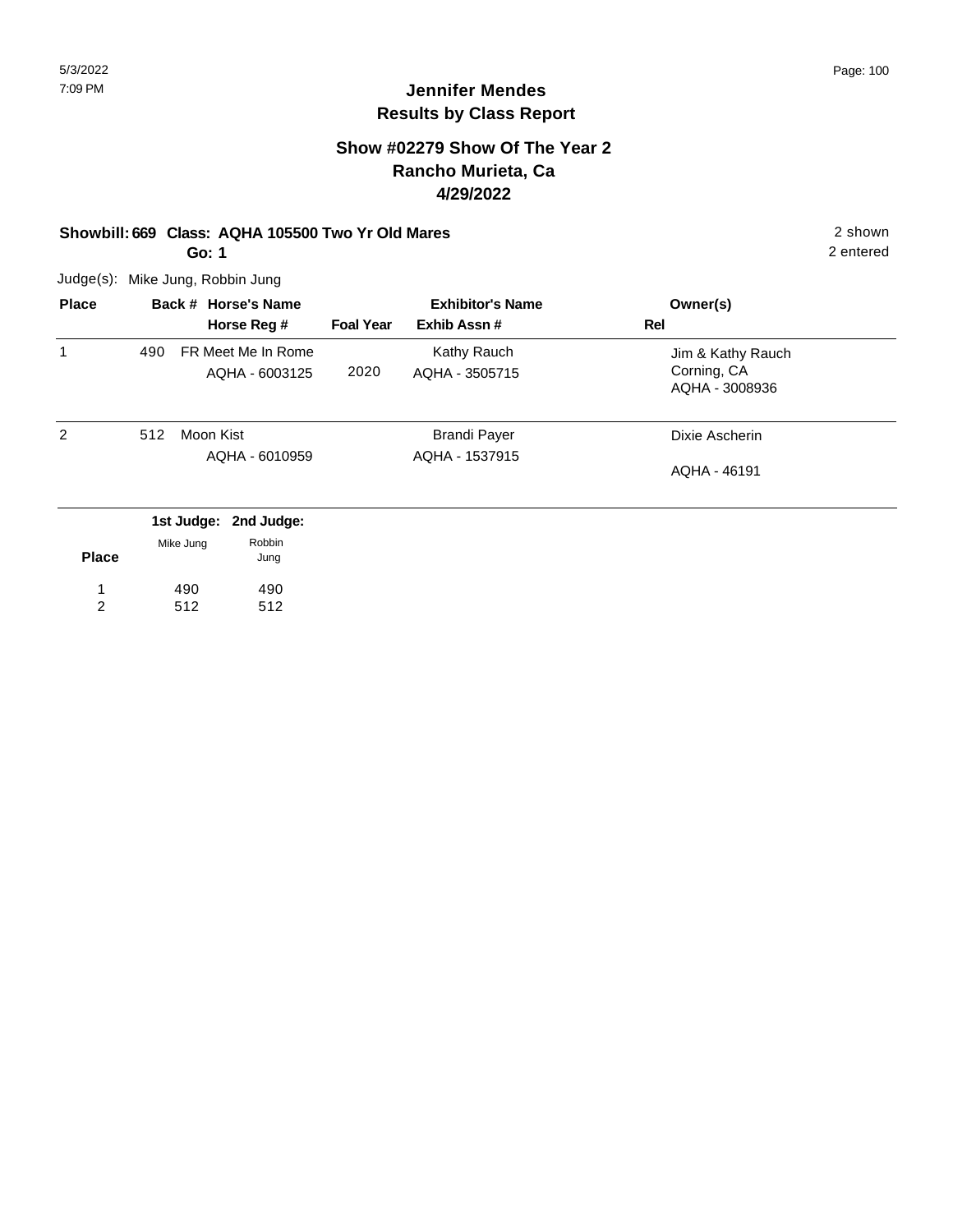#### **Show #02279 Show Of The Year 2 Rancho Murieta, Ca 4/29/2022**

#### **Showbill: 670 Class: AQHA 105600 Three Yr Old Mares** 3 Shown 3 shown

**Go: 1**

Judge(s): Mike Jung, Robbin Jung

| Horse Reg #<br><b>Foal Year</b><br>2019<br>AQHA - 5931309<br><b>INITIALS ONLY PLEASE</b><br>2019<br>AQHA - 5941656 | Exhib Assn#<br>Daniel Thomas Mannion<br>AQHA - 779000<br><b>Cindy Polley</b> | Rel<br><b>JEAN ETTINGER</b><br>Sacramento, CA<br>AQHA - 2912139<br>Craig And Cindy Polley |
|--------------------------------------------------------------------------------------------------------------------|------------------------------------------------------------------------------|-------------------------------------------------------------------------------------------|
|                                                                                                                    |                                                                              |                                                                                           |
|                                                                                                                    |                                                                              |                                                                                           |
|                                                                                                                    |                                                                              |                                                                                           |
|                                                                                                                    |                                                                              |                                                                                           |
|                                                                                                                    | AQHA - 2327626                                                               | Z<br>AQHA - 2212418                                                                       |
|                                                                                                                    | Erin Henderson                                                               | Victoria Hoyt                                                                             |
|                                                                                                                    |                                                                              | AQHA - 1811985                                                                            |
|                                                                                                                    | 2019<br>AQHA - 5967975<br>1st Judge: 2nd Judge:                              | AQHA - 4062363                                                                            |

| <b>Place</b> | Mike Jung | RODDIN<br>Jung |
|--------------|-----------|----------------|
| 1            | 540       | 540            |
| 2            | 615       | 645            |
| 3            | 645       | 615            |

3 entered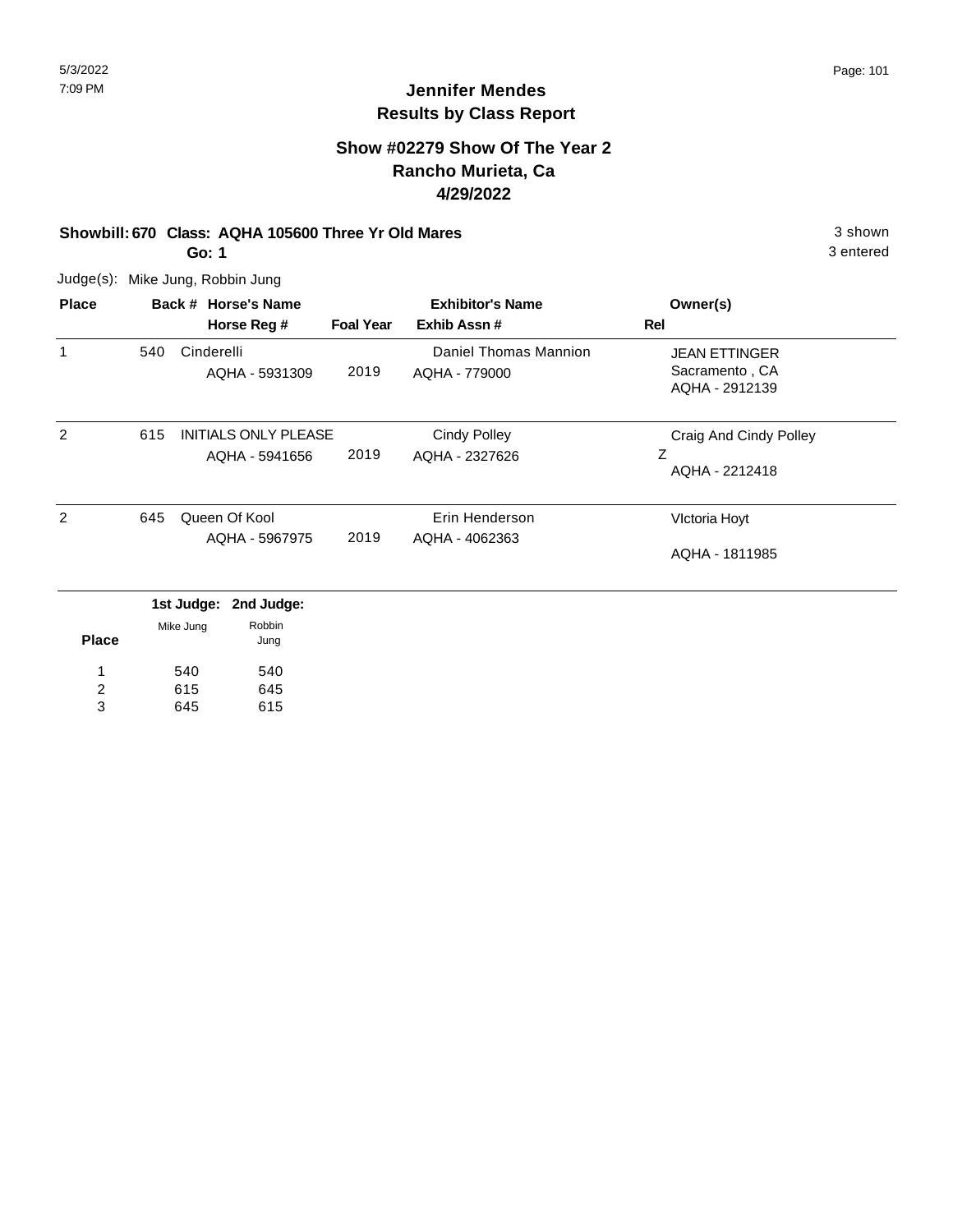#### **Show #02279 Show Of The Year 2 Rancho Murieta, Ca 4/29/2022**

## **Showbill: 671 Class: AQHA 105700 Aged Mares** 2 shown

**Go: 1**

Judge(s): Mike Jung, Robbin Jung

| <b>Place</b>   |     | Back # Horse's Name                     |                  | <b>Exhibitor's Name</b>        | Owner(s)                                    |
|----------------|-----|-----------------------------------------|------------------|--------------------------------|---------------------------------------------|
|                |     | Horse Reg #                             | <b>Foal Year</b> | Exhib Assn#                    | Rel                                         |
| 1              | 556 | <b>HR TEXAS ANGEL</b><br>AQHA - 5768695 | 2016             | Sandy Ballard<br>AQHA - 6263   | Sandy Ballard<br>Ζ<br>AQHA - 6263           |
| $\overline{2}$ | 541 | Shez The Cute One<br>AQHA - 5939324     | 2017             | Sean Mannion<br>AQHA - 4389102 | Daniel Thomas Mannion<br>C<br>AQHA - 779000 |
|                |     | 1st Judge: 2nd Judge:                   |                  |                                |                                             |

| <b>Place</b> | Mike Jung | Robbin<br>Jung |
|--------------|-----------|----------------|
| 1.           | 556       | 556            |
| 2            | 541       | 541            |

2 entered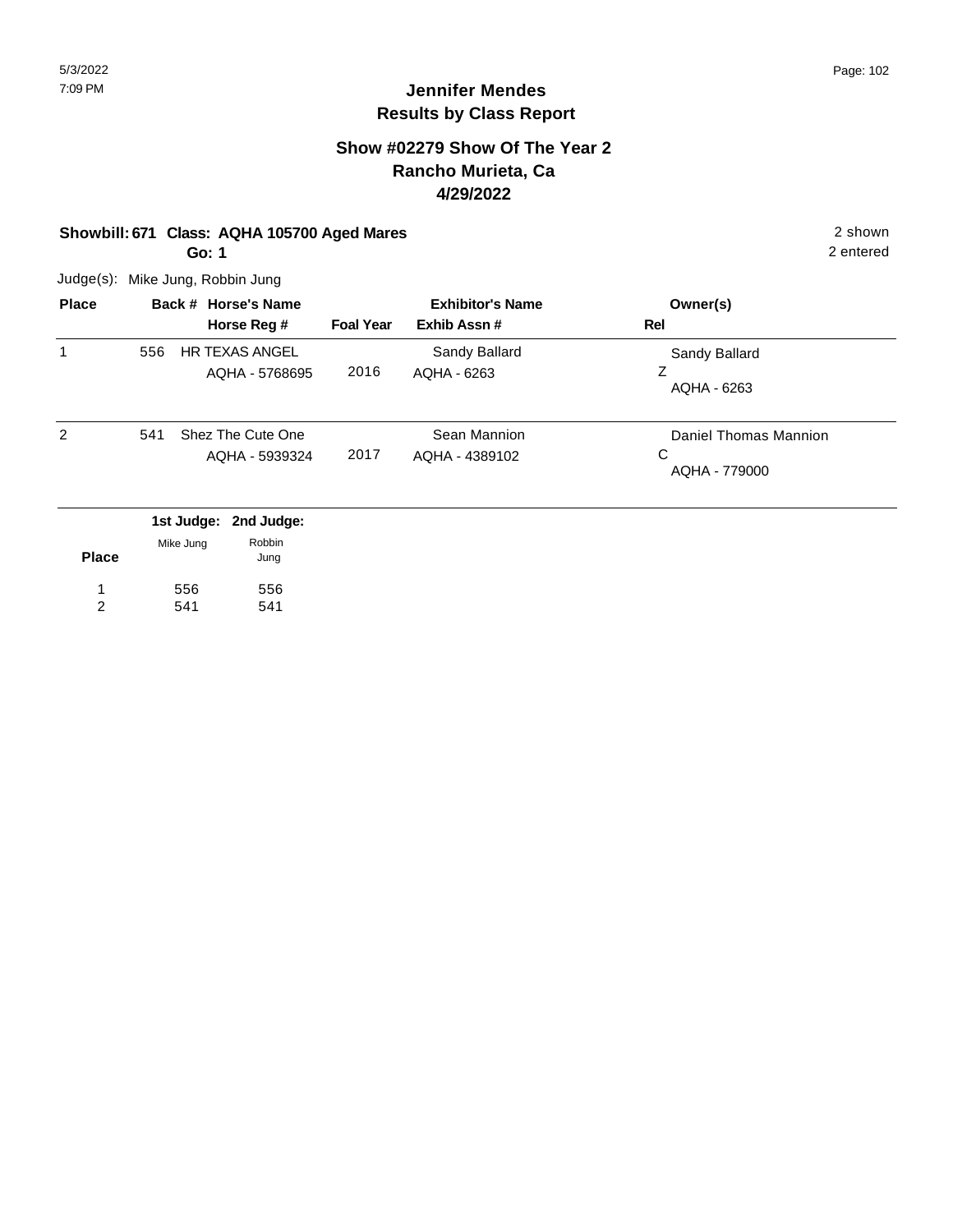#### **Jennifer Mendes Results by Class Report**

#### **Show #02279 Show Of The Year 2 Rancho Murieta, Ca 4/29/2022**

#### **Showbill: 680 Class: AQHA 103300 Three Yr Old Stallions** 1 Shown 1 shown

**Go: 1**

Judge(s): Mike Jung, Robbin Jung

| <b>Place</b> |     | Back # Horse's Name                    |                  | <b>Exhibitor's Name</b>                 | Owner(s)                             |
|--------------|-----|----------------------------------------|------------------|-----------------------------------------|--------------------------------------|
|              |     | Horse Reg #                            | <b>Foal Year</b> | Exhib Assn#                             | Rel                                  |
|              | 456 | Victorious Touchdown<br>AQHA - 6003193 | 2019             | ALEJANDRO RAMOS LOPEZ<br>AQHA - 3650669 | TOM & CHERI GAYTON<br>AQHA - 1124639 |

|              |           | 1st Judge: 2nd Judge: |  |
|--------------|-----------|-----------------------|--|
| <b>Place</b> | Mike Jung | Robbin<br>Jung        |  |
| 1            | 456       | 456                   |  |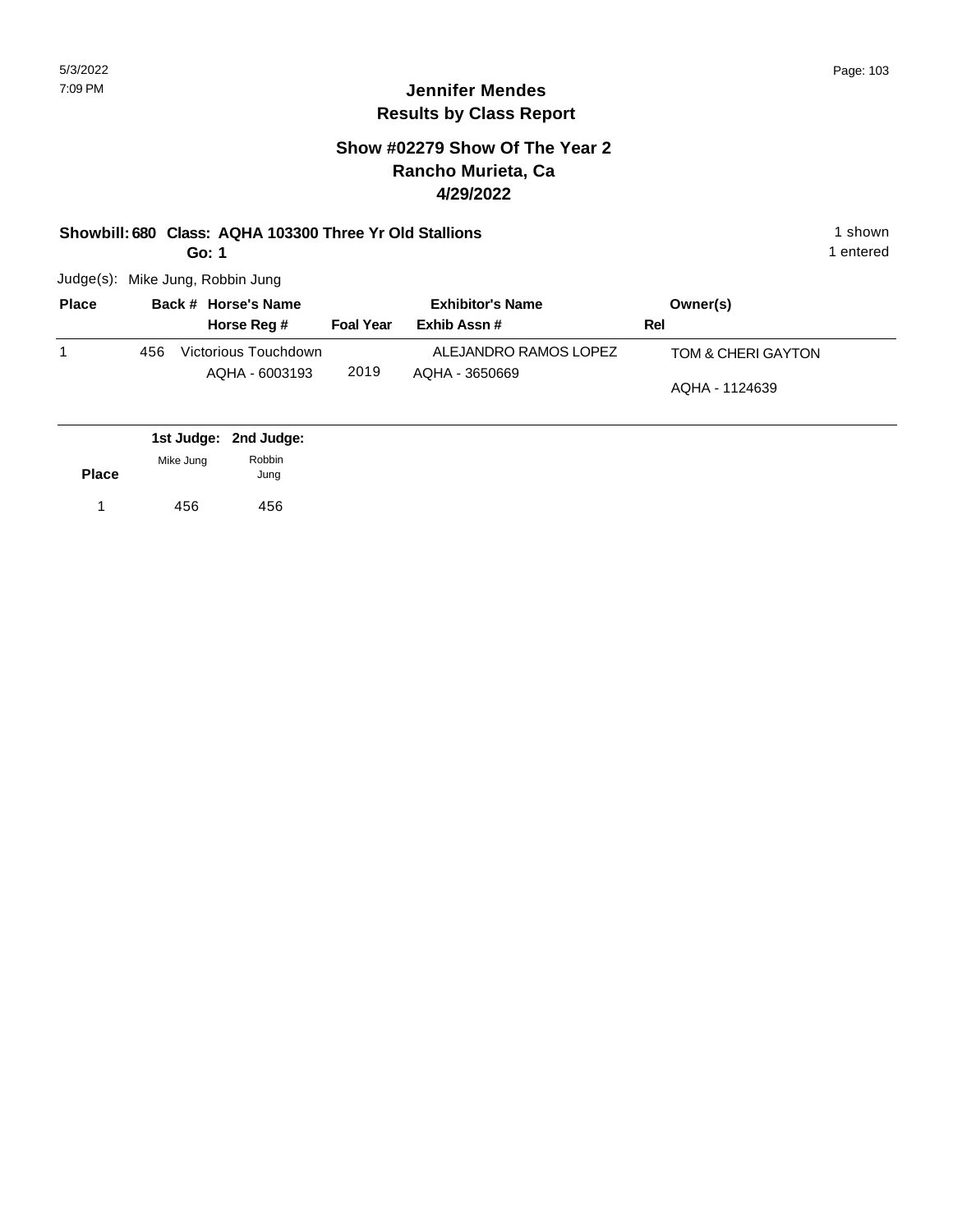#### **Show #02279 Show Of The Year 2 Rancho Murieta, Ca 4/29/2022**

#### **Showbill: 683 Class: OPEN 1070 All Breed Yearling Longe Line** 5 shown **Go: 1**

5 entered

| <b>Place</b>   |     |              | Back # Horse's Name | <b>Exhibitor's Name</b> |                       | Owner(s)                                       |  |
|----------------|-----|--------------|---------------------|-------------------------|-----------------------|------------------------------------------------|--|
|                |     |              | Horse Reg #         | <b>Foal Year</b>        | Exhib Assn #          | Rel                                            |  |
| $\mathbf{1}$   | 656 | A Ladys Nite |                     | 2021                    | Angela Gewondjan      | Steve Or Angela Gewondjan<br>American Fork, UT |  |
| $\overline{2}$ | 652 |              | Rio Hot N Ready     | 2020                    | Natasha Alexis Elbert | Tanja Elbert                                   |  |
| 3              | 530 |              | SHEZ ICANDY         | 2021                    | Kimberly Ann Guenther | Kimberly Ann Guenther<br>Z Orangevale, CA      |  |
| 4              | 655 |              | Sheza Hot Asset     | 2021                    | Angela Gewondjan      | Steve Or Angela Gewondjan<br>American Fork, UT |  |
| 5              | 654 |              | Only For Your Eyez  | 2021                    | Angela Gewondjan      | Angela Gewondjan<br>$\mathsf Z$                |  |
|                |     | 1st Judge:   | 2nd Judge:          | 3rd Judge:              | 4th Judge:            |                                                |  |
| <b>Place</b>   |     | Mike Jung    | Robbin<br>Jung      | Chris Arnold            | Teresa<br>Pelton      |                                                |  |
| 1              |     | 656          | 530                 | 656                     | 652                   |                                                |  |
| 2              |     | 652          | 656                 | 652                     | 530                   |                                                |  |
| 3              |     | 530          | 652                 | 530                     | 656                   |                                                |  |
| 4              |     | 655          | 655                 | 655                     | 655                   |                                                |  |
| 5              |     | 654          | 654                 | 654                     | 654                   |                                                |  |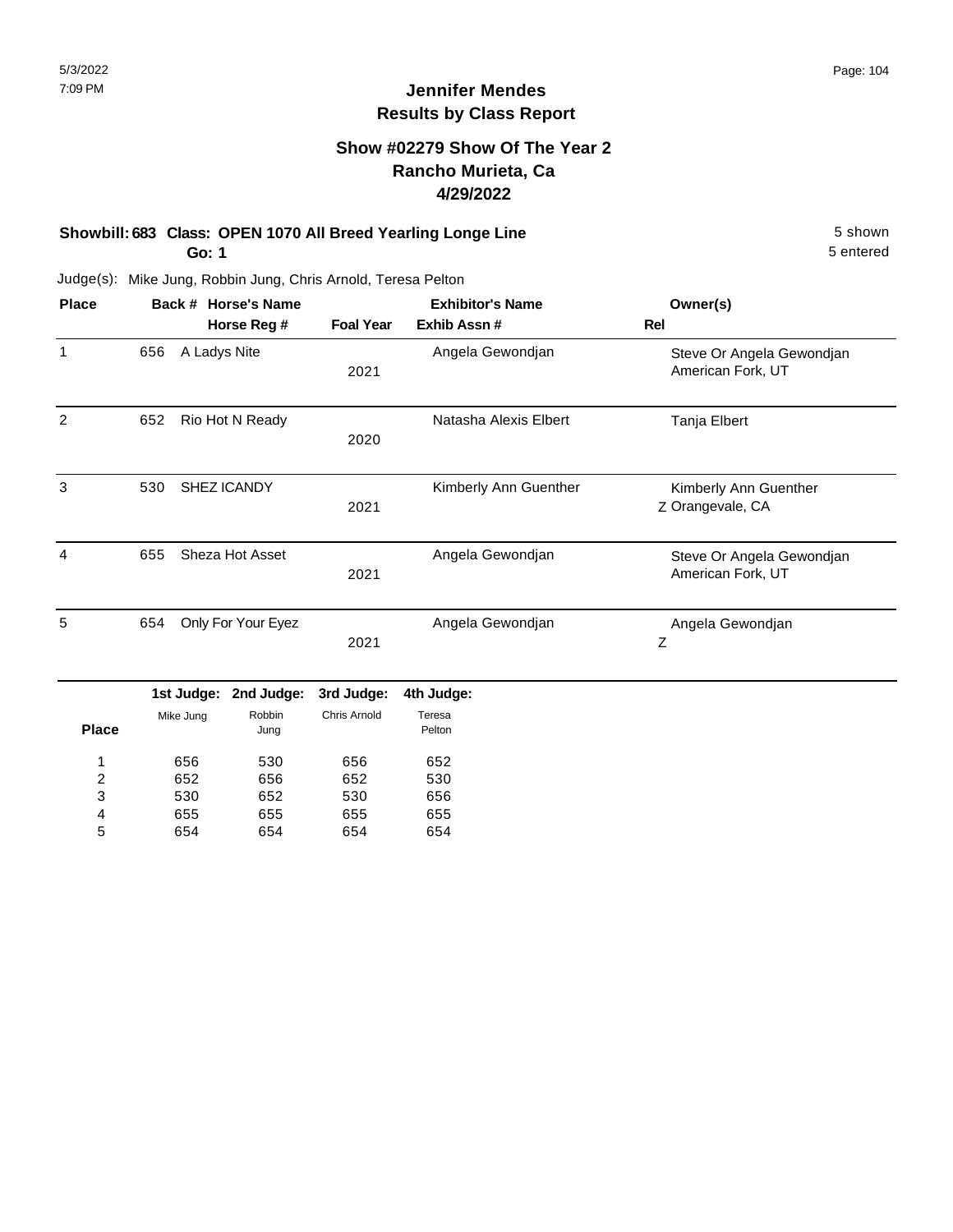#### **Show #02279 Show Of The Year 2 Rancho Murieta, Ca 4/29/2022**

#### **Showbill: 684 Class: APHA WT05 Youth Walk Trot Hunter Under Saddle** 1 shown 1 shown **Go: 1**

1 entered

| <b>Place</b> |     | Back # Horse's Name                         | <b>Exhibitor's Name</b> |                                 |                  | Owner(s)                        |  |
|--------------|-----|---------------------------------------------|-------------------------|---------------------------------|------------------|---------------------------------|--|
|              |     | Horse Reg #                                 | <b>Foal Year</b>        | Exhib Assn #                    | <b>Birthdate</b> | Rel                             |  |
|              | 533 | Zippos Magic Image<br>APHA - 804829         | 2004                    | Autumn Kerner<br>APHA - 9195284 |                  | Autumn Kerner<br>APHA - 9195284 |  |
|              |     | 1st Judge: 2nd Judge: 3rd Judge: 4th Judge: |                         |                                 |                  |                                 |  |

| <b>Place</b> | Mike Jung | Robbin<br>Jung | Chris Arnold | Teresa<br>Pelton |
|--------------|-----------|----------------|--------------|------------------|
|              | 533       | 533            | 533          | 533              |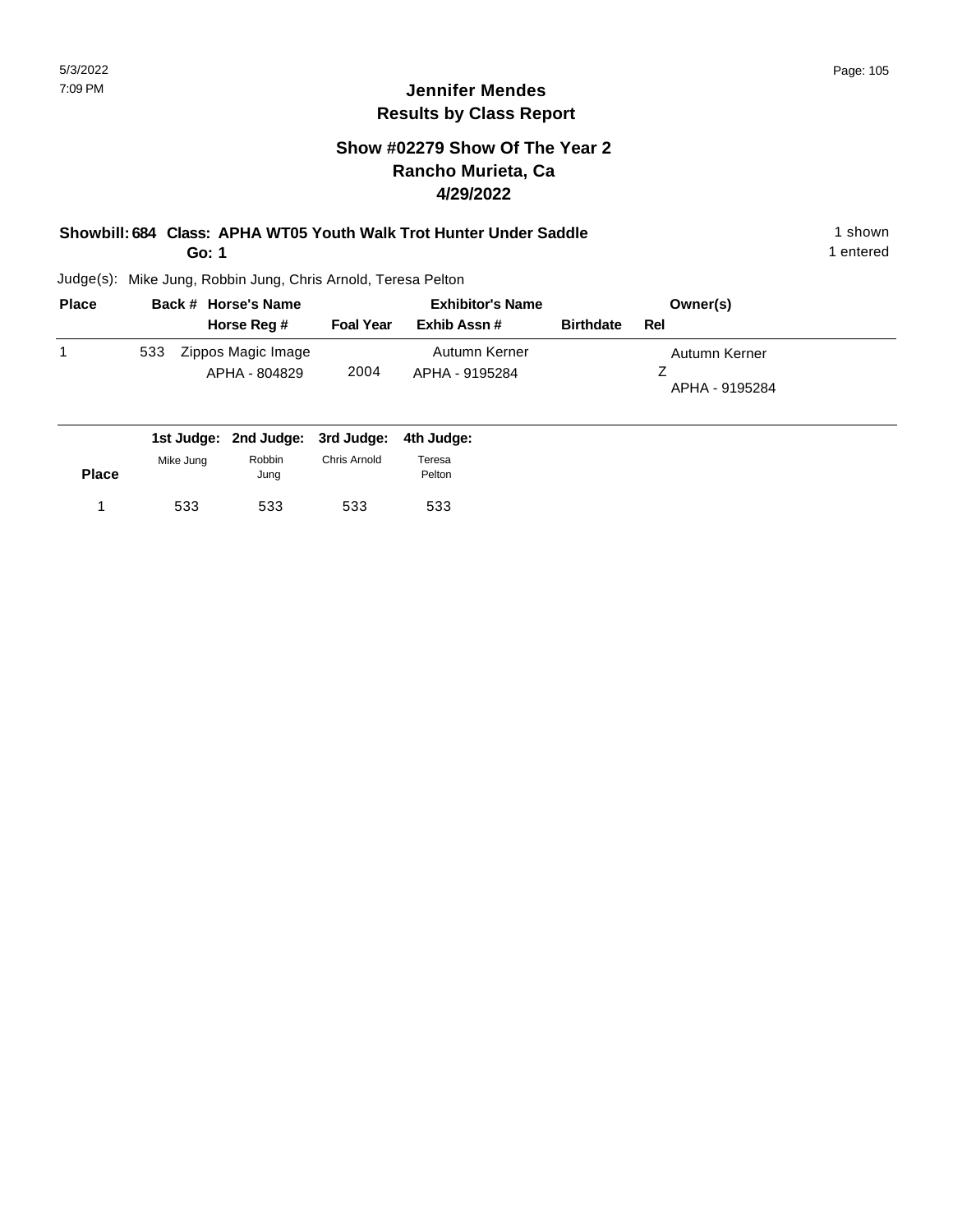#### **Jennifer Mendes Results by Class Report**

## **Show #02279 Show Of The Year 2 Rancho Murieta, Ca 4/29/2022**

**Showbill: 685 Class: APHA AWT5 Amateur Walk Trot Hunter Under Saddle** 9 shown **Go: 1**

| <b>Place</b>   |     | Back # Horse's Name                    |                  | <b>Exhibitor's Name</b>                | Owner(s)                                             |
|----------------|-----|----------------------------------------|------------------|----------------------------------------|------------------------------------------------------|
|                |     | Horse Reg #                            | <b>Foal Year</b> | Exhib Assn #                           | Rel                                                  |
| $\mathbf{1}$   | 524 | Its Bo Time<br>APHA - 1095345          | 2019             | Lisa Seccomb<br>APHA - 8783969         | Lisa Seccomb<br>Z Aumsville, OR<br>APHA - 8783969    |
| $\overline{2}$ | 581 | I Put A Spell On You<br>APHA - 1081515 | 2018             | <b>Ashley Hurles</b><br>APHA - 9183900 | <b>Ashley Hurles</b><br>Z Lodi, CA<br>APHA - 9183900 |
| $\overline{2}$ | 621 | Aloha Sky<br>APHA - 1055064            | 2013             | Eleanor Snyder<br>APHA - 8941080       | Eleanor Or Jonathon Snyder                           |
| 4              | 432 | Living A Double Life<br>APHA - 1080823 | 2018             | Michele Guerra<br>APHA - 8917851       | Michele Guerra<br>Ζ<br>APHA - 8917851                |
| 5              | 521 | WOW WHATA INVESTMENT<br>APHA - 1078099 | 2017             | Jennifer Hungate<br>APHA - 100290      | Jennifer Hungate<br>Z<br>APHA - 100290               |
| 6              | 525 | Alotta Good Faith<br>APHA - 1062004    | 2016             | Denys Buss<br>APHA - 146083            | Denys Buss<br>Z<br>APHA - 146083                     |
| $\overline{7}$ | 577 | Keepthedoublescomin<br>APHA - 1069244  | 2016             | Amy Thomasson<br>APHA - 8392877        | Amy Thomasson<br>Z<br>APHA - 8392877                 |

|              |           | 1st Judge: 2nd Judge: | 3rd Judge:   | 4th Judge:       |
|--------------|-----------|-----------------------|--------------|------------------|
| <b>Place</b> | Mike Jung | Robbin<br>Jung        | Chris Arnold | Teresa<br>Pelton |
| 1            | 524       | 581                   | 524          | 524              |
| 2            | 621       | 524                   | 432          | 521              |
| 3            | 432       | 621                   | 581          | 621              |
| 4            | 521       | 525                   | 521          | 581              |
| 5            | 581       | 577                   | 621          | 432              |
| 6            | 525       | 432                   | 525          | 525              |
|              | 577       | 558                   | 577          | 577              |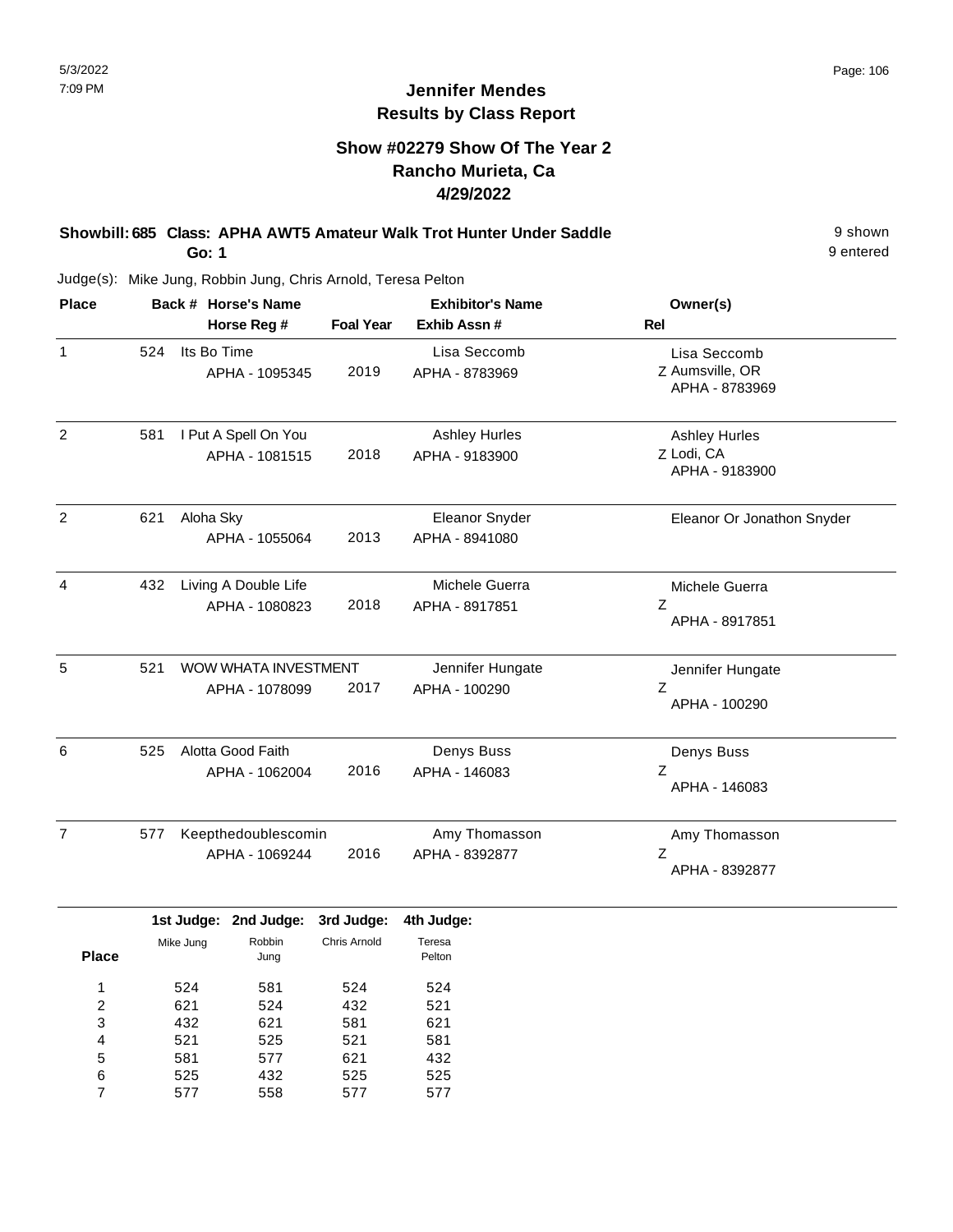## **Show #02279 Show Of The Year 2 Rancho Murieta, Ca 4/29/2022**

#### **Showbill: 686 Class: APHA WT15 APHA W/T Hunter Under Saddle 11-18** 4 shown **Go: 1**

4 entered

| <b>Place</b>            |           |                                             | Back # Horse's Name                        |                  | <b>Exhibitor's Name</b>                   |                  | Owner(s)                                          |  |
|-------------------------|-----------|---------------------------------------------|--------------------------------------------|------------------|-------------------------------------------|------------------|---------------------------------------------------|--|
|                         |           |                                             | Horse Reg #                                | <b>Foal Year</b> | Exhib Assn#                               | <b>Birthdate</b> | <b>Rel</b>                                        |  |
| $\mathbf{1}$            | 583       |                                             | Make Me A Proposition<br>APHA - 1029402    | 2013             | Asta Oelsner<br>APHA - 9173632            |                  | Karla Oelsner<br>C San Jose, CA<br>APHA - 9172190 |  |
| 2                       | 432       |                                             | Living A Double Life<br>APHA - 1080823     | 2018             | <b>ASHLEY LIGHTFOOT</b><br>APHA - 9196034 |                  | Michele Guerra<br>$\Omega$<br>APHA - 8917851      |  |
| 3                       | 624       |                                             | <b>Fancy White Nikes</b><br>APHA - 1009777 | 2011             | <b>Whitney Lutz</b><br>APHA - 148902      |                  | Sarah Lutz<br>C RIDGEFIELD, WA<br>APHA - 8994806  |  |
| 4                       | 562       | <b>Istylin Baby Blues</b><br>APHA - 1096125 |                                            | 2019             | Gracie Tonkin<br>APHA - 8995246           |                  | Destin Tonkin<br>$\mathsf{C}$<br>APHA - 8473030   |  |
|                         |           | 1st Judge:                                  | 2nd Judge:                                 | 3rd Judge:       | 4th Judge:                                |                  |                                                   |  |
| <b>Place</b>            | Mike Jung |                                             | Robbin<br>Jung                             | Chris Arnold     | Teresa<br>Pelton                          |                  |                                                   |  |
| 1                       |           | 583                                         | 583                                        | 432              | 583                                       |                  |                                                   |  |
| $\overline{\mathbf{c}}$ |           | 624                                         | 624                                        | 583              | 432                                       |                  |                                                   |  |
| 3                       |           | 432                                         | 432                                        | 624              | 624                                       |                  |                                                   |  |
| 4                       |           | 562                                         | 562                                        | 562              | 562                                       |                  |                                                   |  |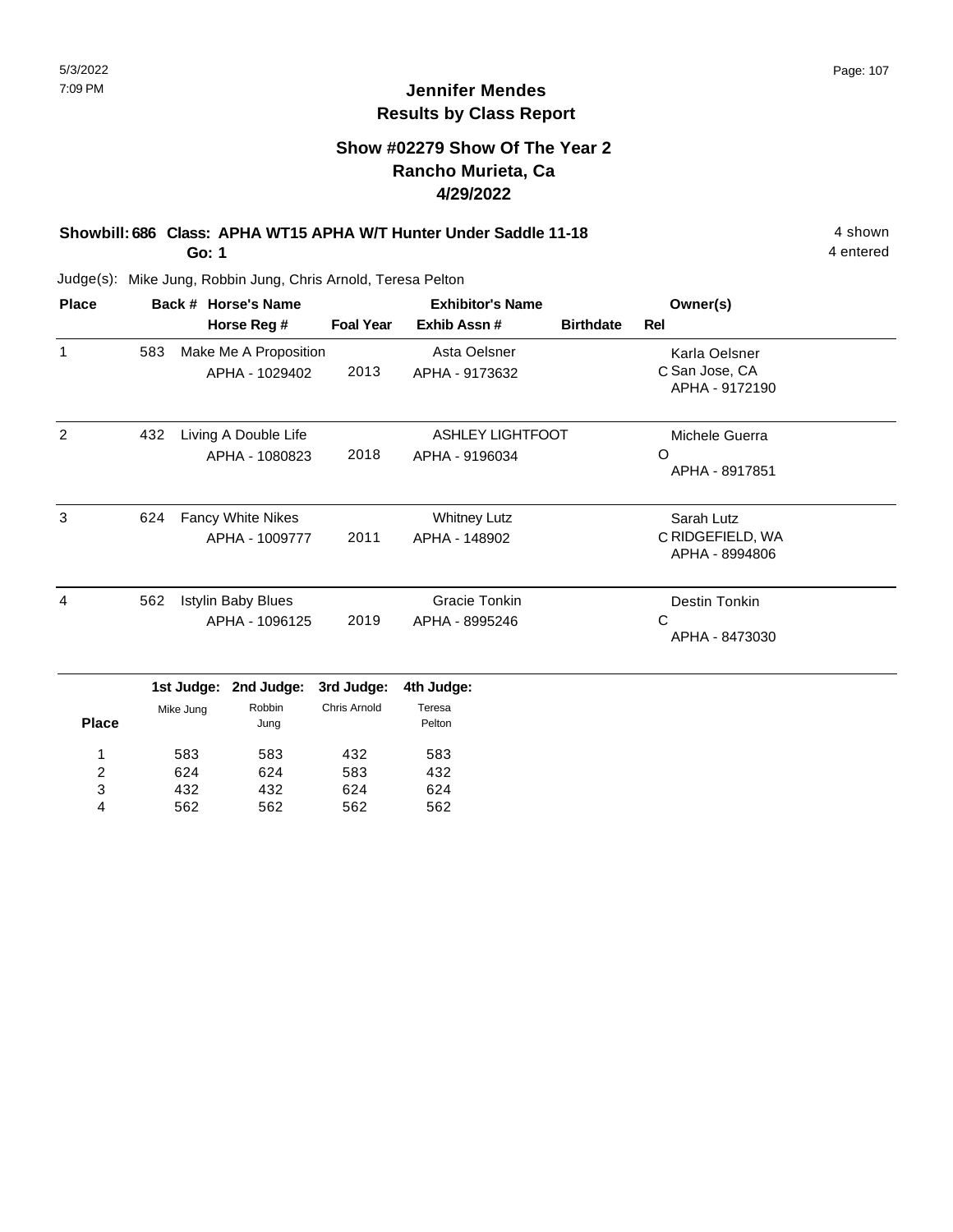## **Show #02279 Show Of The Year 2 Rancho Murieta, Ca 4/29/2022**

#### **Showbill: 687 Class: OPEN 1007 ALL BREED OPEN HUNTER UNDER SADDLE** 5 shown **Go: 1**

5 entered

| <b>Place</b>   |     | Back # Horse's Name |                        | <b>Exhibitor's Name</b> | Owner(s)                        |                                                  |
|----------------|-----|---------------------|------------------------|-------------------------|---------------------------------|--------------------------------------------------|
|                |     |                     | Horse Reg #            | <b>Foal Year</b>        | Exhib Assn #                    | Rel                                              |
| $\mathbf{1}$   | 658 |                     | We Are Who We Are      | 2012                    | <b>Brandi Payer</b>             | Leslie R Culp<br>Willows, CA                     |
| $\overline{2}$ | 478 |                     | PDF Righteous In Red   | 2017                    | Sue Love                        | Sue Love<br>Z Oroville, CA                       |
| 3              | 626 |                     | <b>Especially Lazy</b> | 2016                    | <b>Kara Whitsell</b>            | Ella Storch<br>Redmond, OR                       |
| 4              | 519 |                     | JZA Im Spotless        | 2010                    | <b>Emily Gottschalk-Minners</b> | <b>Emily Gottschalk-Minners</b><br>Z POTOMAC, MD |
| 5              | 662 |                     | The Trade Show         | 2018                    | <b>Brandi Payer</b>             | Jan Johnson                                      |
|                |     | 1st Judge:          | 2nd Judge:             | 3rd Judge:              | 4th Judge:                      |                                                  |
| <b>Place</b>   |     | Mike Jung           | Robbin<br>Jung         | Chris Arnold            | Teresa<br>Pelton                |                                                  |
| 1              |     | 478                 | 478                    | 658                     | 658                             |                                                  |
| $\overline{c}$ |     | 658                 | 658                    | 626                     | 478                             |                                                  |
| 3              |     | 519                 | 519                    | 478                     | 626                             |                                                  |
| 4              |     | 626                 | 626                    | 519                     | 519                             |                                                  |
| 5              |     | 662                 | 662                    | 662                     | 662                             |                                                  |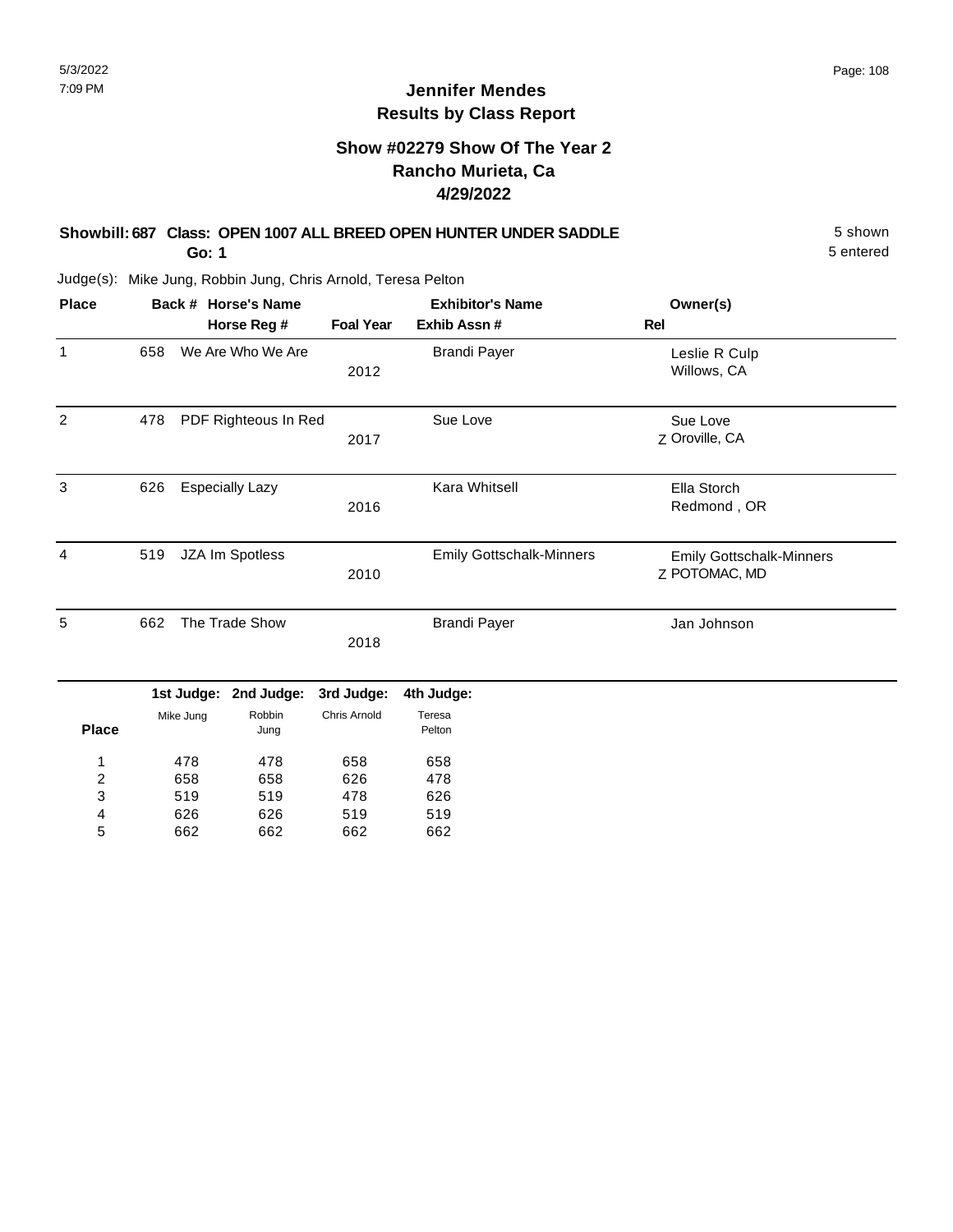### **Show #02279 Show Of The Year 2 Rancho Murieta, Ca 4/29/2022**

**Showbill: 688 Class: APHA VBH1 Novice Youth Hunter Under Saddle** 10 Shown 10 shown **Go: 1**

10 entered

Judge(s): Mike Jung, Robbin Jung, Chris Arnold, Teresa Pelton

| <b>Place</b>        |     |            | Back # Horse's Name                     |                     | <b>Exhibitor's Name</b>                  | Owner(s)                                                         |
|---------------------|-----|------------|-----------------------------------------|---------------------|------------------------------------------|------------------------------------------------------------------|
|                     |     |            | Horse Reg #                             | <b>Foal Year</b>    | Exhib Assn #                             | Rel                                                              |
| $\mathbf{1}$        | 569 |            | Only One I Want<br>APHA - 1033670       | 2013                | Hannah Dutton<br>APHA - 9189112          | Hannah Dutton<br>Z<br>APHA - 9189112                             |
| $\sqrt{2}$          | 580 |            | Sirtainly No Doubt<br>APHA - 1020871    | 2012                | <b>Marley Halse</b><br>APHA - 9141541    | <b>Marley Halse</b><br>Z Mountlake Terrace, WA<br>APHA - 9141541 |
| 3                   | 526 |            | No Comparison<br>APHA - 1048981         | 2013                | Cynthia Miller<br>APHA - 9184891         | Cynthia Miller<br>$\mathsf{Z}$<br>APHA - 9184891                 |
| $\overline{4}$      | 601 |            | <b>Totall Darkness</b><br>APHA - 988864 | 2010                | <b>Matthew Averill</b><br>APHA - 9167478 | <b>Carrie Averill</b><br>C<br>APHA - 8659966                     |
| 5                   | 501 |            | Lawless Zippo<br>APHA - 1043251         | 2014                | Dakota Hagel<br>APHA - 9174345           | Dakota Hagel<br>APHA - 9174345                                   |
| 6                   | 435 |            | <b>GD Flaming Fox</b><br>APHA - 618501  | 2001                | <b>Audrey May</b><br>APHA - 8091791      | <b>Audrey May</b><br>Z<br>APHA - 8091791                         |
| $\overline{7}$      | 535 |            | Jacks A Lady Too<br>APHA - 752961       | 2003                | April Gray<br>APHA - 149699              | April Gray<br>Z Citrus Heights, CA<br>APHA - 149699              |
|                     |     | 1st Judge: | 2nd Judge:                              | 3rd Judge:          | 4th Judge:                               |                                                                  |
| <b>Place</b>        |     | Mike Jung  | Robbin<br>Jung                          | <b>Chris Arnold</b> | Teresa<br>Pelton                         |                                                                  |
| 1<br>$\overline{c}$ |     | 501<br>569 | 580<br>569                              | 580<br>526          | 569<br>580                               |                                                                  |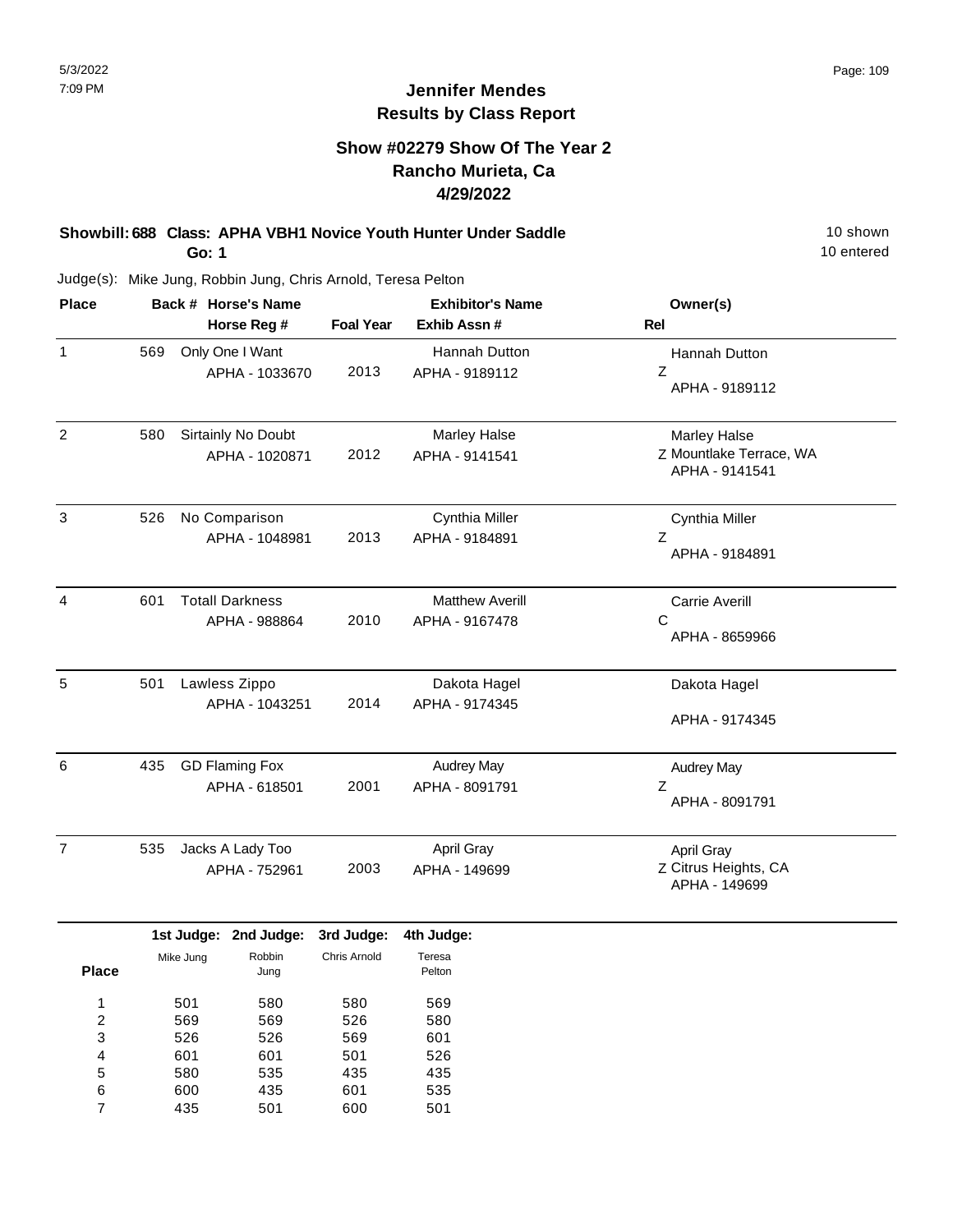## **Show #02279 Show Of The Year 2 Rancho Murieta, Ca 4/29/2022**

#### **Showbill: 689 Class: APHA YBH2 Youth Hunter Under Saddle 13 & Under** 5 Shown 5 shown **Go: 1**

5 entered

| <b>Place</b>   |     | Back # Horse's Name                    | <b>Exhibitor's Name</b> |                                     | Owner(s)                                            |
|----------------|-----|----------------------------------------|-------------------------|-------------------------------------|-----------------------------------------------------|
|                |     | Horse Reg #                            | <b>Foal Year</b>        | Exhib Assn #                        | Rel                                                 |
| $\mathbf{1}$   | 466 | Arap N Amaze N<br>APHA - 1022006       | 2012                    | Aryha Carter<br>APHA - 0147701      | Aryha Carter<br>Z<br>APHA - 0147701                 |
| $\overline{2}$ | 535 | Jacks A Lady Too<br>APHA - 752961      | 2003                    | April Gray<br>APHA - 149699         | April Gray<br>Z Citrus Heights, CA<br>APHA - 149699 |
| 2              | 609 | <b>Purely Dynamic</b><br>APHA - 946309 | 2008                    | Kendall Gaspar<br>APHA - 9145201    | Kendall Gaspar<br>Ζ<br>APHA - 9145201               |
| 4              | 600 | Im Fantasized<br>APHA - 1027720        | 2013                    | Jocelynn Krieg<br>APHA - 9168075    | Jocelynn Krieg<br>Z<br>APHA - 9168075               |
| 5              | 435 | <b>GD Flaming Fox</b><br>APHA - 618501 | 2001                    | <b>Audrey May</b><br>APHA - 8091791 | <b>Audrey May</b><br>Z<br>APHA - 8091791            |

|              |           | 1st Judge: 2nd Judge: | 3rd Judge:   | 4th Judge        |
|--------------|-----------|-----------------------|--------------|------------------|
| <b>Place</b> | Mike Jung | Robbin<br>Jung        | Chris Arnold | Teresa<br>Pelton |
| 1            | 609       | 535                   | 466          | 466              |
| 2            | 535       | 600                   | 609          | 609              |
| 3            | 466       | 466                   | 535          | 600              |
| 4            | 435       | 435                   | 600          | 535              |
| 5            | 600       | 609                   | 435          | 435              |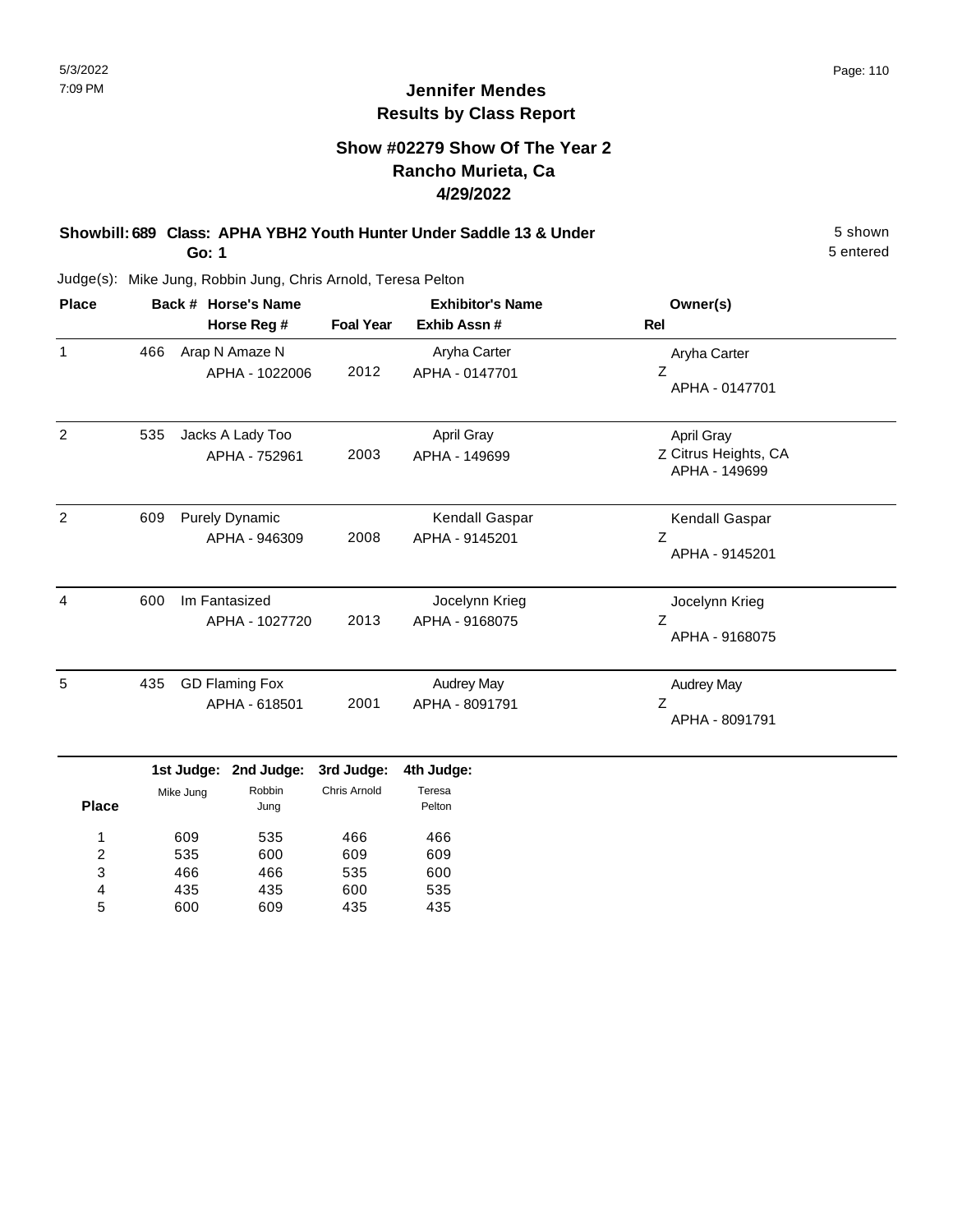## **Show #02279 Show Of The Year 2 Rancho Murieta, Ca 4/29/2022**

**Showbill: 690 Class: APHA YBH1 Youth Hunter Under Saddle 18 & Under** 4 Shown 4 shown **Go: 1**

4 entered

Judge(s): Mike Jung, Robbin Jung, Chris Arnold, Teresa Pelton

501 572

3 4 594 501

572 501

| <b>Place</b> |     | Back # Horse's Name |                     |                  | <b>Exhibitor's Name</b> |                  | Owner(s)                        |  |
|--------------|-----|---------------------|---------------------|------------------|-------------------------|------------------|---------------------------------|--|
|              |     |                     | Horse Reg #         | <b>Foal Year</b> | Exhib Assn#             | <b>Birthdate</b> | <b>Rel</b>                      |  |
| 1            | 483 | Dirty Options       |                     |                  | Lauren Hall             |                  | Lauren Hall                     |  |
|              |     |                     | APHA - 1051099      | 2014             | APHA - 0129358          |                  | Sammamish, WA<br>APHA - 0129358 |  |
| 2            | 594 |                     | Sirtain Kinda Dream |                  | Peyton Staat            |                  | Peyton Staat                    |  |
|              |     |                     | APHA - 985018       | 2010             | APHA - 8846258          |                  | Bakersfield, CA                 |  |
|              |     |                     |                     |                  |                         |                  | APHA - 8846258                  |  |
| 3            | 572 |                     | A Little Bit Fancy  |                  | Cody Dulin              |                  | Megan Dulin                     |  |
|              |     |                     | APHA - 1037766      | 2012             | APHA - 8981478          |                  | C                               |  |
| 4            | 501 |                     | Lawless Zippo       |                  | Dakota Hagel            |                  | Dakota Hagel                    |  |
|              |     |                     | APHA - 1043251      | 2014             | APHA - 9174345          |                  |                                 |  |
|              |     |                     |                     |                  |                         |                  | APHA - 9174345                  |  |
|              |     | 1st Judge:          | 2nd Judge:          | 3rd Judge:       | 4th Judge:              |                  |                                 |  |
|              |     | Mike Jung           | Robbin              | Chris Arnold     | Teresa                  |                  |                                 |  |
| <b>Place</b> |     |                     | Jung                |                  | Pelton                  |                  |                                 |  |
| 1            |     | 483                 | 483                 | 483              | 594                     |                  |                                 |  |
| 2            |     | 594                 | 572                 | 594              | 483                     |                  |                                 |  |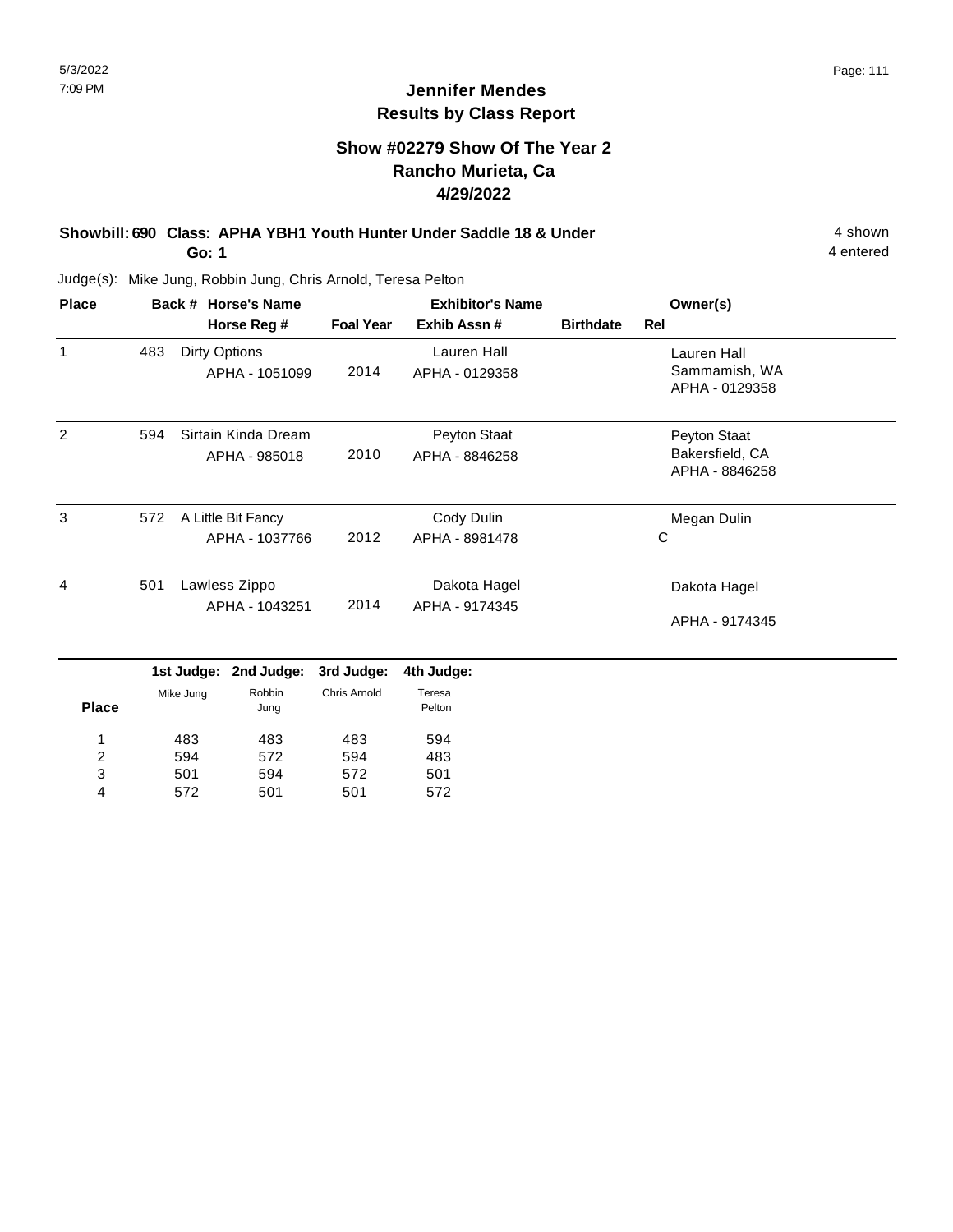### **Show #02279 Show Of The Year 2 Rancho Murieta, Ca 4/29/2022**

# **Showbill: 691 Class: APHA BPH2 Jr Hunter Under Saddle** 8 shown

**Go: 1**

Judge(s): Mike Jung, Robbin Jung, Chris Arnold, Teresa Pelton

| <b>Place</b>   |     | Back # Horse's Name<br>Horse Reg #       |      | <b>Exhibitor's Name</b><br>Exhib Assn#        | Owner(s)<br>Rel                                       |
|----------------|-----|------------------------------------------|------|-----------------------------------------------|-------------------------------------------------------|
| $\mathbf{1}$   | 447 | <b>Ladies Night</b><br>APHA - 1084631    | 2018 | Tammy R Mills<br>APHA - 7056057               | Laurie Clay<br>Newberg, OR<br>APHA - 8480730          |
| 2              | 536 | <b>Red Hot Code</b><br>APHA - 1089209    | 2018 | <b>Karen Qualls</b><br>APHA - 8418556         | Kristen Kobran<br>Tuscon, AZ<br>APHA - 9170521        |
| 3              | 622 | Best To Be Invied<br>APHA - 1076625      | 2017 | Roger Deromedi<br>APHA - 7023862              | Eleanor Or Jonathon Snyder<br>$\circ$                 |
| 4              | 488 | Make Me A Cowboy<br>APHA - 1080039       | 2017 | <b>BARBARA Ann FLETCHER</b><br>APHA - 7134697 | Jennifer Or Margie Chan<br>$\Omega$<br>APHA - 8204287 |
| 5              | 486 | Impulsive All The Time<br>APHA - 1077483 | 2017 | Laura Satern<br>APHA - 0129157                | <b>April Mehls</b><br>APHA - 8949984                  |
| 6              | 561 | Brighton My Day<br>APHA - 1086918        | 2018 | Anthony Wilson<br>APHA - 8543586              | Miranda R Maldonado                                   |
| $\overline{7}$ | 586 | Hot N Lopin Cowboy<br>APHA - 1078096     | 2017 | Melissa Sachs<br>APHA - 8335161               | <b>Kristine Lee</b><br>APHA - 8757847                 |

|              |           | 1st Judge: 2nd Judge: | 3rd Judge:   | 4th Judge:       |
|--------------|-----------|-----------------------|--------------|------------------|
| <b>Place</b> | Mike Jung | Robbin<br>Jung        | Chris Arnold | Teresa<br>Pelton |
| 1            | 447       | 622                   | 486          | 447              |
| 2            | 536       | 447                   | 488          | 488              |
| 3            | 622       | 536                   | 536          | 536              |
| 4            | 486       | 488                   | 622          | 622              |
| 5            | 488       | 586                   | 447          | 486              |
| 6            | 561       | 486                   | 561          | 561              |
|              | 586       | 561                   | 586          | 586              |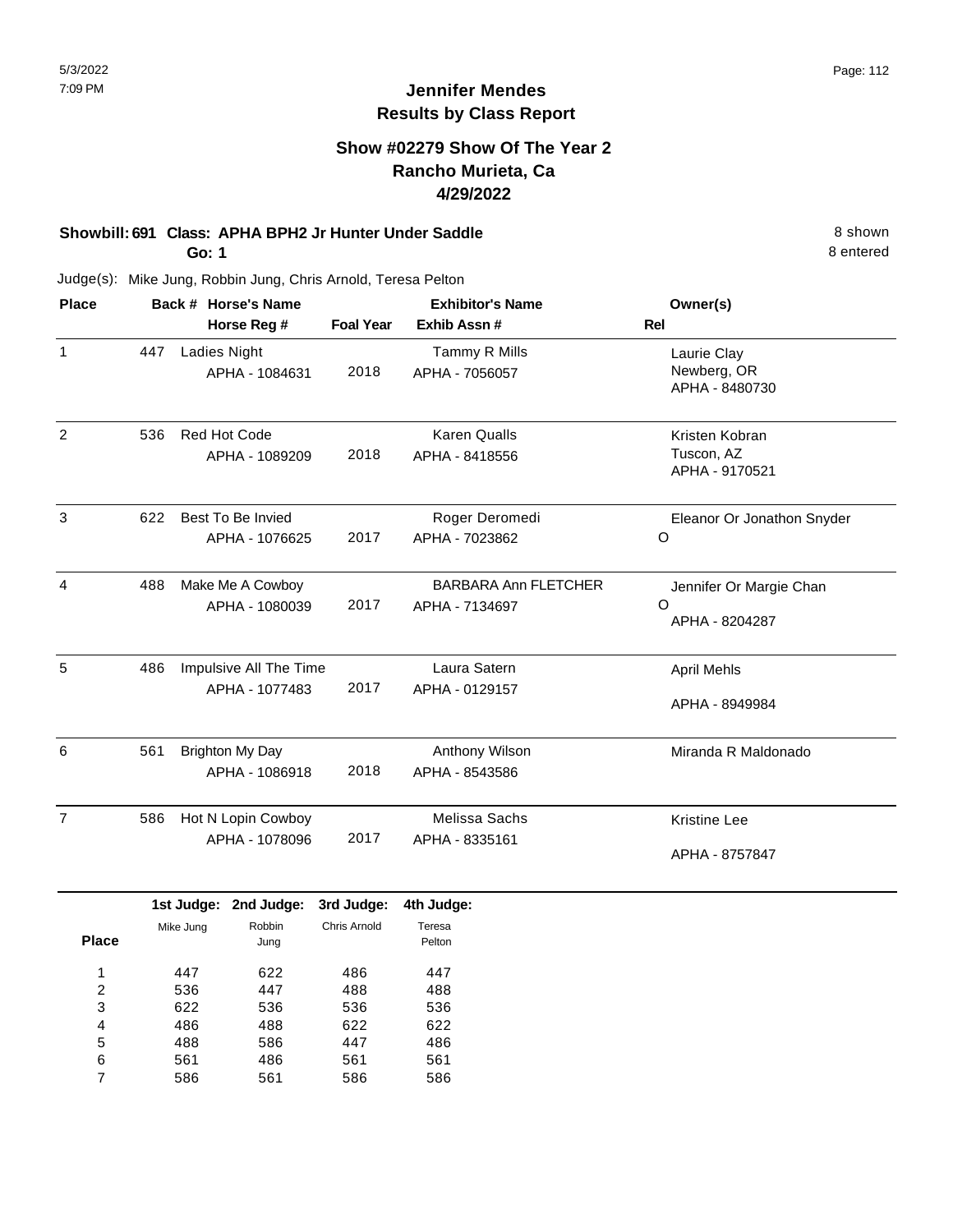## **Show #02279 Show Of The Year 2 Rancho Murieta, Ca 4/29/2022**

#### **Showbill: 693 Class: APHA NBH1 Novice Amateur Hunter Under Saddle** 5 shown **Go: 1**

5 entered

| <b>Place</b> |     | Back # Horse's Name<br>Horse Reg #       | <b>Foal Year</b> | <b>Exhibitor's Name</b><br>Exhib Assn#  | Owner(s)<br>Rel                                 |
|--------------|-----|------------------------------------------|------------------|-----------------------------------------|-------------------------------------------------|
| 1            | 464 | <b>Especially Fancy</b><br>APHA - 932219 | 2008             | Dakota King<br>APHA - 9167073           | Deneen King<br>С<br>APHA - 9171679              |
| 2            | 449 | U DONT KNOW ME<br>APHA - 1088434         | 2008             | Mary W Belen<br>APHA - 9170189          | Mary W Belen<br>Z Solvang, CA<br>APHA - 9170189 |
| 3            | 589 | Im The Best Time<br>APHA - 1068946       | 2016             | <b>Holly Swofford</b><br>APHA - 9182635 | <b>Holly Swofford</b><br>APHA - 9182635         |
| 4            | 561 | Brighton My Day<br>APHA - 1086918        | 2018             | Miranda R Maldonado                     | Miranda R Maldonado<br>Ζ                        |
| 5            | 495 | Color Me Invited<br>APHA - 1070420       | 2017             | Teresa Irvin<br>APHA - 8996724          | Teresa Irvin<br>Z<br>APHA - 8996724             |

|              |           | 1st Judge: 2nd Judge: 3rd Judge: |              | 4th Judge:       |  |
|--------------|-----------|----------------------------------|--------------|------------------|--|
| <b>Place</b> | Mike Jung | Robbin<br>Jung                   | Chris Arnold | Teresa<br>Pelton |  |
| 1            | 464       | 464                              | 464          | 449              |  |
| 2            | 449       | 589                              | 449          | 464              |  |
| 3            | 589       | 449                              | 561          | 561              |  |
| 4            | 561       | 495                              | 589          | 589              |  |
| 5            | 495       | 561                              | 495          | 495              |  |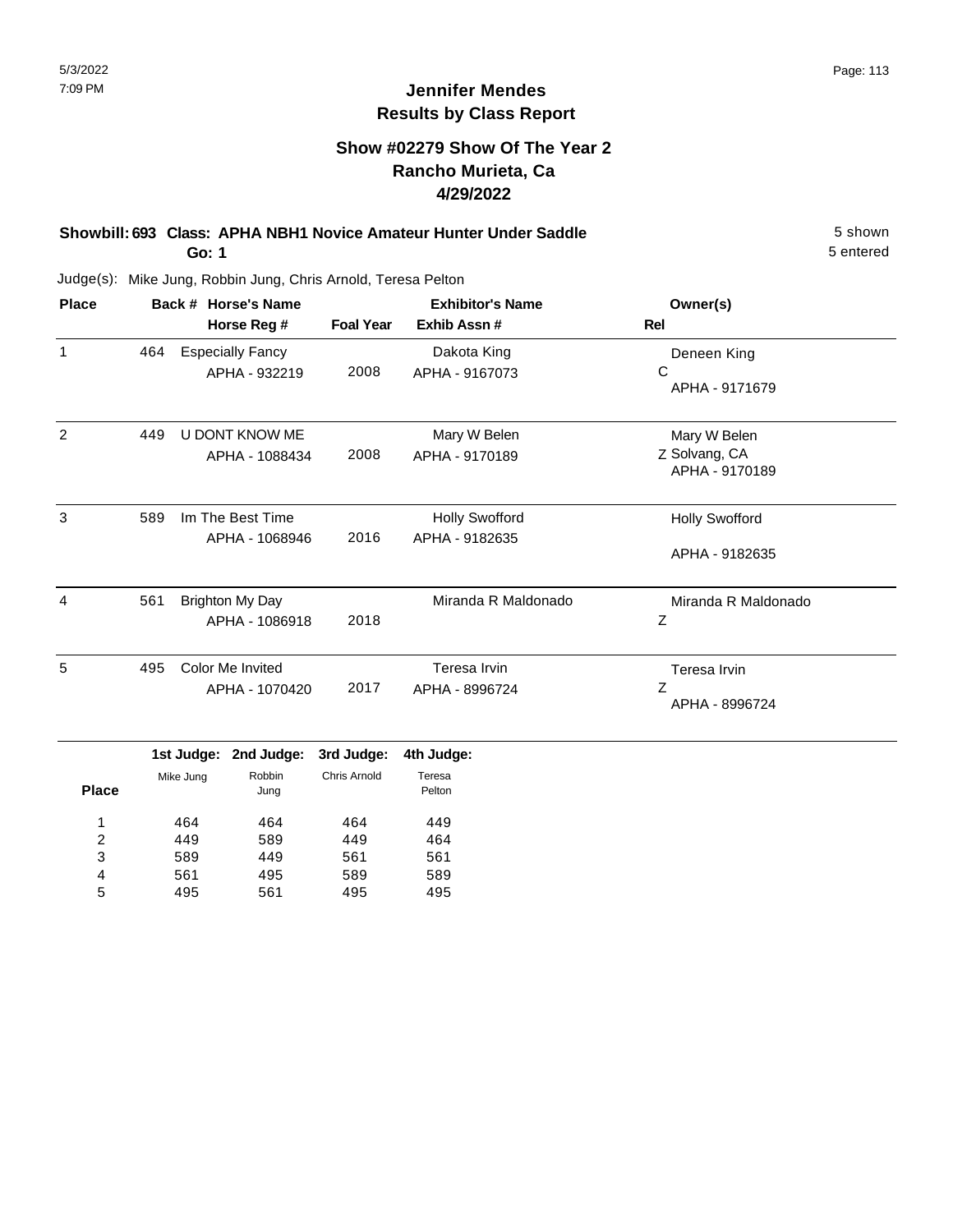## **Show #02279 Show Of The Year 2 Rancho Murieta, Ca 4/29/2022**

# **Showbill: 694 Class: APHA BPH5 3 Yr Old Hunter Under Saddle** 4 shown

**Go: 1**

620

4

620

620

620

Judge(s): Mike Jung, Robbin Jung, Chris Arnold, Teresa Pelton

| <b>Place</b>   |     | Back # Horse's Name |                                              |                     | <b>Exhibitor's Name</b>           | Owner(s)                                                                 |
|----------------|-----|---------------------|----------------------------------------------|---------------------|-----------------------------------|--------------------------------------------------------------------------|
|                |     |                     | Horse Reg #                                  | <b>Foal Year</b>    | Exhib Assn#                       | Rel                                                                      |
| 1              | 524 | Its Bo Time         | APHA - 1095345                               | 2019                | Meaghan Gilmore<br>APHA - 7109250 | Lisa Seccomb<br>O Aumsville, OR<br>APHA - 8783969                        |
| 2              | 550 |                     | Im Ultra Fancy<br>APHA - 1097569             | 2019                | Danette Hartman<br>APHA - 7066028 | Philip And Danette HARTMAN<br><b>KLAMATH FALLS, OR</b><br>APHA - 7047199 |
| 3              | 595 |                     | <b>Factor In The Blues</b><br>APHA - 1098588 | 2019                | Anthony Wilson<br>APHA - 8543586  | Cathleen Hernandez<br>O Sisters, OR<br>APHA - 7106020                    |
| 4              | 620 |                     | Game Of Love<br>APHA - 1097220               | 2019                | Roger Deromedi<br>APHA - 7023862  | Eleanor Or Jonathon Snyder                                               |
|                |     | 1st Judge:          | 2nd Judge:                                   | 3rd Judge:          | 4th Judge:                        |                                                                          |
| <b>Place</b>   |     | Mike Jung           | Robbin<br>Jung                               | <b>Chris Arnold</b> | Teresa<br>Pelton                  |                                                                          |
| 1              |     | 550                 | 524                                          | 524                 | 550                               |                                                                          |
| $\overline{c}$ |     | 524                 | 550                                          | 595                 | 524                               |                                                                          |
| 3              |     | 595                 | 595                                          | 550                 | 595                               |                                                                          |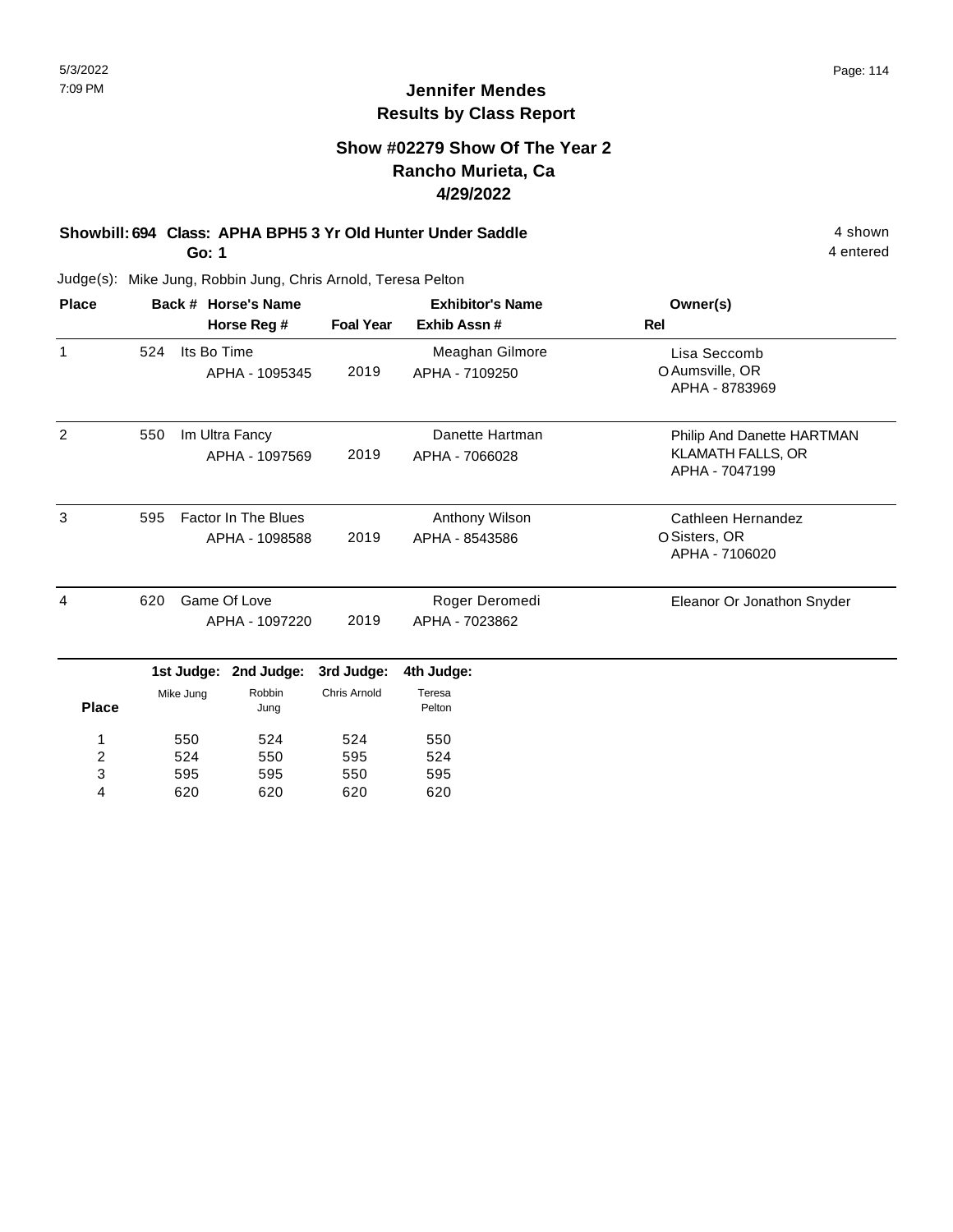## **Show #02279 Show Of The Year 2 Rancho Murieta, Ca 4/29/2022**

#### **Showbill: 695 Class: APHA ABH1 Amateur Hunter Under Saddle** 8 shown **Go: 1**

Judge(s): Mike Jung, Robbin Jung, Chris Arnold, Teresa Pelton

| <b>Place</b>   | Back # Horse's Name |                              |                  | <b>Exhibitor's Name</b> | Owner(s)                             |  |
|----------------|---------------------|------------------------------|------------------|-------------------------|--------------------------------------|--|
|                |                     | Horse Reg #                  | <b>Foal Year</b> | Exhib Assn#             | Rel                                  |  |
| 1              | 488                 | Make Me A Cowboy             |                  | Jennifer Chan           | Jennifer Or Margie Chan              |  |
|                |                     | APHA - 1080039               | 2017             | APHA - 7127146          | Z<br>APHA - 8204287                  |  |
| $\overline{2}$ | 496                 | Ready For The Weekend        |                  | Lena H Davies           | Lena H Davies                        |  |
|                |                     | APHA - 1056376               | 2015             | APHA - 141520           | Z SALEM, OR<br>APHA - 141520         |  |
| 3              | 486                 | Impulsive All The Time       |                  | <b>April Mehls</b>      | <b>April Mehls</b>                   |  |
|                |                     | APHA - 1077483               | 2017             | APHA - 8949984          | Z<br>APHA - 8949984                  |  |
| $\overline{4}$ | 607                 | Who Sez                      |                  | Barbara Messinger       | Barbara Messinger                    |  |
|                |                     | APHA - 768711                | 2003             | APHA - 8771677          | Z ARCADIA, CA<br>APHA - 8771677      |  |
| 5              | 507                 | <b>Almost Too Tempting</b>   |                  | Kristen Shaw            | <b>Kristen Shaw</b>                  |  |
|                |                     | APHA - 1055686               | 2015             | APHA - 7142037          | Z Beaver Creek, OR<br>APHA - 7142037 |  |
| 6              | 605                 | <b>Certainly A Sensation</b> |                  | Stephanie Proft         | Stephanie Proft                      |  |
|                |                     | APHA - 1024816               | 2012             | APHA - 8847512          | Z Napa, CA<br>APHA - 8847512         |  |
| $\overline{7}$ | 601                 | <b>Totall Darkness</b>       |                  | <b>Carrie Averill</b>   | <b>Carrie Averill</b>                |  |
|                |                     | APHA - 988864                | 2010             | APHA - 8659966          | Z<br>APHA - 8659966                  |  |

|       |           | 1st Judge: 2nd Judge: | 3rd Judge:   | 4th Judge        |
|-------|-----------|-----------------------|--------------|------------------|
| Place | Mike Jung | Robbin<br>Jung        | Chris Arnold | Teresa<br>Pelton |
| 1     | 488       | 496                   | 488          | 507              |
| 2     | 607       | 488                   | 486          | 496              |
| 3     | 496       | 486                   | 496          | 488              |
| 4     | 486       | 605                   | 601          | 607              |
| 5     | 507       | 589                   | 589          | 605              |
| 6     | 605       | 607                   | 607          | 601              |
|       | 601       | 507                   | 605          | 486              |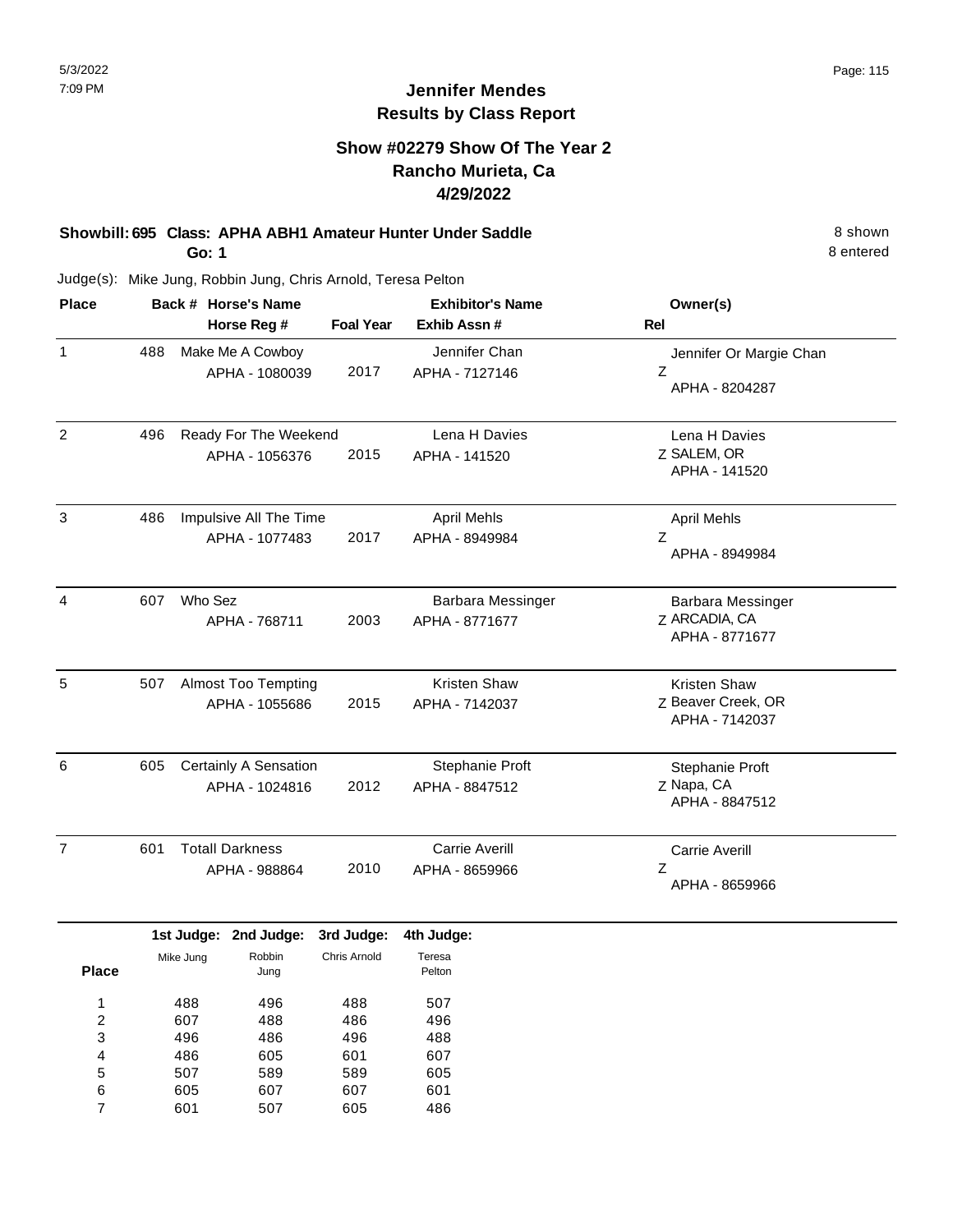### **Show #02279 Show Of The Year 2 Rancho Murieta, Ca 4/29/2022**

# **Showbill: 697 Class: APHA BPH3 Sr Hunter Under Saddle** 4 shown

**Go: 1**

626 552

3 4 626 552 496 626 496 626 4 entered

| <b>Place</b>   | Back # Horse's Name |            |                         |                     | <b>Exhibitor's Name</b> | Owner(s)                      |
|----------------|---------------------|------------|-------------------------|---------------------|-------------------------|-------------------------------|
|                |                     |            | Horse Reg #             | <b>Foal Year</b>    | Exhib Assn#             | Rel                           |
| 1              | 464                 |            | <b>Especially Fancy</b> |                     | Anthony Wilson          | Deneen King                   |
|                |                     |            | APHA - 932219           | 2008                | APHA - 8543586          | APHA - 9171679                |
| $\overline{2}$ | 496                 |            | Ready For The Weekend   |                     | Laura Satern            | Lena H Davies                 |
|                |                     |            | APHA - 1056376          | 2015                | APHA - 0129157          | SALEM, OR<br>APHA - 141520    |
| 3              | 552                 |            | Ms Originality          |                     | <b>Karen Qualls</b>     | Jerri Brown                   |
|                |                     |            | APHA - 1040331          | 2014                | APHA - 8418556          |                               |
| 4              | 626                 |            | <b>Especially Lazy</b>  |                     | Kara Whitsell           | Ella Storch                   |
|                |                     |            | APHA - 1062987          | 2016                | APHA - 8764048          | Redmond, OR<br>APHA - 8994339 |
|                |                     | 1st Judge: | 2nd Judge:              | 3rd Judge:          | 4th Judge:              |                               |
| <b>Place</b>   |                     | Mike Jung  | Robbin<br>Jung          | <b>Chris Arnold</b> | Teresa<br>Pelton        |                               |
| 1              |                     | 464        | 464                     | 464                 | 552                     |                               |
| 2              |                     | 496        | 496                     | 552                 | 464                     |                               |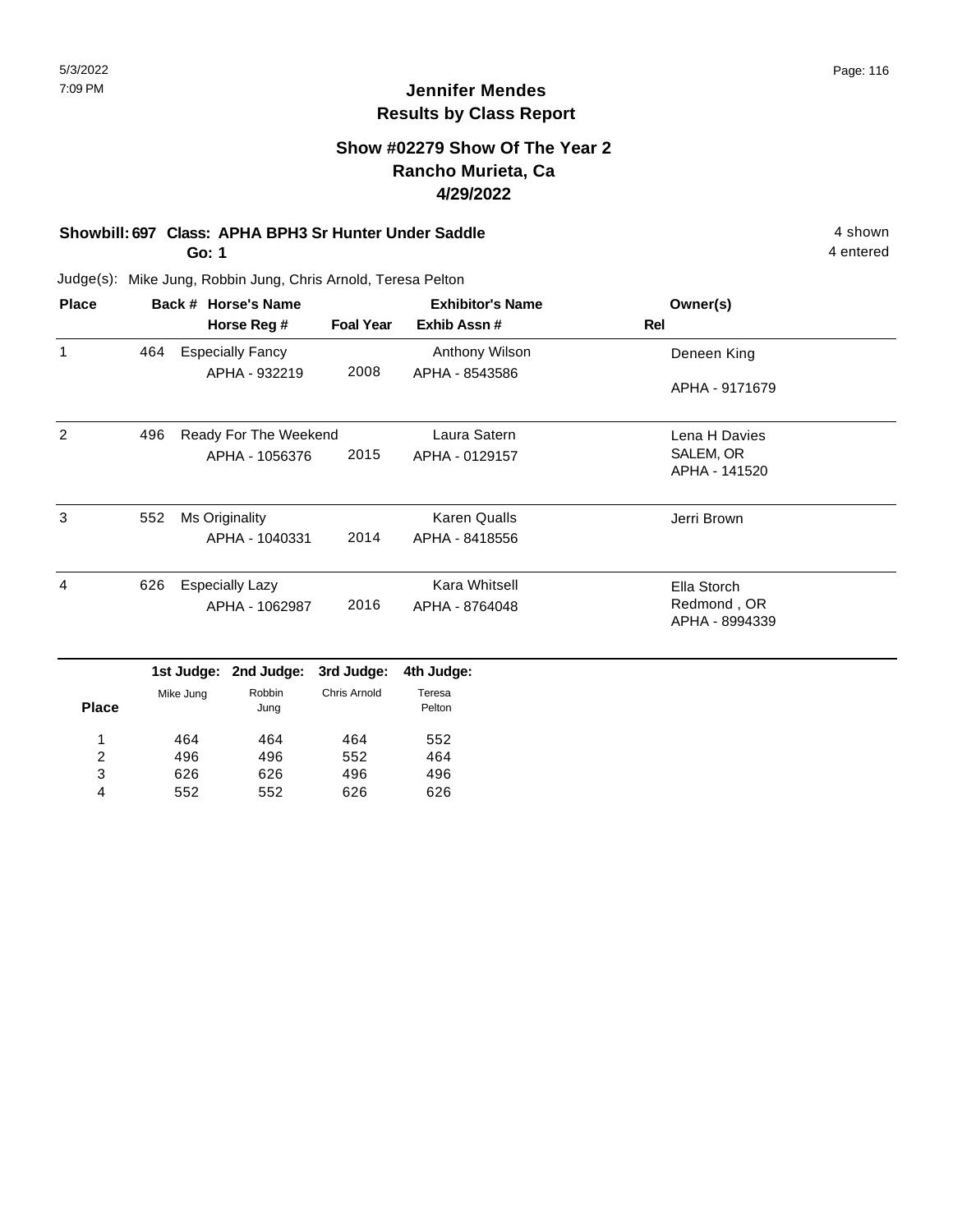## **Show #02279 Show Of The Year 2 Rancho Murieta, Ca 4/29/2022**

#### **Showbill: 698 Class: OPEN 954 ALL Breed W/T Hunt Seat Eq Open** 1 shown 1 shown **Go: 1**

1 entered

|     |                      | <b>Exhibitor's Name</b> |                | Owner(s)                   |
|-----|----------------------|-------------------------|----------------|----------------------------|
|     | Horse Reg #          | <b>Foal Year</b>        | Exhib Assn #   | Rel                        |
| 445 | Colorful Street Cash |                         | Jennifer Adams | Elizabeth & Jennifer Adams |
|     |                      | 2004                    |                |                            |
|     |                      |                         |                |                            |
|     |                      | Back # Horse's Name     |                |                            |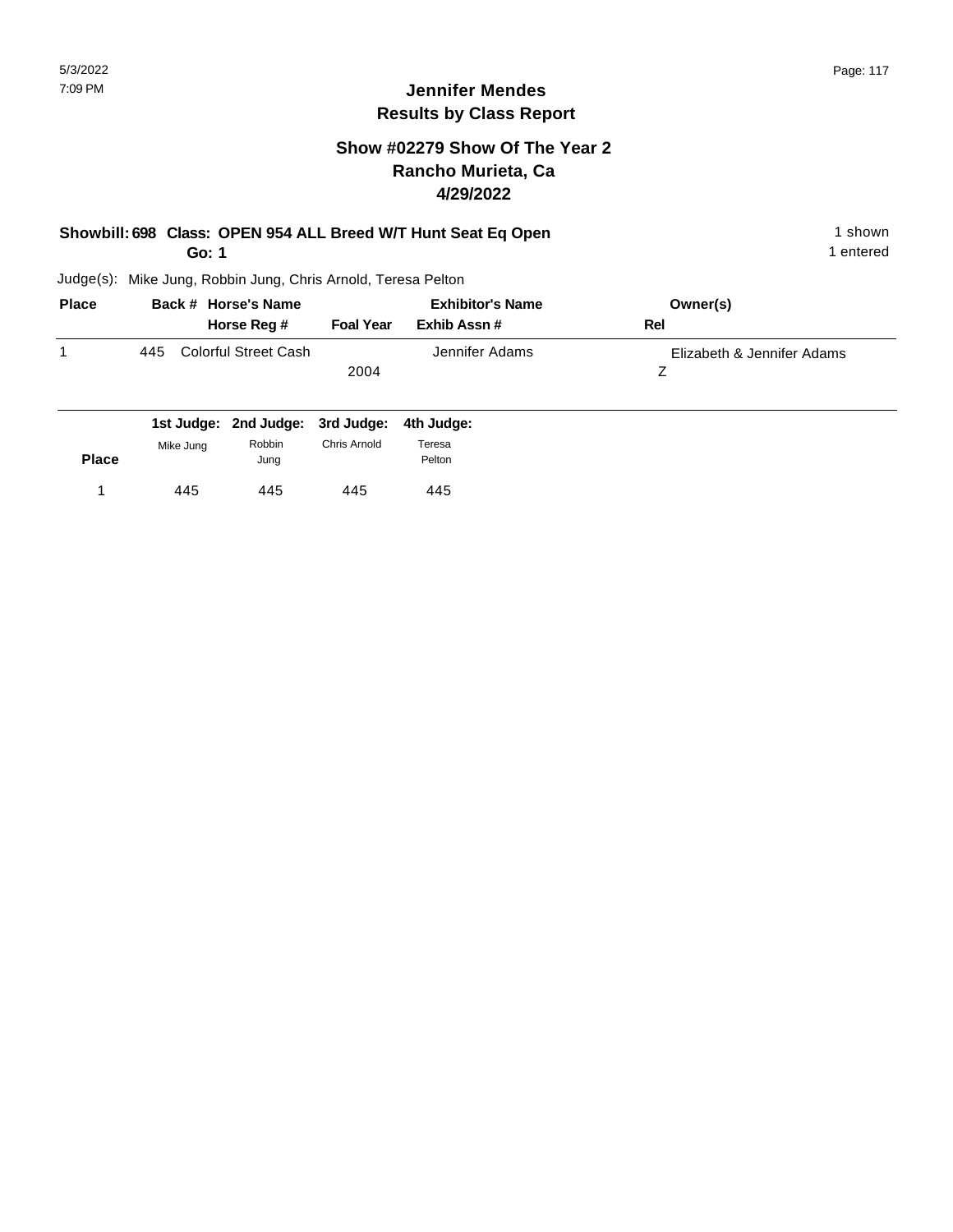## **Show #02279 Show Of The Year 2 Rancho Murieta, Ca 4/29/2022**

#### **Showbill: 699 Class: APHA WT06 Youth Walk Trot Hunt Seat Equitation** 1 Shown 1 shown **Go: 1**

1 entered

| <b>Place</b> | Back # Horse's Name                        | <b>Exhibitor's Name</b> |                                 |                  | Owner(s)                        |
|--------------|--------------------------------------------|-------------------------|---------------------------------|------------------|---------------------------------|
|              | Horse Reg #                                | <b>Foal Year</b>        | Exhib Assn #                    | <b>Birthdate</b> | Rel                             |
|              | Zippos Magic Image<br>533<br>APHA - 804829 | 2004                    | Autumn Kerner<br>APHA - 9195284 |                  | Autumn Kerner<br>APHA - 9195284 |
|              | 1st Judge: 2nd Judge: 3rd Judge:           |                         | 4th Judge:                      |                  |                                 |

| <b>Place</b> | Mike Jung | Robbin<br>Jung | Chris Arnold | Teresa<br>Pelton |
|--------------|-----------|----------------|--------------|------------------|
|              | 533       | 533            | 533          | 533              |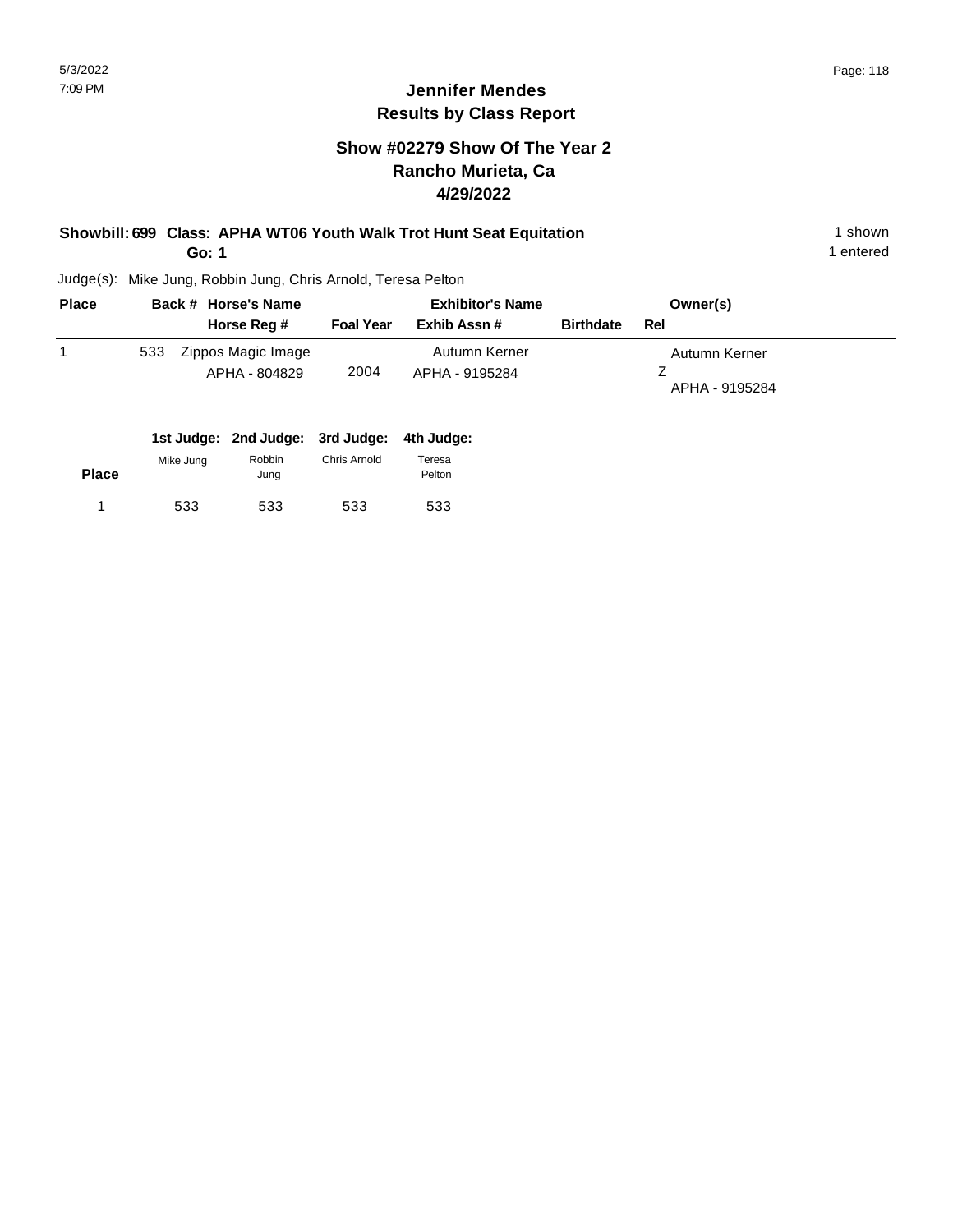## **Show #02279 Show Of The Year 2 Rancho Murieta, Ca 4/29/2022**

**Showbill: 700 Class: APHA AWT6 Amateur Walk Trot Hunt Seat Equitation** 6 shown **Go: 1**

Judge(s): Mike Jung, Robbin Jung, Chris Arnold, Teresa Pelton

| <b>Place</b> |     | Back # Horse's Name<br>Horse Reg #           | <b>Foal Year</b> | <b>Exhibitor's Name</b><br>Exhib Assn# | Owner(s)<br><b>Rel</b>                                    |
|--------------|-----|----------------------------------------------|------------------|----------------------------------------|-----------------------------------------------------------|
| $\mathbf{1}$ | 525 | Alotta Good Faith<br>APHA - 1062004          | 2016             | Denys Buss<br>APHA - 146083            | Denys Buss<br>Z<br>APHA - 146083                          |
| 2            | 445 | <b>Colorful Street Cash</b><br>APHA - 773385 | 2004             | Jennifer Adams<br>APHA - 8072285       | Elizabeth & Jennifer Adams<br>Z                           |
| 3            | 577 | Keepthedoublescomin<br>APHA - 1069244        | 2016             | Amy Thomasson<br>APHA - 8392877        | Amy Thomasson<br>Z<br>APHA - 8392877                      |
| 4            | 581 | I Put A Spell On You<br>APHA - 1081515       | 2018             | <b>Ashley Hurles</b><br>APHA - 9183900 | <b>Ashley Hurles</b><br>Z Lodi, CA<br>APHA - 9183900      |
| 5            | 558 | Good Bars Only<br>APHA - 1023339             | 2012             | Jamie Bansen<br>APHA - 8951566         | Jamie Bansen<br>Z<br>APHA - 8951566                       |
| 6            | 502 | All Too Fancy<br>APHA - 977413               | 2009             | Shelly R Benzion<br>APHA - 8961978     | Shelly R Benzion<br>Z Granite Falls, WA<br>APHA - 8961978 |

|              |           | 1st Judge: 2nd Judge: 3rd Judge: |              | 4th Judge:       |
|--------------|-----------|----------------------------------|--------------|------------------|
| <b>Place</b> | Mike Jung | Robbin<br>Jung                   | Chris Arnold | Teresa<br>Pelton |
|              | 577       | 445                              | 525          | 445              |
| 2            | 525       | 525                              | 581          | 525              |
| 3            | 445       | 577                              | 445          | 577              |
| 4            | 581       | 558                              | 577          | 558              |
| 5            | 558       | 502                              | 558          | 581              |
| 6            | 502       | 581                              | 502          | 502              |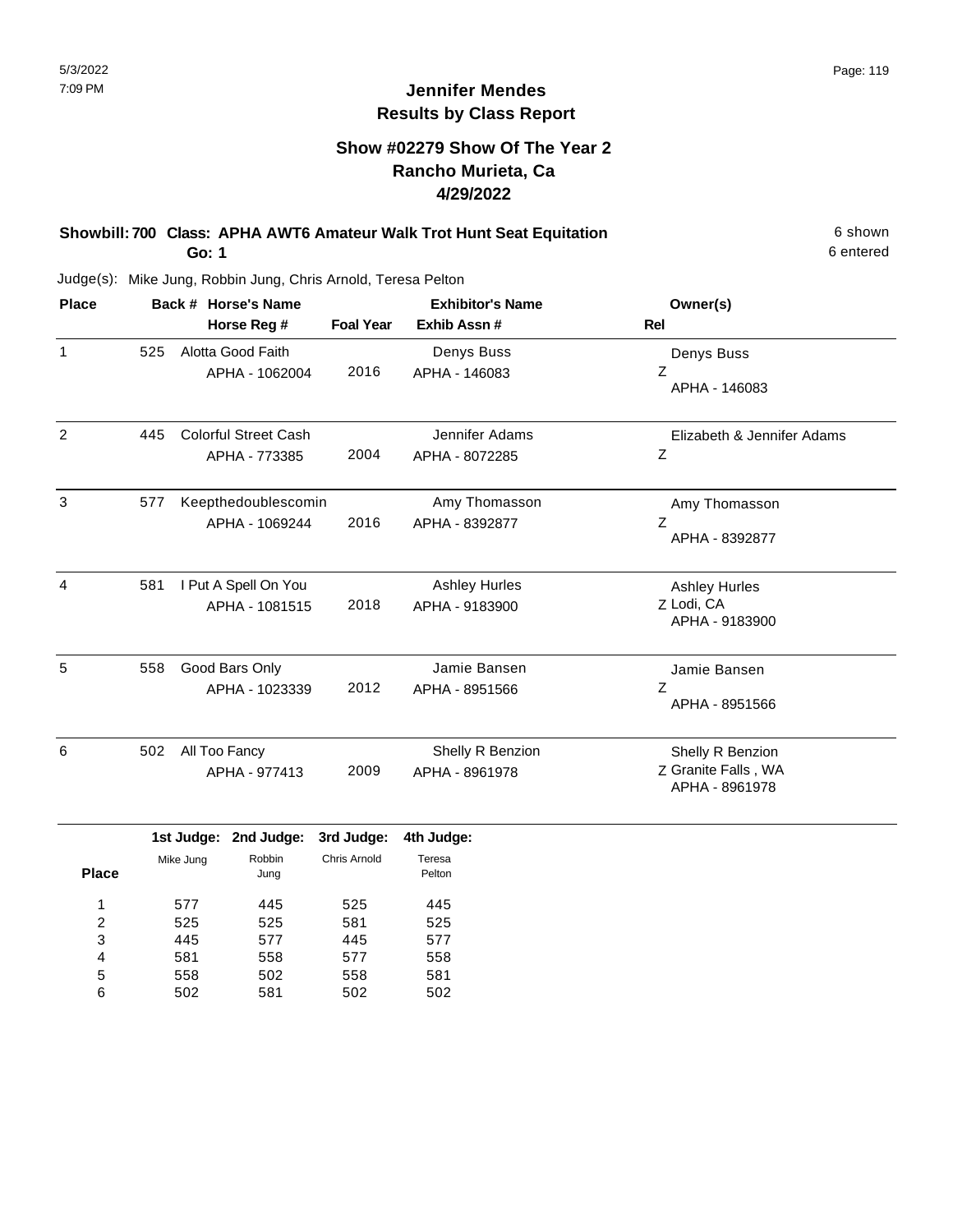## **Show #02279 Show Of The Year 2 Rancho Murieta, Ca 4/29/2022**

# **Showbill: 701 Class: APHA WT16 APHA W/T Hunter Seat Eq 11-18** 1 Shown

**Go: 1**

Judge(s): Mike Jung, Robbin Jung, Chris Arnold, Teresa Pelton

| <b>Place</b> |     | Back # Horse's Name                     | <b>Exhibitor's Name</b> |                                |                  | Owner(s)                                          |  |
|--------------|-----|-----------------------------------------|-------------------------|--------------------------------|------------------|---------------------------------------------------|--|
|              |     | Horse Reg #                             | <b>Foal Year</b>        | Exhib Assn #                   | <b>Birthdate</b> | Rel                                               |  |
|              | 583 | Make Me A Proposition<br>APHA - 1029402 | 2013                    | Asta Oelsner<br>APHA - 9173632 |                  | Karla Oelsner<br>C San Jose, CA<br>APHA - 9172190 |  |

|              |           | 1st Judge: 2nd Judge: 3rd Judge: 4th Judge: |              |                  |
|--------------|-----------|---------------------------------------------|--------------|------------------|
| <b>Place</b> | Mike Jung | Robbin<br>Jung                              | Chris Arnold | Teresa<br>Pelton |
|              | 583       | 583                                         | 583          | 583              |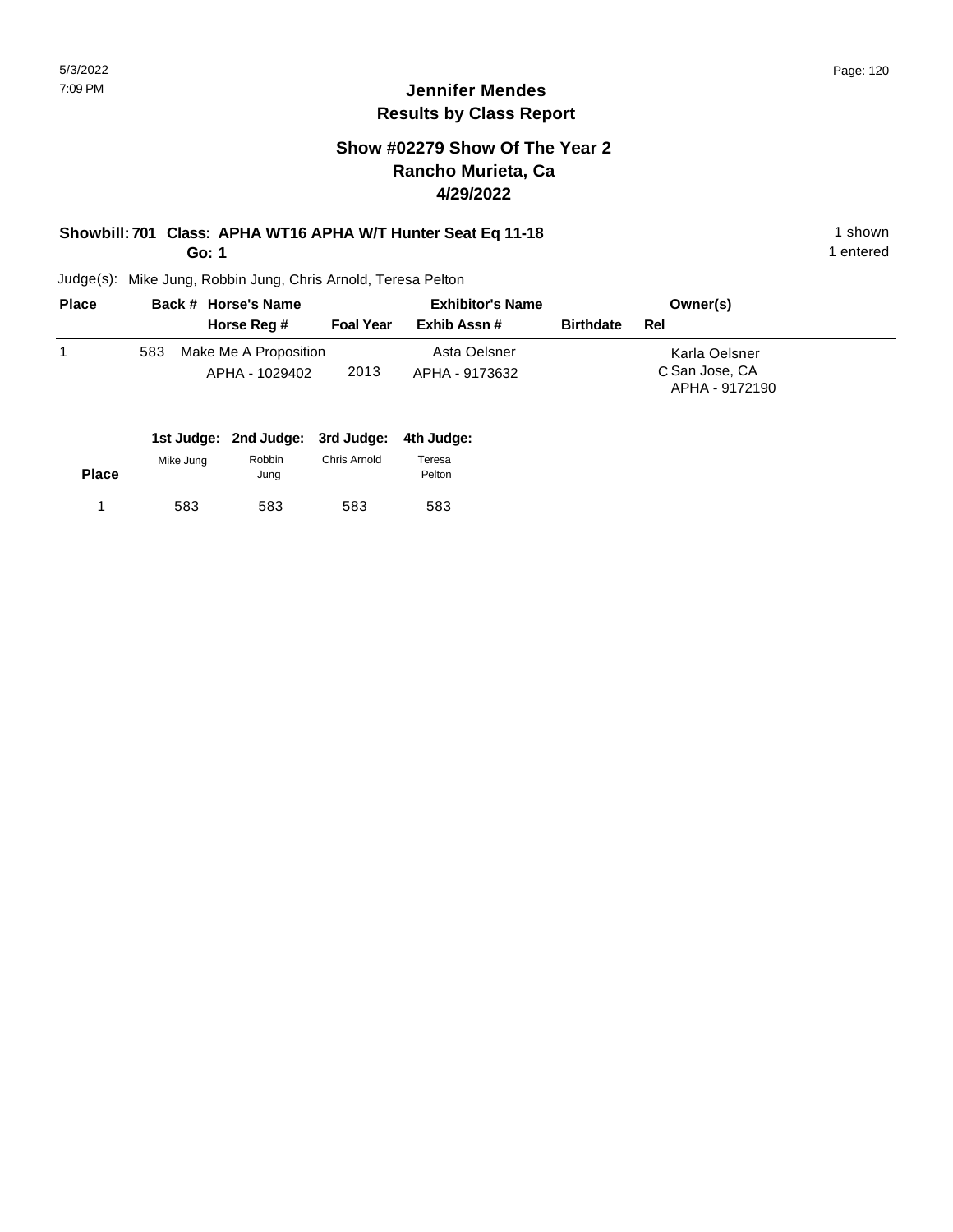### **Show #02279 Show Of The Year 2 Rancho Murieta, Ca 4/29/2022**

#### **Showbill: 702 Class: OPEN 953 ALL BREED HSE Open** 4 shown

**Go: 1**

4 entered

| <b>Place</b>            |     |            | Back # Horse's Name   |                  | <b>Exhibitor's Name</b> | Owner(s)                                  |
|-------------------------|-----|------------|-----------------------|------------------|-------------------------|-------------------------------------------|
|                         |     |            | Horse Reg #           | <b>Foal Year</b> | Exhib Assn#             | Rel                                       |
| 1                       | 452 |            | Two Timin Gentlemen   | 2011             | Sue Merchant            | Dennis & Sue Merchant<br>Z Santa Ynez, CA |
| 2                       | 435 |            | <b>GD Flaming Fox</b> | 2001             | <b>Audrey May</b>       | <b>Audrey May</b><br>Z                    |
| 3                       | 495 |            | Color Me Invited      | 2017             | Teresa Irvin            | Teresa Irvin<br>Z                         |
|                         |     | 1st Judge: | 2nd Judge:            | 3rd Judge:       | 4th Judge:              |                                           |
| <b>Place</b>            |     | Mike Jung  | Robbin<br>Jung        | Chris Arnold     | Teresa<br>Pelton        |                                           |
| 1                       |     | 452        | 452                   | 495              | 452                     |                                           |
| $\overline{\mathbf{c}}$ |     | 435        | 435                   | 452              | 435                     |                                           |
| 3                       |     | 495        | 495                   | 435              | 495                     |                                           |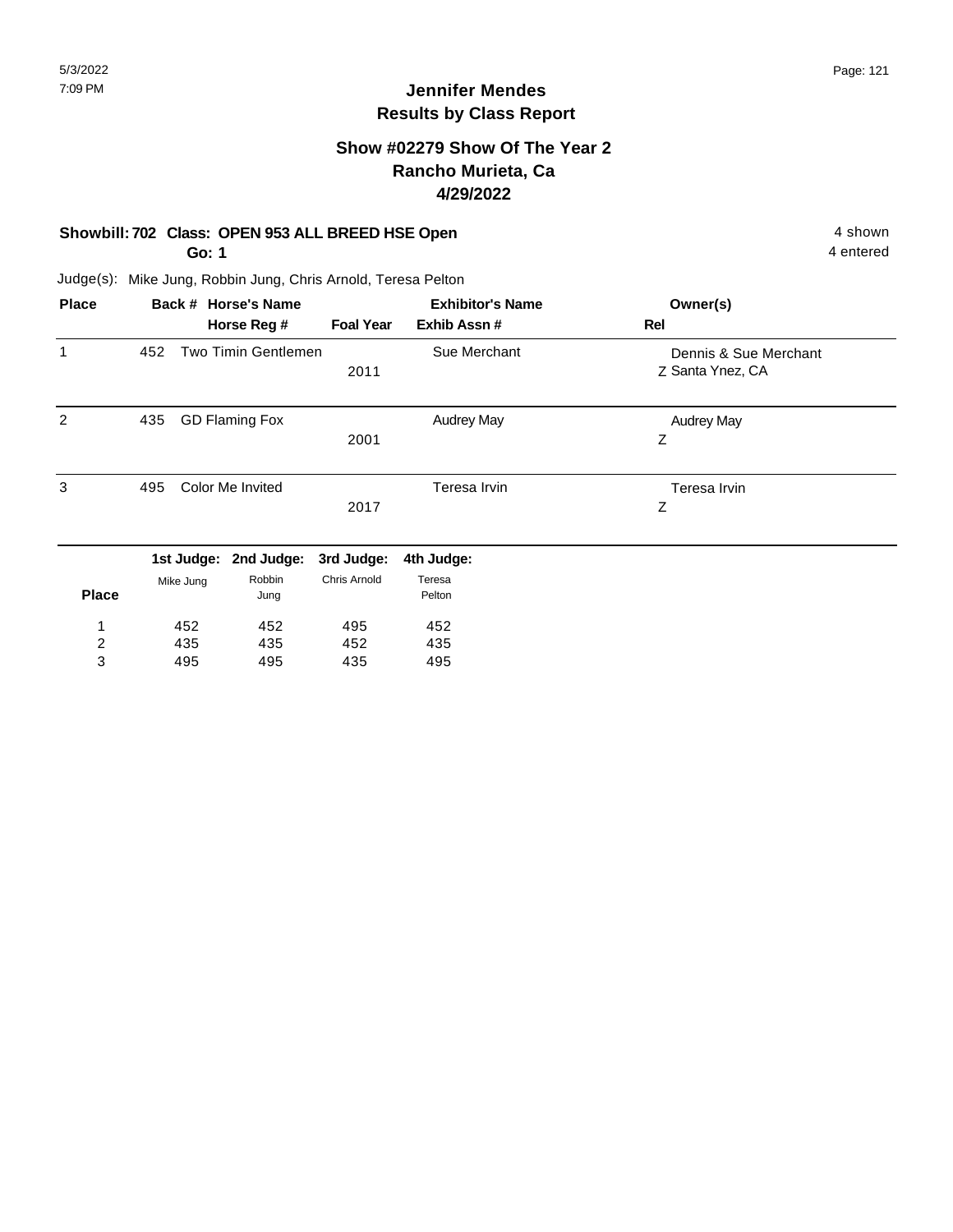## **Show #02279 Show Of The Year 2 Rancho Murieta, Ca 4/29/2022**

#### **Showbill: 703 Class: APHA YEE2 Youth Hunt Seat Equitation 13 & Under** 6 Shown 6 shown **Go: 1**

6 entered

| <b>Place</b> | Back # Horse's Name                           |                                    |                                        |                            | <b>Exhibitor's Name</b>               | Owner(s)                                            |
|--------------|-----------------------------------------------|------------------------------------|----------------------------------------|----------------------------|---------------------------------------|-----------------------------------------------------|
|              |                                               |                                    | Horse Reg #                            | <b>Foal Year</b>           | Exhib Assn #                          | <b>Rel</b>                                          |
| $\mathbf{1}$ | 600                                           |                                    | Im Fantasized<br>APHA - 1027720        | 2013                       | Jocelynn Krieg<br>APHA - 9168075      | Jocelynn Krieg<br>Z<br>APHA - 9168075               |
| 2            | 435                                           |                                    | <b>GD Flaming Fox</b><br>APHA - 618501 | 2001                       | <b>Audrey May</b><br>APHA - 8091791   | <b>Audrey May</b><br>Ζ<br>APHA - 8091791            |
| 3            | 466                                           |                                    | Arap N Amaze N<br>APHA - 1022006       | 2012                       | Aryha Carter<br>APHA - 0147701        | Aryha Carter<br>Ζ<br>APHA - 0147701                 |
| 4            | 535                                           |                                    | Jacks A Lady Too<br>APHA - 752961      | 2003                       | <b>April Gray</b><br>APHA - 149699    | April Gray<br>Z Citrus Heights, CA<br>APHA - 149699 |
| 5            | 570                                           | Hotnblazing Only<br>APHA - 1058702 |                                        | 2015                       | <b>Colten Dulin</b><br>APHA - 8993661 | Earlynn M Chase<br>D Nampa, ID<br>APHA - 8981468    |
| 6            | 609<br><b>Purely Dynamic</b><br>APHA - 946309 |                                    |                                        | 2008                       | Kendall Gaspar<br>APHA - 9145201      | Kendall Gaspar<br>Ζ<br>APHA - 9145201               |
| <b>Place</b> |                                               | 1st Judge:<br>Mike Jung            | 2nd Judge:<br>Robbin<br>Juna           | 3rd Judge:<br>Chris Arnold | 4th Judge:<br>Teresa<br>Pelton        |                                                     |

| <b>Place</b> |     | Jung |     | Pelton |
|--------------|-----|------|-----|--------|
| 1            | 600 | 435  | 600 | 600    |
| 2            | 435 | 600  | 435 | 435    |
| 3            | 466 | 466  | 570 | 466    |
| 4            | 535 | 535  | 466 | 535    |
| 5            | 570 | 609  | 535 | 570    |
| 6            | 609 | 570  | 609 | 609    |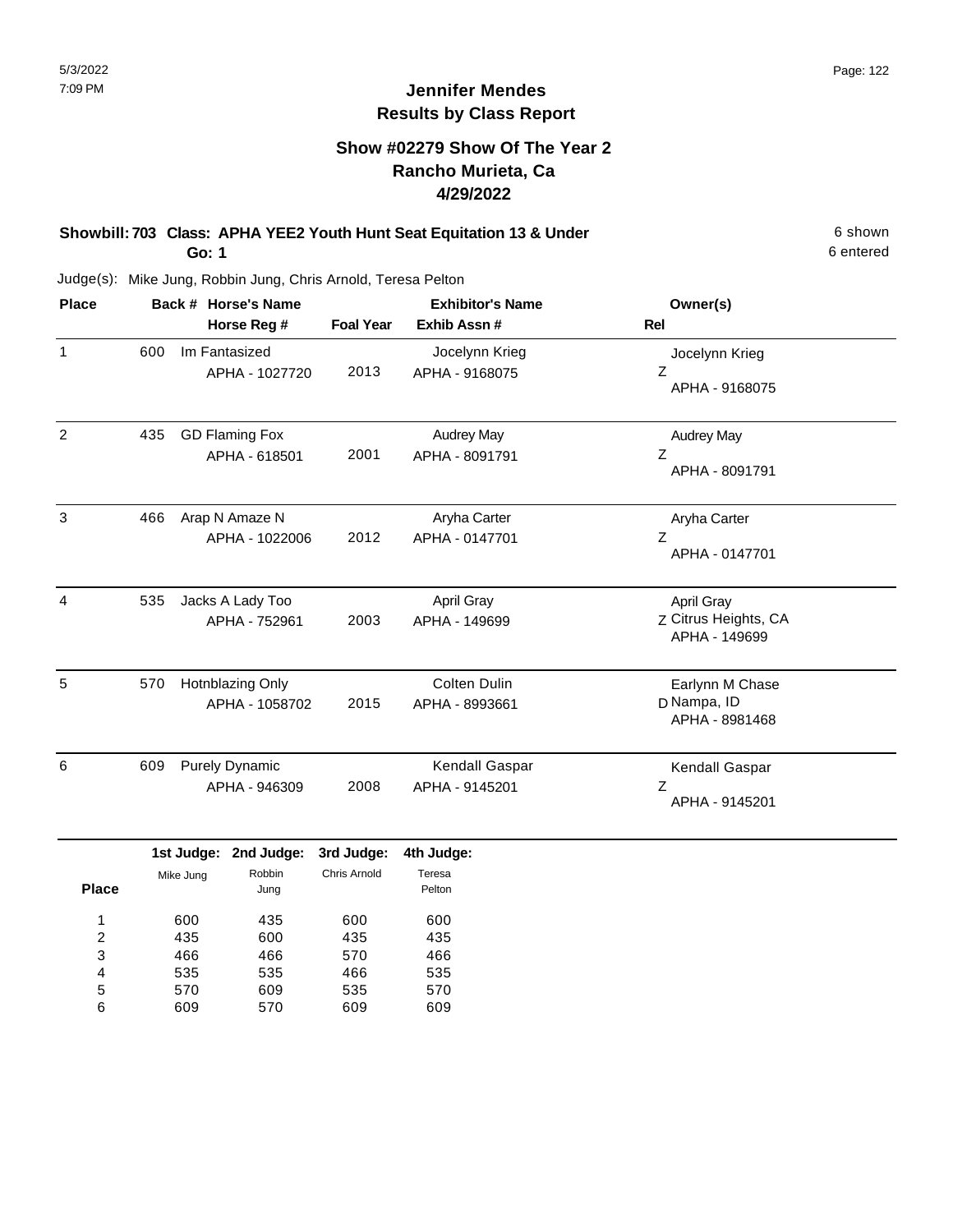### **Show #02279 Show Of The Year 2 Rancho Murieta, Ca 4/29/2022**

#### **Showbill: 704 Class: APHA VEE1 Novice Youth Hunt Seat Equitation** 11 Shown 11 shown **Go: 1**

11 entered

Judge(s): Mike Jung, Robbin Jung, Chris Arnold, Teresa Pelton

569 600 570

| <b>Place</b>    |     |           | Back # Horse's Name    |                  | <b>Exhibitor's Name</b> |                  | Owner(s)        |  |
|-----------------|-----|-----------|------------------------|------------------|-------------------------|------------------|-----------------|--|
|                 |     |           | Horse Reg #            | <b>Foal Year</b> | Exhib Assn #            | <b>Birthdate</b> | Rel             |  |
| $\mathbf{1}$    | 501 |           | Lawless Zippo          |                  | Dakota Hagel            |                  | Dakota Hagel    |  |
|                 |     |           | APHA - 1043251         | 2014             | APHA - 9174345          |                  |                 |  |
|                 |     |           |                        |                  |                         |                  | APHA - 9174345  |  |
| $\overline{2}$  | 569 |           | Only One I Want        |                  | Hannah Dutton           |                  | Hannah Dutton   |  |
|                 |     |           | APHA - 1033670         | 2013             | APHA - 9189112          |                  | Ζ               |  |
|                 |     |           |                        |                  |                         |                  | APHA - 9189112  |  |
| 3               | 639 |           | Shesa Hot Suggestion   |                  | Ella Mccullough         |                  | Ella Mccullough |  |
|                 |     |           | APHA - 1075220         | 2016             | APHA - 151154           |                  | Ζ               |  |
|                 |     |           |                        |                  |                         |                  | APHA - 151154   |  |
| 4               | 526 |           | No Comparison          |                  | Cynthia Miller          |                  | Cynthia Miller  |  |
|                 |     |           | APHA - 1048981         | 2013             | APHA - 9184891          |                  | Ζ               |  |
|                 |     |           |                        |                  |                         |                  | APHA - 9184891  |  |
| 5               | 600 |           | Im Fantasized          |                  | Jocelynn Krieg          |                  | Jocelynn Krieg  |  |
|                 |     |           | APHA - 1027720         | 2013             | APHA - 9168075          |                  | Ζ               |  |
|                 |     |           |                        |                  |                         |                  | APHA - 9168075  |  |
| 6               | 572 |           | A Little Bit Fancy     |                  | Cody Dulin              |                  | Megan Dulin     |  |
|                 |     |           | APHA - 1037766         | 2012             | APHA - 8981478          |                  | $\mathsf C$     |  |
| $6\phantom{1}6$ | 601 |           | <b>Totall Darkness</b> |                  | <b>Matthew Averill</b>  |                  | Carrie Averill  |  |
|                 |     |           | APHA - 988864          | 2010             | APHA - 9167478          |                  | $\mathsf{C}$    |  |
|                 |     |           |                        |                  |                         |                  | APHA - 8659966  |  |
|                 |     |           | 1st Judge: 2nd Judge:  | 3rd Judge:       | 4th Judge:              |                  |                 |  |
|                 |     | Mike Jung | Robbin                 | Chris Arnold     | Teresa                  |                  |                 |  |
| <b>Place</b>    |     |           | Jung                   |                  | Pelton                  |                  |                 |  |
| 1               |     | 569       | 501                    | 639              | 569                     |                  |                 |  |
| 2               |     | 501       | 569                    | 501              | 501                     |                  |                 |  |
| 3               |     | 639       | 639                    | 526              | 639                     |                  |                 |  |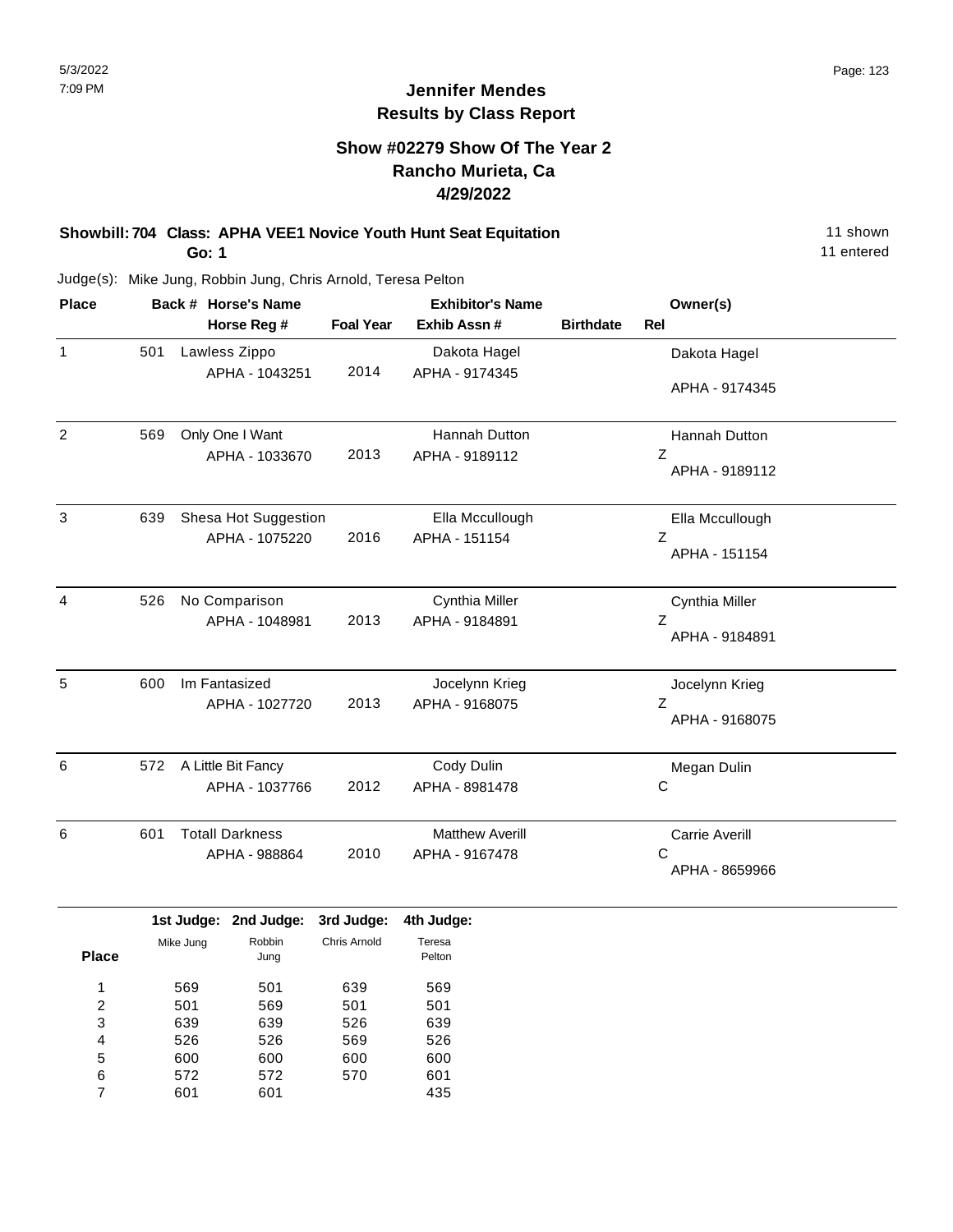## **Show #02279 Show Of The Year 2 Rancho Murieta, Ca 4/29/2022**

**Showbill: 705 Class: APHA NHS1 Novice Amateur Hunt Seat Equitation** 6 shown **Go: 1**

Judge(s): Mike Jung, Robbin Jung, Chris Arnold, Teresa Pelton

| <b>Place</b> | Back # Horse's Name<br>Horse Reg # |                                          | <b>Foal Year</b> | <b>Exhibitor's Name</b><br>Exhib Assn # | Owner(s)<br><b>Rel</b>                          |  |
|--------------|------------------------------------|------------------------------------------|------------------|-----------------------------------------|-------------------------------------------------|--|
| 1            | 449                                | U DONT KNOW ME<br>APHA - 1088434         | 2008             | Mary W Belen<br>APHA - 9170189          | Mary W Belen<br>Z Solvang, CA<br>APHA - 9170189 |  |
| 2            | 495                                | Color Me Invited<br>APHA - 1070420       | 2017             | Teresa Irvin<br>APHA - 8996724          | Teresa Irvin<br>Z<br>APHA - 8996724             |  |
| 3            | 561                                | <b>Brighton My Day</b><br>APHA - 1086918 | 2018             | Miranda R Maldonado                     | Miranda R Maldonado<br>$\mathsf Z$              |  |
| 4            | 589                                | Im The Best Time<br>APHA - 1068946       | 2016             | <b>Holly Swofford</b><br>APHA - 9182635 | <b>Holly Swofford</b><br>APHA - 9182635         |  |
| 5            | 605                                | Certainly A Sensation<br>APHA - 1024816  | 2012             | Stephanie Proft<br>APHA - 8847512       | Stephanie Proft<br>Z Napa, CA<br>APHA - 8847512 |  |
| 6            | 486                                | Impulsive All The Time<br>APHA - 1077483 | 2017             | April Mehls<br>APHA - 8949984           | <b>April Mehls</b><br>Ζ<br>APHA - 8949984       |  |

|              |           |                | 1st Judge: 2nd Judge: 3rd Judge: | 4th Judge:       |
|--------------|-----------|----------------|----------------------------------|------------------|
| <b>Place</b> | Mike Jung | Robbin<br>Jung | Chris Arnold                     | Teresa<br>Pelton |
|              | 449       | 449            | 449                              | 449              |
| 2            | 495       | 495            | 495                              | 495              |
| 3            | 561       | 589            | 605                              | 561              |
| 4            | 589       | 561            | 486                              | 589              |
| 5            | 486       | 605            | 561                              | 605              |
| 6            | 605       | 486            | 589                              | 486              |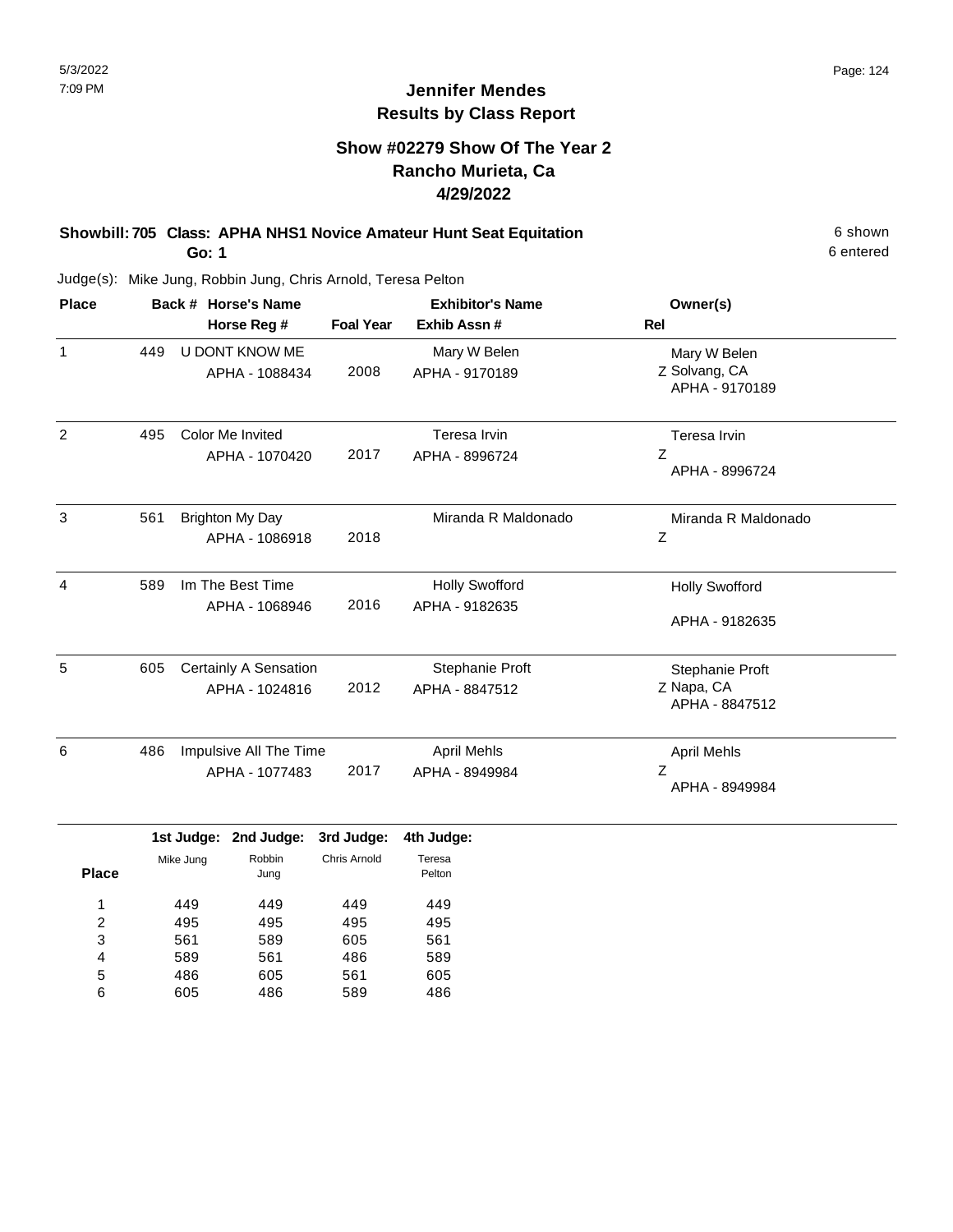## **Show #02279 Show Of The Year 2 Rancho Murieta, Ca 4/29/2022**

#### **Showbill: 706 Class: APHA YEE1 Youth Hunt Seat Equitation 18 & Under** 5 Shown 5 shown **Go: 1**

5 entered

| <b>Place</b>            |                             |                      | Back # Horse's Name   |                  | <b>Exhibitor's Name</b> | Owner(s)                |                     |
|-------------------------|-----------------------------|----------------------|-----------------------|------------------|-------------------------|-------------------------|---------------------|
|                         |                             |                      | Horse Reg #           | <b>Foal Year</b> | Exhib Assn #            | <b>Birthdate</b>        | <b>Rel</b>          |
| $\mathbf{1}$            | 483                         | <b>Dirty Options</b> |                       |                  | <b>Lauren Hall</b>      |                         | Lauren Hall         |
|                         |                             |                      | APHA - 1051099        | 2014             | APHA - 0129358          |                         | Sammamish, WA       |
|                         |                             |                      |                       |                  |                         |                         | APHA - 0129358      |
| $\overline{2}$          | Sirtain Kinda Dream<br>594  |                      |                       |                  | Peyton Staat            |                         | Peyton Staat        |
|                         |                             |                      | APHA - 985018         | 2010             | APHA - 8846258          |                         | Bakersfield, CA     |
|                         |                             |                      |                       |                  |                         |                         | APHA - 8846258      |
| 3                       | 639<br>Shesa Hot Suggestion |                      |                       |                  | Ella Mccullough         |                         | Ella Mccullough     |
|                         | APHA - 1075220              |                      | 2016                  | APHA - 151154    |                         | $\mathsf Z$             |                     |
|                         |                             |                      |                       |                  |                         |                         | APHA - 151154       |
| 4                       | 580                         |                      | Sirtainly No Doubt    |                  | <b>Marley Halse</b>     |                         | <b>Marley Halse</b> |
|                         | APHA - 1020871              |                      | 2012                  | APHA - 9141541   |                         | Z Mountlake Terrace, WA |                     |
|                         |                             |                      |                       |                  |                         |                         | APHA - 9141541      |
| 5                       | 572<br>A Little Bit Fancy   |                      |                       |                  | Cody Dulin              |                         | Megan Dulin         |
|                         | APHA - 1037766              |                      | 2012                  | APHA - 8981478   |                         | C                       |                     |
|                         |                             |                      | 1st Judge: 2nd Judge: | 3rd Judge:       | 4th Judge:              |                         |                     |
|                         |                             | Mike Jung            | Robbin                | Chris Arnold     | Teresa                  |                         |                     |
| <b>Place</b>            |                             |                      | Jung                  |                  | Pelton                  |                         |                     |
| 1                       | 483                         |                      | 483                   | 483              | 483                     |                         |                     |
| $\overline{\mathbf{c}}$ | 594                         |                      | 594                   | 594              | 594                     |                         |                     |
| 3                       | 639<br>639                  |                      | 639                   | 639              |                         |                         |                     |
| 4                       |                             | 580                  | 580                   | 580              | 580                     |                         |                     |
| 5                       |                             | 572                  | 572                   | 572              | 572                     |                         |                     |